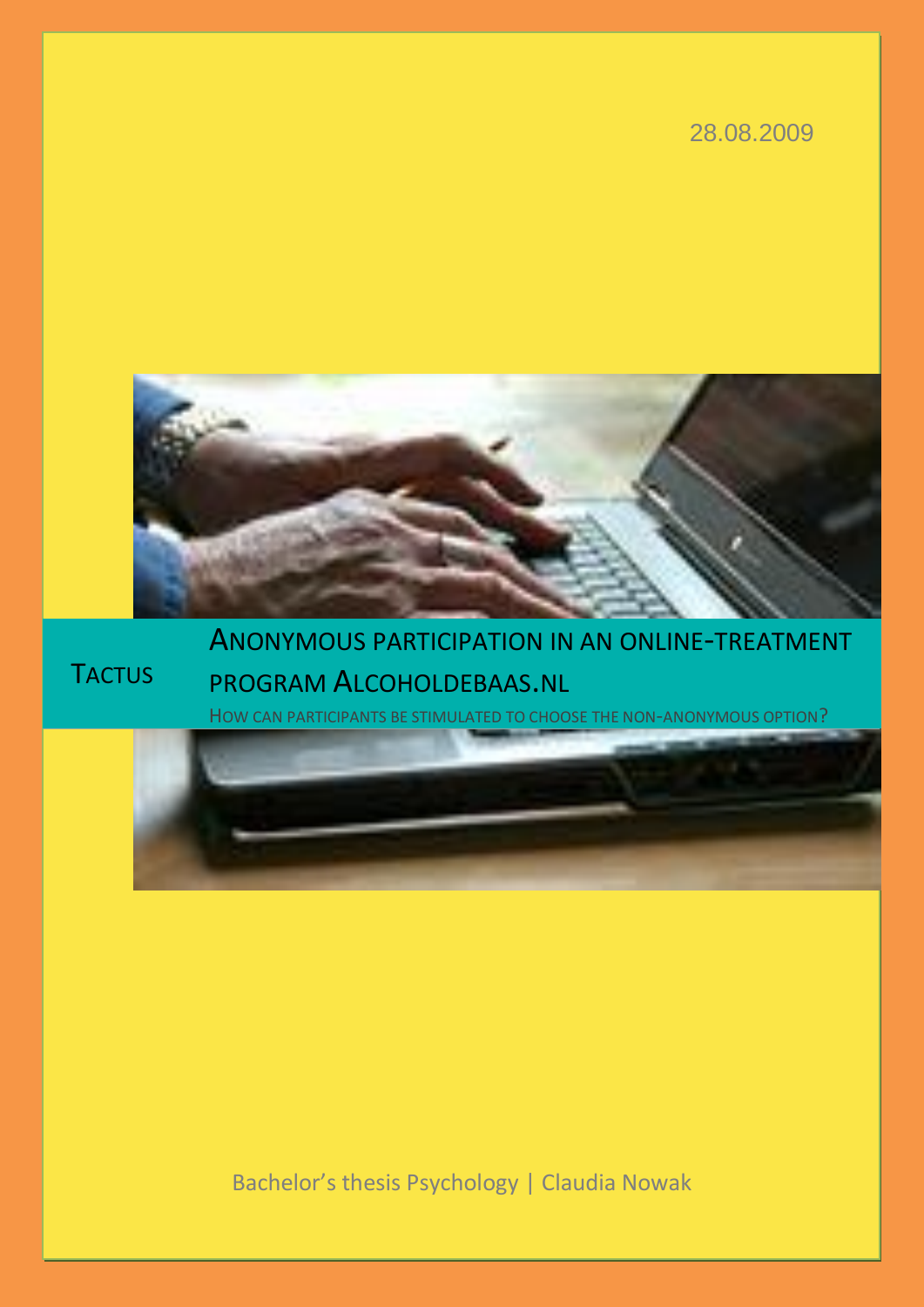# **Anonymous participation in an onlinetreatment program Alcoholdebaas.nl**

How can participants be stimulated to choose the non-anonymous option?

Claudia Nowak

s0157333

BSc Psychology, University of Twente, Enschede Faculty of Behavioural Science, Psychology

- 1. Supervisor: Drs. Nicol Nijland
- 2. Supervisor: Dr. J.E.W.C. Gemert

Tactus: Drs. Marloes Postel

Enschede, 28-08-2009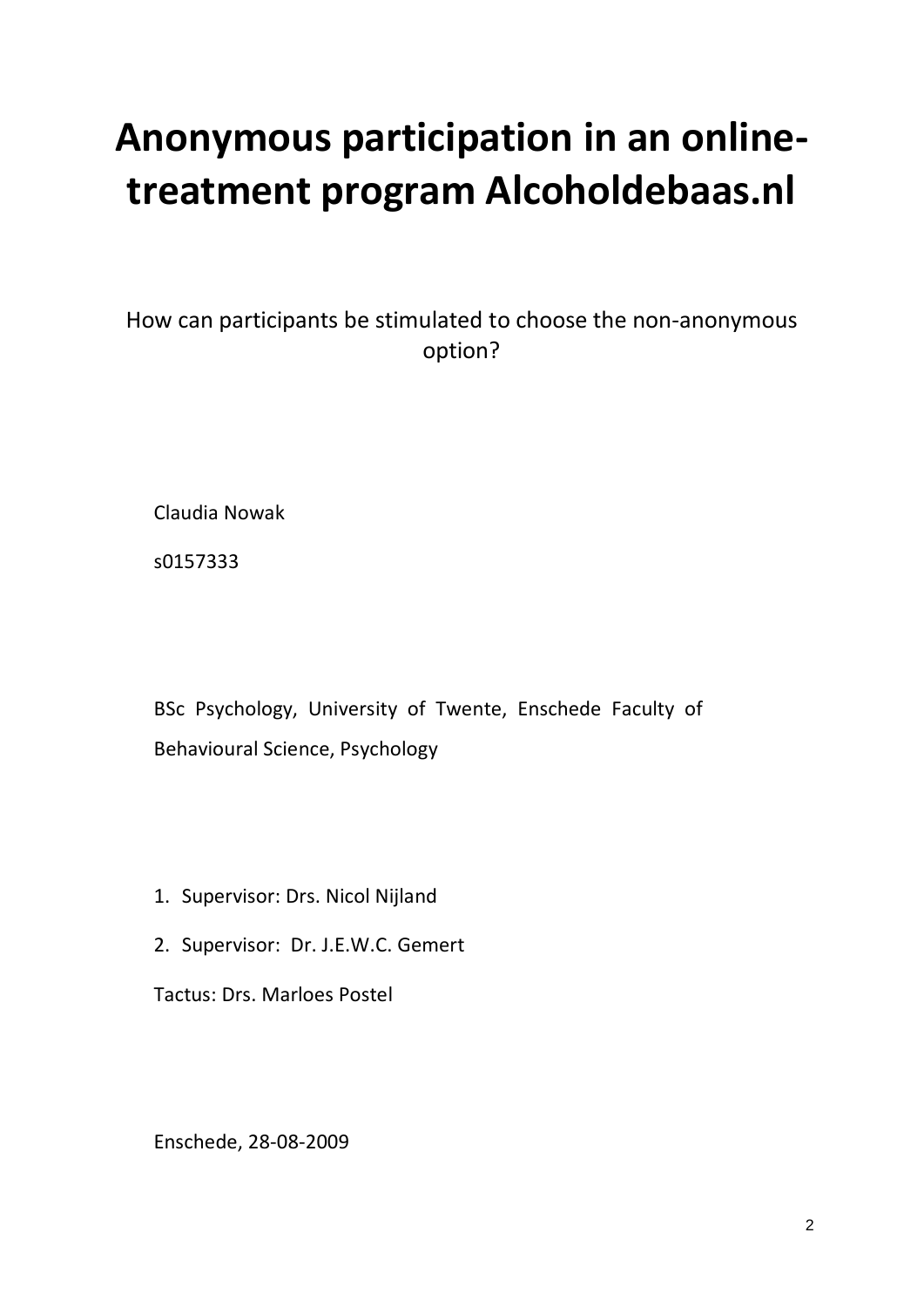# **Abstract**

The website "Alcoholdebaas.nl" (lookatyourdrinking.org) has existed since March 2005. It was developed by Tactus, an addiction treatment institute whose aim it is to help people with various addictions. This paper focuses on participants' use of Tactus's on-line counseling program for alcohol addiction. A special feature of this program is that the participant may choose among four treatment options: self-paid, anonymous (free), insurance-paid, and employer paid.

Because of the limited patient capacity of the anonymous treatment option, however, Tactus wants to motivate more patients to choose the insurance-paid option. This option requires that they disclose their personal identification information, but allows them to start treatment immediately rather than waiting for an indeterminate time period before an opening becomes available in the anonymous treatment option.

Tactus has found, however, that even after informing clients that choosing to remain anonymous will cause a delay in treatment, most clients still choose to remain anonymous. Tactus is seeking to discover why these clients choose to remain anonymous, and how they might be influenced to choose the non-anonymous, insurance-paid treatment option. The purpose of this investigation is to find a starting point for achieving this goal.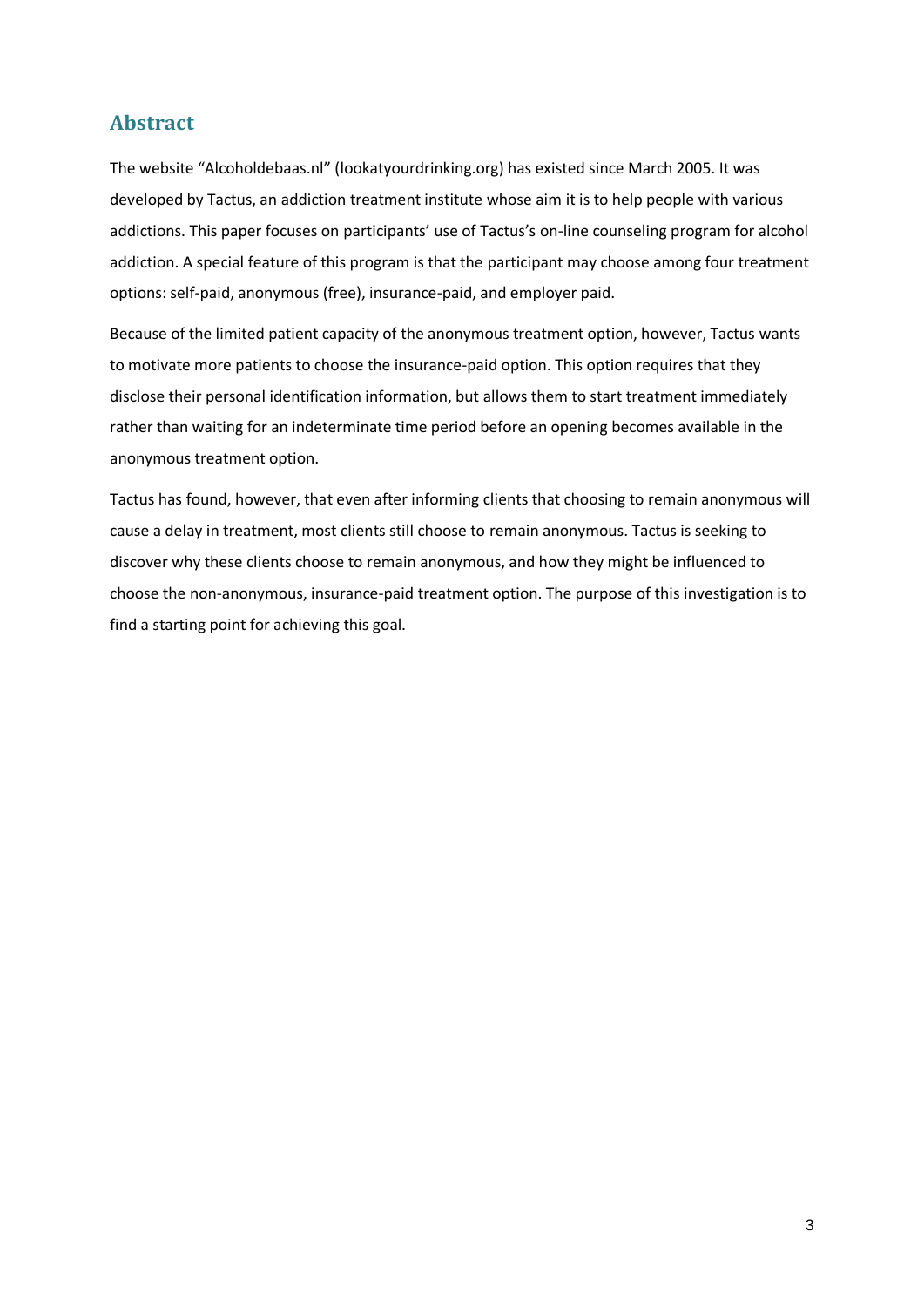# **Samenvatting**

Sinds maart 2005 is de website Alcoholdebaas.nl online, ontwikkeld door Tactus, een instelling voor verslavingszorg die hulpverlening aan mensen met verslavingen ten doel heeft. Dit rapport richt zich op mensen met een alcoholverslaving die hulp zoeken bij de on-line behandeling, Alcoholdebaas.nl. De populariteit van internteinterventies is voor een belangrijk deel toe te schrijven aan de anonimiteit, waardoor de drempel naar hulp wordt verlaagd.

Al vrij snel na de start van de internetbehandeling in 2005 was er veel animo voor de anonieme versie van Alcoholdebaas.nl. Vanwege de beperkte anonieme behandelcapaciteit, wil Tactus meer mensen stimuleren hun gegevens bij de zorgverzekeraar bekend te maken om de behandeling vergoed te krijgen. Door de inkomsten kan er meer capaciteit aan behandelaars worden ingezet en kunnen meer clienten worden behandeld. Een belangrijk voordeel van de zorgverzekeringvariant is dat de deelnemers gelijk kunnen starten met de behandeling in plaats van een onbekende wachttijd te ondergaan. Na het informeeren van alle geinteresseerden over de mogelijkheid van vergoeding door de zorgverzekeraar kozen de meeste mensen er toch voor om te wachten.

Het doel van dit onderzoek is inzicht krijgen in de redenen van deelnemers aan AdB om niet voor de zorgverzekeringvariant te kiezen bij het inschrijven voor een behandeling. Tactus wil daarmee achterhalen hoe deelnemers het best gestimuleerd kunnen worden tot het inschrijven voor de zorgverzekeringsvariant van de behandeling. Deze kennis is nodig om meer mensen met alcoholproblemen hulp te kunnen bieden via internet.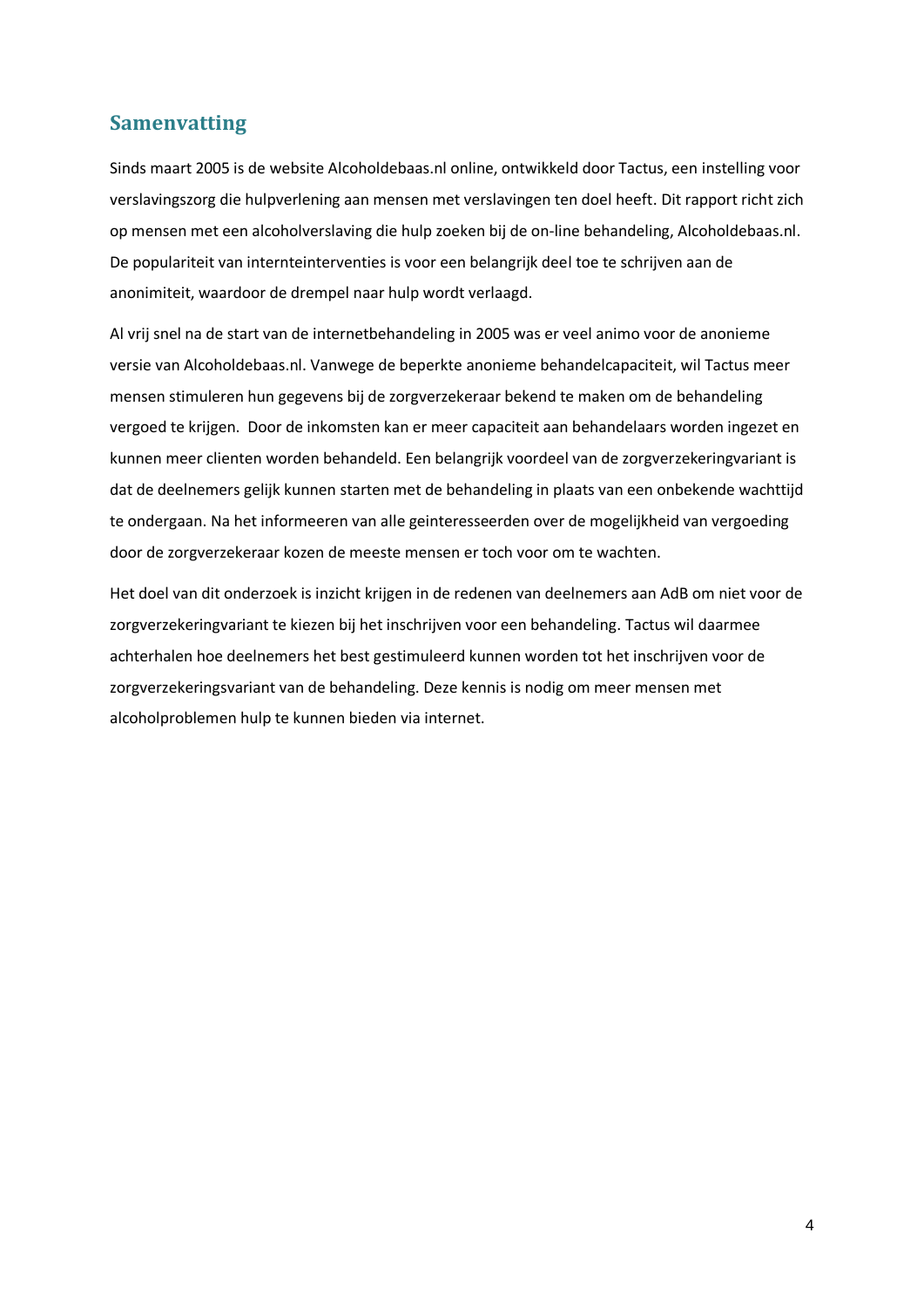# **Preface**

After reading an interesting article about mental e-health, I searched through the available research offers and contacted Nicol Nijland, a PhD student at the University of Twente to ask her about the possibility of writing my Bachelor thesis in this area. I then met with Nicol to discuss my interests, and she forwarded to me a couple of relevant research orders from different organizations in the area. From these research requests in different topics I chose to apply for one placed by Tactus concerning the online treatment of people with alcohol problems.

Following this decision, I did an extensive literature search for the purpose of constructing a questionnaire to examine the motivation for their clients' treatment option choices.

During this period I was also able to personally visit the Tactus offices, and to do much of my research from there. This was quite helpful since it allowed me to meet many of their employees who were all very supportive of my research efforts.

I am very glad that I chose the research request from Tactus, and would like to thank all the kind people there for helping me with this project.

I would like to thank my supervisors, Dr. Nicol Nijland and Dr. Marloes Postel for their kind support, input, and guidance throughout the duration of this work.

I would also like to thank Heleen Westendorp for arranging, assisting, and carrying out the research project. I found it to be a very interesting project which gave me insight into many of the operational processes in a large organization such as Tactus.

Finally, I have to express my utmost gratitude to Steve Crosby and Stefan Schweizer for their willingness to invest time and effort to review my thesis and helping me correct my language.

Hopefully, my research will help to shed some light on the intention of Tactus's clients, and that it will helpful to Tactus in guiding their clients toward the choice of appropriate treatment options.

Claudia Nowak

August 2009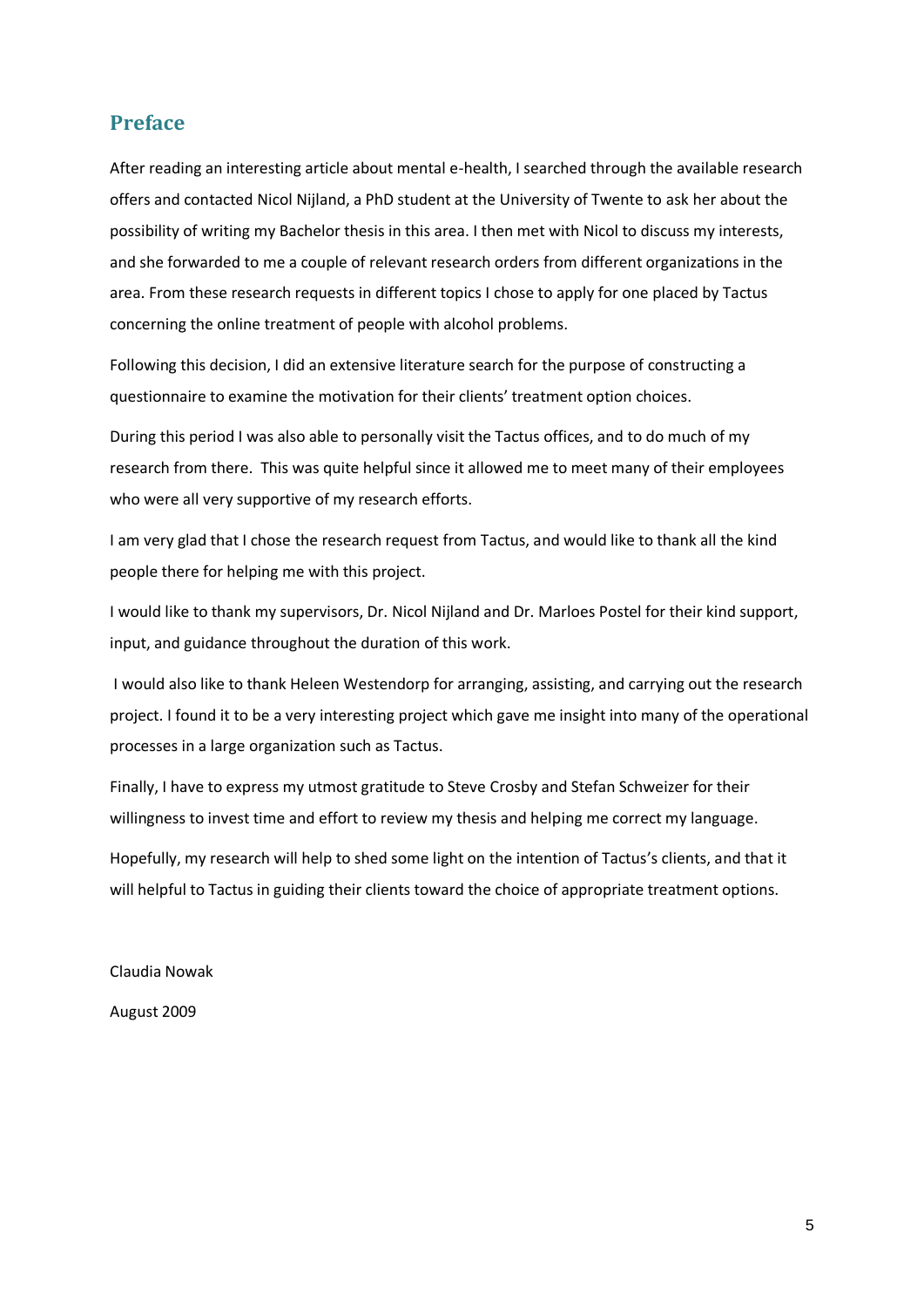# **Table of Contents**

| 1. |       |  |
|----|-------|--|
|    | 1.1   |  |
|    | 1.1.1 |  |
|    | 1.2   |  |
|    |       |  |
| 2. |       |  |
|    | 2.1   |  |
|    | 2.2   |  |
|    | 2.2.2 |  |
|    | 2.3   |  |
|    |       |  |
|    |       |  |
|    | 2.4.2 |  |
|    |       |  |
| 3. |       |  |
|    |       |  |
|    | 3.2   |  |
|    |       |  |
|    | 3.2.2 |  |
|    | 3.2.3 |  |
|    | 3.2.4 |  |
|    | 3.2.5 |  |
|    | 3.2.6 |  |
|    | 3.2.7 |  |
|    | 3.2.8 |  |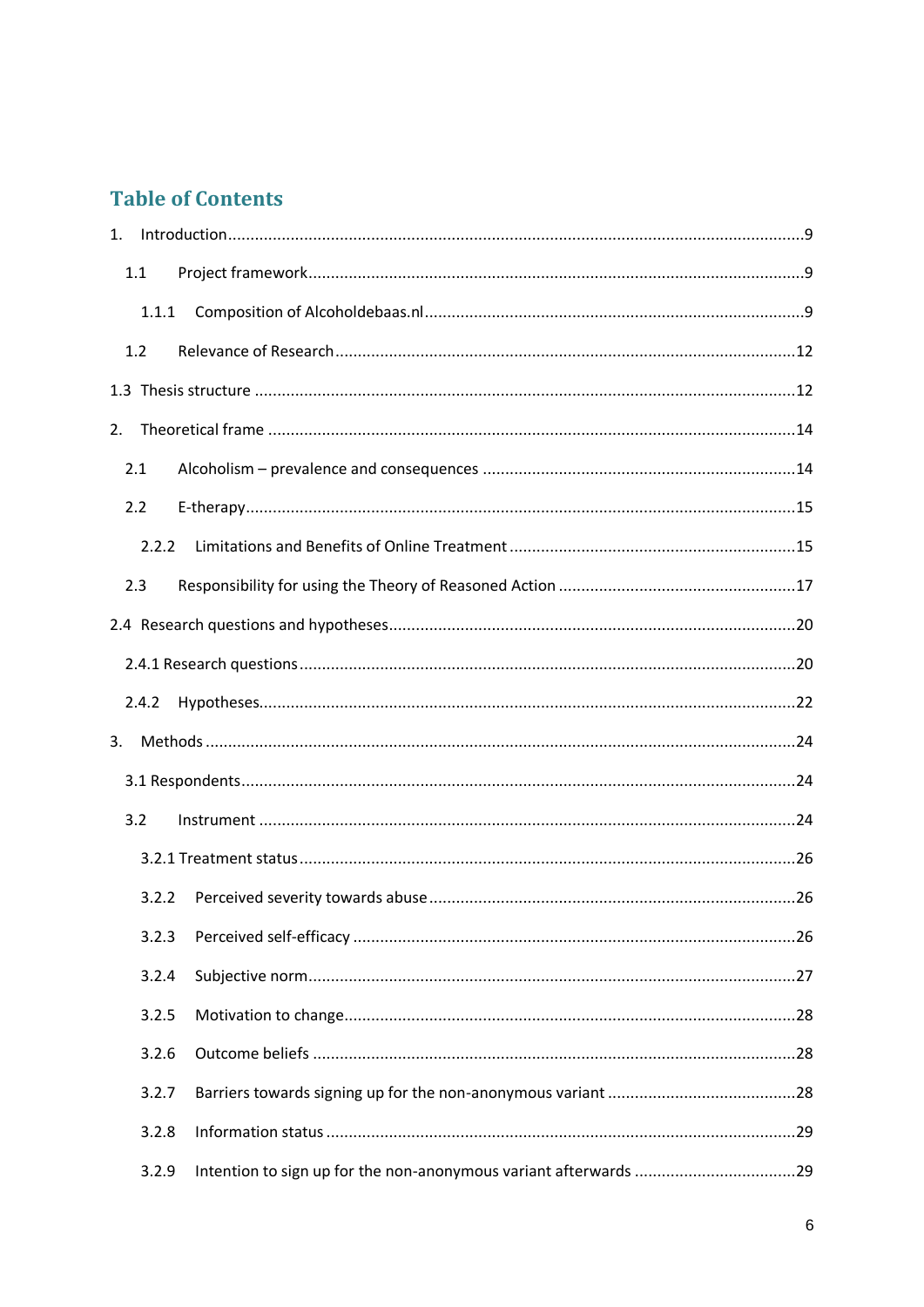|    | 3.2.10 |  |  |
|----|--------|--|--|
|    | 3.2.11 |  |  |
|    | 3.3    |  |  |
|    | 3.4    |  |  |
|    | 3.5    |  |  |
| 4. |        |  |  |
|    |        |  |  |
|    |        |  |  |
|    |        |  |  |
|    | 4.2    |  |  |
|    |        |  |  |
|    | 4.2.2  |  |  |
|    | 4.2.3  |  |  |
|    | 4.2.4  |  |  |
|    | 4.2.5  |  |  |
|    | 4.2.6  |  |  |
|    | 4.2.7  |  |  |
|    | 4.2.8  |  |  |
|    | 4.2.9  |  |  |
|    | 4.3    |  |  |
|    |        |  |  |
|    |        |  |  |
|    | 4.4    |  |  |
|    |        |  |  |
|    | 4.4.2  |  |  |
| 5. |        |  |  |
|    |        |  |  |
|    |        |  |  |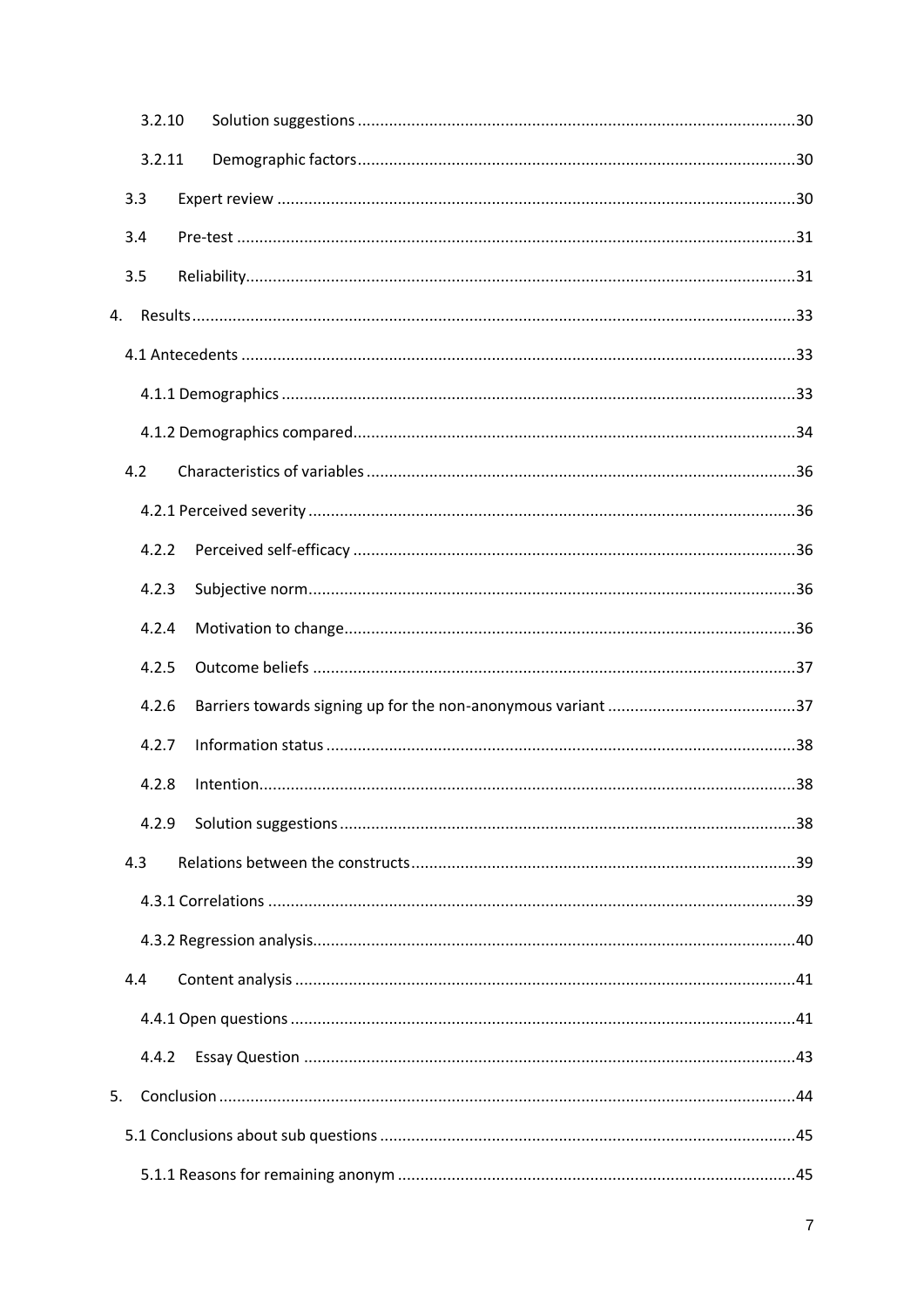| 6. |  |  |  |  |  |
|----|--|--|--|--|--|
|    |  |  |  |  |  |
|    |  |  |  |  |  |
|    |  |  |  |  |  |
|    |  |  |  |  |  |
|    |  |  |  |  |  |
|    |  |  |  |  |  |
|    |  |  |  |  |  |
|    |  |  |  |  |  |
|    |  |  |  |  |  |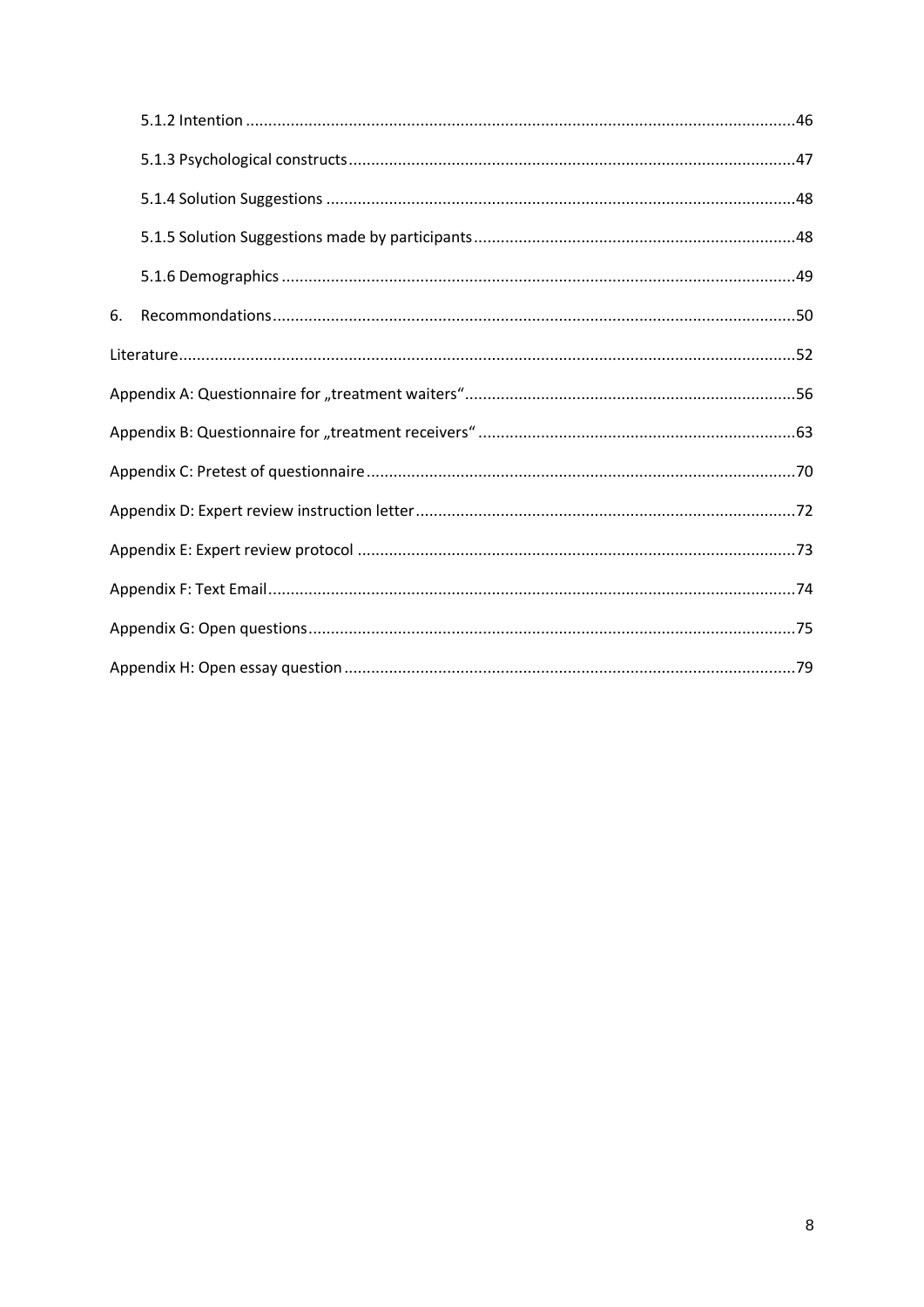# **1. Introduction**

#### **1.1Project framework**

It is a goal of the Prevention and Consultation Department of Tactus Verslavingszorg in Twente, (Dutch Institute for Addiction Care) to increase participation in the insurance paid option of their internet alcohol treatment program. In this paper the insurance paid option will be referred as nonanonymous option. Although information about each of their four treatment options is available on the Tactus website, most clients sign up for the anonymous option in which they do not have to disclose personal identifying information. Since the treatment capacity for the anonymous option is limited, however, this choice results in waiting periods of one week to six months or more before treatment is initiated.

The frequent choice of the anonymous option might be due to clients being unaware that they could start treatment immediately by choosing a non-anonymous option, or it could be a conscious preference for anonymity based on some personal reason. In order to better guide client treatment choices, Tactus would like to have a better understanding of the motivation of their clients in choosing this anonymous treatment option.

The goal of this research project, therefore, is to identify the underlying reasons and influencing variables affecting client choice against the non-anonymous option.

#### **1.1.1 Composition of Alcoholdebaas.nl**

Alcoholdebaas.nl ("lookatyourdrinking") is a Dutch website which provides extensive information about alcohol and alcohol related topics. It also offers online therapy for individuals who have problems with excessive drinking. Treatment is provided by professional, experienced social workers on the staff of Tactus. Treatment recommendations are determined by a team of counsellors, an addiction-specialised physician, and a psychologist.

The aim of the alcohol counselling program is to motivate clients to change their drinking habits and, if necessary, to get treatment. The ultimate goal is for clients to reduce drinking or to stop drinking altogether.

Alcoholdebaas.nl is a comprehensive treatment program composed of five elements: an informative website, an online forum for discussion of issues with like-minded individuals, an online treatment program, a scientific research section and a chat module geared toward prevention. The design of this website is based on a "Stages of Change" model whose purpose is to explain or predict a person's success or failure in achieving a proposed behaviour change (Prochaska & Diclemente, 1983).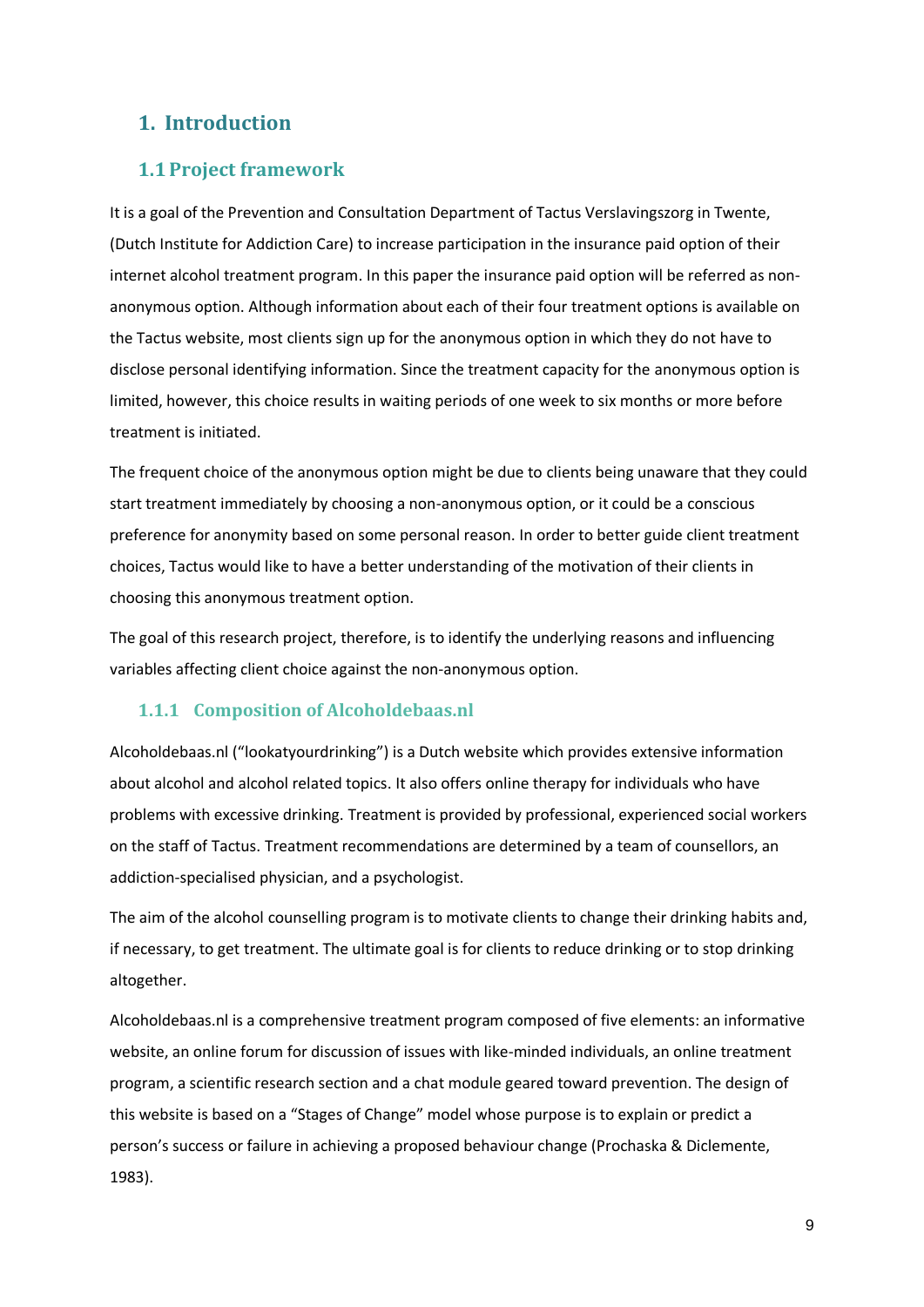This method of treatment is grounded in Cognitive Behaviour Therapy (Lange et al., 2003). The therapy is based on the principle that certain ways of thinking can trigger health or psychological problems. The counsellor helps the patient to understand his/her current thought patterns, and to identify harmful thoughts which might trigger problem alcohol behaviour. The aim is then to change this thinking and to avoid harmful ideas.

The internet treatment is available to everyone from eighteen years of age or older who wants to cut down on or stop drinking alcohol. Before filling in the intake questionnaire, the client must agree to the rules of participation. Those rules contain the "Wet op de Geneeskundige Behandelovereenkomst" (WGBO). This law contains several legal agreements about the rights and obligations of consultant and client, including that the client must be eighteen years of age or older, and must check in with the consultant at least every four weeks (otherwise treatment will be cancelled).

After completing the intake questionnaire, the participant can log onto the website and determine his/her own username and password to access his/her own private dossier. The clients can then send and receive messages with a consultant. Homework tasks and the daily registration of an alcohol scripts/diary are also made via the dossier. The intent of the alcohol diary is to enable the client to describe the moments when he feels the demand for consuming alcohol and also to record the times when he/she does drink. After drinking alcohol, the client reports the amount and kind of alcohol consumed.

The treatment consists of two parts, with an average total time duration of 3.5 months. The first part is focused on motivating the client to change their drinking behavior, and on analyzing his/her drinking habits without being asked to change anything. Part one closes with the personal recommendations of the counselor regarding the participant's drinking and a proposal for follow-up treatment. The participant then decides if he /she wishes to continue with the online counseling.

The client will be determined as ineligible for the second part if the counselor thinks that there is a serious medical risk or an acute danger; if the client doesn't understand the housework tasks; or if he/she is not able or willing to formulate reasoned goals. If any of the latter conditions are apparent, the client is referred to another, more appropriate form of treatment.

In this second part, the client sets his final goal with regard to alcohol use, and works on changing his/her behavior by using the homework tasks (Keizer et al., 2007).

For six months after finishing the program, the client may continue to use his personal information on the website, may continue to keep his/her alcohol use log, and may continue to stay in contact with his/her fellow clients via the communication forum on the website.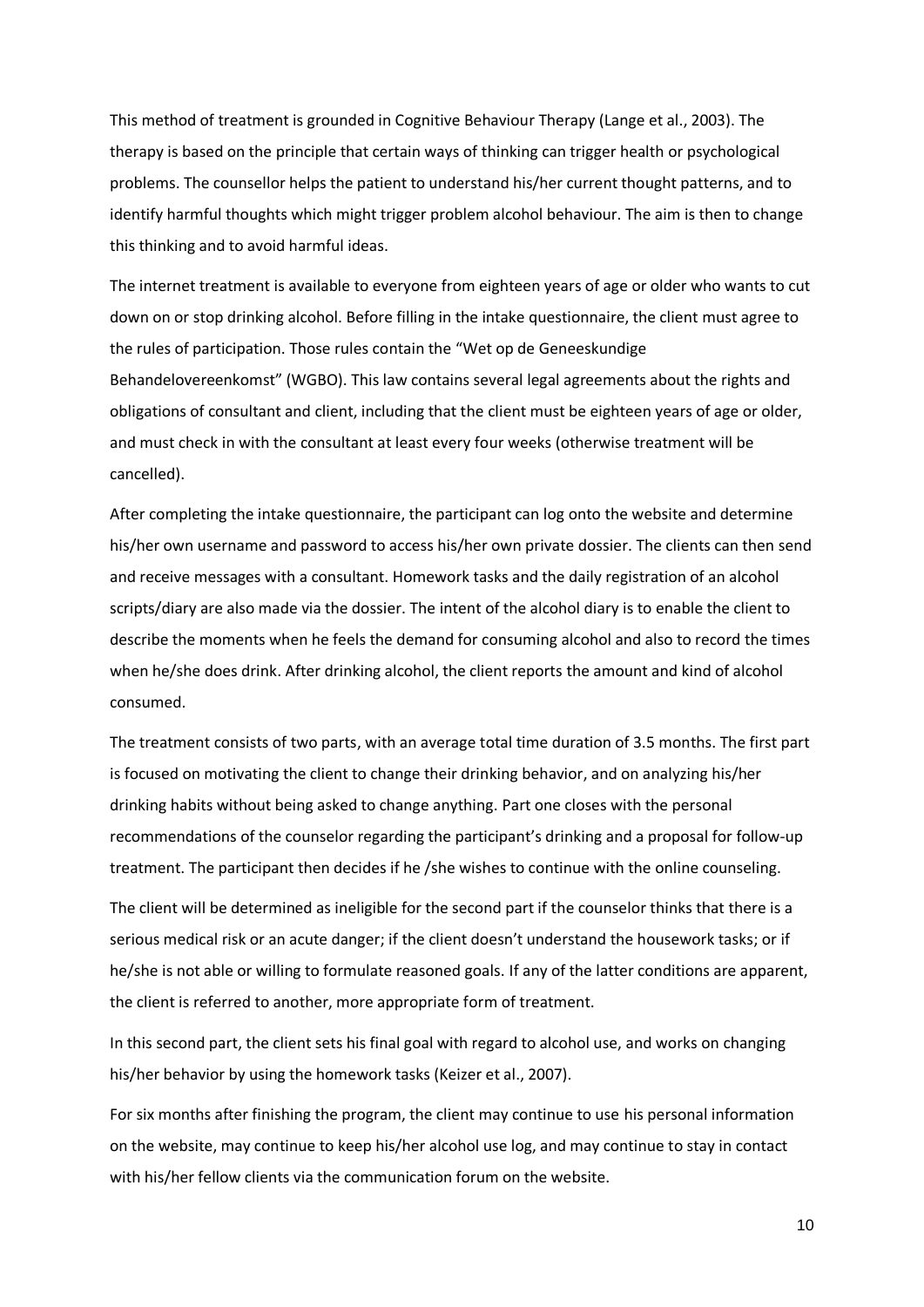Since 2008 there has also been an option to obtain treatment paid for through the individual's health insurance, provided that the individual was willing to document the required personal identification information to substantiate their insurance coverage. Through this additional insurance reimbursement money, Tactus is able to employ more therapists and to serve more clients. At the moment there are four options available to choose from regarding the online-therapy.

#### **Self-payers**

The first option for the client is to pay for the program himself. This option grants an immediate start of the treatment and it is completely anonym to participate in this way. The cost of the internettreatment is approximately 2700€ for both parts.

#### **Anonymous**

Another possibility is to participate via the anonymous variant which is free of charge and doesn't require a physician referral. With this option the participant will be asked to leave his email address and then will be receiving an email when there is a place available to be treated. This option is chosen by most people but the problem is that there are not enough places to treat everyone immediately and therefore there is a waiting list. It is rather unpredictable how long the waiting time for the treatment will be.

#### **Insurance-paid (non-anonymous)**

The third option is to get the treatment paid from the health insurance. Therefore, participants have to publish some personal details to assure the payment from their insurance. This option enables the participants to start immediately with the treatment. After introducing this alternative to all the interested people on the waiting list of the anonymous treatment, this possibility didn't seem to be an option for most of them, because fewer than 10% of the people agreed to publish their personal details to receive the paid treatment. Most of the people chose to wait for the anonymous, free treatment without knowing when it will start.

#### **Employer-paid**

There is also the possibility register through the employer. Some companies and government offices offer their employees the opportunity to follow the program free of charge and anonymously, covering the costs of treatment themselves. Clients choosing this option may start right away with the treatment.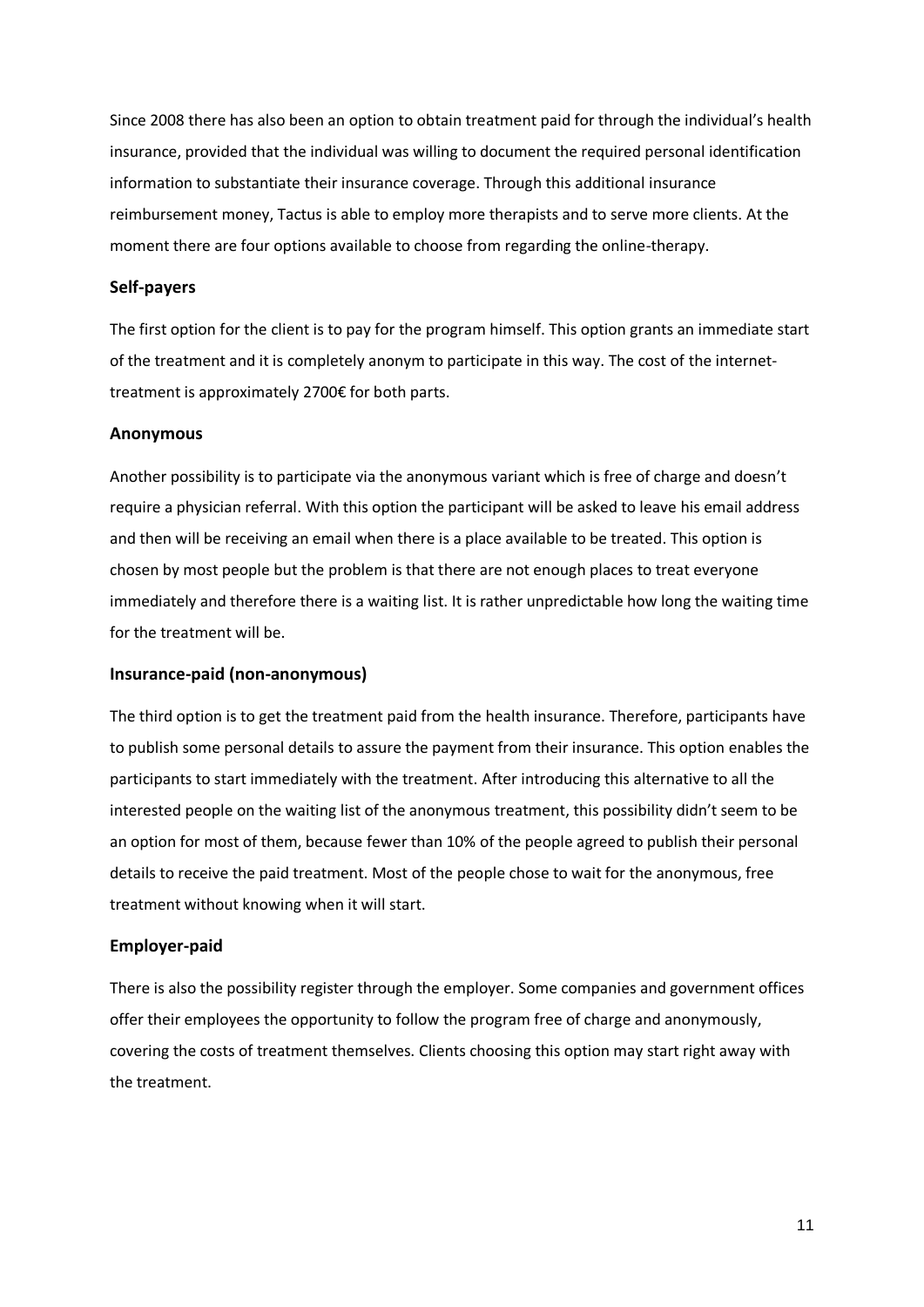#### **1.2Relevance of Research**

The goal of this study is to investigate why potential clients do not choose the insurance-paid option (non-anonymous) even though this option would provide them with immediate treatment. Tactus wants to know which reasons are of significant importance to these potential clients. With this knowledge Tactus would be in a position to tailor its website and/or the information it provides about treatment options in such a way as to encourage a greater percentage of those potential clients to choose the non-anonymous option.

This is important to Tactus because with increased enrollment in the non-anonymous option, it would have the financial resources necessary to provide treatment to more clients, and it would not lose as many potential clients due to the long wait involved the anonymous option choice. These benefits would be multiplied as online treatment becomes more popular, and a greater number of individuals with alcohol addiction seek assistance.

This research would also benefit the target group of potential clients because they would receive more accurate information about their option choices, and improved incentives for choosing the non-anonymous option. Their attitude and satisfaction would also hopefully improve since they would be able to start treatment without delay.

In order to reach the main goal, to find out the most important reasons for future participants to choose against signing up for the non-anonymous option, an answer has to be given to the research question "How can future participants be stimulated to sign-up for the non-anonymous treatment option (insurance paid)?" Background for this research questions and specifications into sub questions can be found in chapter 2.

#### **1.3 Thesis structure**

The research project is described and explained in order to advise the organization Tactus in their improvements regarding the presentation of and recruitment for the non-anonymous treatment variant. Therefore the research thesis began with describing theoretical and practical background aspects, leading into the research questions (chapter 1). Furthermore the research thesis contains an extended theoretical framework which describes theories and approaches concerning online therapy, the role of anonymity and barriers and benefits of online treatment (chapter 2). A model that guides the research project is constructed and explained in that chapter as well; however it forms the transition to the next chapter, methods, which take the model as a base. The chapter methods (chapter 3) informs about the research process, including respondents, construction of the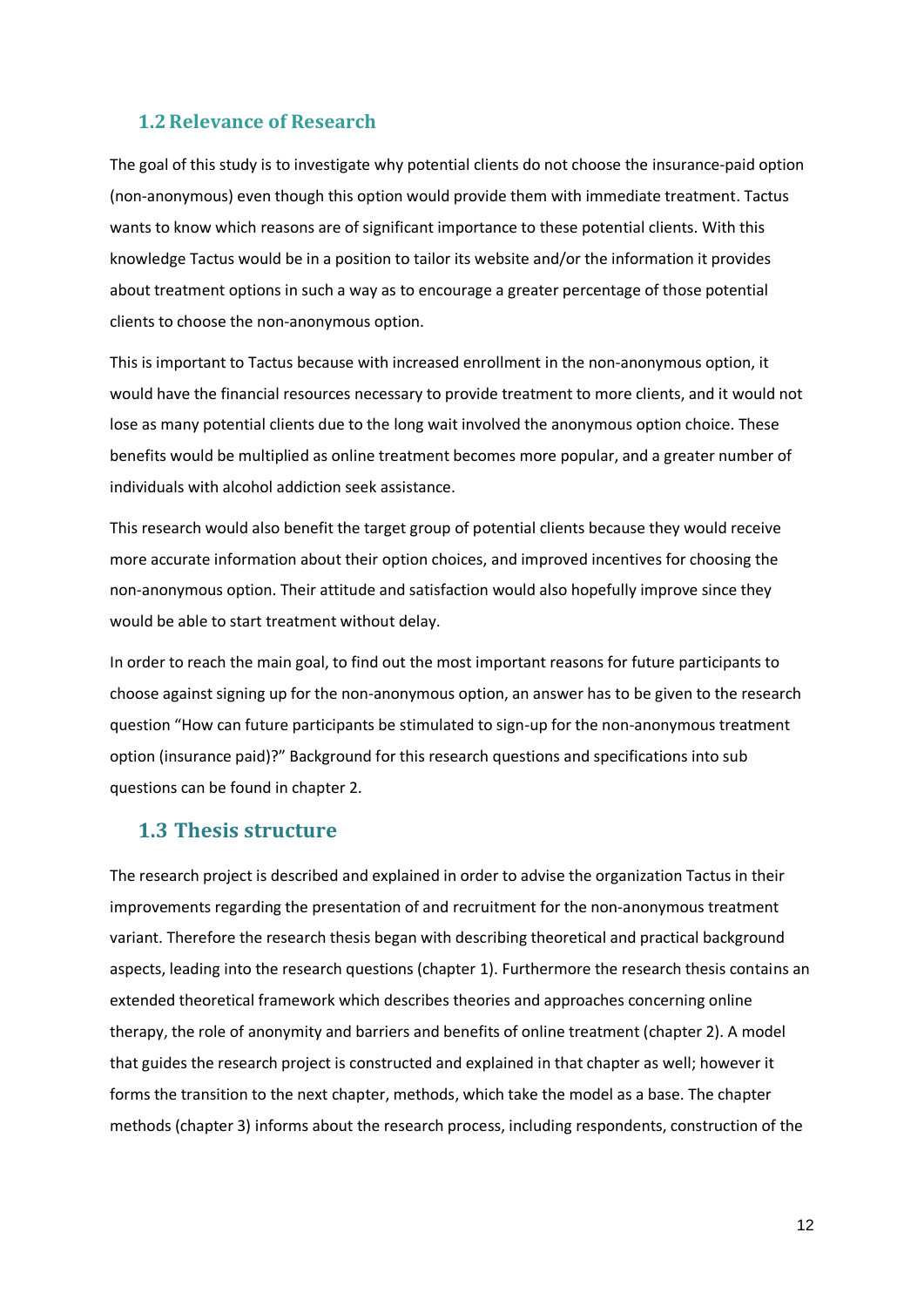instrument, preliminary and main research and analysis methods. The results from that are shown (chapter 4) and discussed (chapter 5) and lead to specific recommendations for Tactus (chapter 6).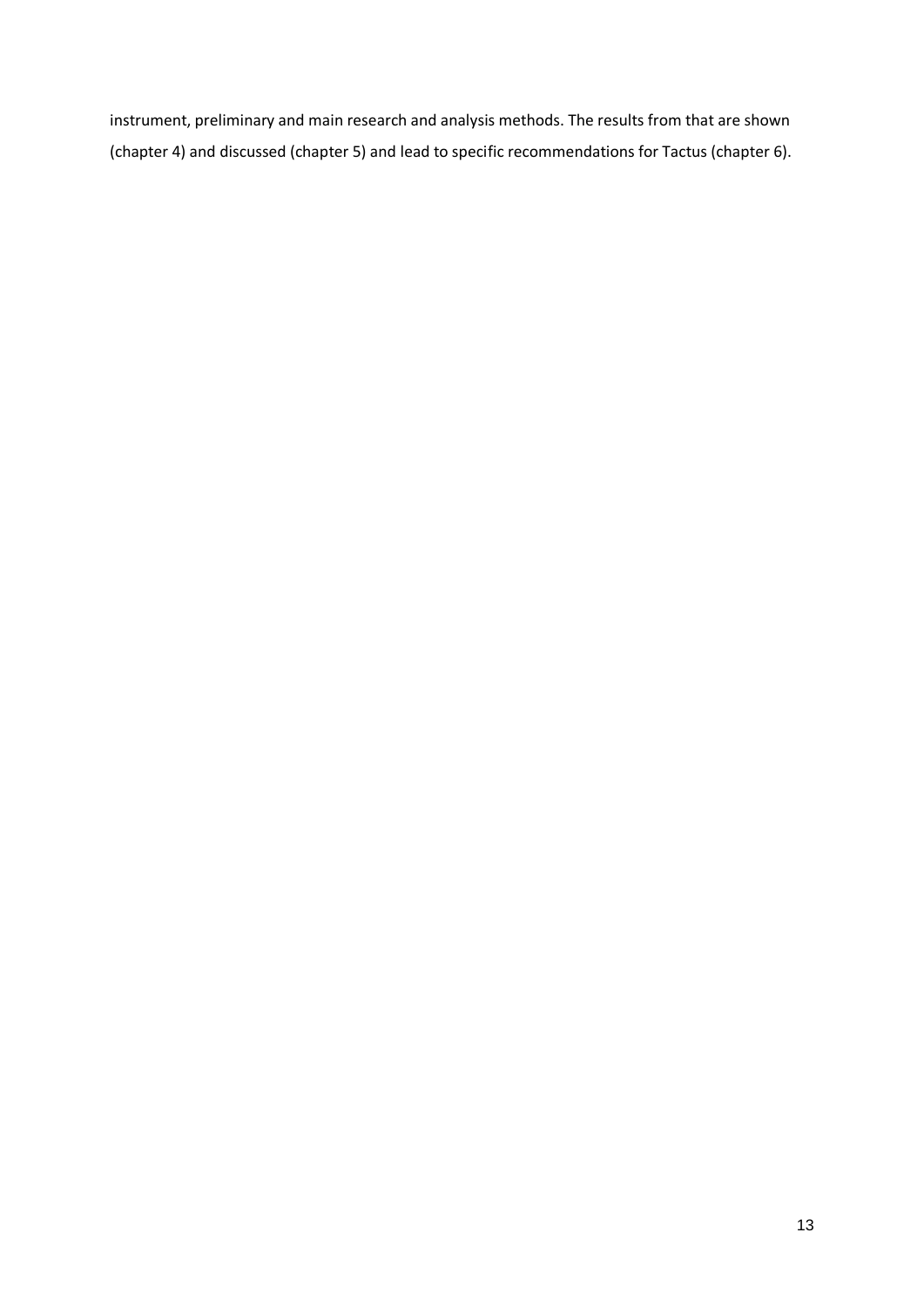# **2. Theoretical frame**

#### **2.1Alcoholism – prevalence and consequences**

The National Institute on public health (RIVM, 2003) noted in 2003 that nearly 7.8 % of all adults (18- 64 years) in the Netherlands have alcohol abuse and –addiction problems. Overall, the National Institute for Public Health and the Environment data (RIVM) shows that rates of alcohol abuse and dependence in 2005 were substantially higher in men than women (alcohol abuse: 7,3% men, 1,8% women and alcohol addiction: 6,2% by men and 1,1% by women). In 2004 almost 1.800 people died because of alcohol misuse or as result of the serious consequences of long-term alcohol abuse.

The majority of individuals with alcohol use disorders do not enter treatment. The gap between need and actual treatment received for mental disorders is universally large and with 78.1% the widest for alcohol abuse and dependence (Postel, de Jong, & de Haan, 2008). Patients often withhold information because of shame or fear of stigmatization, with the result that many people with mental health problems will never seek or engage in treatment. Reasons for not receiving treatment are access barriers, delay in treatment, stigma associated with treatment, patients not having time, and not knowing where to go for services. Furthermore, people often only seek help at a late stage of abuse, usually after 10 years or more. During this time, the dysfunctional alcohol use has damaged several areas of life including health, work, finances and relationship (Jordan & Oei, 1989).

Long-term alcohol abuse results in a number of negative long-term effects. These manifest themselves as health related problems such as liver disease, cancer, pancreatitis, heart disease and stroke (Latt & Saunders, 2002).

Long term misuse of alcohol can also cause a wide range of mental health effects. Psychiatric disorders are common in alcoholics, especially anxiety and depression disorders with as many as 25% of alcoholics presenting with severe psychiatric disturbances (Cowley, 1992).

The social problems arising from alcoholism can be massive and are caused in part due to the serious pathological changes induced in the brain from prolonged alcohol misuse and partly because of the intoxicating effects of alcohol (Latt & Saunders, 2002).

Substance use disorder is one of the most common mental health problems in the Western world (Hall, Tesson, & Henderson, 1999) with a significant level of unmet treatment needs (Mojtabai, Olfson, & Mechanic, 2002). In the Netherlands, only 10% of the problem drinkers ever get professional help. Research data has shown that higher percentages of women, higher educated people, working people and elderly people are harder to reach for face-to-face care (Postel, de Haan, & de Jong, 2008; Van Laar et al., 2006). Online clients tend to be younger, more educated, and more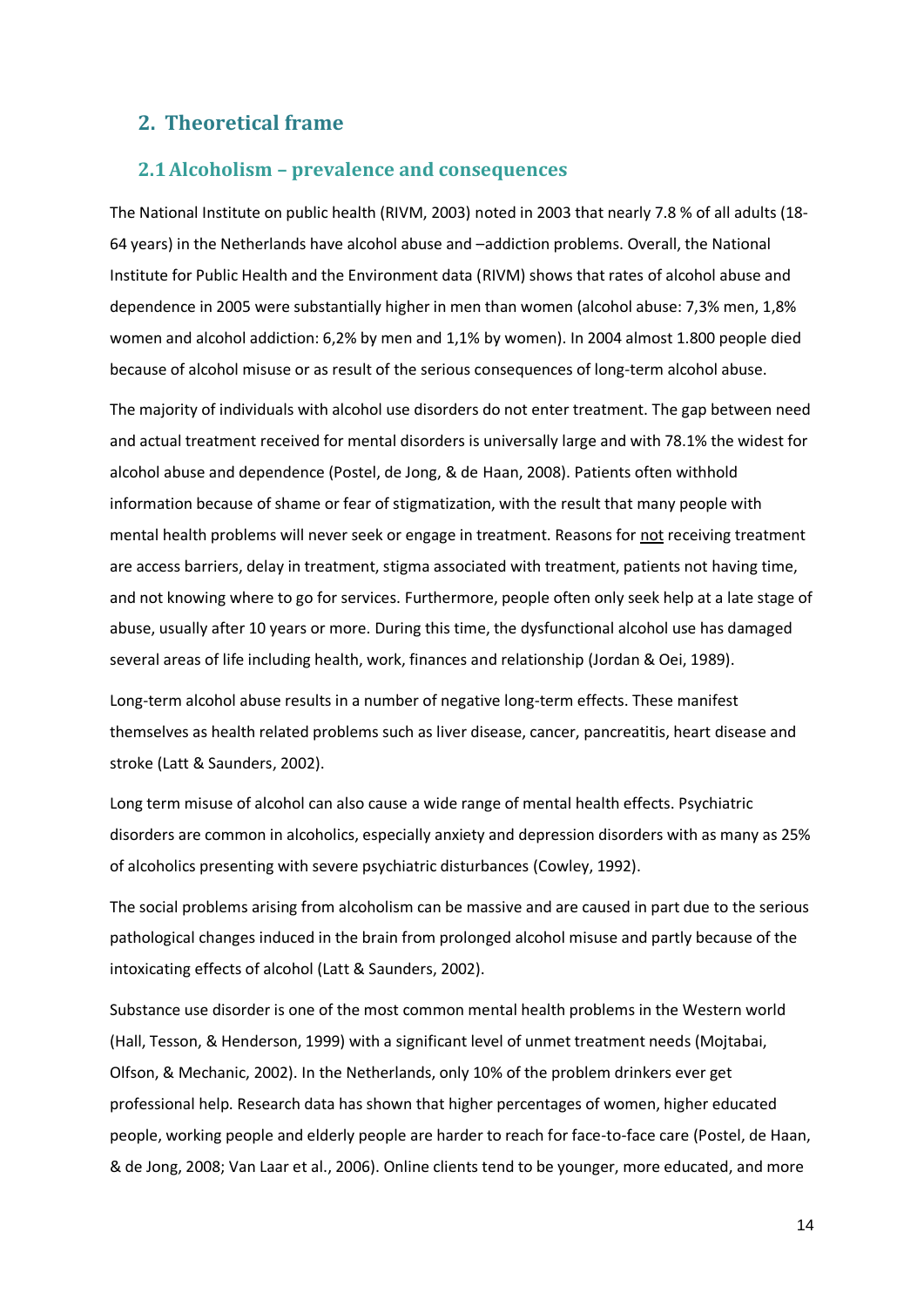likely to have never visited a psychiatric clinic (Bai et al., 2001). Therefore, there exists a great need to understand the people's reasons for not signing up for the non-anonymous treatment.

#### **2.2E-therapy**

On-line counselling, "e-therapy" is when a professional counsellor or psychotherapist communicates with a patient over the Internet, to give emotional support, mental health advice or some other professional service (Matthews, 2006). This type of therapy aims to provide treatment through real time or asynchronous correspondence between a human therapist and a client, without face to face contact (King & Moreggi, 1998).

The Internet combines attributes of mass communication (e.g. broad reach) with attributes of interpersonal communication (e.g. interactivity, rapid individual feedback). This combination of qualities simplifies the access to therapeutic interventions. These don't involve all the usual treatment requirements and make the internet an effective means of implementing behavioural health interventions on a far larger scale than previously possible (Postel, de Haan, & de Jong, 2008; Cassell, Jackson, & Cheuvront, 1998).

The percentage of people with an internet connection in the Netherlands rose enormously over the past years. According to the "Statistics Netherlands" (2008), 91% of the population in the Netherlands had internet access at home. Fogel and colleagues (2002) found out that half of all internet users already looked for health related information on the internet. Psychotherapy and counselling services are now available on-line, expanding rapidly. This relatively new and successful growing opportunity to seek and receive help via the internet is especially interesting for people who wish to remain anonymous, because they won't seek out traditional services (NCI & RWJF, 2001).

Internet-based intervention is attractive to a large population whose alcohol use may be problematic but who have not sought, or are unwilling to seek, traditional treatment (Barak, 1999)

There are a number of ways in which computers and the internet may be used to deliver interventions for mental health disorders. These include stand-alone computers with internet access to find mental health-related information; pre-programmed, interactive software packages available via the internet; or psychotherapy delivered via the internet with live therapist involvement (real time or messaging). The focus of this paper will be on the therapy via secure web messaging.

#### **2.2.2 Limitations and Benefits of Online Treatment**

Clearly, this type of psychological counselling has limits and benefits that are different from traditional therapy. On the one hand it is an easy and valid way to supervise counsellors, because the therapy material is always available and it is a simple way to verbally communicate between therapy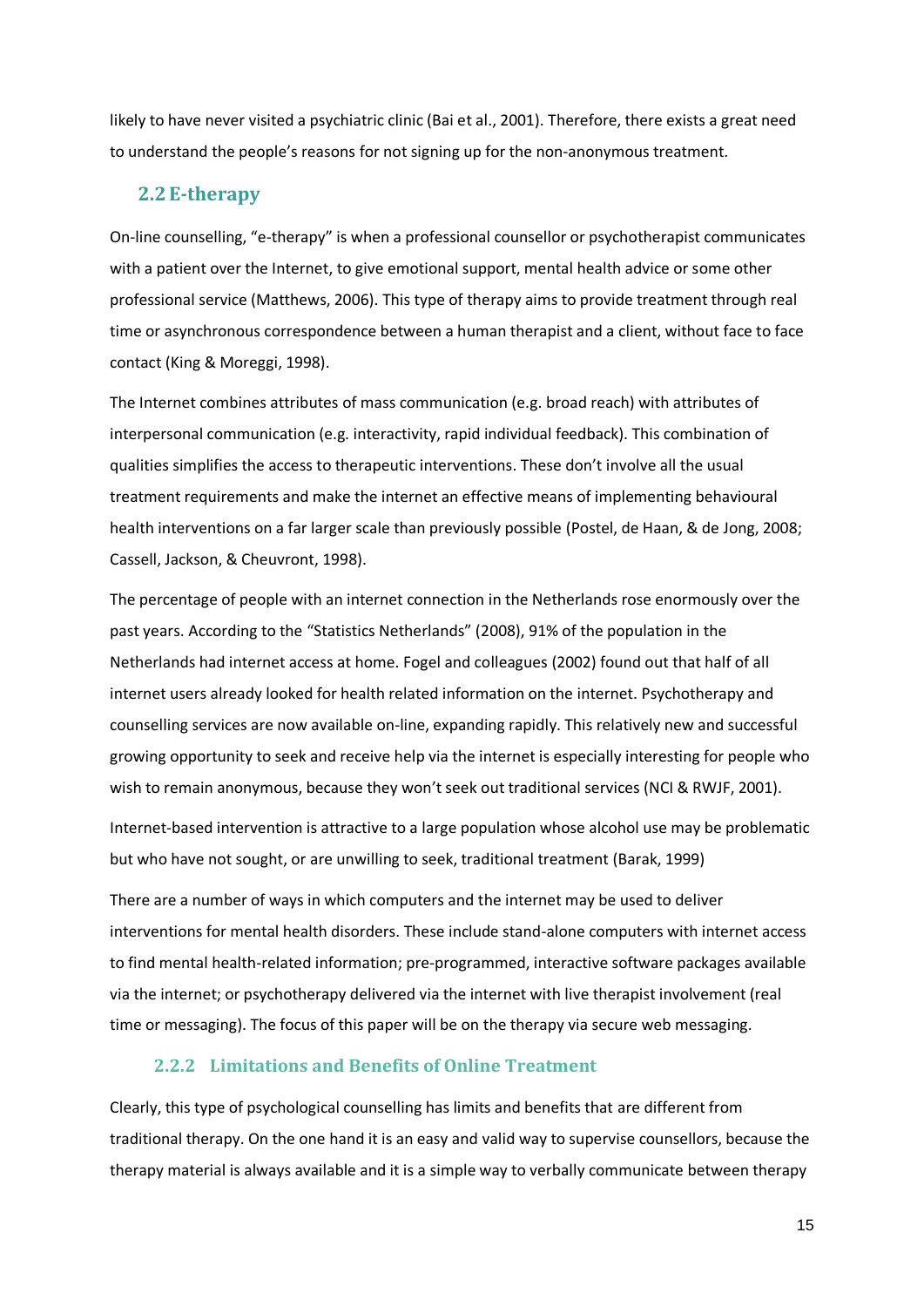partners (Ybarra & Eaton, 2005; Zabinski et al., 2003). It holds the possibility of making the intensity of interaction flexible which can be helpful with regard to the individuality of therapy progress (Barak et al., 2008). It makes it easy to access for people in need for therapy who refrain from using conventional psychological services for a number of reasons (Barak et al., 2008).In contrast to many other psychological treatment programmes you can participate 24 hours a day in the online-therapy, 7 days a week . This makes it easier for clients to integrate the therapist into his or her everyday life instead of waiting for the weekly or annual meeting; the patient can email issues while he or she is actively processing thoughts and feelings (Childress, 2000).

According to Barak et al. (2008), the anonymity plays an important role in the treatment of alcoholism. Anonymity is usually assumed to reduce social desirability and lead to more "honest" answers. The term social desirability means the behaviour of clients of giving social desirable responses rather than truthful responses. This finding is consistent with findings about mental health interventions in general. A research of Ybarra and Eaton (2005) shows that the majority of participants like the anonymity of the internet-based therapy and appear to benefit in terms of relief of psychological symptoms.

Matheson and Zanna (1990) present evidence to suggest that, during computer-mediated communication (CMC), people experience increased private self-awareness (which could explain greater self-disclosure) while simultaneously experiencing reduced public self-awareness. This would suggest that, although self-presentation concerns are reduced (via lower public self-awareness), selfregulation and focus on internal states and standards may be enhanced (via higher private selfawareness) (Joinson, 1999). The anonymity of the online-therapy makes it possible for people who wish to remain anonymous to receive help with their abuse problem through reducing stigma and sense of shame (Winzelberg, 1997; White & Dorman, 2001; Hsiung, 2001; Finn, 1999).

Another advantage of online-treatment is the *online disinhibition effect,* which leads to being more relaxed and unconcerned about expressing personal thoughts, feelings and fears so that people talk more honestly about those things without having to care about what other people might think (Barak et al., 2008).

On the other hand, there are also some negative aspects of online-treatment. The absence of regular face-to-face interaction and the missing nonverbal cues can lead to misunderstandings. It also disallows the flow of communication from body language, voice fluctuation and less productive projection may then be more likely in this nonverbal email therapy environment (Barak, 2008; Childress, 2000).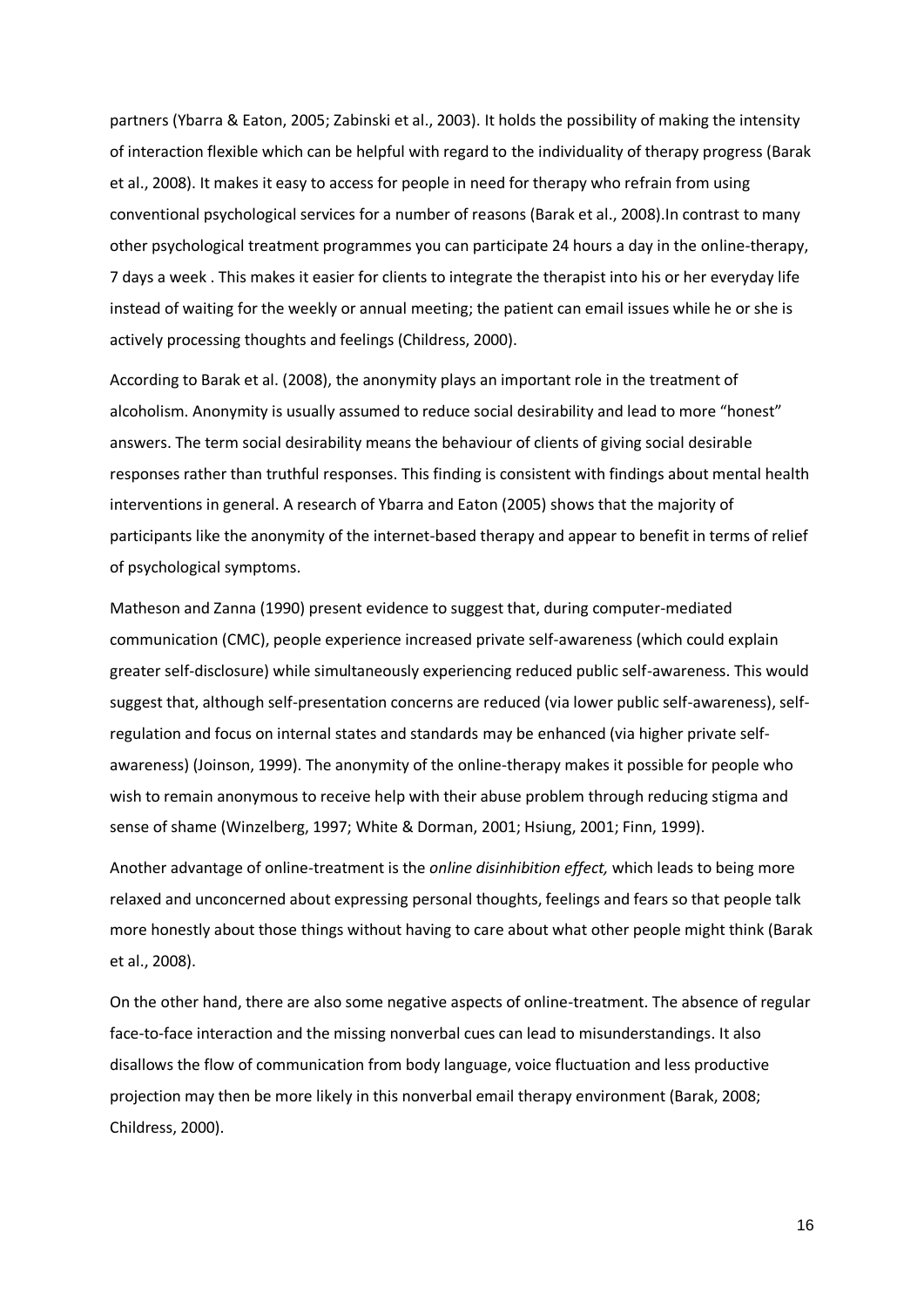Obtaining informed consent is also critical because e-mail correspondence is not considered to be confidential and private as the possibility of tapping electronic messages is relatively easy (e.g. third party reads the email) (Barak et al., 2008).

Although these negative aspects may point out some barriers to conducting effective counselling via e-mail, it seems that the actual impact of negative factors is relatively small (Barak et al., 2008).

It has been a repeated and robust finding that people tend to reveal more personal and/or embarrassing information with a computer-administered interview than when interacting with another person face-to-face (Joinson, 1998).

One approach to The "Pathways Disclosure Model" (PDM) predicts the attitude of people regarding treatment and states that people are more willing to participate in a treatment if they don't need to publish any personal details. The PDM is an approach that articulated the advantages of receiving assistance through the Internet. It implies that online asynchronous treatment hold particular promise for those who experience personal problems where stigma is involved. By availing themselves of online forms of help, individuals essentially control all of the levers of personal disclosure and are, therefore, more likely to "test drive" help-oriented interventions or participate "anonymously" (Cooper, 2004). The role of perceived anonymity is an important one. Prentice-Dunn and Rogers (1982) suggest that deindividuation is caused by two factors – a reduction in *accountability cues* (e.g. leading to a reduced concern about others' reactions) and a reduction in private self-awareness – which lead to decreased self-regulation and use of internal standards (Joinson, 1998). Anonymity is usually assumed to reduce social desirability and leads to more "honest" answers.

The question arising from these facts is: what are the reasons for people wanting to remain anonymous when it comes to choosing between the anonymous or insurance paid variant for participating in an online treatment. There is a gap in literature concerning this question and therefore this study tries to investigate the underlying factors contributing to this issue.

#### **2.3 Responsibility for using the Theory of Reasoned Action**

Numerous studies about the relationship between attitude and behaviour have shown that attitudes of people often are not consistent with their behaviour (Wicker, 1969). This incongruence stimulated researchers to develop models of the influence of attitudes by making all kinds of decisions. One of the most popular models in this area is the "Theory of Reasoned Action" (TRA) (Fishbein & Ajzen, 1975).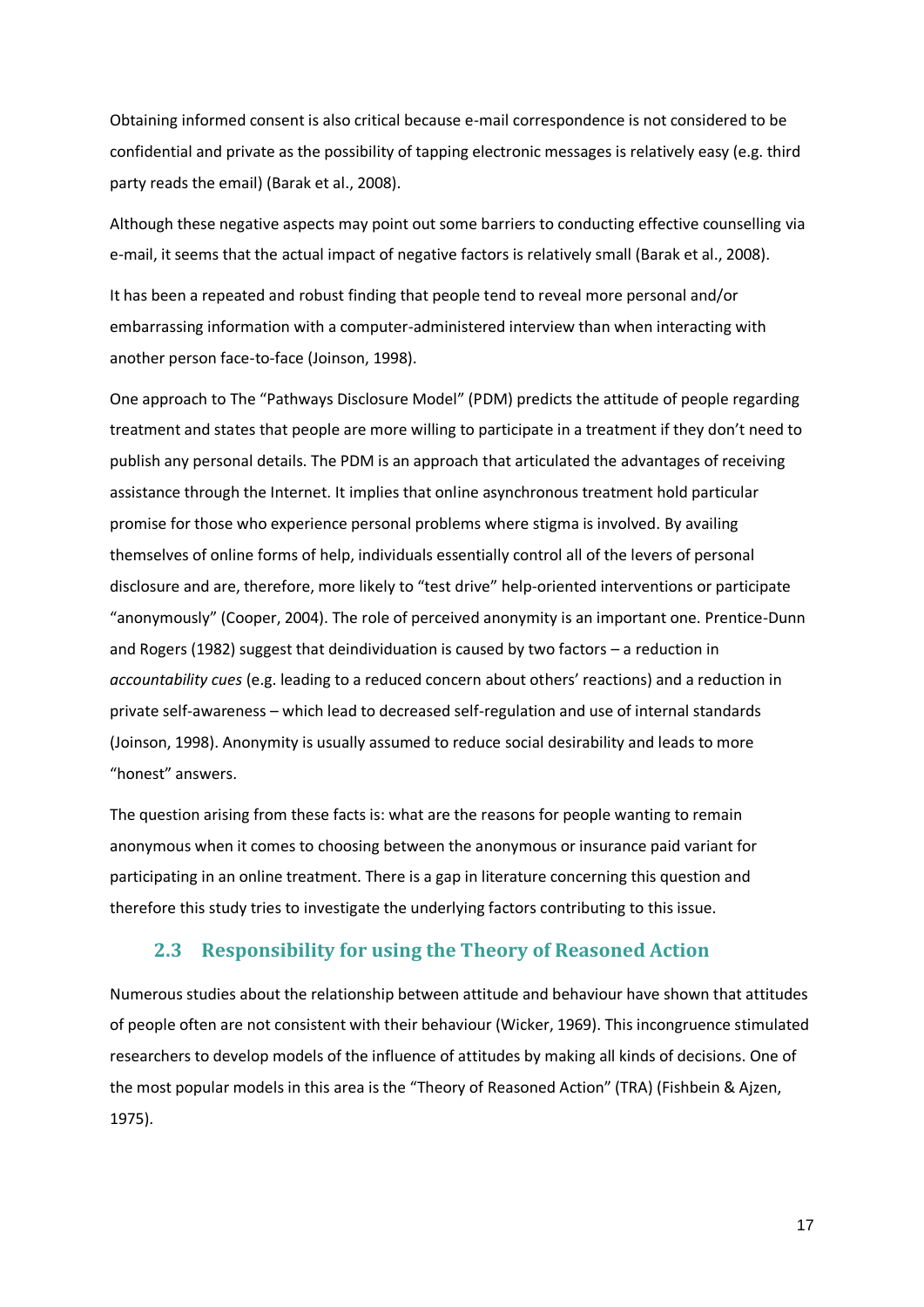

Figure 2.1 Theory of Reasoned Action based on Fishbein and Ajzen (1975)

The "Theory of Reasoned Action" is a model that has its origins in the field of social psychology and holds promise as a conceptual model for understanding help seeking behaviour (Halgin, Weaver, Edell, & Spencer, 1987). It was developed by Fishbein and Ajzen in 1975 and defines the links between beliefs, attitudes, norms, intentions, and behaviours of individuals. It is based upon the assumption that people's actions are decided through a series of rational judgments (Aijzen & Fishbein, 1980). The model states that a person's behaviour is determined by its behavioural intention to perform it. The intention is itself determined by the person's attitudes and his subjective norms toward the behaviour.

According to TRA, the attitude of a person towards a particular behaviour (i.e., the positive and negative feelings about the behaviour) is determined by his outcome beliefs of this behaviour, and multiplied by his evaluation of these consequences. Generally speaking, a person who believes that performing a particular behaviour will mostly lead to positive outcomes will hold more favourable attitude than a person who believes that performing this particular behaviour will lead to mostly negative outcomes. Beliefs are defined by the person's subjective probability that performing a particular behaviour will produce specific results. This model therefore suggests that external stimuli influence attitudes by modifying the structure of the person's beliefs. Indeed, consistent with this perspective, studies have shown that the best predictor of help-seeking intent is the person's attitude toward seeking professional help (Bayer & Peay, 1997; Halgin et al., 1987). Most behaviour is dependent on non-motivational factors as availability of required resources and opportunities (for example: time, money, skills, encouragement of others etc.).

Whether or not a person participates or intents to participate in any behaviour is influenced strongly ba people around them. These people may include friends, family or co-workers. Subjective Norm is a person's perception of what others believe that the individual should do or not. A belief that friends and family sentence the behaviour of undergoing a treatment against alcohol abuse might lead to not participating in that treatment or doing this in an anonymous way.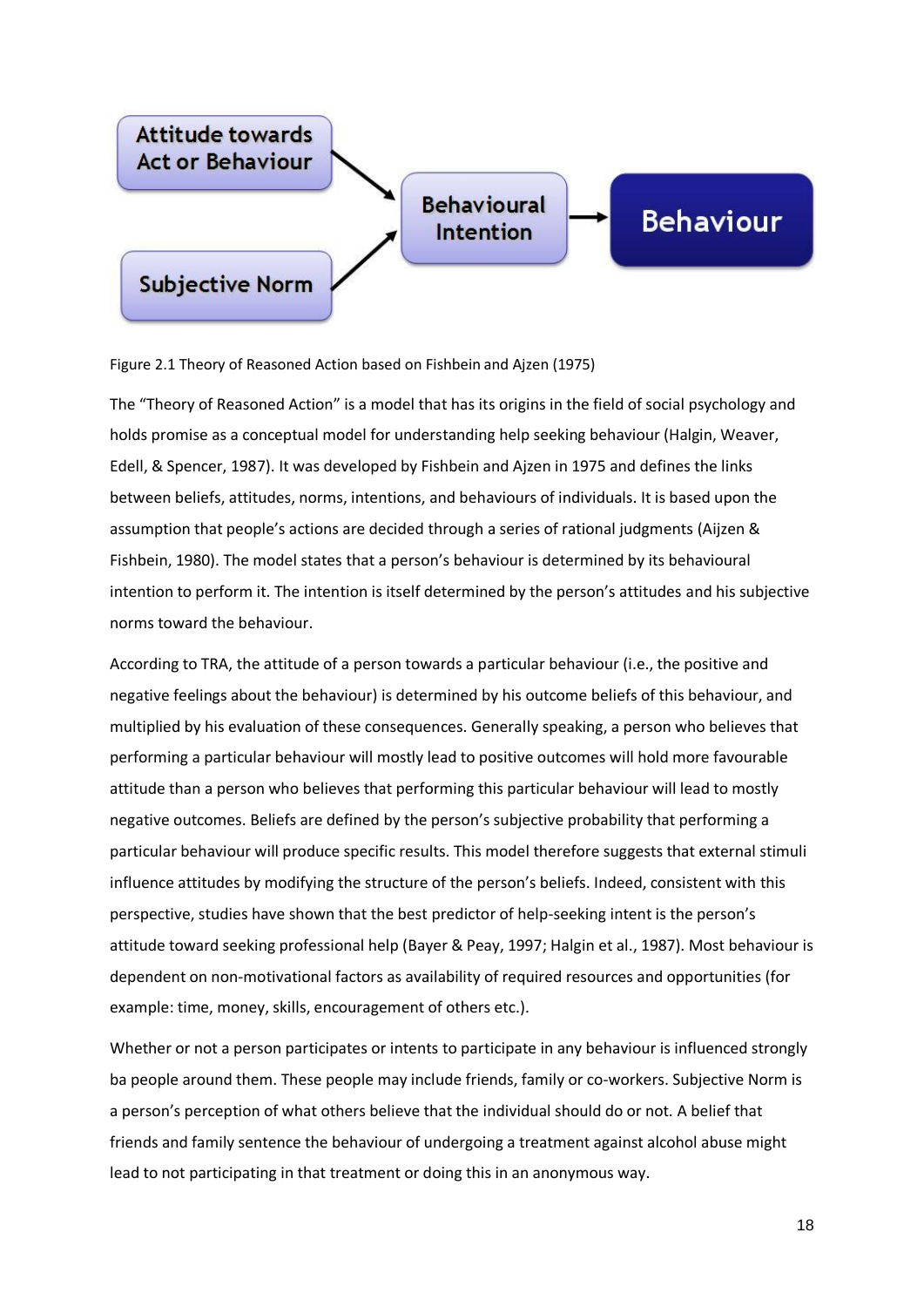One of the strengths of the TRA is that it allows comparing the relative influence of each variable isolated. This has implications for persuasive communication programs. If Attitude is substantially more influential than Subjective Norms in prediction of Intention then all communication efforts should be aimed toward gaining the awareness of the harmful consequences of not remaining untreated with an alcohol abuse problem.

For this study a new model was derived to examine the important variables relevant to decision making in favour of the non-anonymous option of the online treatment. These additional variables were added during the literature research while investigating all the variables which might play a role in this context. The additional variables are: Perceived Severity, Motivation to change, Barriers, Information Status, Intention, Solution Suggestions. The definitions of these constructs can be seen in table 2.1 below. The overall goal of this research was to directly examine the role that different variables play in people's intention to choose against the non-anonymous option.

More specifically, our objective was to assess the relationships among the different factors that influence the Intention to sign up for the non-anonymous variant. We hypothesized that intention to sign up for the non-anonymous variant would be influenced by the participant's self-perceived severity, self-efficacy, motivation to change, subjective norm, information status, influence of solution suggestions and demographic variables. Further, we hypothesized that outcome beliefs and barriers to treatment would predict the intention to sign up for the anonymous variant.

Because of the fully guaranteed anonymity in this research project it was impossible to link the intention of participants to their actual behaviour. Therefore the behaviour is not included. The intention to choose for the non-anonymous treatment is the target variable to which the correlations and influences must be investigated.

Table 2.1 shows the constructs used for the derived integrative model with references to the literature on which the variables are based on. The full model can be seen in Figure 2.2 in the hypotheses section.

| Construct                | Based namely on                         | Definition                                                                                                | Variables                                                                                       |
|--------------------------|-----------------------------------------|-----------------------------------------------------------------------------------------------------------|-------------------------------------------------------------------------------------------------|
| Psychological<br>factors | Jordon & Oai                            | Situational and psychological<br>features that give purpose and<br>direction to behavior (alcohol<br>use) | Perceived severity of alcohol abuse<br>Self efficacy to change behavior<br>Motivation to change |
| <b>Barriers</b>          | Corrigan; Jordan &<br>Oai; Codd & Cohen | Psychological and instrumental<br>variables explaining the barriers                                       | Fears of losing Privacy<br><b>Financial barriers</b>                                            |

Table 2.1 Constructs and variables in the research model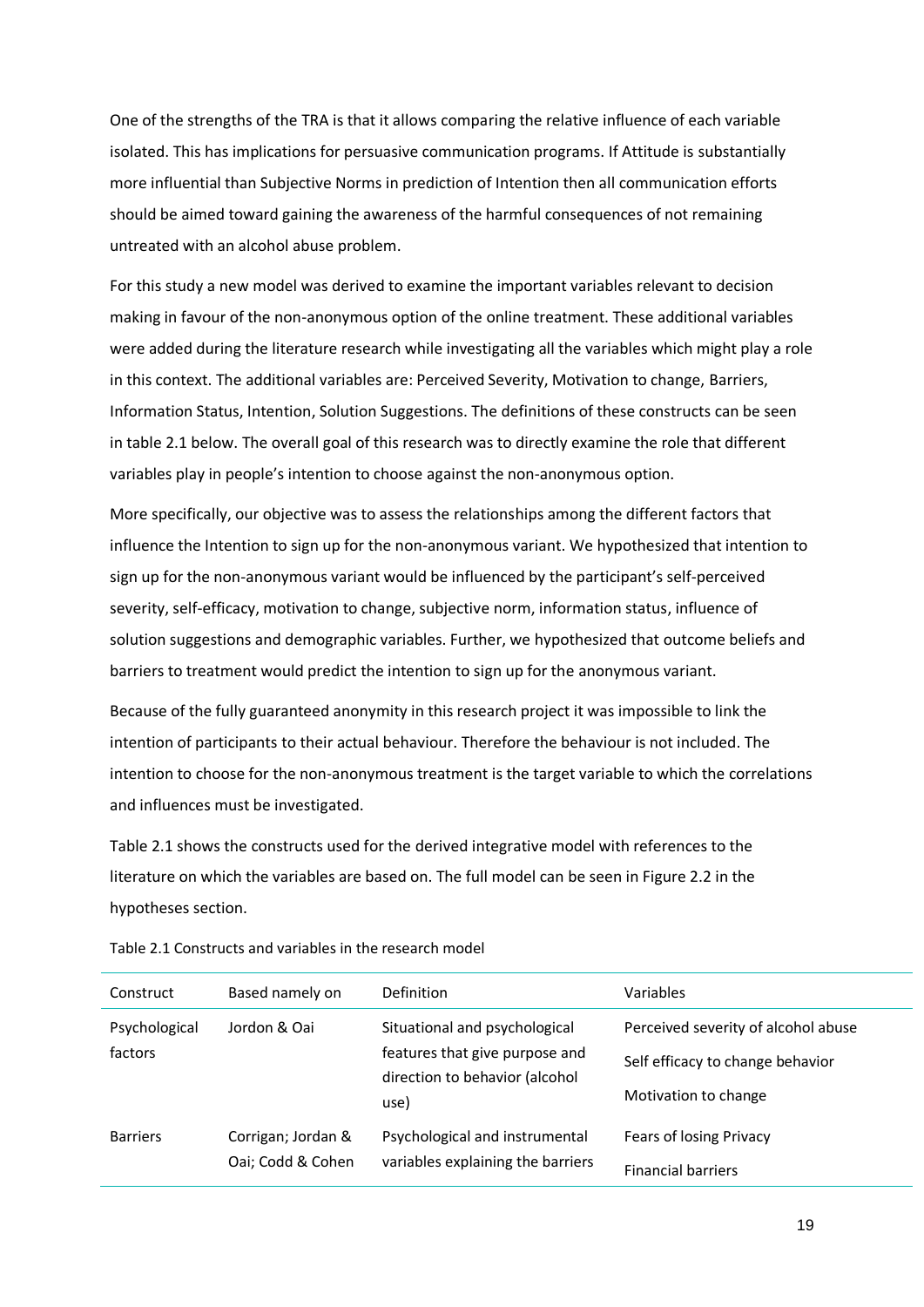|                                                  |                   | concerning the non-anonymous<br>variant                                                                                       | Stigma                                                                       |
|--------------------------------------------------|-------------------|-------------------------------------------------------------------------------------------------------------------------------|------------------------------------------------------------------------------|
| Subjective<br>Norm                               | Aijzen & Fishbein | Influence of people in one's social<br>environment on his/her<br>behavioral intentions                                        | Subjective norm                                                              |
| Information                                      | Tactus            | Knowledge about alternative                                                                                                   | Employer-paid option                                                         |
| <b>Status</b>                                    |                   | treatment options and waiting<br>time                                                                                         | Self-paid option                                                             |
|                                                  |                   |                                                                                                                               | Insurance-paid option                                                        |
|                                                  |                   |                                                                                                                               | Waiting time                                                                 |
| Attitude<br>towards non-<br>anonymous<br>variant | Codd & Cohen      | Range of options which the<br>clients are aware of and the<br>effect of possible solution<br>suggestions                      | Attitude about suggested solution<br>possibilities<br><b>Outcome beliefs</b> |
| Intention                                        | Aijzen & Fishbein | A function of both attitudes and<br>subjective norms toward a<br>behavior, which has been found<br>to predict actual behavior | Intention                                                                    |
| Antecedents                                      | Schober & Annis   | Situational variables, which will<br>explain the individual background                                                        | Demographics (gender, age, education,<br>occupation, country of birth)       |
|                                                  |                   |                                                                                                                               | Status internet therapy                                                      |

# **2.4 Research questions and hypotheses**

# **2.4.1 Research questions**

In order to measure the concepts described in the previous paragraphs and put them into useful information for Tactus, this research is guided by the following research question:

*How can future participants be stimulated to sign-up for the non-anonymous treatment option (insurance paid)?*

The main research question aims to include the target group: future participants of the online treatment, who are willing to register through the anonymous option for being treated.. Also the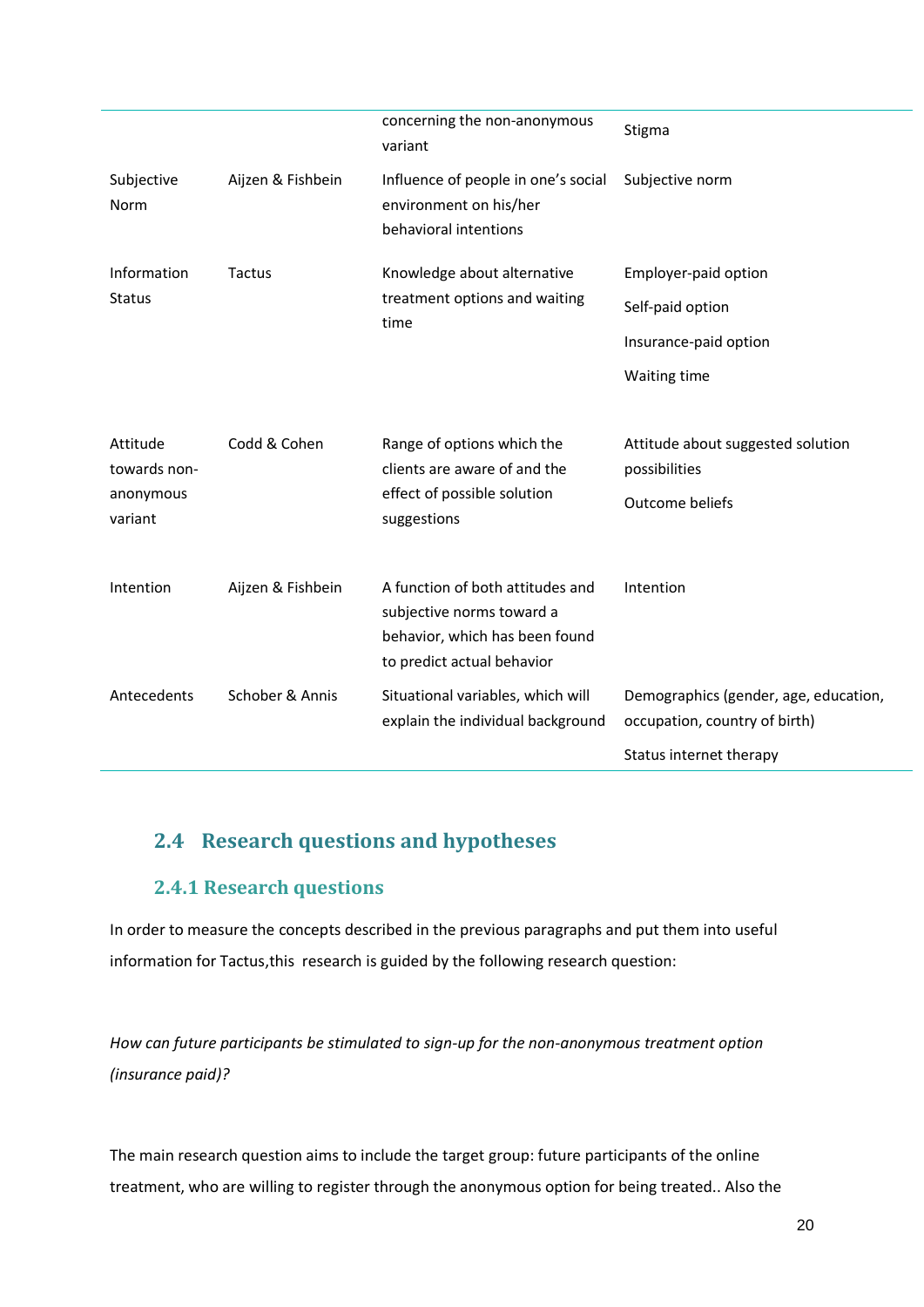non-anonymous treatment option forms a central aspect in the research question. Finally, the stimulation aspect plays a central role in the research question.

The six sub questions are as follows:

- *1. What are the reasons of participants for not choosing for the non-anonymous variant?*
- *2. Is there a relationship between the Motivation to change and the intention to sign up for the non-anonymous variant?*
- *3. Which psychological constructs exert influence on the Intention to sign up for the nonanonymous variant?*
- *4. Which Solution Suggestions are perceived as stimulating for people to sign up for the nonanonymous treatment?*
- *5. Do participants hold some important suggestion about how to stimulate people to participate via the non-anonymous pathway?*
- *6. To what degree do Demographics influence the Intention to sign up for the non-anonymous variant?*

The first sub-question focuses on the people's reasons for choosing against the non-anonymous treatment option and rather signing up instead for the anonymous option. These reasons may include barriers like the feeling of stigma, or insufficient knowledge about the alternative options and are hypothesized to influence the choice of treatment option made by the participant.

The second sub-question investigates the relationship between the general motivation of clients who signed up for the anonymous variant and the intention of those who signed up for the nonanonymous one.

The third sub-question addresses the relationship between the measured psychological constructs (Subjective Norm, Outcome Beliefs etc.) and the Intention of signing up for the non-anonymous treatment. These constructs are expected to influence the Intention.

The forth sub-question examines the perceived effect of the given Solution Suggestions on the Intention to sign up for the non-anonymous variant.

The fifth sub-question asks about the suggestions participants have about ways to attract people to the non-anonymous variant. This question is examined through a qualitative essay question, and is analyzed by content analysis.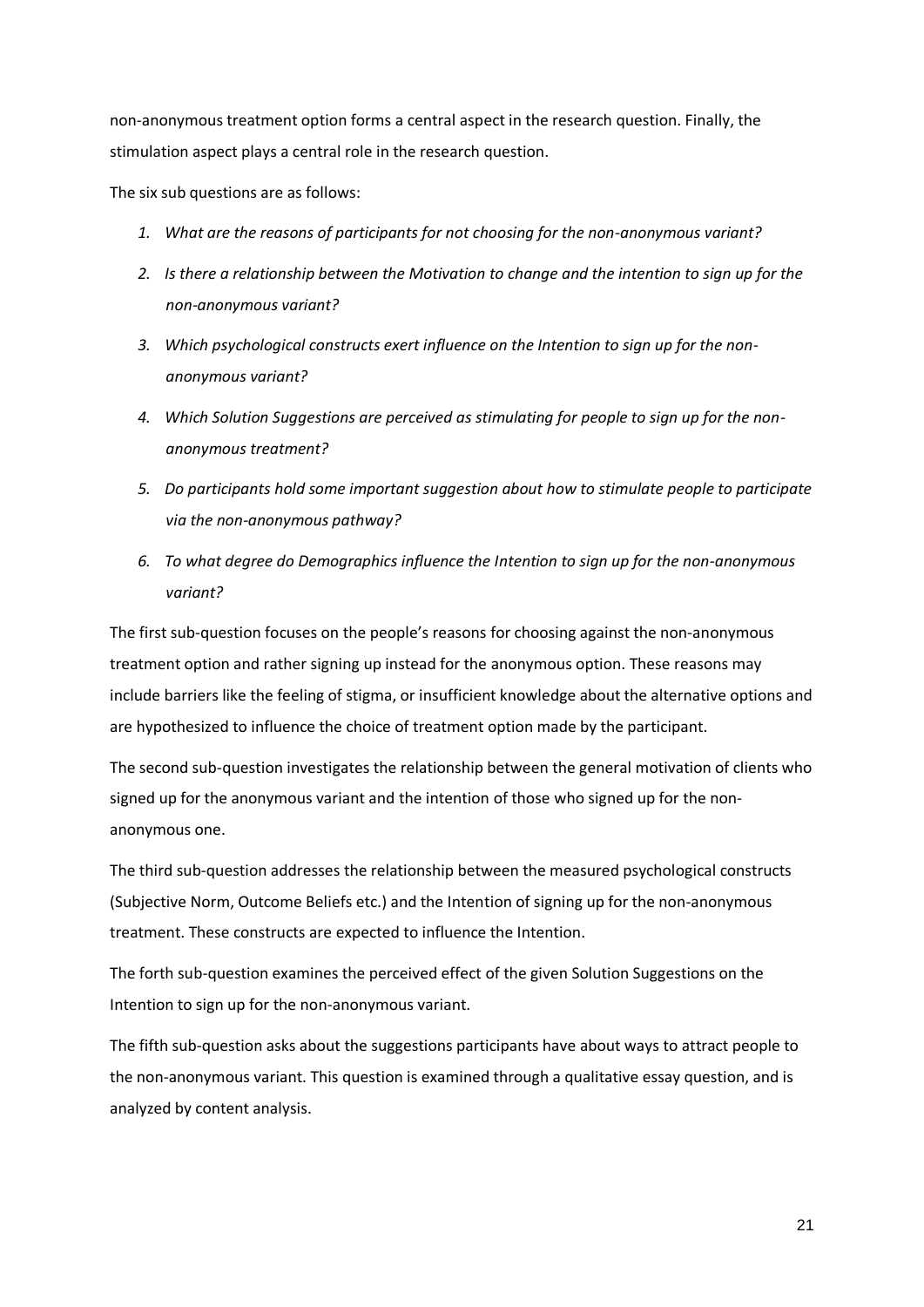The sixth sub question investigates the relationship between the Demographic variables and the Intention to sign up for the non-anonymous treatment. These are expected to contain more women than man, and high percentage of highly educated and employed people.

# **2.4.2 Hypotheses**

This research was approached from the point of view that intention is predicted by attitudes and subjective norms toward a behavior. Because TRA separates behavioral intention from behavior, it also includes the factors that limit the influence of attitudes (or behavioral intention) on behavior. We have therefore adopted the Theory of Reasoned Action as a framework to investigate the persuading and limiting factors when it comes to influencing an attitude toward a behavior. Therefore, variables were added to work out an integrative model. It was supposed that by using this framework the aim of research will be achieved. It was supposed that by using this framework the aim of research will be achieved. This is to successfully model the determining factors influencing the intention of signing up for the non-anonymous treatment. We propose the following hypotheses highlighted in the diagram below; all arrows indicate a hypothesized predictive relationship between a variable and Intention. Where the expected relationships are negative the (-) sign is inserted. The dependent variable (Intention) is in a red box and the boxes of the original variables of the TRA are colored dark blue. Newly added variables are light blue.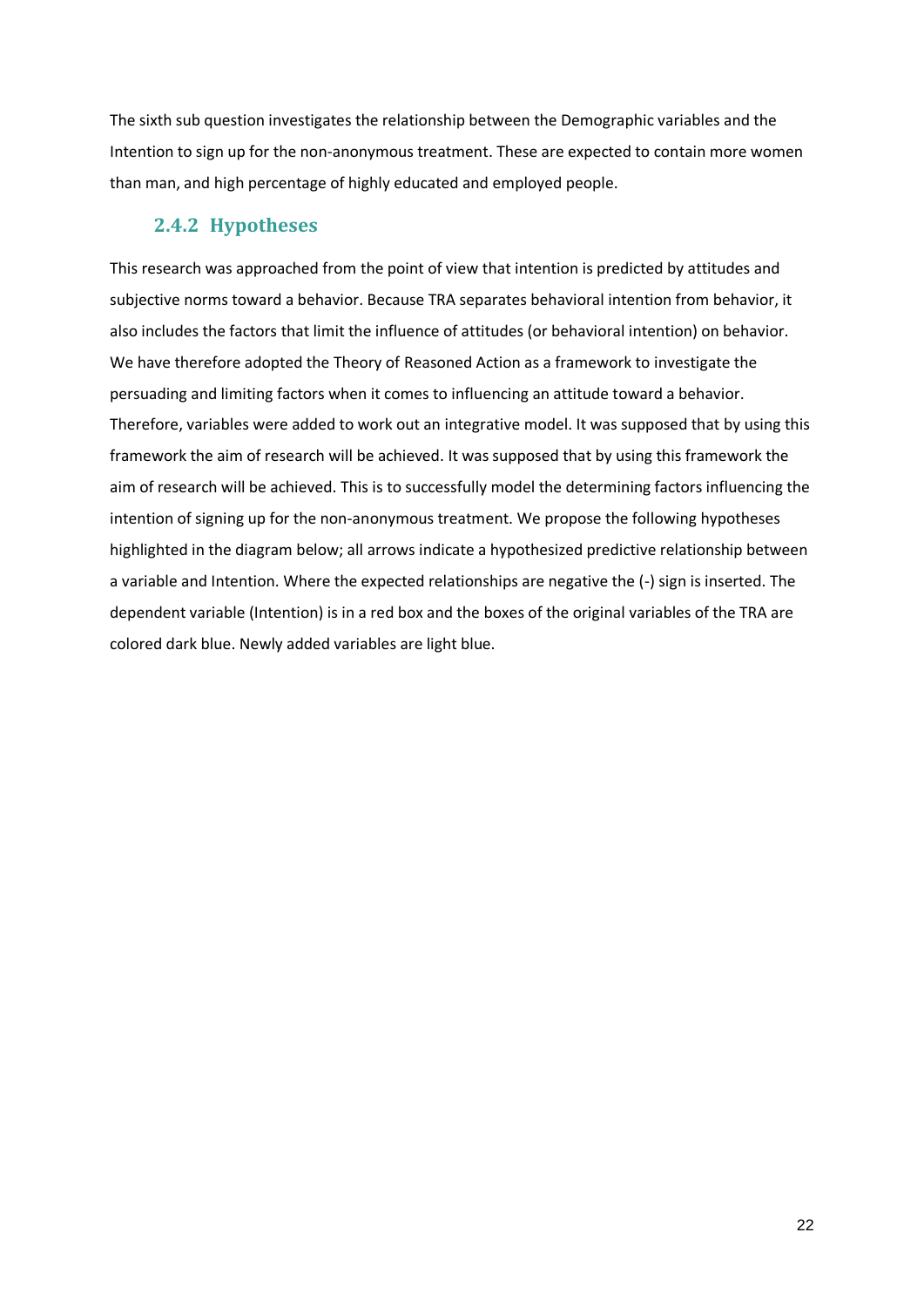

Figure 2.2 Integrative model of hypothesized relationships between constructs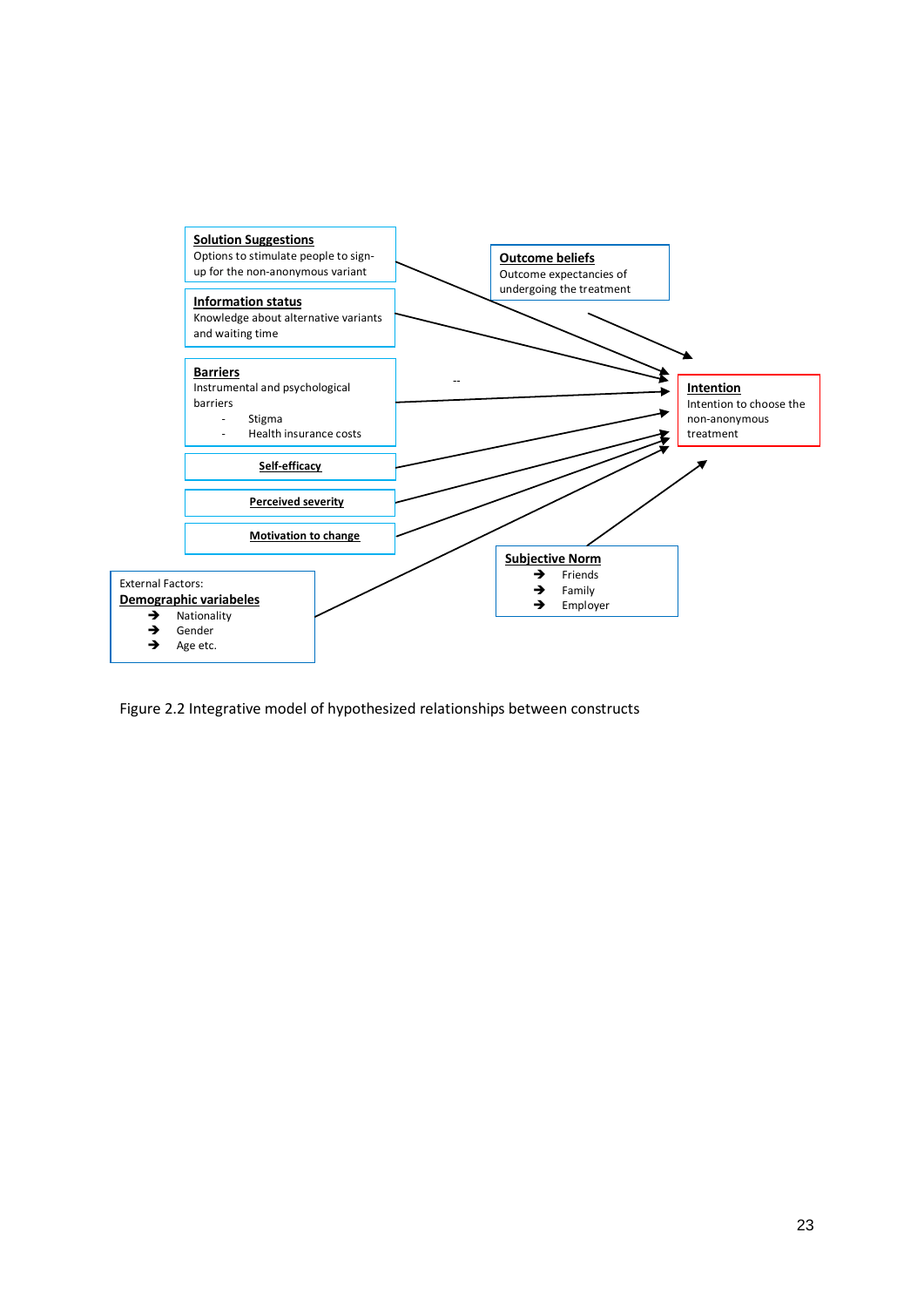## **3. Methods**

The research project focuses on different questions concerning the entering behaviour of the nonanonymous treatment option available. To give answers to the research questions there was an anonymous online questionnaire constructed with mainly quantitative and some qualitative questions. As very different aspects are involved it was decided to use a questionnaire to detect the various underlying reasons why people behave as they do. The construction, distribution and analytical methods are described in this chapter, beginning with the sample build-up, continuing with the instrument and the procedure of the research and ending with the analytical methods.

#### **3.1 Respondents**

The sample needed to be chosen in a way that allowed generalization about the actual target group. To recruit the respondents an email was sent to approximately 250 participants. This email contained an introduction to the research project and also explained the procedure. Two groups of individuals exhibiting alcohol-related problems were enrolled into the study: persons who were already receiving the treatment (Treatment receivers) and people waiting for treatment (Treatment waiters). To maintain their anonymity both groups were recruited via email. There were approximately 140 persons from the waiting list for the anonymous treatment and 110 persons already receiving the treatment were recruited via email. The email contained a text introducing the research project and assuring the anonymity of the participants. A link to the questionnaire was contained in the email through which the participants were able to directly access the questionnaire. The survey was completed by N=62 patients in total, N=31 in each group. Participants who didn't fill in the whole survey where automatically excluded from the programme.

#### **3.2 Instrument**

Using Ajzen en Fishbein's (1980) theory, there was an instrument constructed (based on detailed literature research) that assessed the ten variables theorized to influence help-seeking behaviour for alcohol abuse: (1) Subjective Norm, (2) Outcome Beliefs, (3) Perceived Severity, (4) Motivation to change, (5) Barriers, (6) Information Status, (7) Intention, (8) Solution Suggestions and (9) Demographics measured the primary determinants of the decision process to choose against the non-anonymous variant.

People were informed that participation was voluntary and anonymous. They were told that the procedure would involve answering questions regarding their thoughts about the online-treatment Alcoholdebaas.nl. Research participants completed the revised questionnaire for the anonymous participation of the online treatment for alcohol problems.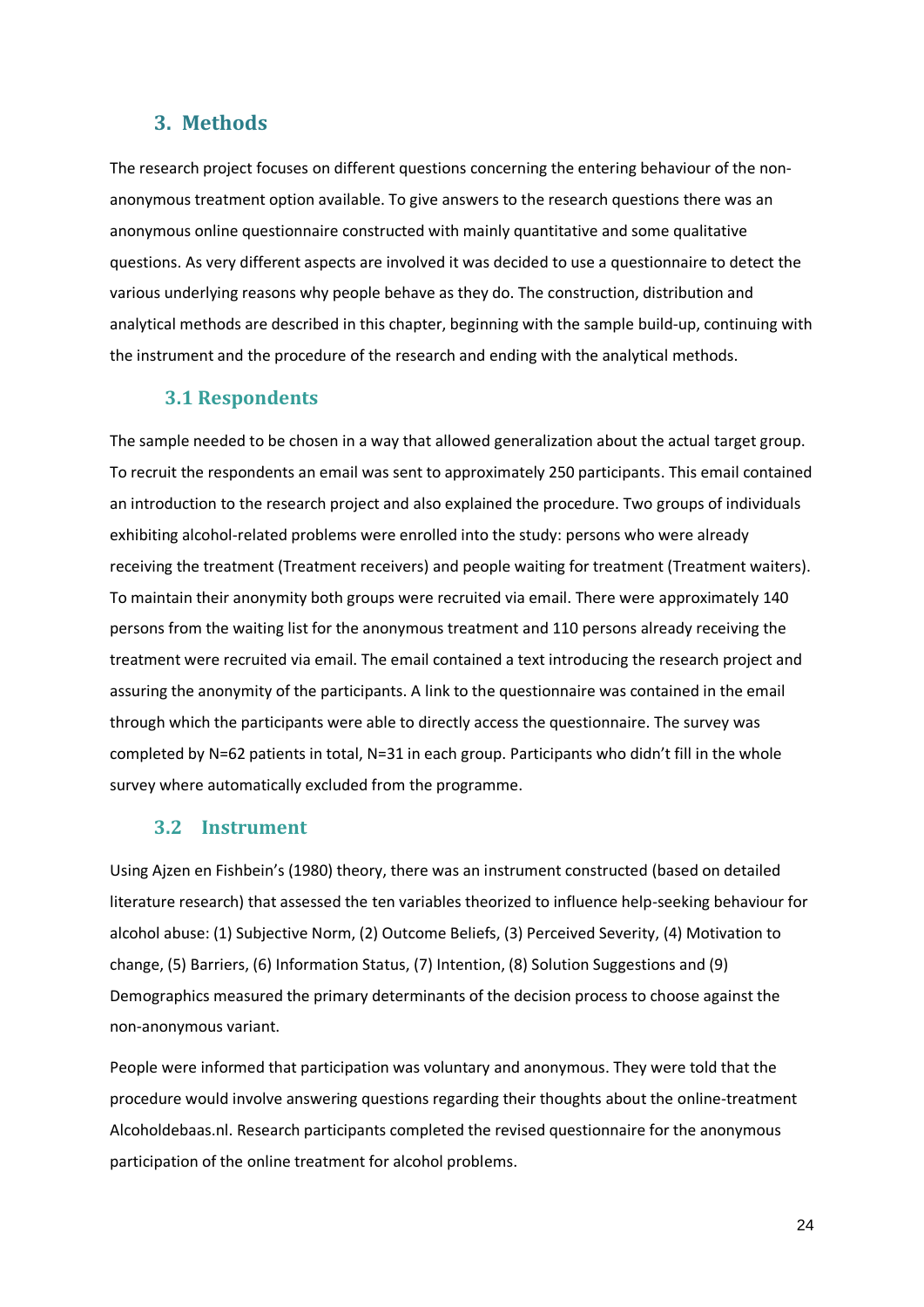The questionnaire consists of 51 items, most of them with five point Likert-rating scales or check boxes, including one open-ended question asking the participants about solution suggestions aiming to stimulate more people to sign up for the non-anonymous treatment.

In order to investigate the questions concerning the two different groups, two versions of the questionnaire were developed. The versions were almost the same except for specific wording adjustments of the questions.

How the questionnaire was constructed can be found in table 3.1. The two versions of the questionnaire can be found in appendix A and B.

| Unit   | Construct                   | Variables                                                                                | Questions    | Method                                                                                       |
|--------|-----------------------------|------------------------------------------------------------------------------------------|--------------|----------------------------------------------------------------------------------------------|
| Unit A | Treatmentstatus             | <b>Status of treatment</b><br>(started or waiting)                                       | $\mathbf{1}$ | 1 question (checking box)                                                                    |
|        |                             | Perceived severity The perceived severity of<br>own alcohol misuse                       | $2 - 3$      | 2 questions on a five point<br>Likert scale (1=strongly<br>agree to 5= strongly<br>disagree) |
|        | Perceived self-<br>efficacy | Person's belief about<br>capability to change<br>behavior                                | 4            | 1 questions on a five point<br>Likert scale (1=strongly<br>agree to 5= strongly<br>disagree) |
|        | Subjective norm             | Influence of people's<br>beliefs in one's social<br>environment                          | 5            | 1 questions on a five point<br>Likert scale (1=strongly<br>agree to 5= strongly<br>disagree) |
|        | Motivataion to<br>change    | Motivation to change<br>drinking behavior under<br>the anonymous treatment               | 6            | 1 questions on a five point<br>Likert scale (1=strongly<br>agree to 5= strongly<br>disagree) |
|        | Outcome beliefs             | Expectancies about<br>treatment results                                                  | $7 - 17$     | 10 items on a five point<br>Likert scale (1=strongly<br>agree to 5= strongly<br>disagree)    |
| Unit B | <b>Barriers</b>             | Impact of different<br>reasons for choosing the<br>anonymous variant<br>including stigma | 18-32        | 15 items on a five point<br>Likert scale (1=strongly<br>agree to 5= strongly<br>disagree)    |
|        | Information                 | Knowledge about                                                                          | 33--36       | 4 items with checking                                                                        |

Table 3.1 Constructs and variables in the questionnaire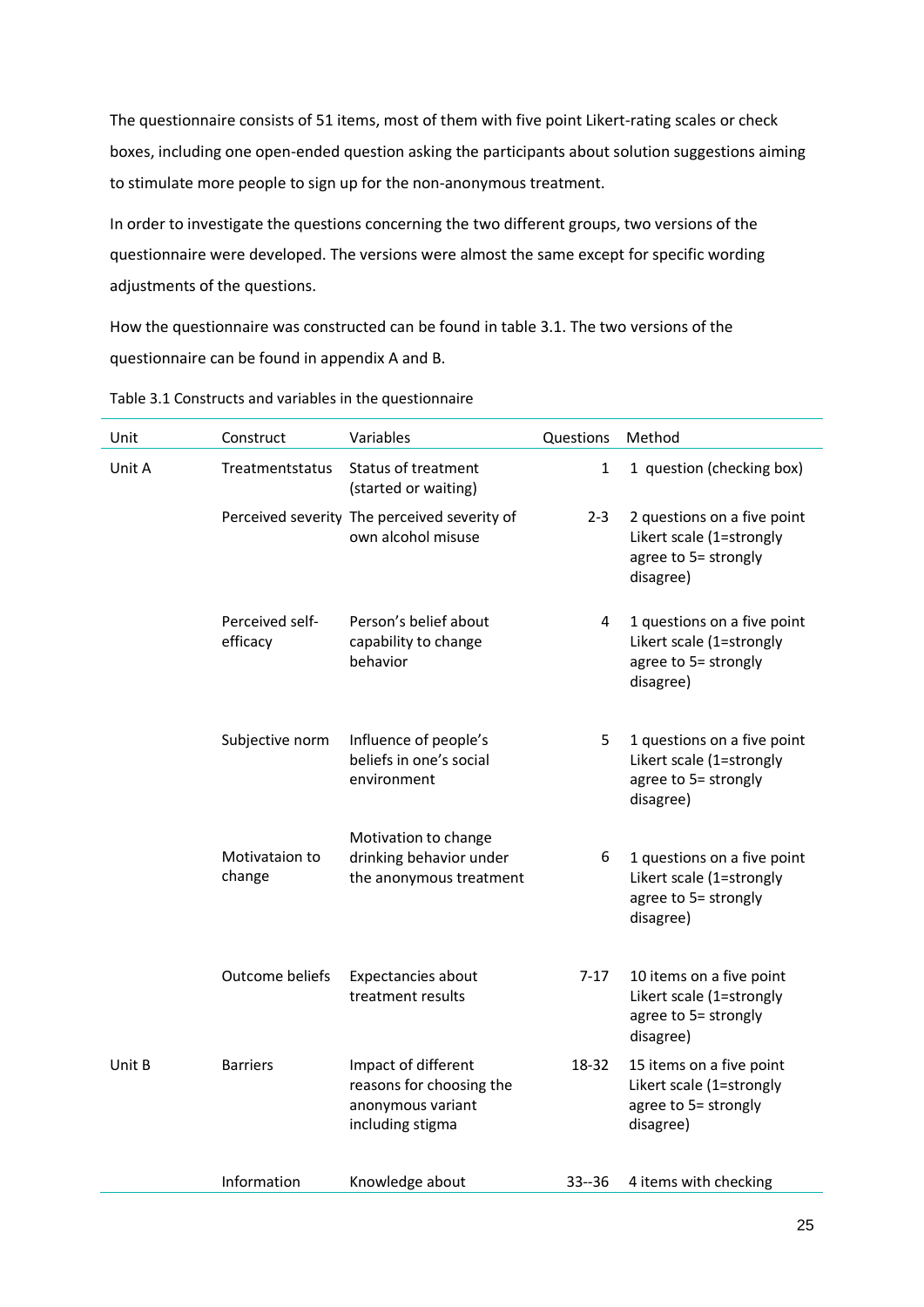|        | status                  | alternative options and<br>about the possibility to<br>start directly with the<br>treatment |       | boxes $(1 = yes, 2 = no)$                                                                                        |
|--------|-------------------------|---------------------------------------------------------------------------------------------|-------|------------------------------------------------------------------------------------------------------------------|
| Unit C | Intention<br>afterwards | Intention to sign up for<br>the non-anonymous<br>variant after being<br>informed            | 37    | 1 item on a five point Likert<br>scale (1=definitely to<br>5=definitely not)                                     |
|        | Solution<br>suggestions | Ideas stated to stimulate<br>the client to choose the<br>non-anonymous<br>treatment         | 38-46 | 8 items on a five point<br>Likert scale (1=strongly<br>agree to 5= strongly<br>disagree) and 1 essay<br>question |
| Unit D | <b>Demographics</b>     | gender, age, education,<br>nationality, occupation                                          | 47-51 | 5 questions (checking<br>boxes)                                                                                  |

#### **3.2.1 Treatment status**

It was important to investigate the treatment status of the participants to know whether they were still waiting for treatment, had already started or had finished the treatment. This was measured by a simple check box question.

#### **3.2.2 Perceived severity towards abuse**

The most common reasons given by people for delaying help-seeking was the belief that their drinking was not serious enough (Jordan & Oei, 1989).

Many individuals are aware that they have a drinking problem, but they do not decide that change is needed. They may engage in minimization of the negative impact that drinking has on their lives.

Perceived Severity towards abuse was measured by asking participants to rate how they perceive their alcohol consumption in comparison to "most people" and how long they have thought about changing this problem. One item is: "Ik denk dat ik meer drink dan de meeste mensen". This was measured by two items on a five point Likert-scale ranging from "strongly agree" to "strongly disagree".

#### **3.2.3 Perceived self-efficacy**

Perceived Self-efficacy reflects people's beliefs about whether they think they can perform a given activity which, in this study, would be "changing drinking behaviour." Perceived Self-efficacy portrays individuals' beliefs in their capability to exercise control over challenging demands and over their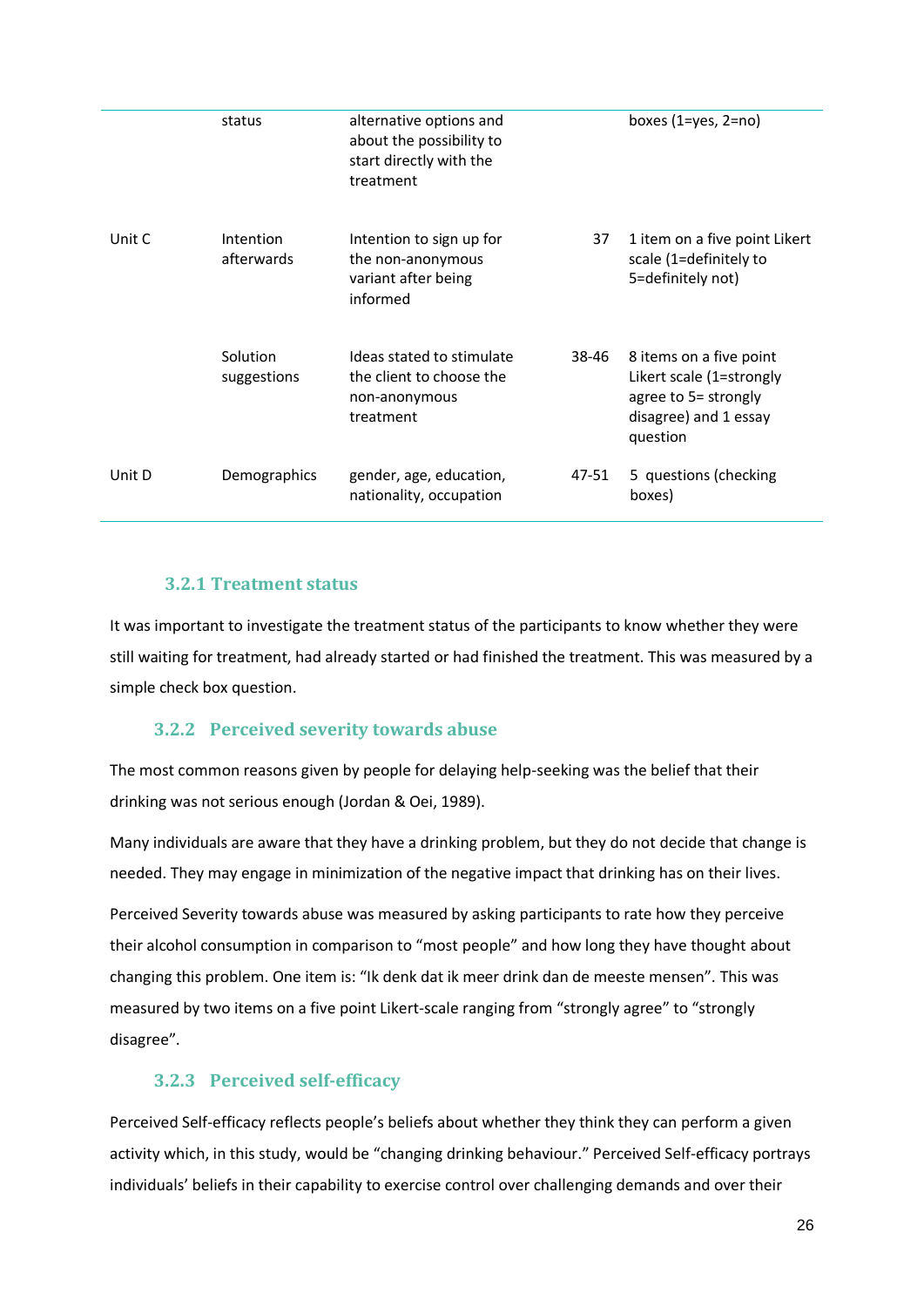own functioning (Bandura, 2000). According to Bandura (2000) Perceived Self-efficacy involves the regulation of thought processes, affective states, motivation, behaviour, or changing environmental conditions. Self-efficacy relates to the estimation of one's ability to perform the necessary actions to change the relevant (i.e., consuming alcohol) behaviour. It is not about real skills but about one's own estimation of one's ability and whether you can rely on your abilities regardless of skills. Selfefficacy beliefs determine how people feel, think, motivate themselves and behave. This variable is measured by one item "Ik denk dat ik goed in staat ben mijzelf ertoe te zetten mijn huidige alcoholgebruik te veranderen," and is based on the scale developed by Schwarzer and Jerusalem (1995).

#### **3.2.4 Subjective norm**

As a Subjective Norm, the decision-maker has subjective assumptions about other's expectations. These may be organizational, professional, local or otherwise shared norms regarding accepted and expected behaviour. In case of the decision-making about participating in an alcohol treatment program, it is about social influence in terms of social barriers which are reported as a greater reason for not seeking treatment for an alcohol problem than for an emotional problem (Codd & Cohen, 2003). With respect to the present matter in question it is about social influences of family, friends and colleagues at work. Also the insurance and family doctor seem to play a role when it comes to choosing the treatment variant for receiving help. Therefore it is important to ask the patient about his perceived reactions and attitudes toward the treatment to find out the real impact of the direct environment. Subjective Norms can be inhibitive or facilitative and it is important to examine the relationship between perceived social norms and the outcome behaviour.

The Subjective Norms of those close to us for seeking help was measured with the question derived from an item by Bayer and Pay (1997). It asks participants to rate on a 5 point Likert-type scale ranging from "strongly agree" to "strongly disagree" the item "De meeste mensen die belangrijk voor mij zijn zouden graag willen dat ik de behandeling ga volgen." Bayer and Pay found that this Subjective Norm uniquely predicted help-seeking intent such that those who were likely to seek help responded to this item more favorably. This item was used as a single observed indicator of the Subjective Norm latent variable.

In this research, the Subjective Norm refers to the influence of the direct environment of the patient with an alcohol abuse problem to undergo the online treatment. In the TRA, the Subjective Norm is being determined through environmental influences of the client. In this research, the Subjective Norm refers to the expectancies of clients about the judgments of people about being treated for an alcohol abuse problem.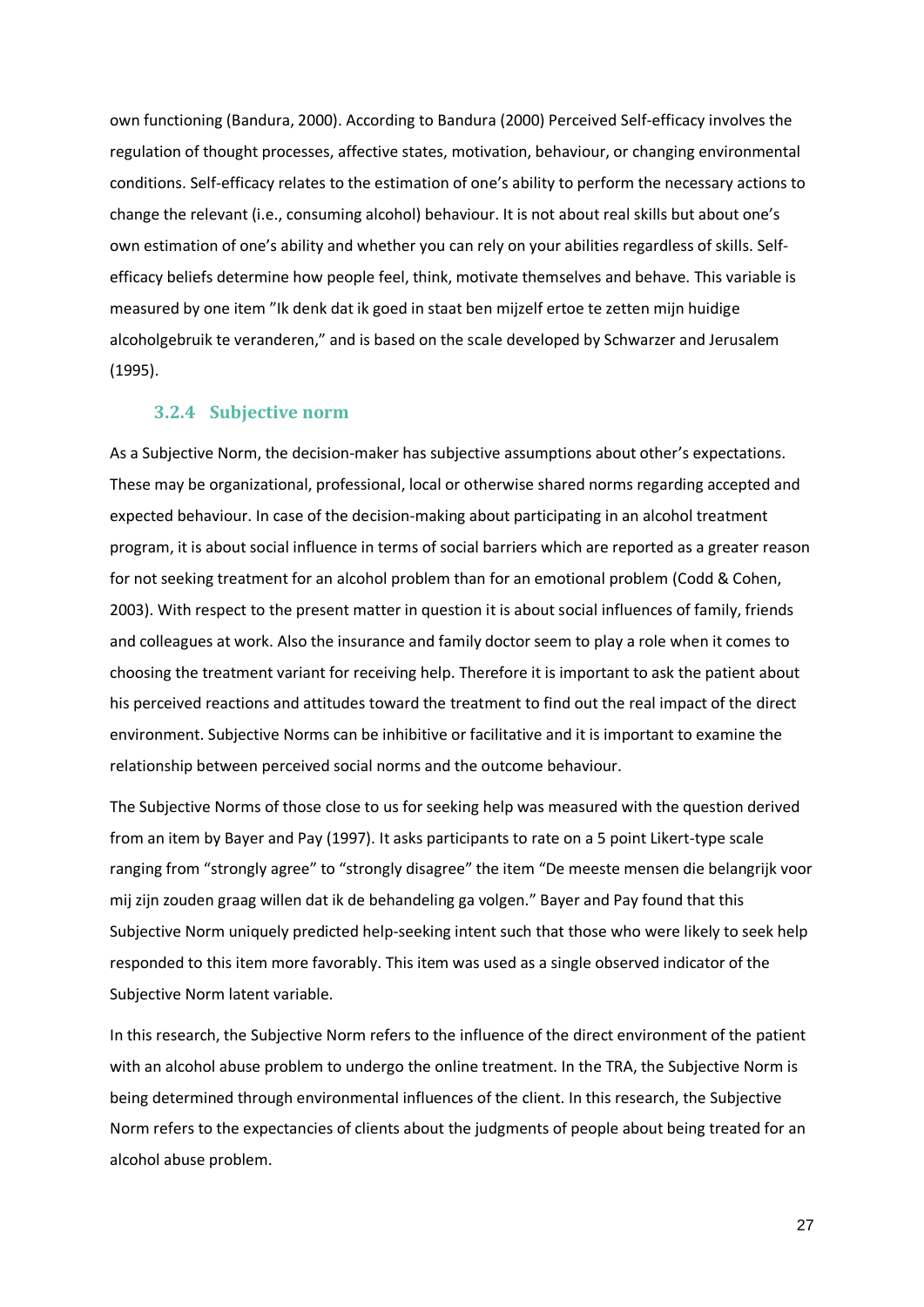#### **3.2.5 Motivation to change**

Motivation is a set of reasons that determines one to engage in a particular behavior (Fishbein & Aijzen, 1986). The motivation to change the problematic drinking behavior was measured with one item: "Ik ben heel gemotiveerd om mijn drinkgedrag te veranderen", on a five point Likert-scale ranging from strongly agree to strongly disagree. Regarding the item, general Motivation to change the drinking behavior is measured. It has to be taken into account that when filling-in the questionnaire, the participants already signed up for the anonymous variant. This shows that the "general motivation" has to be linked to the fact that the participants are more or less motivated to change their drinking behavior under the condition that they are treated through the anonymous variant because that is what they signed up for in the first place.

#### **3.2.6 Outcome beliefs**

Attitudes are predicted by a person's outcome expectations (Ajzen & Fishbein, 1980). For example, if a person anticipates a positive outcome for a certain behaviour (e.g. choosing the non-anonymous variant will enable them to start the treatment right away which will lead to more control over their drinking behaviour), then they will have a positive attitude (e.g. choosing for the non-anonymous training is a good thing). Conversely, if a person anticipates harmful outcome for a certain behaviour ("If I seek help, others will think I am crazy"), then they will have a more negative attitude (e.g., seeking help is a bad thing). These outcome expectancies can be the most influential beliefs in the motivation to change (Suls & Wallston, 2003).

This construct consists of 10 items with possible outcomes of the online treatment as "alcohol consumptie reduceren" or "relatie met vrienden en familie verbeteren". As orientation for these construct, we used the modal set of salient beliefs identified in Study 1 of Codd and Cohen (2003).

#### **3.2.7 Barriers towards signing up for the non-anonymous variant**

Attitudes and social stereotypes about people and alcohol use can create barriers to the detection and treatment of alcohol abusers. Barriers against treatment seeking might be congruent with barriers against signing up for the non-anonymous variant. These are reasons people have against utilizing specialized addiction treatment services or modifying the target problem behaviours (Bandura, 1986). Barriers inhibit an individual's motivation to modify the addictive behaviour (Schober & Annis, 1996.). Research has found several barriers that prevent help-seeking behaviours for alcohol abuse among the general population. Stigma yields two kinds of harm that may impede treatment participation: It diminishes self-esteem and robs people of social opportunities (Corrigan et al., 2005). Social barriers (social stigma) were reported as a greater reason for not seeking treatment for an alcohol problem than it was for an emotional problem (Vogel & Wester, 2003).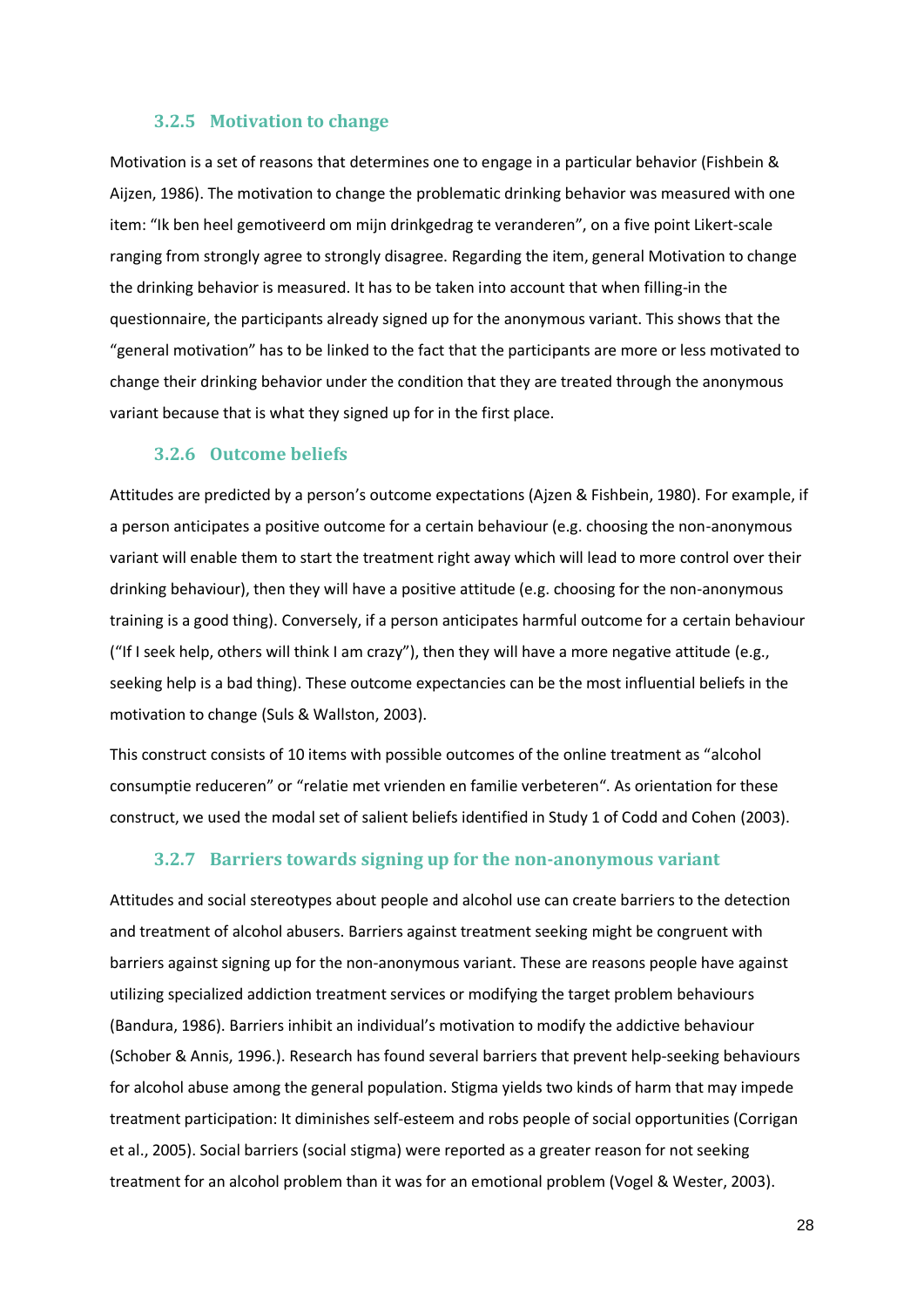Participants' experience of Barriers to the non-anonymous treatment was evaluated via a questionnaire created for this study. 12 items listing possible Barriers to treatment, based on literature research were sent to them. Our conceptualization of the treatment barriers include two components: Instrumentall barriers and psychological barriers (stigma).

Instrumental barriers are operationalized in this study by using well thought-out items chosen on basis of the literature read about this subject. Respondents were asked to indicate the extent to which they agreed with statements like "Ik ben geen Nederlander en anders wordt de behandeling niet vergoed" and "Ik ben niet bereid om de eigen bijdrage te betalen." Response categories uses were "strongly agree," "agree," "do not agree/do not disagree," "disagree," and "strongly disagree."

We operationalized stigma using a four item scale (alpha = 0,705). Item content focuses on being avoided, feeling guilty of their alcohol problem or being judged negatively by people because of having a problem with alcohol. The items of the stigma were obtained by using the two strongest items of the 5-item Stigma Scale for Receiving Psychological Help (Komiya, Good, & Sherrod, 2000). The version used is a shortened 5-item revision of the original 12 item measure. Items are rated on a 5-pont Likert-type scale ranging from strongly agree to strongly disagree.By asking the respondent to report on the perspective of "most people," the scale enables stigmatizing beliefs that are not socially acceptable to be endorsed.

Each item was answered with a 5-point Likert scale anchored at "strongly agree," "agree," "do not agree/do not disagree," "disagree," "strongly disagree" (see Appendix for item wording).

The separate constructs of instrumental and psychological barriers were combined to one construct because of the large overlap of items.

#### **3.2.8 Information status**

Information Status is one of the psychological variables which can be seen as an important determinant of behavior. According to Brug and colleges (2003) insight and knowledge only lead to behavior change in people who are willing to do something but don't really know how they can reach the goal or what the behavior would be. In our case the supposed knowledge gaps include the possibility of being able to start immediately with the program when choosing the non-anonymous variant, knowledge about who will be involved in treatment process, and who has insight in the personal data and reports.

#### **3.2.9 Intention to sign up for the non-anonymous variant afterwards**

Ajzen and Fishbein (1980) operationally defined intention as the person's subjective probability judgment of how he or she intends to behave. Items assessing behavioral intention thus need to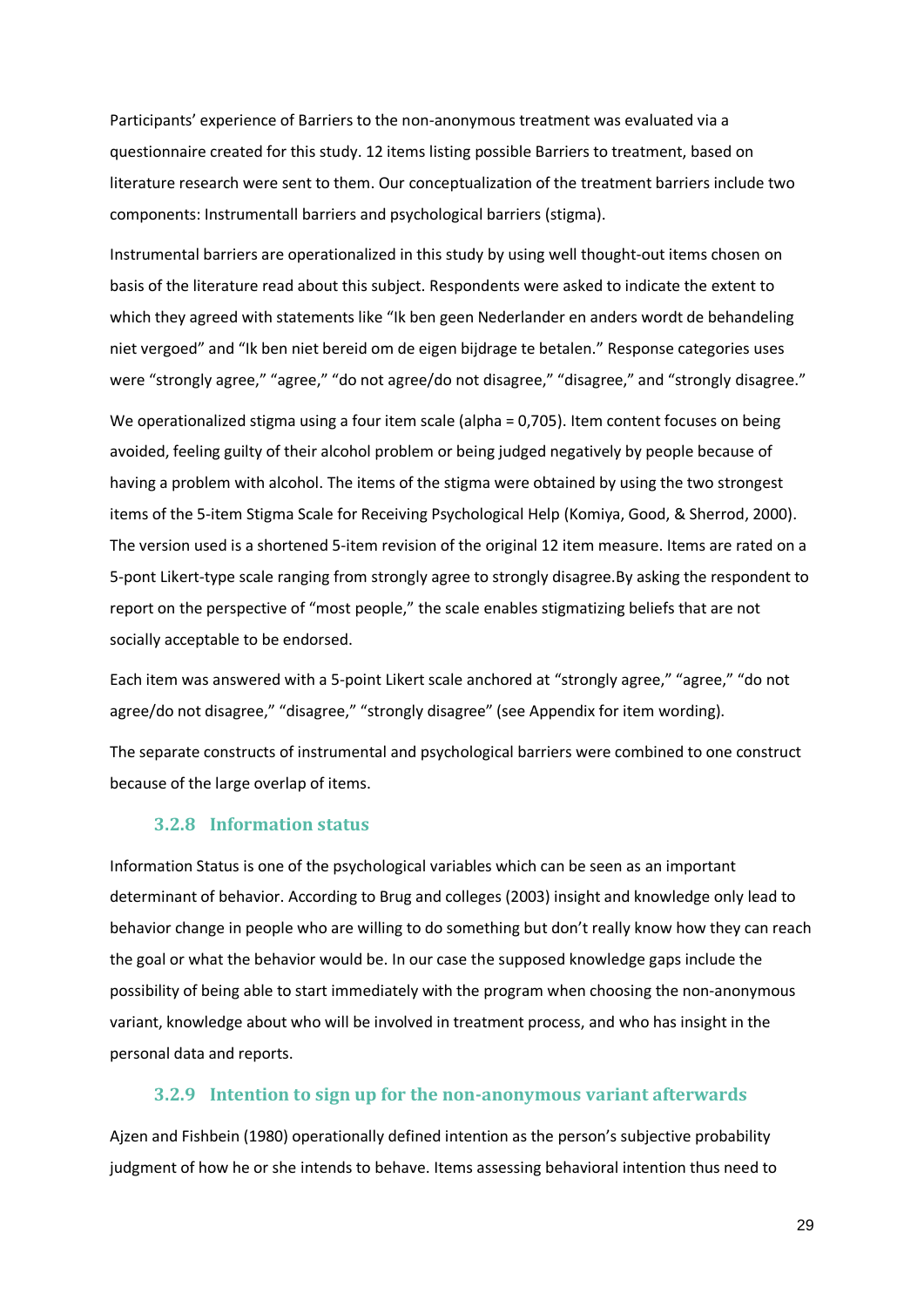assess the strength of the person's intention on an appropriate probability dimension. Intention to sign up for the non-anonymous variant was measured with an item asking the respondent to rate how likely, ranging from "very likely" to "very unlikely," they would be to sign up for the nonanonymous variant after getting some information about the payment through the insurance. This item is based on a recommendation of Aijzen and Fishbein (1980) who say that an Intention statement should be rated as "unlikely" or "likely." (Terry, Gallois, & McCamish, 1993).

#### **3.2.10 Solution suggestions**

Based on the observed (literature) reasons for participants to make the decision to not sign up for the insurance-paid option, there were some relevant Solution Suggestions devised to find out how these propositions are accepted by the participants. Thereby it was aimed to explore the effectiveness in practice of the different options.

In addition to the quantitative rated items, an open question was also added to this construct to extend the answer possibilities and to gain some important insights into the ideas of participants. The qualitative answers to these questions are analysed via content analysis.

#### **3.2.11 Demographic factors**

In Demographics respondents had to check their gender and indicate their age (Van Hooft et al., 2005), education level, occupation and country of birth in check box questions.

Most demographic questions were written for the survey, and several include response options suggested during the expert review. Some questions for these items were taken from existing demographic measuring scales used by Tactus for the intake questionnaire.

#### **3.3 Expert review**

In order to find out which items should be used and how they could be adjusted to fit into the questionnaire, preliminary research in the form of an expert review was held. Expert review is an empirical pre-testing method because it involves the systematic collection and processing of reviews from sources outside the immediate design team (Ramirez, 2002). As a pre-test the questionnaire was given to 5 experts, most of them working for Tactus and also to my tutor at the University. The questionnaire was given to a general questionnaire design expert who has considerable experience in writing and evaluating questionnaires and in communicating with the target group. The expert reviewed the wording of the questions, the structure of questions, the response alternatives, the order of questions, instructions to interviewers for administering the questionnaire, and the navigational rules of the questionnaire. The questionnaire was also given to three additional subject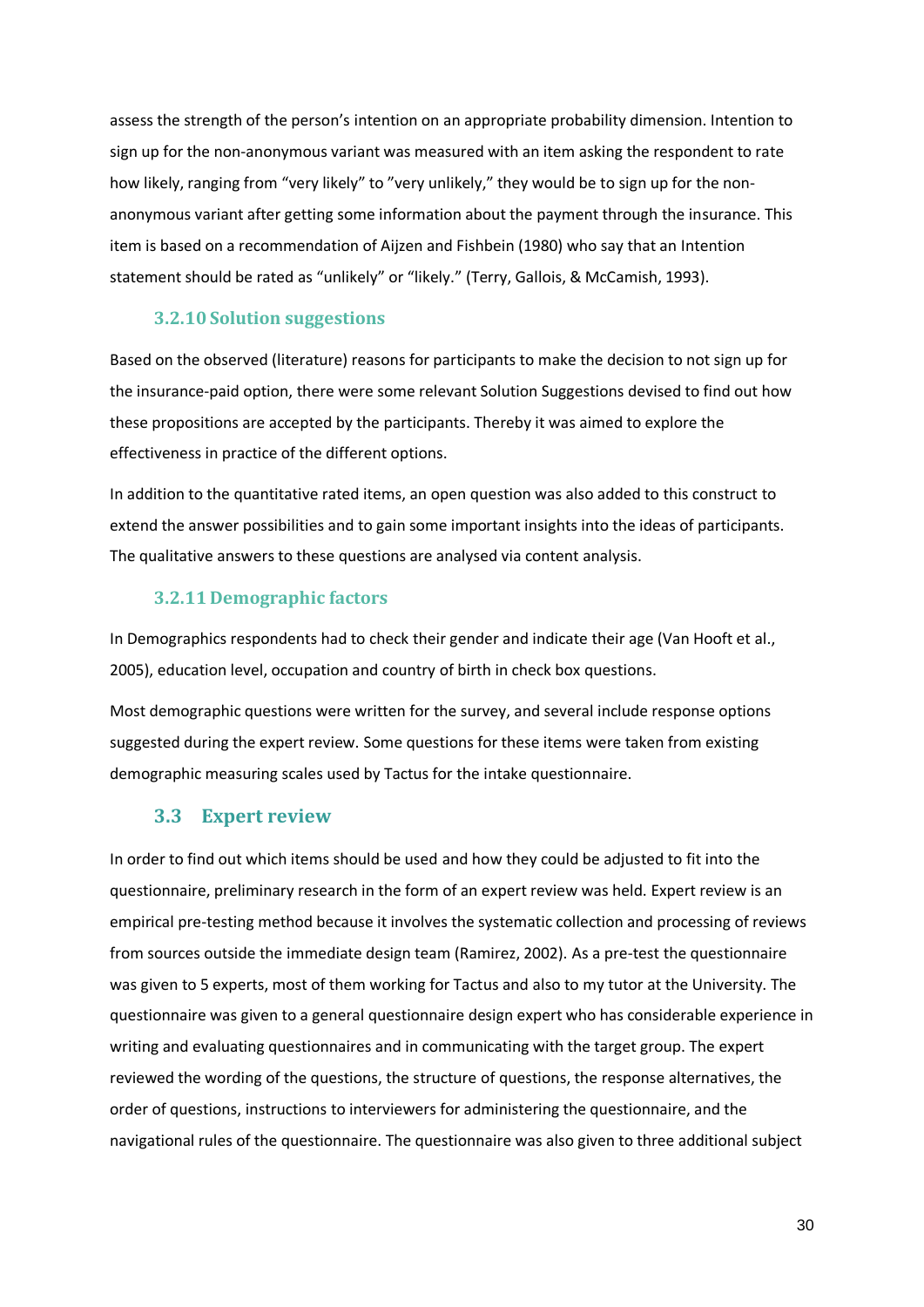matter experts who know about the topic under investigation. Those experts assessed whether the content of the questions was appropriate for measuring the intended concepts (Groves et al., 2004).

The experts were instructed to fill in the questionnaire, thereby using the plus-and-minus method (De Jong & Schellens, 2000). Putting down plus and minus symbols where something positive or negative was noticed it was possible to keep the normal flow of filling in the questionnaire and still get feedback on the construction of the questionnaire. In the follow-up interview, a couple of comments were made - mostly positive about the content and statement of the questions, and mostly negative about the phrasing. This was not surprising since the Dutch questionnaire items were either translated from an English questionnaire, or self-constructed by a native German. With the help of the pre-test feedback, the questionnaire was revised. The instructions and outcome protocol of expert review can be found in appendix D and E.

#### **3.4 Pre-test**

As pre-test the adapted questionnaire was send to 10 people from the waiting list and 10 people who had already started the treatment. There were five additional questions added at the end of the questionnaire to evaluate the clarity and structure of the questions. There was also the opportunity given to comment on positive or negative aspects of the questionnaire and report about expected or missing questions. The pre-test can be found in Appendix C. The pre-test was filled in by 9 participants in total and there were no negative comments made about the questionnaire. Respondents rated the questionnaire as understandable and easy to fill in. Respondents rated the phrasing of the questions as clearly and did not miss an important question.

#### **3.5 Reliability**

Different constructs were measured in the questionnaire which needed to be tested as to their reliability. A Cronbach's alpha of minimal .60 for constructs of minimal three items was hereby required (De Vellis, 2003). Constructs with less than three items were tested on their correlation instead of Cronbach's alpha. The results are presented in table 3.2.

|                             | Reliablity/Correlation | N  | Number of items |
|-----------------------------|------------------------|----|-----------------|
| <b>Perceived Severity</b>   | $r = .635**$           | 62 | $\overline{2}$  |
| <b>Outcome Beliefs</b>      | $\alpha = .775$        | 62 | 10              |
| <b>Barriers</b>             | $\alpha = .756$        | 62 | 10              |
| <b>Solution Suggestions</b> | $\alpha$ = .799        | 62 | 10              |
| <b>Information Status</b>   | $\alpha$ = .856        | 62 | 4               |

Table 3.2: Reliability of constructs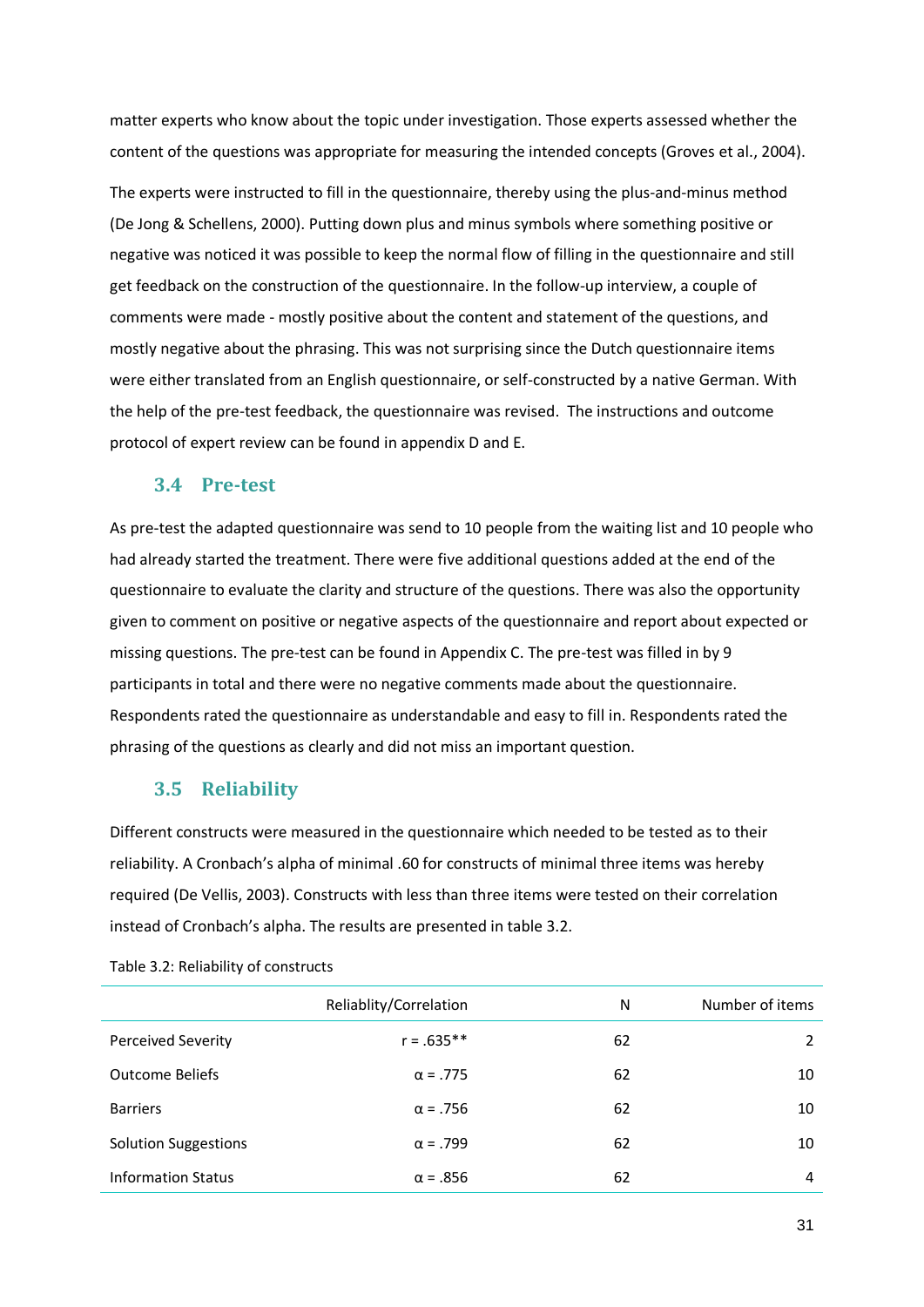*Note. For constructs with less than 3 items correlation was analyzed instead of Cronbach's alpha*

*\*\*p < .001*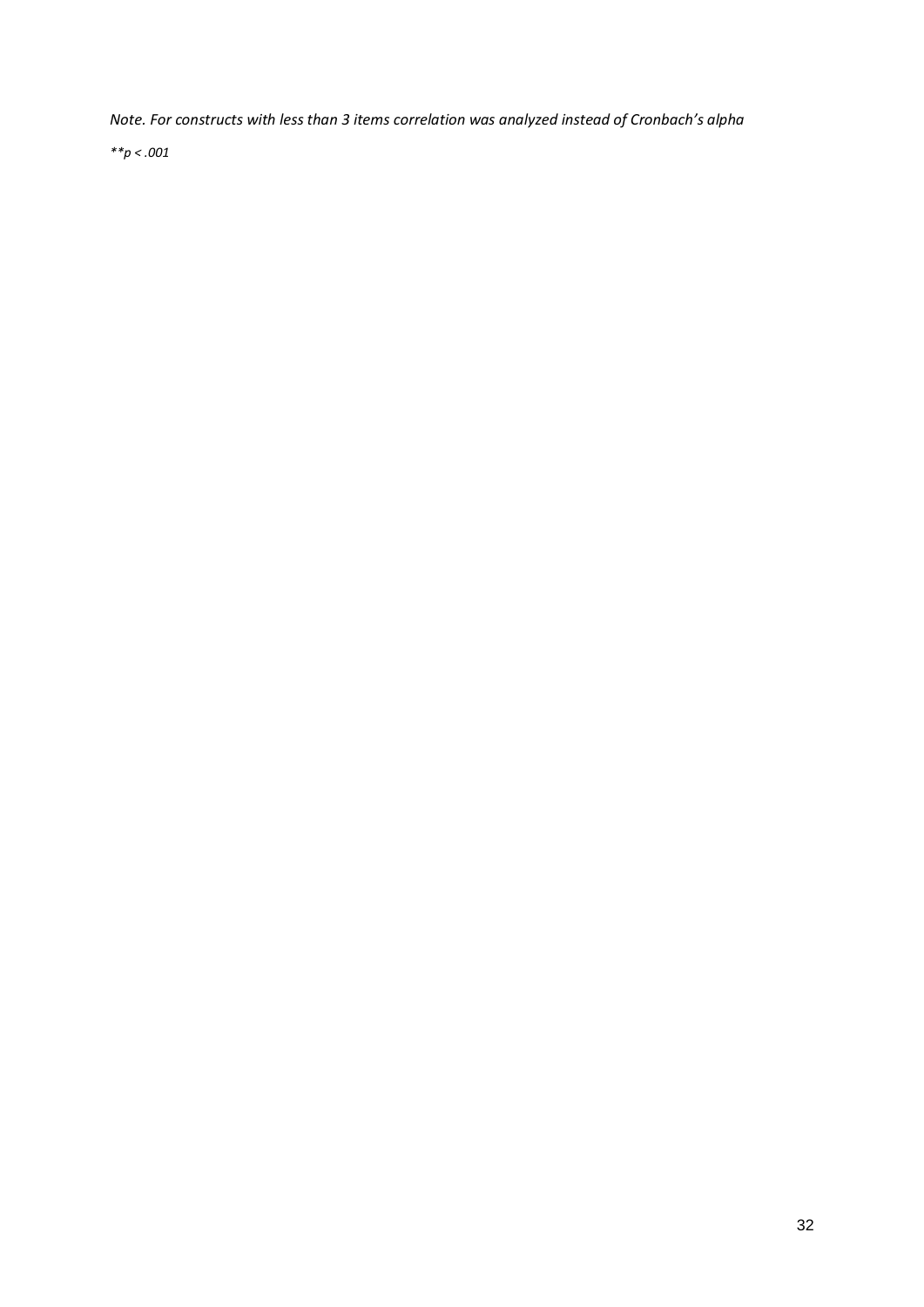# **4. Results**

The results are shown in relationship with the constructs from the model and the research questions. Parts of the analysis are based on Codd and Cohen (2003) who measured relationships between the "Theory of Reasoned Action" variables and the intention of professional help seeking services for alcohol abuse.

# **4.1 Antecedents**

In order to know central tendencies, frequency tables about antecedents were made. Most of the data in this paragraph are nominal, which facilitates the differentiation into groups like "males" and "females". Additionally to analyzing the frequencies of the demographic variables, the data of the anonymous participants was compared to the data of non-anonymous participants. The aim of this analysis was to detect the possible differences between the demographic details of participants between the two treatment options.

## **4.1.1 Demographics**

Most participating clients (N=62) had Dutch origin (91,9%). The participants' gender is female for the most part. About 70% of the participants were aged between 36-55 years and 15% are older than 55 years. The results show that the highest percentage of the respondent s had higher education. Concerning the occupation status it can be seen that most respondents are employed. The exact distribution can be seen in table 4.1

| Gender                  |                |             |
|-------------------------|----------------|-------------|
|                         | Clients (N=62) | Percent (%) |
| Male                    | 22             | 35,5        |
| Female                  | 40             | 64,5        |
| Total                   | 62             | 100         |
|                         |                |             |
| <b>Treatment status</b> |                |             |
|                         | Clients (N=62) | Percent (%) |
|                         |                |             |
| Treatment completed     | $\mathbf{1}$   | 1,6         |
| Busy with treatment     | 33             | 53,2        |
| Waiting for treatment   | 27             | 43,5        |
| Other treatment started | 1              | 1,6         |
| No need anymore         | 0              | $\Omega$    |
| Total                   | 62             | 100         |

Table 4.1 Demographics of respondents

Nationality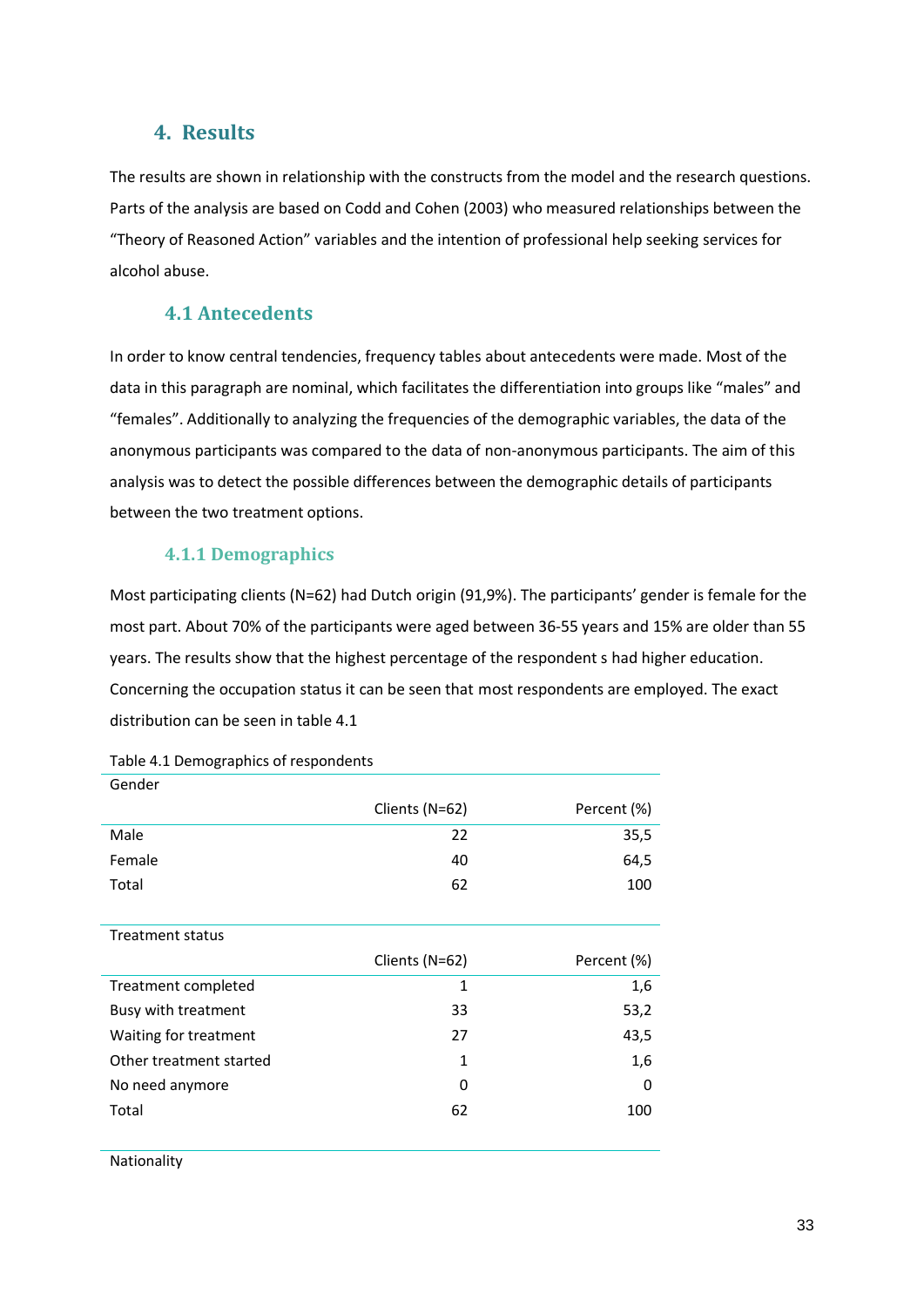|                    | Clients (N=62) | Percent (%) |
|--------------------|----------------|-------------|
| Other countries    | Ь              | 8,1         |
| <b>Netherlands</b> | 57             | 91,9        |
| Total              | 62             | 100         |

| Age   |                |             |
|-------|----------------|-------------|
|       | Clients (N=62) | Percent (%) |
| 18-25 | 1              | 1,6         |
| 26-35 | 3              | 4,8         |
| 36-45 | 22             | 35,5        |
| 46-55 | 27             | 43,5        |
| 56 >  | 9              | 14,5        |
| Total | 62             | 100         |
|       |                |             |

**Education** 

|                   | Clients (N=62) | Percent (%) |
|-------------------|----------------|-------------|
| Elementary school | 0              | 0           |
| LBO/MBO           | 4              | 6,5         |
| HAVO/VWO          | 12             | 19,4        |
| <b>MBO</b>        | 11             | 19,2        |
| HBO               | 25             | 40,1        |
| <b>WO</b>         | 9              | 14,5        |
| Total             | 62             | 100         |

**Occupation** 

|                   | Clients (N=62) | Percent (%) |
|-------------------|----------------|-------------|
| full-time job     | 24             | 38,7        |
| part-time job     | 15             | 24,2        |
| student           | 1              | 1,6         |
| housewife/man     | 1              | 1,6         |
| unemployed        | 4              | 6,5         |
| inability to work | 3              | 4,8         |
| retired           | 5              | 8,1         |
| self-employed     | 9              | 14,5        |
| Total             | 62             | 100         |

# **4.1.2 Demographics compared**

The groups are compared using the Chi-Square test to detect the differences between the anonymous and non-anonymous group in demographics. The differences will be confirmed if a statistically significant (p<0.05) difference is found between the two groups.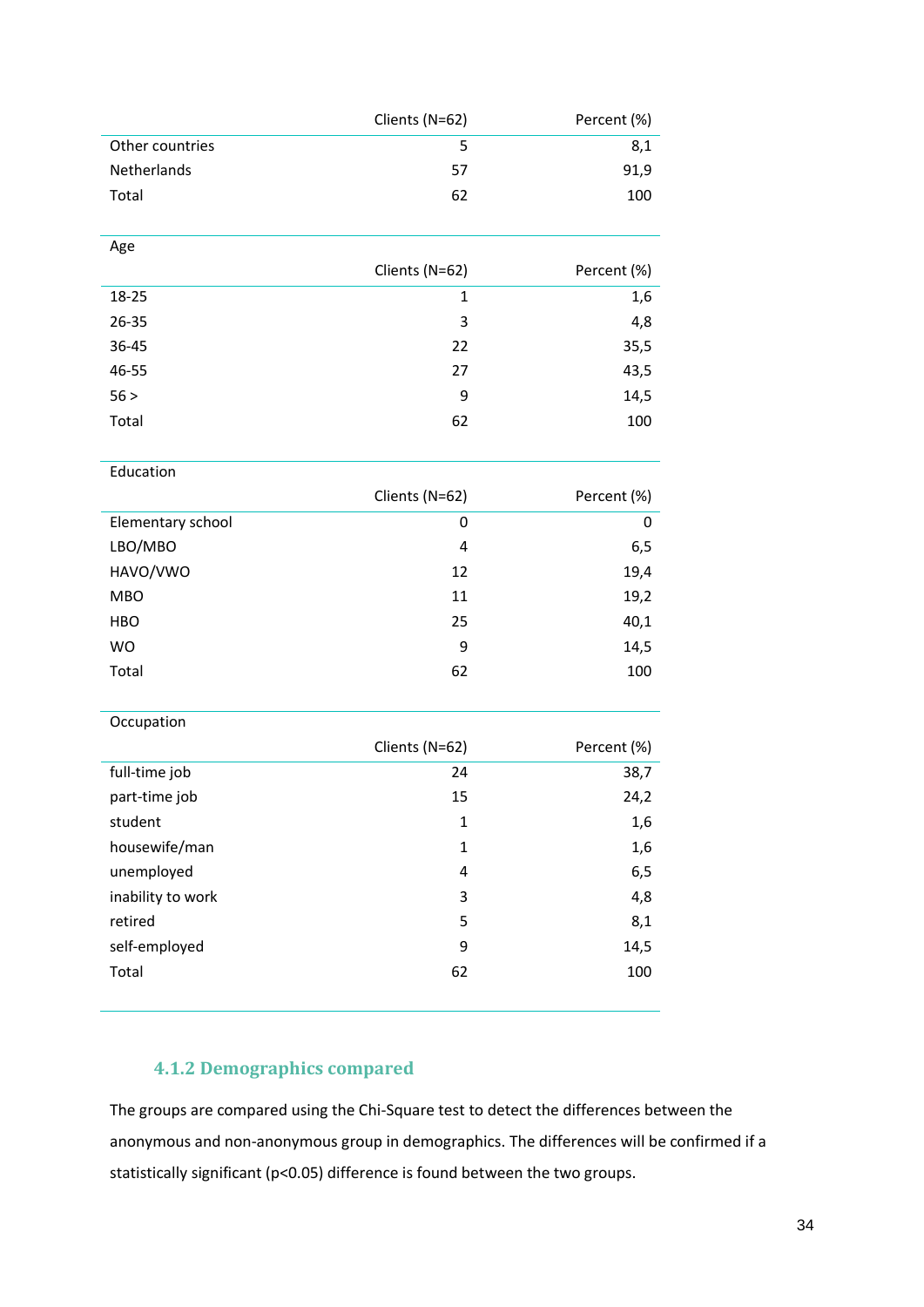Table 4.2 shows the different percentages for participants in the anonymous and non-anonymous groups after having applied a Chi Square test for independent samples. The results indicate that there is a statistically significant difference between the anonymous and non-anonymous treatment option in gender distribution (*X*²(1) =7.323; p=0.007). The gender distribution differs significantly between the anonymous and non-anonymous treatment variant. There are significantly more women and less man participating in the anonymous treatment in comparison to the nonanonymous treatment where the gender distribution is reversed. For the remaining variables there could not be found a significant difference between the anonymous and non-anonymous variant.

| Variable   |                |                   | Anonymous | Non-anonymous | Total | $\mathsf{X}^2$ | P        |
|------------|----------------|-------------------|-----------|---------------|-------|----------------|----------|
|            |                |                   | $(N=62)$  | $(N=243)$     |       |                |          |
| Gender     | $\mathbf{1}$   | Men               | 35.5%     | 54.8%         | 50,8% | 7.323          | $.007**$ |
|            | $\overline{2}$ | Women             | 64.5%     | 45.3%         | 49,2% |                |          |
|            |                |                   |           |               |       |                |          |
| Age        | $\mathbf{1}$   | younger than 18   |           |               |       | 7.935          | .094     |
|            | $\overline{2}$ | 19-25             | 1.6%      | 3.3%          | 3,0%  |                |          |
|            | 3              | 25-35             | 4.8%      | 16.9%         | 14,4% |                |          |
|            | 4              | 36-45             | 35.5%     | 30.5%         | 31,5% |                |          |
|            | 5              | 46-55             | 43.5%     | 32.1%         | 34,4% |                |          |
|            | 6              | older than 56     | 14.5%     | 17.3%         | 16,7% |                |          |
|            |                |                   |           |               |       |                |          |
| Education  | $\mathbf{1}$   | Elementary school | 1.6%      | 1.2%          | 1,3%  | 6.439          | .266     |
|            | $\overline{2}$ | LBO/MBO           | 6.5%      | 11.5%         | 10,5% |                |          |
|            | 3              | HAVO/VWO          | 19.4%     | 9.5%          | 11,5% |                |          |
|            | 4              | <b>MBO</b>        | 19.2%     | 25.1%         | 23,9% |                |          |
|            | 5              | <b>HBO</b>        | 40.3%     | 35.8%         | 36,4% |                |          |
|            | 6              | WO                | 14.5%     | 16.9%         | 16,4% |                |          |
|            |                |                   |           |               |       |                |          |
| Occupation | $\mathbf{1}$   | full-time job     | 38.7%     | 35.4%         |       | 6.819          | .556     |
|            | $\overline{2}$ | part-time job     | 24.2%     | 30.0%         |       |                |          |
|            | 3              | student           | 1.6%      | 1.6%          |       |                |          |
|            | $\pmb{4}$      | volunteer work    | -         | 2.5%          |       |                |          |
|            | 5              | housewife/man     | 1.6%      | 2.1%          |       |                |          |
|            | 6              | unemployed        | 6.5%      | 4.9%          |       |                |          |
|            | $\overline{7}$ | inability to work | 4.8%      | 8.6%          |       |                |          |
|            | 8              | retired           | 8.1%      | 4.9%          |       |                |          |
|            | 9              | self-employed     | 17.7%     | 9.9%          |       |                |          |

Table 4.2 Demographics compared between anonymous and non-anonymous treatment options

*Note. N=*305.

\* p <  $.05.$  \*\* p <  $.01.$  \*\*\* p <  $.001.$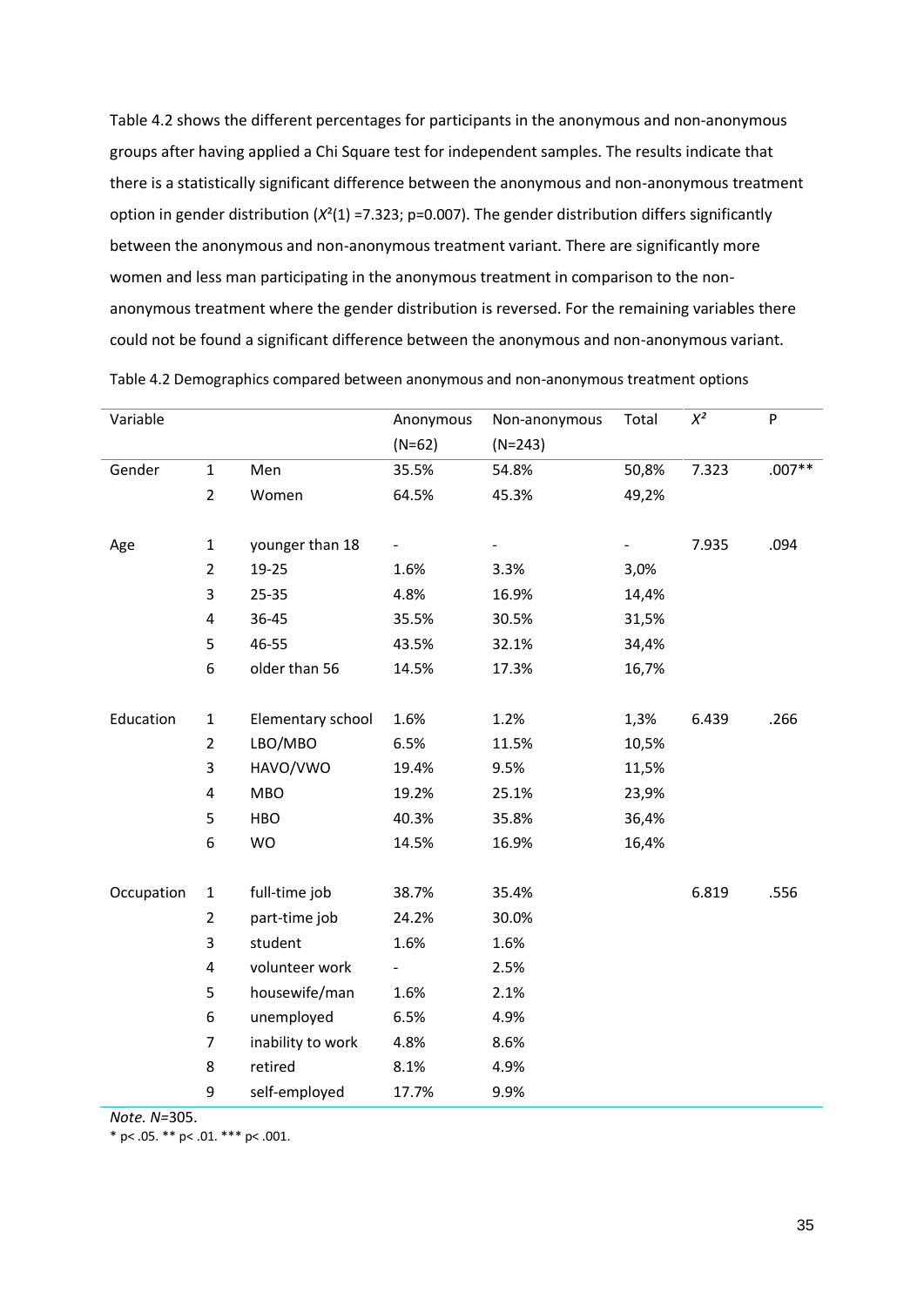#### **4.2 Characteristics of variables**

In the following section the results are highlighted in detail and related to the variables used in this research. These are variables drawn from the "Theory of Reasoned Action". These variables are hypothesized as being predictive of the Intention to sign-up for the non-anonymous variant. Most variables were measured on a 5-point Likert scale from "strongly disagree" to "strongly agree" with a mean rate of 3. Mean scores smaller than three are entitled as low and scores higher than three as high.

#### **4.2.1 Perceived severity**

One of the variables which is believed to influence the Intention to sign-up for the non-anonymous variant is Perceived Severity of alcohol abuse. Perceived Severity measured the level of seriousness and urgency of the client to undergo the online treatment. It had a mean of 4.41. This was exemplified in the response on one of the questions measuring this dimension: "Ik denk dat ik meer drink dan de meeste mensen." The mean response to this question was 4.34 which is very high.

#### **4.2.2 Perceived self-efficacy**

Perceived Self-Efficacy is another variable which was hypnotized to exert some influence on the intention to sign-up for the non-anonymous treatment variant. It measured the person's belief in his or her ability to succeed in the aspired behavior which, in this case, is changing the drinking pattern in this case. The item measuring this variable was "Ik denk dat ik goed in staat ben mijzelf ertoe te zetten mijn huidige alcoholgebruik te veranderen" and had a mean score of 3.74

#### **4.2.3 Subjective norm**

Subjective Norm as a variable was derived from the Theory of Reasoned Action and is a predictor of Intention to sign up for the non-anonymous treatment. It measured the normative influence or the influence of significant others on participants' decisions with regard to choosing to undergo the treatment or not. The mean score was 2.7. This tells us that most people did not agree with the statement "De meeste mensen zouden graag willen dat ik deze behandeling volg". This is true for 45.2% who do "not agree" or "strongly disagree" with this point.

#### **4.2.4 Motivation to change**

Motivation to change measured the degree to which the participants are willing to change their behavior in general. The item to measure this variable was "Ik ben heel gemotiveerd om mijn drinkgedrag te veranderen." The mean score for this item was 4.05 which is a relatively high score with 70.9% of the people agreeing to being highly motivated to change their drinking pattern.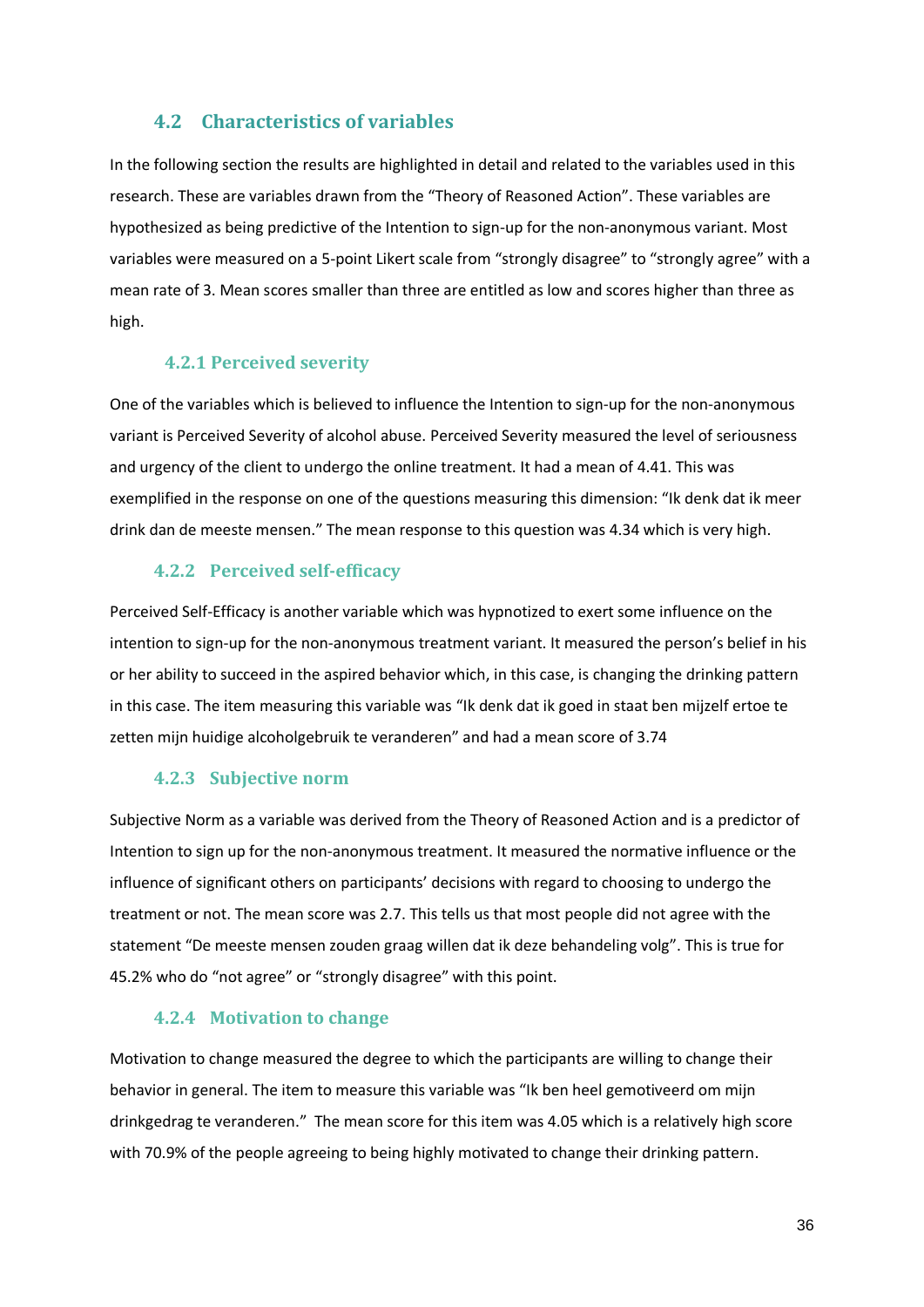#### **4.2.5 Outcome beliefs**

Outcome Beliefs were also derived from the Theory of Reasoned Action. It is theorized as being a predictor of Intention to sign-up for the non-anonymous treatment and had a mean score of 3.95. This variable measured the impact of several outcome beliefs people were holding about the purpose of the online treatment. The goal of this construct was also to find out which Outcome Beliefs were of greatest and least importance for participants. The items with the highest means and therefore most important for people were about wanting to learn techniques to deal with the problem "Ik wil technieken leren, die mij helpen om met mijn alcoholprobleem om te gaan" (4.55), aiming to regain control over oneself "Ik wild at de behandeling mij help tom weer controle te krijgen over mijn drinkgedrag" (4.53), and wanting to lower the general alcohol consumption "Ik wil minder alcohol drinken" (4.50). The least important outcome belief was to improve the relationship with family and friends "Ik wil de relatie met mijn vrienden en familie verbeteren" (3.06). Two other items also scored fairly low for wishing to stop the alcohol consumption "Ik wil stoppen met het drinken van alcohol" (3.08) and wanting to work more efficiently at one's job "Ik wil beter kunnen functioneren op mijn werk" (3.13).

#### **4.2.6 Barriers towards signing up for the non-anonymous variant**

Another variable in the modified model is Barriers against signing up for the non-anonymous variant. It was hypothesized that this variable would influence the intention to sign up for the nonanonymous variant. This construct examined the barriers derivable from taking all the probable negative impairments when signing up for the non-anonymous variant. The mean score for this variable is 3.19.

The item with the highest mean was "Ik kan kiezen dus dan liever anonym" (4.42) which states that the opportunity to choose between anonymous and non-anonymous is a great barrier when it comes to feeling intended to sign-up for the non-anonymous variant. There were two other items with relative high means. These items relate to the problem of the employer "Ik wil niet dat mijn werkgever weet dat ik alcohol problemen heb" (4.14) and the social environment knowing about the alcohol abuse problem "Ik wil niet dat mensen uit mijn omgeving van min alcoholproblem weten" (4.13). Items with the lowest mean scores were items about having no health insurance in the Netherlands "Ik ben Nederlander maar niet in Nederland verzekerd en dan wordt de behandeling niet verged" (2.48), not having the Dutch nationality therefore not eligible to receive reimbursement from the health insurance "Ik ben geen Nederlander en anders wordt de behandeling niet verged" (2.66), not having known about the possibility to choose for another treatment option "Ik weet niet zeker of de behandeling helemaal door mijn zorgverzekering wordt vergoed" (2.71), and not be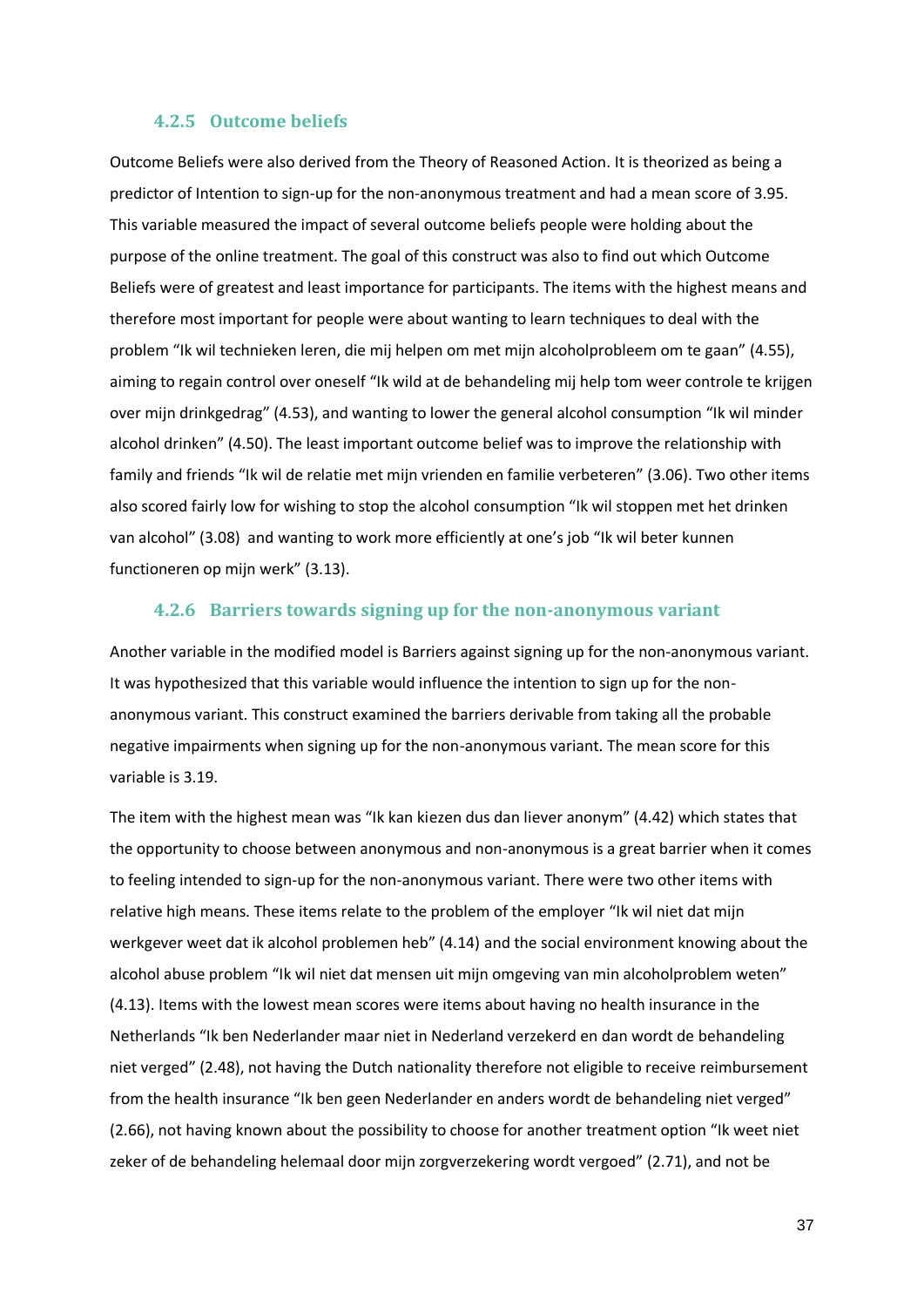willing to pay the contribution for health insurance "Ik ben niet bereid om de eigen bijdrage te betalen" (2.76).

#### **4.2.7 Information status**

Information Status is one of the new variables we introduced into the model. It has been hypothesized that if participants only have insufficient information about the alternative treatment variants, that they won't sign-up for these, because they don't know about them or they don't know about the implications and advantages of these alternatives. The question was whether or not participants had read the information about the three alternative treatment options, employer-paid, insurance-paid and self-paid option. The outcome percentage for not reading the information was 58.1% for the employer-paid option, 48.4% for the insurance-paid one and 51.6% for the self-payers. Also, 61.3% of the participants didn't know that when choosing one of the alternative options, they would be able to start the treatment directly.

#### **4.2.8 Intention**

Intention is another variable in the Theory of Reasoned action, which we adopted for completeness. This variable measures the level of effort one is willing to exert to attain a behavioral goal. The item used to measure the Intention was "Nu u weet wat er met uw gegevens gebeurt: zou u bereid zijn om u in te schrijven voor de zorgverzekeringsvariant in plaats van anonym te blijven?" The mean score is of 2.15 the lowest score among all the variables and implies that most participants are not willing to sign up for the non-anonymous treatment even if they know a bit more about how their personal data is used and stored. 67.7% respond that they do not intend to sign up for the nonanonymous treatment in the foreseeable future and only 20.9% state that they are willing or perhaps willing to sign-up for the non-anonymous treatment anytime soon.

#### **4.2.9 Solution suggestions**

Solution Suggestions is another construct we believed would influence the intention to sign up for the non-anonymous treatment option. It measures the importance of different problem solving possibilities to participants seeming to prefer the anonymous variant. These participants have to wait a long time for treatment while there is the possibility of non-anonymous treatment were they could start directly. The mean score of this construct is 3.23 which shows a general tendency to the usefulness of these Solution Suggestions as the mean is higher than 3. Our goal with these items also was to discover the most influential solution suggestions for participants. The item with the highest mean contains the option of deleting all the personal details of a client after finishing the therapy "Ik zou eerder geneigd zijn om me voor de zorgverzekeringsvariant op te geven als mijn gegevens achteraf vernietigd worden" (3.87). Close to this score were the items about having more control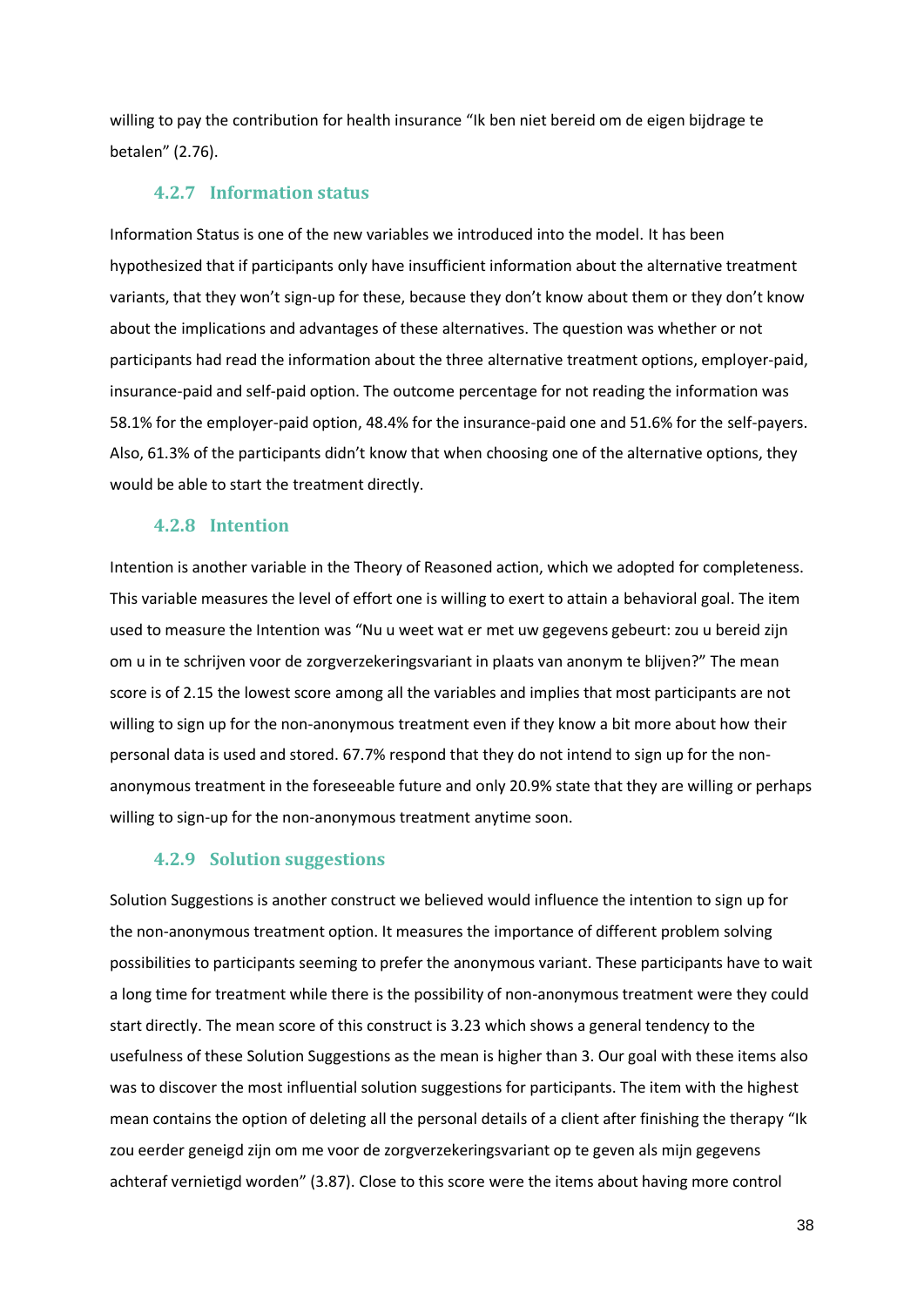about what happens to the personal details afterwards "Ik zou eerder geneigd zijn om me voor de zorgverzekeringsvariant op te geven als ik meer controle zou hebben over wat achteraf met mijn gegevens gebeurt" (3.73) and the possibility of not getting the general practitioner involved in the procedure "Ik zou eerder geneigd zijn om me voor de zorgverzekeringsvariant op te geven als de huisarts het niet te weten zou komen" (3.39). The item with the lowest mean stated that the enrolment for the non-anonymous variant should be more easy "Ik zou eerder geneigd zijn om me voor de zorgverzekeringsvariant op te geven als de aanmeldingsprocedure voor de zorgverzekeringsvariant makkelijke zou zijn" (2.73).

### **4.3 Relations between the constructs**

A correlation matrix was constructed showing all important constructs against each other to see whether there are any correlations between them. The demographic variables are not included because there were no significant results found. After that a regression analysis was conducted.

#### **4.3.1 Correlations**

Correlations between psychological variables are shown in Table 4.2

|                         | Intention    | Outcome<br>beliefs | Perceived<br>severity | Solution<br>suggestio | Informati<br>on status | Self-<br>efficacy | <b>Barriers</b> | Motivatio<br>n | Subjecti<br>ve Norm |
|-------------------------|--------------|--------------------|-----------------------|-----------------------|------------------------|-------------------|-----------------|----------------|---------------------|
|                         |              |                    |                       | ns                    |                        |                   |                 |                |                     |
| Intention               | $\mathbf{1}$ | .111               | .040                  | $.307*$               | $-.340**$              | .185              | .065            | .033           | .195                |
| Outcome<br>beliefs      | .111         | $\mathbf{1}$       | $.572**$              | $-.003$               | .000                   | $.356**$          | .180            | $.430**$       | .125                |
| Perceived<br>severity   | .040         | $.572**$           | $1\,$                 | .079                  | .070                   | $.307*$           | .195            | $.437**$       | $-.104$             |
| Solution<br>suggestions | $.307*$      | $-.003$            | .079                  | $\mathbf{1}$          | $-.207$                | $-.061$           | $.279*$         | $-.085$        | $-.055$             |
| Information<br>status   | $-.340**$    | .000               | .070                  | $-.207$               | $\mathbf{1}$           | $-.080$           | .104            | .129           | $-.100$             |
| Self-efficacy           | .185         | $.356**$           | $.307*$               | $-.061$               | $-0.080$               | $\mathbf 1$       | $-.071$         | $.376**$       | .228                |
| <b>Barriers</b>         | .065         | .180               | .195                  | $.279*$               | .104                   | $-.071$           | $\mathbf{1}$    | $-.011$        | .087                |
| Motivation              | .033         | $.430**$           | $.437**$              | $-.085$               | .129                   | $.376**$          | $-.011$         | $\mathbf{1}$   | .231                |
| Subjective<br>Norm      | .195         | .125               | $-.104$               | $-.055$               | $-.100$                | .228              | .087            | .231           | $\mathbf{1}$        |

Table 4.3 Correlaion Matrix for variables against Intention

*Note. N=62* 

 $*p$  < .05  $*p$  < .01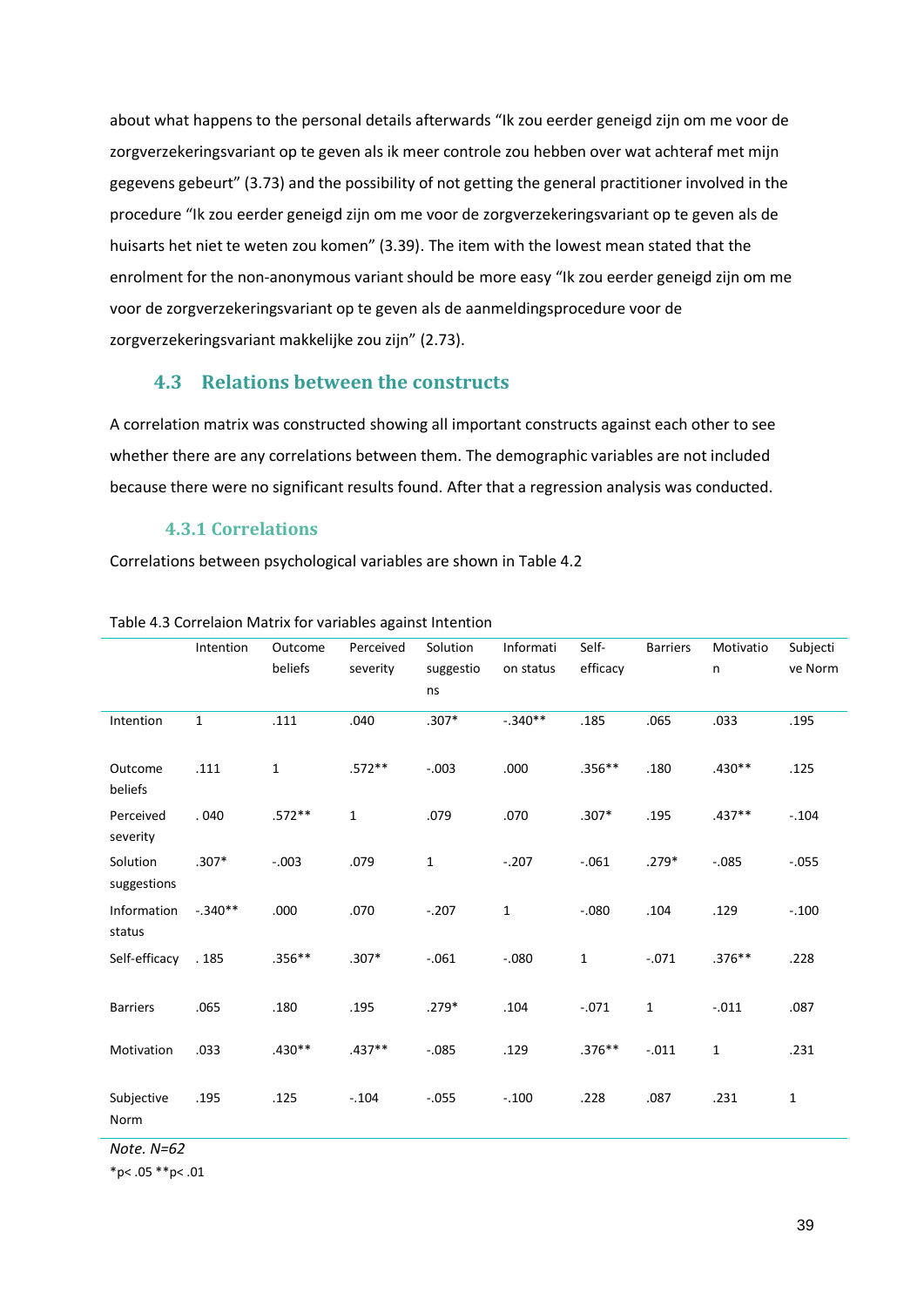In this section we only looked at linear relationships. These only show which variables are related and the direction of the relationship. However, for us to understand which independent variables determined a particular dependent variable we need to look for relationships based on causality. Causality is essential to differentiating which variables are related by chance and those that are predictive. In the next section we use multiple regression analysis to enable us to highlight causal relationships among the variables under study.

#### **4.3.2 Regression analysis**

In this section regression analysis is used to plot the significant determinant pathways between the various variables and their relationship with Intention to sign-up for the non-anonymous variant. The variables that correlated significantly with in bivariate analyses were included in the regression analysis.

| Items                       | b        | <b>SE</b> | Beta    | p       |
|-----------------------------|----------|-----------|---------|---------|
| Information status          | $-0.886$ | .371      | $-.289$ | $.020*$ |
| <b>Solution Suggestions</b> | .395     | .194      | .247    | $.046*$ |
| $R^2$                       |          | .417      |         |         |
| $F(df=6)$                   |          | 6.217     |         |         |
| Sig.                        |          | $.004*$   |         |         |

Table 4.4 Regression analysis for Solution Suggestions and Information Status against Intention

*Note. N=62* 

 $*$ p <.05  $*$  $*$ p<.01

In total, two variables had a significant correlation with Intention (see correlation matrix. These were Solution Suggestions (r= .307, p<.05) and Information Status (r=-.340, p<.05).

Using the regression analysis we found two main predictors of Intention to sign up for the nonanonymous treatment variant. These were, Information Status (b=-.289, p<.05) and Solution Suggestions (b=.247, p<.05). The two variables together account for about 40% ( $r^2$ =.417) of the variance of Intention.

The beta figures show what each variable contributed to the model. Solution Suggestions had a positive relationship with Intention. Information Status has a negative relationship with Intention. If people indicate that they are well informed about the different variants, they are less likely for having the intention to sign up for non-anonymous variant.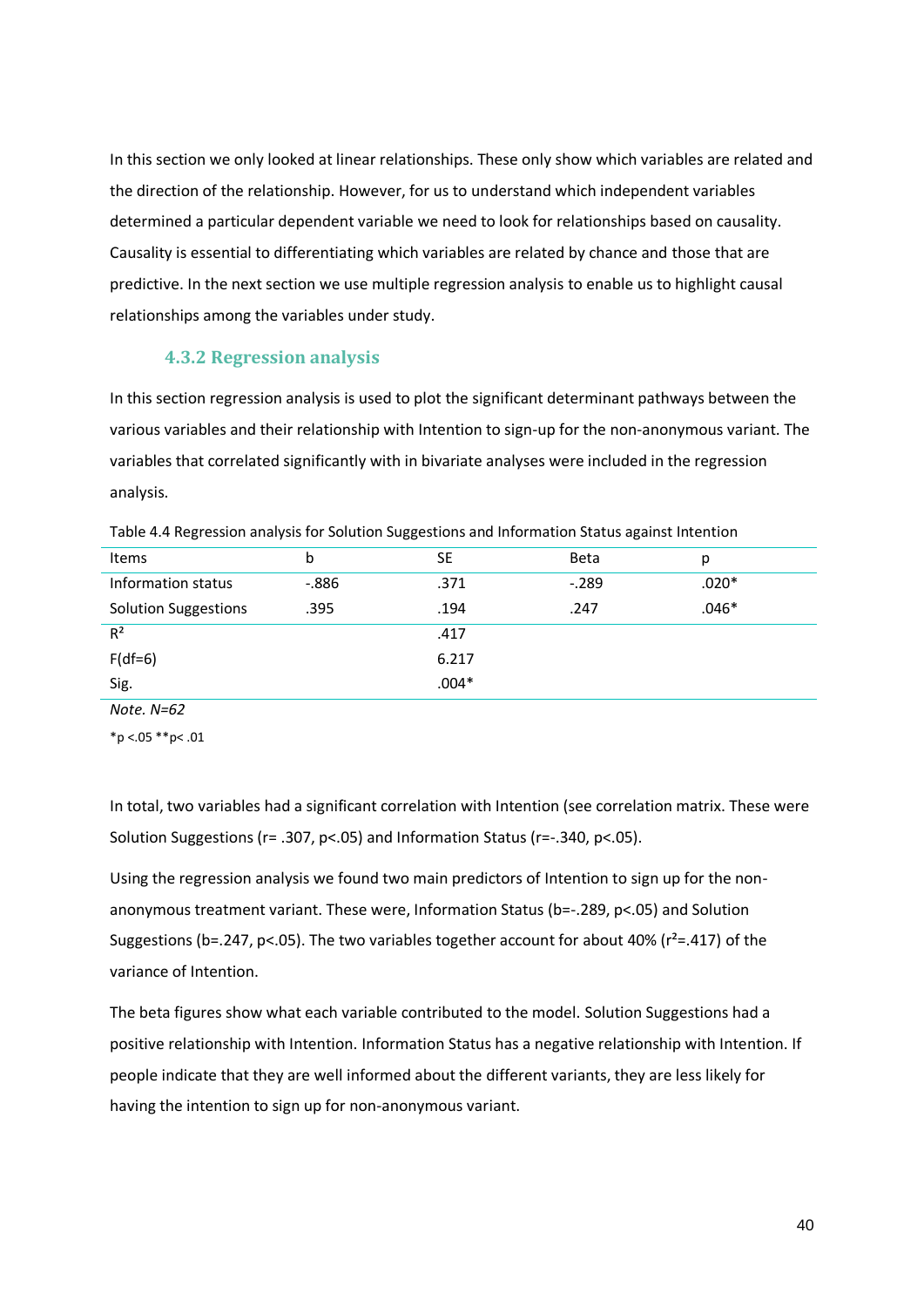### **4.4 Content analysis**

Open question data were analyzed according to the principles of content analysis, as Gillham (2000) suggests. Qualitative content analysis is data driven, which means that the codes generated come from the data itself during the course of the study. Following his method the first step in this analysis consisted of reading the answers to determine an initial understanding of the different meanings contained in the answers. The text was then re-read and any sentences, phrases or words describing the specified content were marked and condensed into categories. The researcher immersed herself in the data and let "ad hoc" categories develop spontaneously from her consideration of the data. This method enables a more objective evaluation of the data than by comparing content based on the impressions of the researcher. While listing all the responses received there are tentative categories forming in mind. For each question, these categories are listed and then each statement is checked against these categories. The final categories and frequency of occurrence are entered in an analysis grid shown below in Table 4.4-4.7. The answers are ordered from high to low frequency so that the most frequent answers are at the top of the table. Most of the open questions are actually half-open questions as there was the option given to explain the answer given in the closed questions. Most of the possible answers were already given through the close questions and therefore there were only a few people filling in the open questions as it was not compulsory in continuing with the questionnaire. The statements made in these open questions are very helpful and explorative. Even if the analysis of open questions is sometimes a bit hard it was very useful for our purpose to include these extra questions to gain some additional information. The full answers to all open questions can be found in Appendix G and H.

#### **4.4.1 Open questions**

| 4.5 Content analysis of Outcome Beliefs         |           |
|-------------------------------------------------|-----------|
| Reasons for signing up for the online-treatment | Frequency |
| reducing alcohol consumption                    |           |
| win back control                                |           |
| being a role-model                              |           |

The stated reasons for signing up for the online-treatment in general were mostly the wish to reduce the overall alcohol consumption, or to come back to a normal alcohol intake level in order to win back control over behavior. One person said that her driving force would be the wish to be a good role-model for her son.

4.6 Content analysis of reasons for anonymous variant

| Reasons for signing up for the anonymous variant | Frequency |
|--------------------------------------------------|-----------|
| simply to remain anonym                          |           |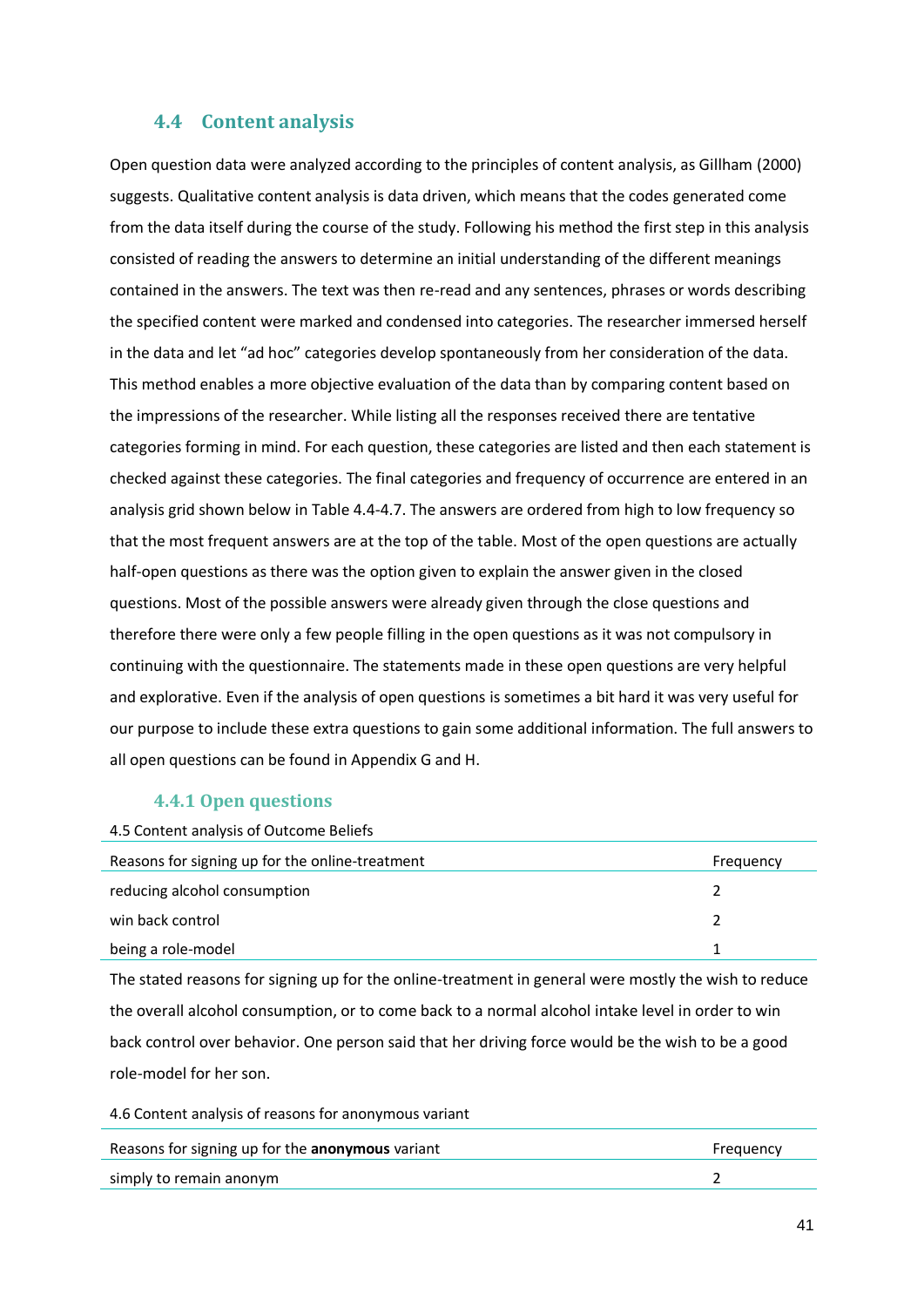feeling of shame in relation to general practitioner, health insurance, social environment 1

#### easy solution 1

In order to find out the Motivation for people to sign up for the anonymous variant and not for the non-anonymous one, there was a question designed to investigate the importance of different reasons given. There was the option to add personal reasons which were not covered in the given ones. Participants indicated that the desire to remain anonymous while being treated was an important point for them without explaining the reason for this desire. Also named was a feeling of shame in relation to the general practitioner, health insurance and social environment. One person said that this way was the easiest solution without having to worry about anything.

#### 4.7 Content analysis of Intention

Intention to sign up for the non-anonymous variant instead of the anonymous one after being informed about the handling of the personal details Frequency

#### **Low intention to sign up:**

| don't want my general practitioner to be informed                                                              | 6            |
|----------------------------------------------------------------------------------------------------------------|--------------|
| don't want my health insurance to know                                                                         | 4            |
| uncertainties concerning privacy                                                                               | 4            |
| fear of wrong conclusions being drawn on the basis of the alcohol problems regarding<br>future health problems | 4            |
| don't want my social environment to know (family, friends, partner)                                            | 3            |
| Stigma                                                                                                         | 3            |
| don't want my employer and colleagues to know                                                                  | 2            |
| bad relation with general practitioner                                                                         | 2            |
| not sure about compensation                                                                                    | 2            |
| live abroad                                                                                                    | 1            |
| follow-up treatment                                                                                            | $\mathbf{1}$ |
| High intention to sign up:                                                                                     |              |
| waiting time too long                                                                                          | 1            |

When it came to indicating the Intention to sign up for the non-anonymous variant after being informed about the handling of identification information, most participants indicated a low Intention to sign up for the treatment. The reason most frequently stated was that they didn't want their general practitioner to be informed about their alcohol problems followed by the items regarding the health insurance, uncertainties concerning privacy and the fear of wrong conclusions being drawn from the alcohol-problem background with regard to future health problems. Three people indicated that they didn't want their social environment to know about the alcohol problems and that they are afraid of being stigmatized or labeled by people. Another named reason was that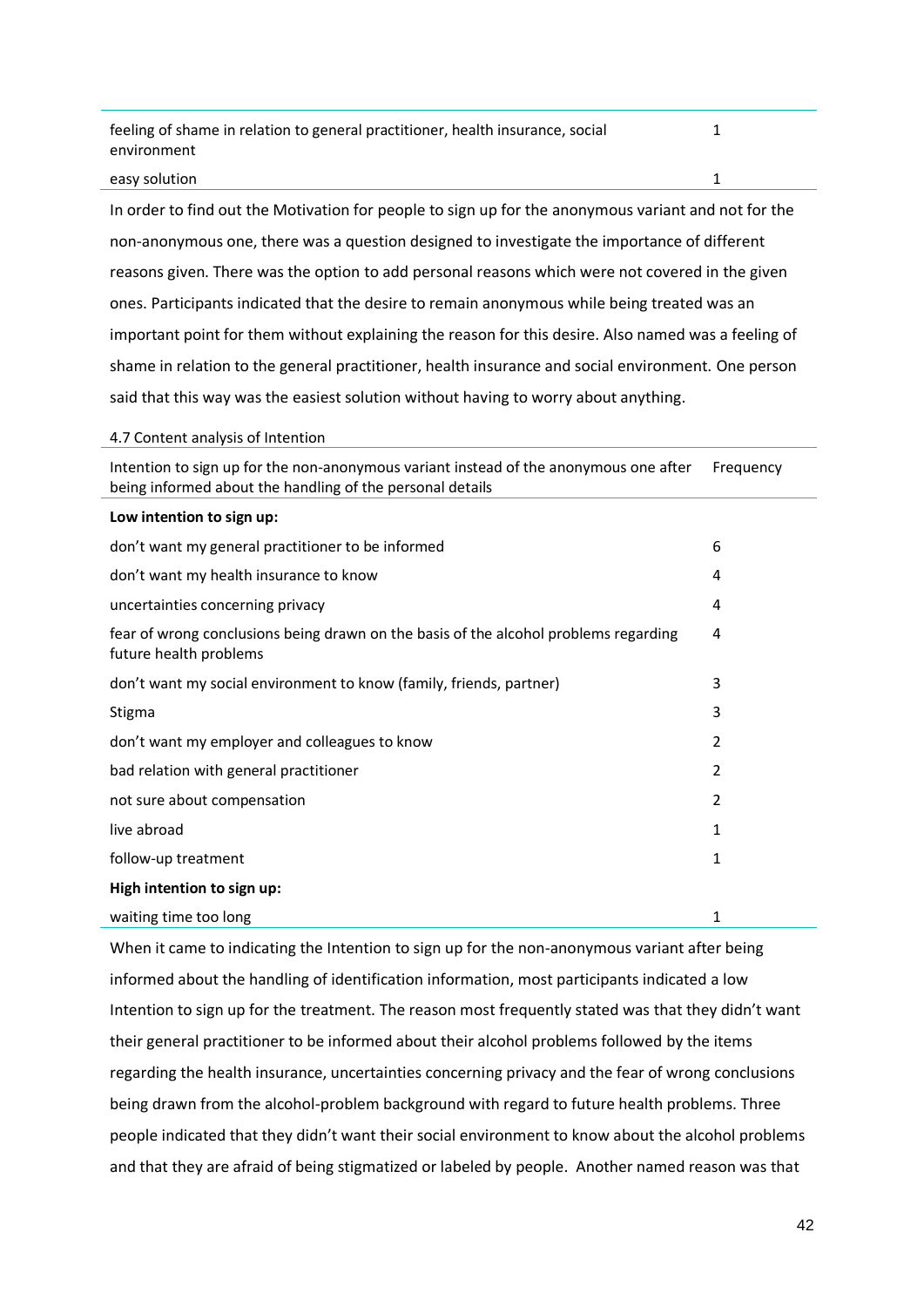people are afraid that their employer or colleagues might learn about their problems. Some people stated that their relationship to their general practitioner was too bad and that they didn't want to inform him about their alcohol problems. Furthermore, people were often unsure about the costs of the treatment being covered by the insurance and therefore rather signed up for the anonymous treatment where they wouldn't have to worry about this. Only one person reports to be living abroad and therefore being unable to undergo the non-anonymous treatment. For another person this treatment is an additional treatment to an insurance covered face-to-face. The person wants to follow this second treatment to stay alert and isn't sure about here health insurance covering the costs a second time. One participant with a high intention to sign up for the anonymous variant stated as a reason that the waiting time of 5 months is too long and that she would rather publish her details and start the treatment immediately than waiting such a long time.

#### **4.4.2 Essay Question**

| 4.8 Content analysis of Solution Suggestions                                                                              |           |
|---------------------------------------------------------------------------------------------------------------------------|-----------|
| Suggestions how people can be stimulated to sign up for the non-anonymous variant:                                        | Frequency |
| Replace non-anonymous with anonymous variant through letting all the insurance<br>companies and the government pay for it | 3         |
| No idea                                                                                                                   | 3         |
| Indicating the advantage regarding the shorter waiting time more clearly                                                  | 2         |
| Taking out the necessity of a referral letter from general practitioner                                                   | 2         |
| Elimination of personal details in every case                                                                             | 2         |
| no personal details at all                                                                                                | 2         |
| Indicate that the treatment will be paid for by the insurance more clearly                                                | 1         |
| Remaining anonym in front of health insurance                                                                             | 1         |

The open question asking about suggestions to stimulate people's Intention to sign up for the nonanonymous variant brought some useful points forward. Three participants suggested that all the insurance companies and the government be included in this project and that they pay for the treatment. In this way the non-anonymous variant can be replaced with the anonymous variant and the possibility of more treatment places in that variant. Some people indicated that they don't really know what to answer because they were not familiar with the system and how everything comes together. Participants said it might be helpful to indicate the shorter waiting time of the nonanonymous variant more clearly and that also the necessity of a referral letter from the general practitioner should be taken out. As also stated in the closed questions above, people find it very important that all the personal details are eliminated after finishing the treatment or that there are no personal information necessary at all. It was also suggested to indicate more clearly that the nonanonymous treatment will be paid by the insurance and that remaining anonymous in front of the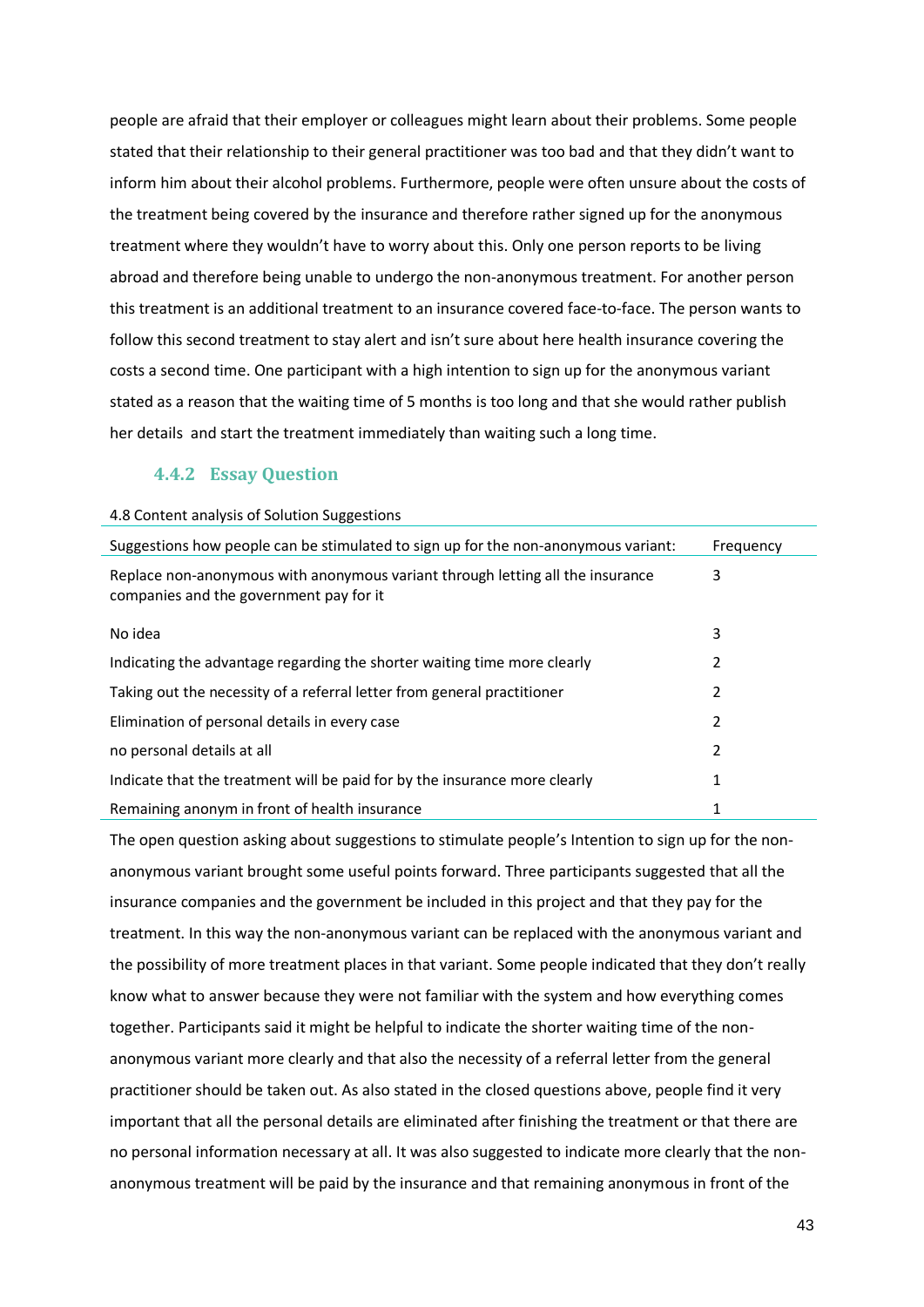health insurance might ease the entering of the non-anonymous treatment. The complete answers to this question can be found in Appendix H.

## **5. Conclusion**

The aim of this study was to examine the reasons and motives for people to choose against the nonanonymous treatment option when entering the online therapy for alcohol problems. This was done by identifying the demographic factors, social cognitive and psychological variables which are associated with the enrolment behavior of participants.

The study yielded that respondents have different reasons for preferring the anonymous treatment towards the non-anonymous one. Despite the fear of stigma, most respondents were afraid that they don't have any control over where and how their identification information are stored and who has access to them. There were other factors such as Perceived Self-efficacy, Subjective Norm, Motivation to undergo the anonymous variant and Outcome Beliefs, that altogether might have influenced the Intention to sign up for the non-anonymous treatment.

Results show relations between the specified constructs and the qualitative responses bring in some additional points to think about such as the often stated fear of abuse of privacy when giving up identification information. Conclusions from these results will be drawn and developed into concrete recommendations for Tactus.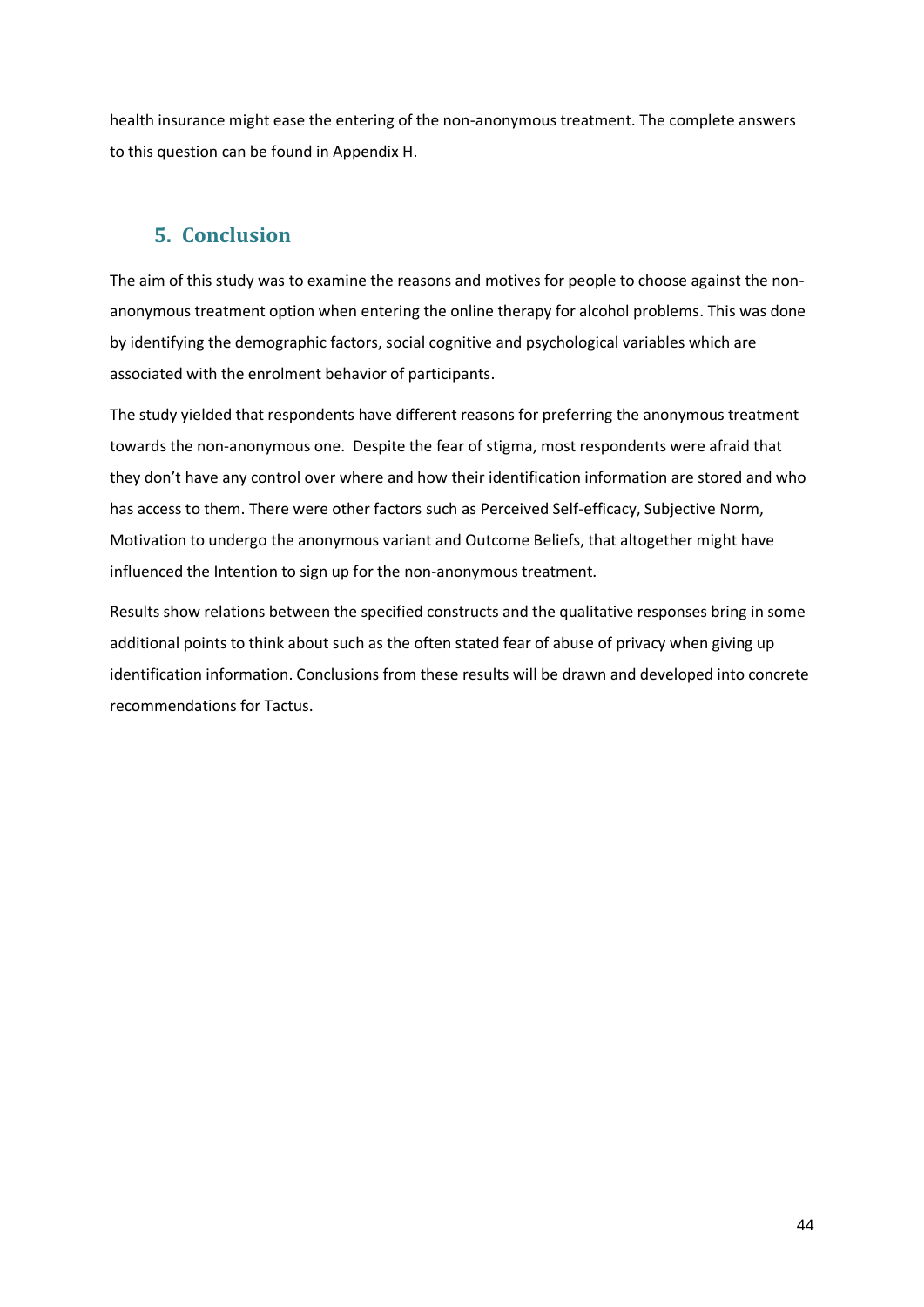

Table 5.1. Resulting correlations between constructs and dependent variable

### **5.1 Conclusions about sub questions**

In chapter 2 a research question with six sub questions was constructed. Answers to these are given per category from integrative research model (chapter 2).

#### **5.1.1 Reasons for remaining anonym**

In the first place the results give an answer to the first sub question: *What are the reasons of participants for not choosing for the non-anonymous variant?* 

Through analyzing the questionnaire it has been shown that there are several reasons and motives for people wanting to stay anonymous. The analysis of the psychological and instrumental Barriers proved that the option to choose between the anonymous variant and the other treatment variants represents the main barrier for participants. The opportunity to choose between anonymous and non-anonymous seems to be an important reason why people do not participate non-anonymously.

Furthermore, participants' stated having a problem with their employer and their social environment knowing about their alcohol abuse problem which can be related to their fear of stigmatization. The mean score result (4.00) of the stigma item "De meeste mensen denken negatief over mensen met een alcoholprobleem" showed that the fear of being stigmatized is a relevant Barrier for participants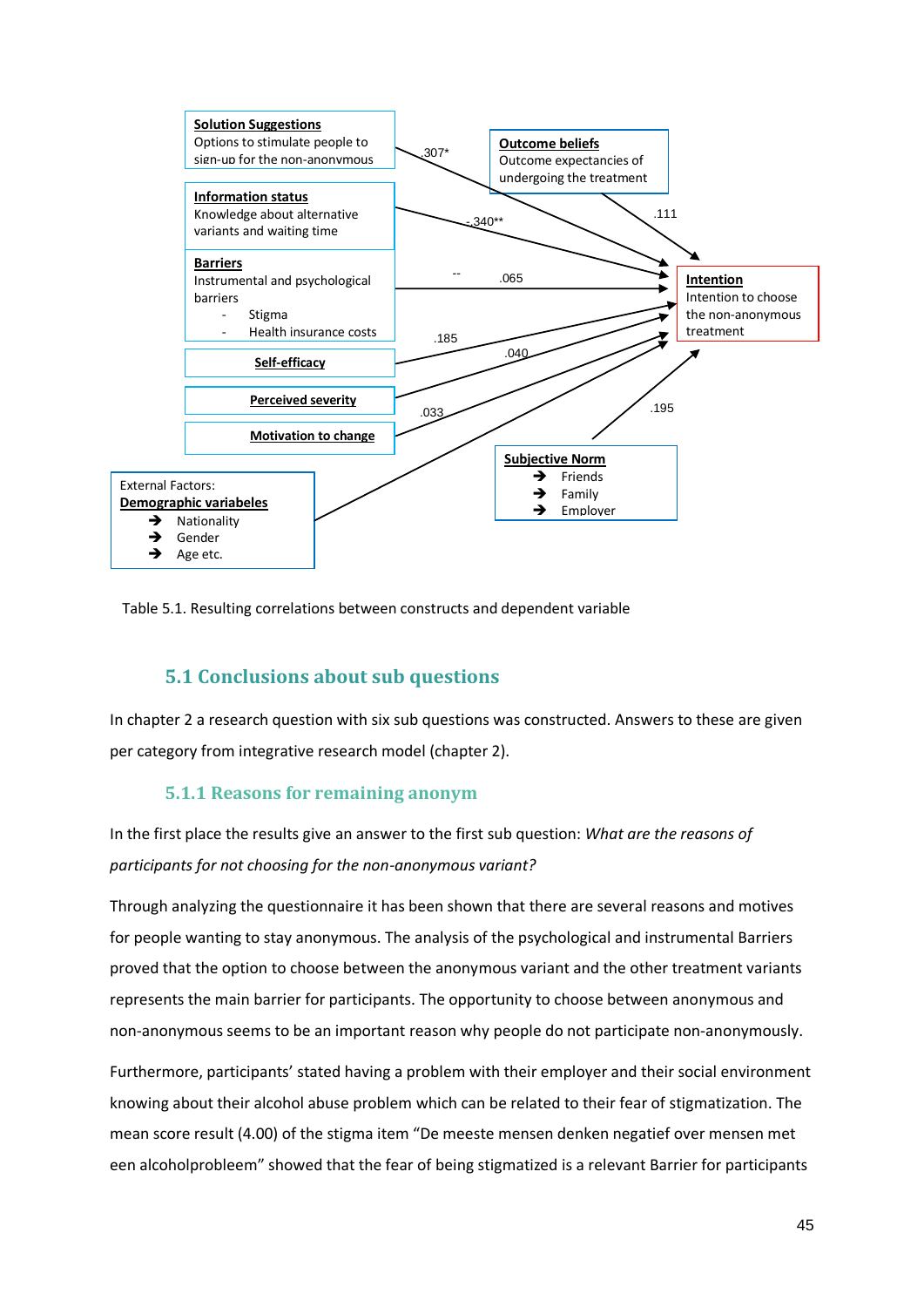when thinking about signing up for the non-anonymous variant. Additionally, participants indicated that they did not want their general practitioners and health insurance to know about their abuse problem and that they are concerned about their privacy. People were also afraid that there could be wrong conclusions drawn on the basis of their alcohol problem regarding their future health problems and care. These fears contributed to the participants' behavior of avoiding the nonanonymous treatment variant to avoid these fears.

Items regarding the fear or uncertainty of additional insurance costs resulted in low mean scores. Having to pay a contribution to health insurance did not appear to be no reason for participants to choose against the non-anonymous variant. This finding might also be related to the fact that most participants are well earning.

Concerning the Information Status, there seems to be a wide knowledge gap with approximately half of the participants not having read the information about the alternative treatment options. Also, 61% of the participants stated that they did not know that they could start immediately when choosing one of the alternative options. These results show that the insufficient knowledge status and advantages about the alternative options are given.

After providing the sufficient information about the procession of identification information and the advantage of no waiting time only 21% of the participants stated that they were intended to sign up for the non-anonymous variant. This number seems low but it means that two out of ten people can be persuaded to sign up for the non-anonymous variant providing being sufficiently informed. Therefore we can conclude that the waiting time did not play a role for participants when deciding about their treatment variant.

#### **5.1.2 Intention**

The second sub question in the study was: *Is there a relationship between the Motivation to change and the Intention to sign up for the non-anonymous variant?*

The correlation between general Motivation and Intention to sign up for the non-anonymous variant was positive but very small (.033). There was no significant relationship found between these variables. Most participants indicated that they do not intent signing up for the non-anonymous option after having read the additional information about the advantages and conditions of the nonanonymous option. This shows that even if most people are highly motivated to change their drinking behavior through participating in the anonymous treatment, they do not perceive the waiting time as a big barrier when it comes to choosing between anonymous and non-anonymous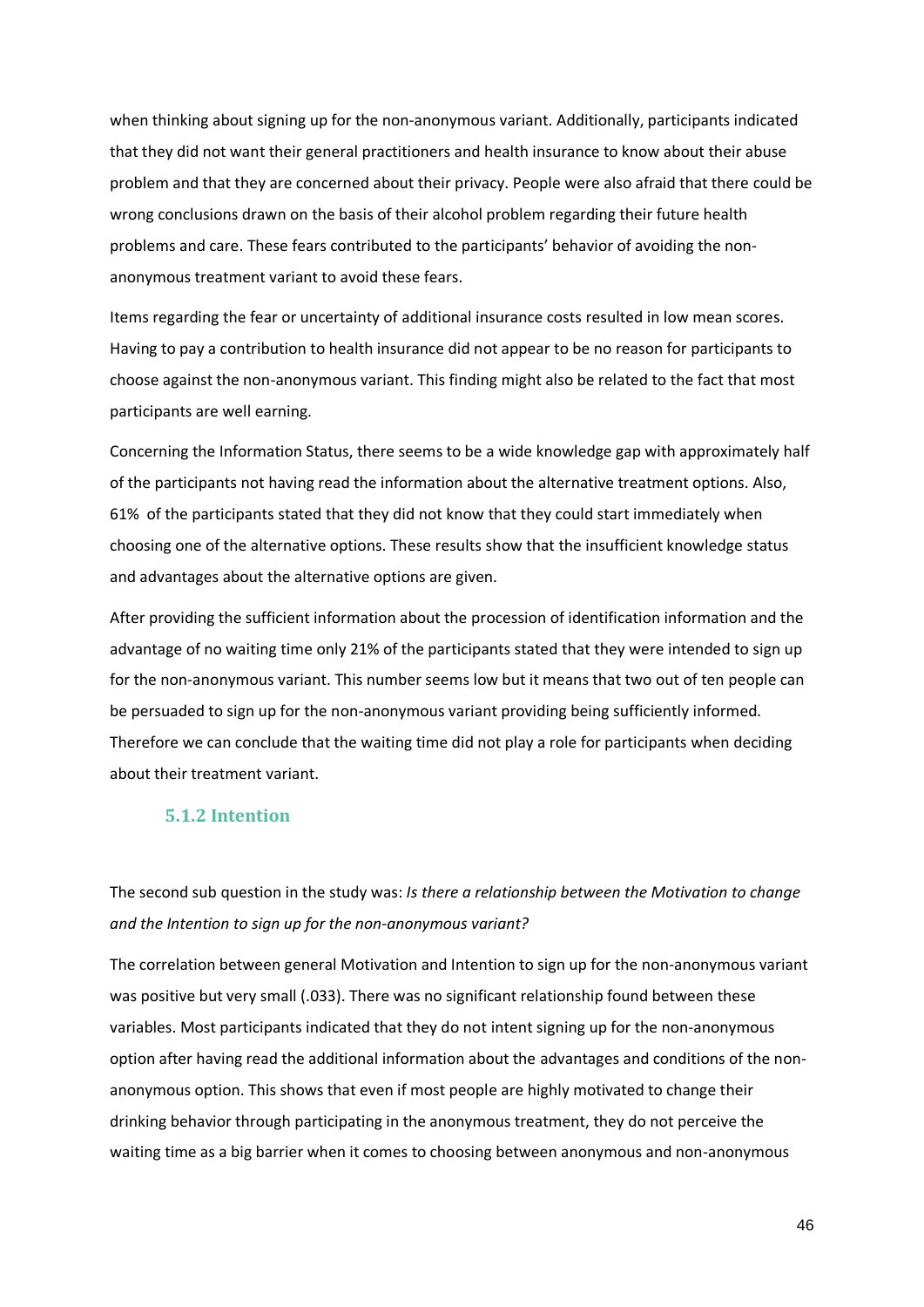variant. That might be due to their unawareness of the actual waiting time duration and their perceived advantage to take part anonymously.

For most respondents the intention to sign up for the non-anonymous variant was low. Nevertheless, there was a small group who did indicate that they would sign up for the non-anonymous variant after being informed about the actual enrolment procedure and storage of personal details. This finding suggests that factors like Solution Suggestions and Information Status exert some influence on participants Intention to sign up for the non-anonymous variant. This assumption has been confirmed by linear regression analysis.

#### **5.1.3 Psychological constructs**

Furthermore the results gave answer to the third sub question: *Which psychological constructs exert influence on the Intention to sign up for the non-anonymous variant?*

Correlation analysis showed that the intention to sign up for the non-anonymous variant is namely dependent on Solution Suggestions and Information Status of the participant. There had been no significant correlation between any of the other constructs and Intention.

The Subjective Norm didn't seem to play an important role in the outcome behavior of participants. This is implied by the fact that despite most of their family and friends wouldn't want them to follow the treatment, respondents still signed up for the treatment. This finding was also grounded by the mean score of the Subjective Norm item. It was found to be 2.73, meaning that the positive perceptions of Subjective Norm about the online treatment is relatively low

If there should be an influence of Subjective Norm on the intention to sign up for the treatment it would be a negative correlation. But the participating people had already signed up for the online treatment and therefore it might not have played such a big role in decision making. This might be the reason though, why most people wish to remain anonymous. Being known as an alcoholic is not a socially desirable.

The resulting mean score of the Perceived Severity variable (4.41) shows that most participants perceived their alcohol abuse problem as a serious problem and that they were thinking about doing something about their alcohol consumption for some time. Although participants rate their Perceived Severity of alcohol abuse as high (=serious), this variable seems to have no influence on the Intention of people concerning the enrolment-attitude for the non-anonymous variant.

The construct Perceived Self-efficacy had a mean score of 3.74, which shows that participants generally see themselves as able to change their drinking behavior. There is also no significant correlation found between Perceived Self-efficacy and Intention.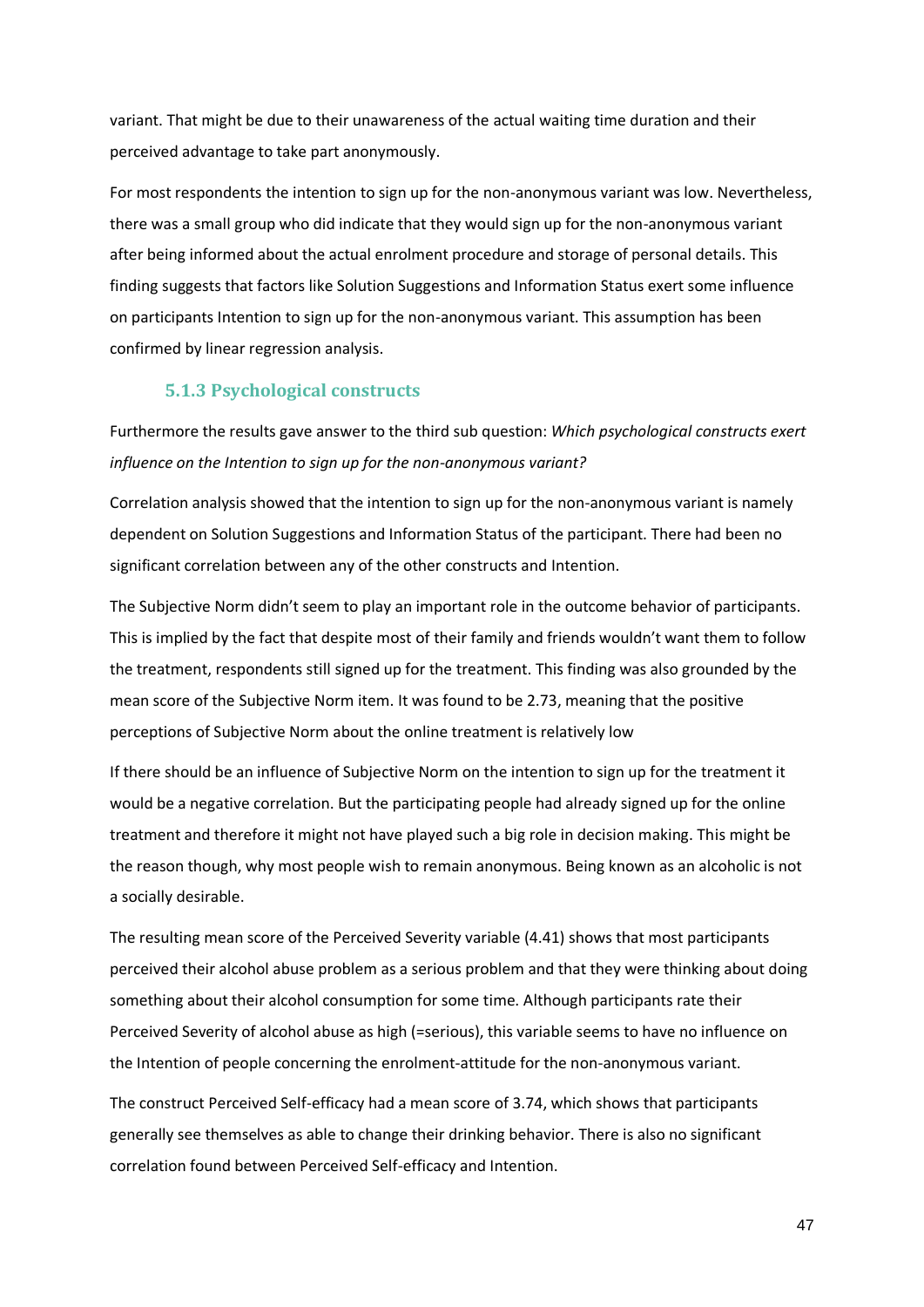The findings about the Outcome Beliefs of treatment have shown to be consistent with the findings of Subjective Norm. These findings state that attitude of family and friends had no impact on the Intention of participants which variant to follow. With the Outcome Beliefs the least important one was to improve the relationship with family and friends. People don't aim to improve their relations with family and friends through the treatment. Participants added the goal to reduce their alcohol consumption, win back the control over alcohol consumption and being a role model for their children in the open part of the question.

#### **5.1.4 Solution Suggestions**

The fourth sub question: *Which Solution Suggestions are perceived as stimulating for people to sign up for the non-anonymous treatment?*

Respondents who rated the Solution Suggestions high were also more likely to indicate having the Intention of signing up for the non-anonymous variant.

Our goal with this construct was to find the most influential Solution Suggestions for participants. These important Solution Suggestions would then be manifested through research and will form the basis for further adjustments and changes of all important aspects of the program. The results indicated that clients would like to have more control about the handling of their data. The suggestion to automatically delete the identification information of every participant after finishing therapy was rated very high. This finding confirms our assumptions about participants' resistance of giving up their identification information and is also consistent with the predictions of the "Pathway Disclosure Model." This model states that people are going to be more willing to participate in a treatment if they do not to publish any identification information. In this way people remain in control of their identification information and do not have to worry about losing their anonymity. These findings show that perceived control about identification information plays an important role for people when deciding about signing up for a treatment option.

#### **5.1.5 Solution Suggestions made by participants**

The fifth sub question: *Do participants hold some important suggestions about how to stimulate people to participate via the non-anonymous pathway?* was given by qualitative results.

Some participants mentioned the idea of replacing the non-anonymous variant with a larger anonymous one through letting all the insurance companies and the government pay for it. In that way the anonymous option would have more places of patient intake. Other suggestions hold the idea of indicating the advantage of the shorter waiting time more clearly, taking out the necessity of a referral letter from general practitioner and automatically deleting all the personal details after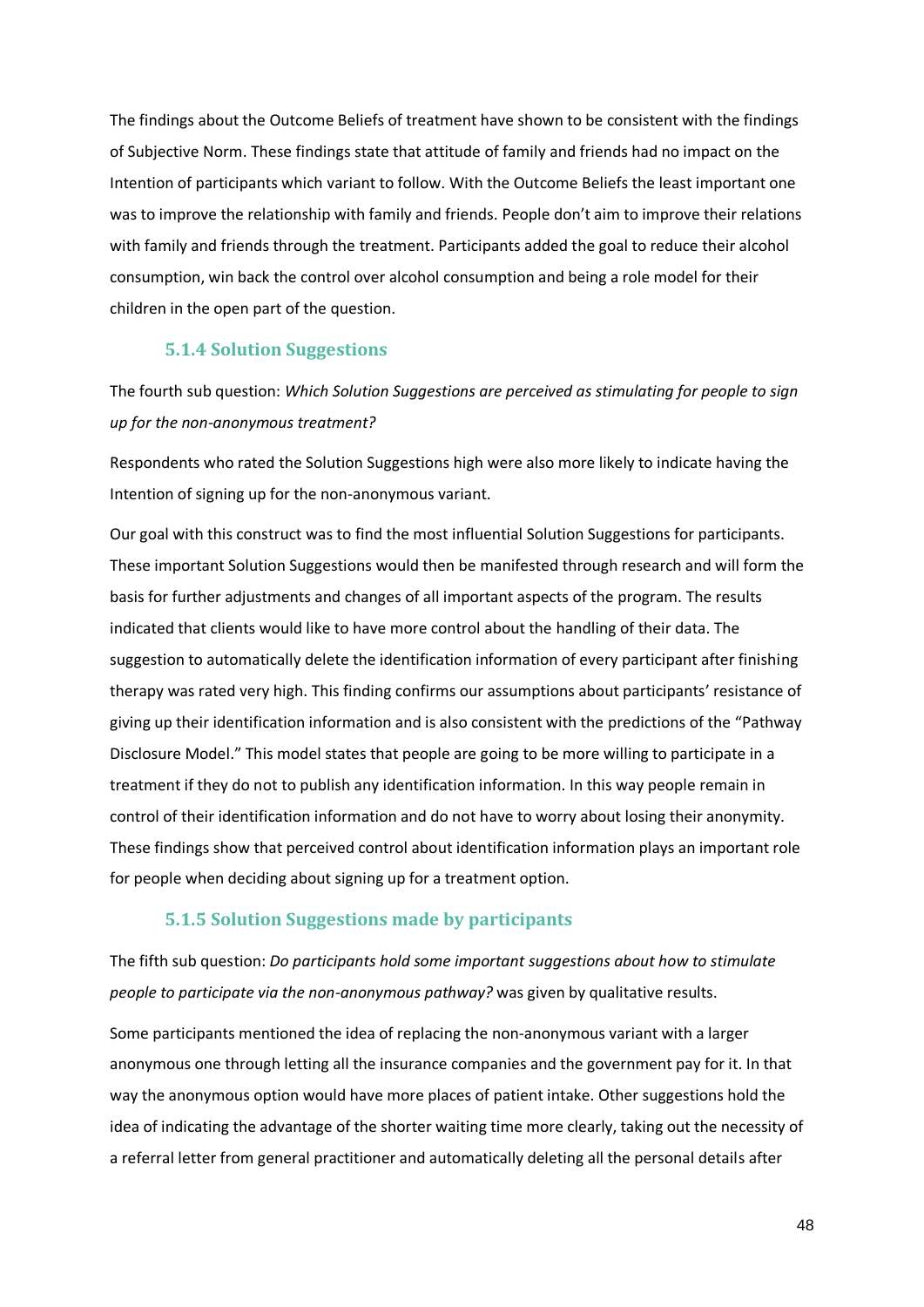finishing the treatment. These additional Solution Suggestions given from participants contain the tendency of a larger anonymous variant instead of improving the acceptance of the non-anonymous one. Only one participant stated that she would sign-up for the non-anonymous variant when having known about the waiting time of five month. This finding is consistent with earlier findings about the weak impact of waiting time on Intention to sign up for the non-anonymous variant.

#### **5.1.6 Demographics**

Finally the results gave answer to the sixth sub question: *To what degree do Demographics influence the intention to sign up for the non-anonymous variant?*

The distribution of gender was as expected, twice as many women than men participated in the survey and the education level is also higher than average with most participants in higher applied education (HBO). About 75% of the participants work in a full- or part time job or are self employed. No significant relationship could be observed between Demographics and Intention through the statistical analysis.

The comparison of the anonymous and non-anonymous group to detect the significant differences of participants resulted in interesting outcomes. Women are highly represented in the anonymous variant. Here, there is a clearly difference between the distribution of man and women. In the nonanonymous variant, the gender differences are not that wide. For the remaining variants, there could not been detected a significant difference between the groups. Although it can be seen (in the frequency table 4.2) that there are about three times as many participants in the age group from 25- 35 years undergoing the non-anonymous treatment in comparison to the anonymous one. The differences in education and occupation are minimal. There can no conclusions be drawn from this analysis because it is not based on recent literature in the field and requires further investigation.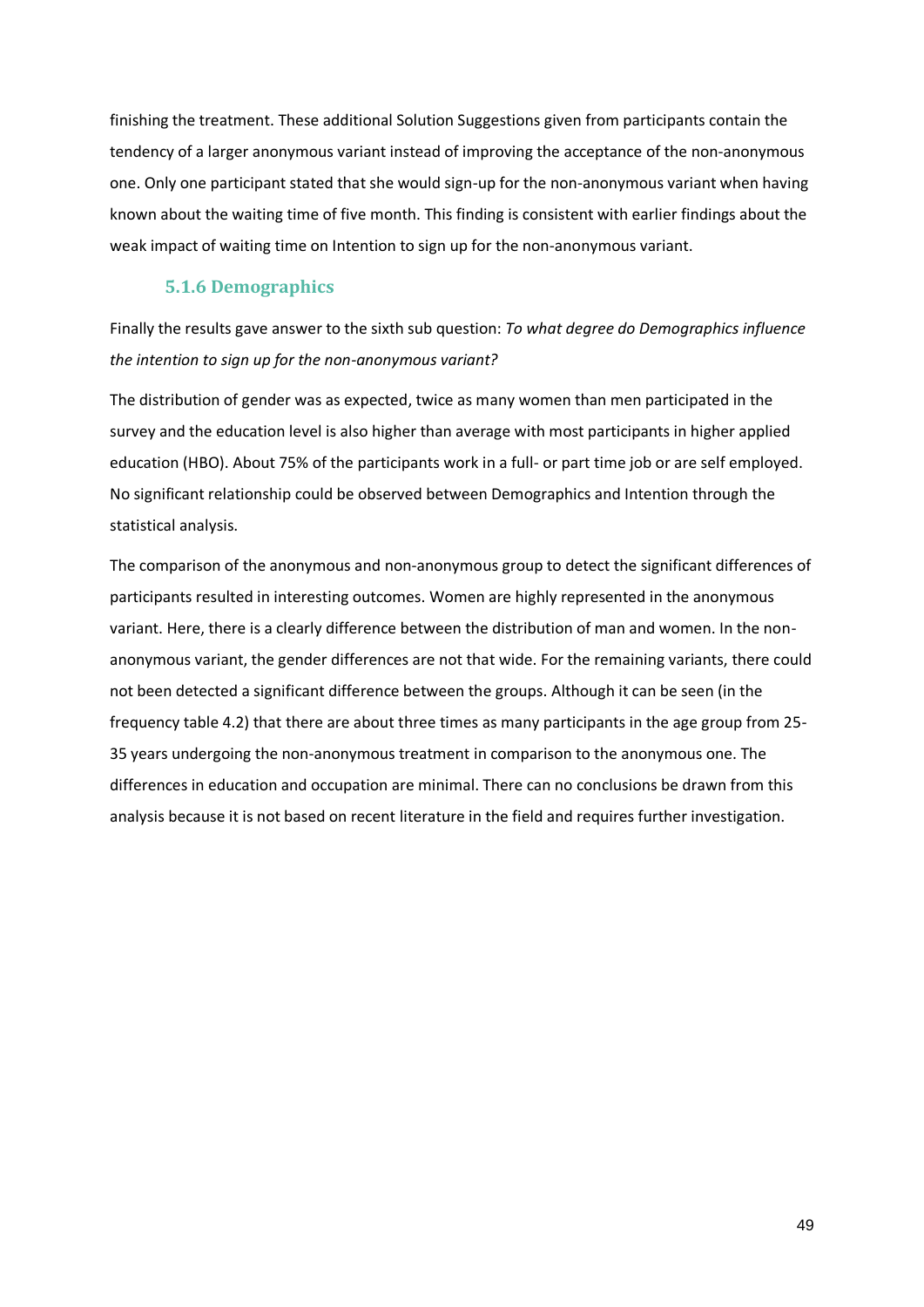### **6. Recommondations**

These conclusions allow giving an answer to the main research question: *How can future participants be stimulated to sign-up for the non-anonymous treatment option (insurance paid)?*

The research was an exploration into the factor influencing the Intention of participants to sign up for the online treatment. The executed research resulted in several conclusions which are summarized in the following recommendations. The following general recommendations address any deficiencies in the participants score in the examined factors to enhance participation in the nonanonymous treatment option.

Participants indicated that the possibility to choose between the anonymous and the nonanonymous options represents the largest barrier regarding the enrolment Intention for the nonanonymous option. As long as there is an anonymous option, people will rather go for that one than facing all the perceived fears of participating non-anonymous. Therefore, it is recommended to either leave the anonymous option out, to rename the options or to enlarge the number of clients for whom will be paid for under the anonymous treatment. If it should be possible for everyone to participate in treatment even Dutchman living abroad or people without a health insurance covering the treatment there could still be arranged the "emergency-option" where people have to explain their reasons of not being able to take part through one of the other options.

The information and advantages about the alternative options should be presented more eyecatching because about 50% of the respondents stated that they didn't read the information of the alternative options. Instead of placing the four alternative option-buttons on one page next to each other there could be a new division of the options. Also, the fact that there is a waiting list for the anonymous variant and that participants may start immediately when choosing the non-anonymous variant should be stated more clearly on the website.

Only one person out of sixty-two stated that the long waiting time would be a reason for her to sign up for the non-anonymous variant if she would have to decide again. Beforehand most people either don't know about the differences in waiting time among the variants or have no idea how long it will take to get a place in the treatment. Therefore, the aspect of waiting time should be stated more clearly and people should be able to get an idea about how long the waiting time would be before signing up and be given the possibility to start immediately through the non-anonymous option.

Participants' fears regarding their loss of privacy have to be taken serious. There has to be found a way to give them a feeling of control about their identification information. Many respondents rated the Solution Suggestion "deleting the personal details after finishing the treatment" very high. This possibility should be taken into account and it could be tried to find an agreement between the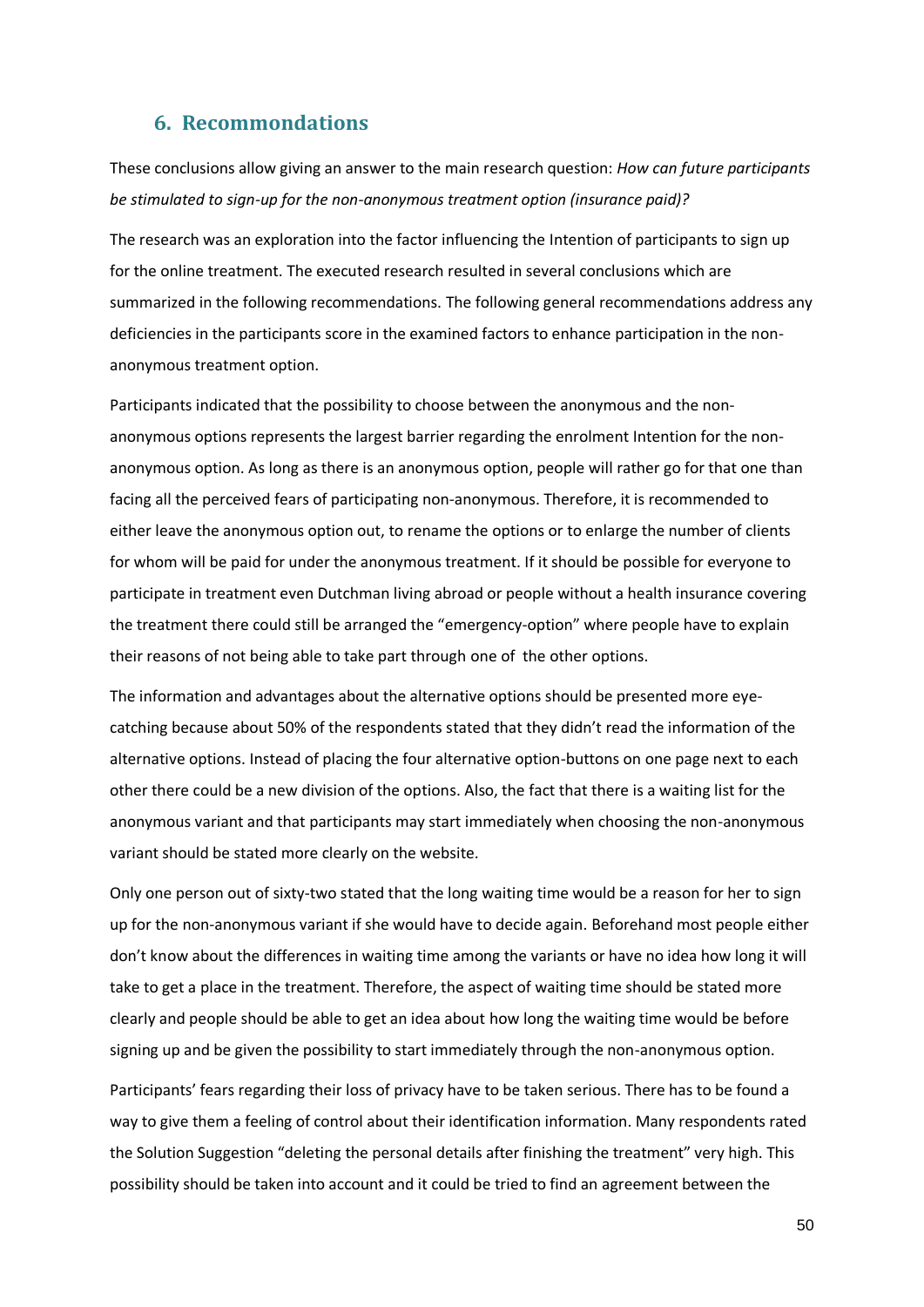participants and the health insurance needs to promote participation in the non-anonymous treatment.

Eventually, further research needs to be conducted to further clarify the "impact of waiting time." In this study it was found that about 60% of the participants were not aware about the fact that there is no waiting time for the non-anonymous variant. It has been shown that even when people are aware of this advantage, most of them didn't intend to sign up for the non-anonymous variant. This shows that the disadvantage of having to wait for treatment doesn't seem to be an important barrier for participants influencing their Intention. Thereby, the question arises whether the participants feel and think like that (feelings and thoughts are caused/supported) due to their insufficient knowledge about the duration of waiting time or because they perceived advantage of anonymity outweighs the perceived disadvantage of having to wait for treatment. Furthermore it would be interesting to examine the threshold of tolerated waiting time.

The following central points should be considered by Tactus:

- Take out the anonymous option to intensify the participants attention on the nonanonymous one
- Rename the options so that the emphasis is on the non-anonymous option and not on the anonymous option
- Clients desire more information about the alternative options and new innovative ways of delivering this should be adopted
- Difference between the options concerning the waiting time should be stated more clearly on the website
- Restructure the sectioning and naming of treatment alternatives
- State the duration of actual waiting time more clearly
- Try to find an agreement with the health insurance companies regarding the identification information of participants after finishing treatment
- Pursue further research to clarify the "impact of waiting time" and the corresponding threshold of tolerated waiting time
- Investigate the reasons for gender and age differences between the anonymous and nonanonymous group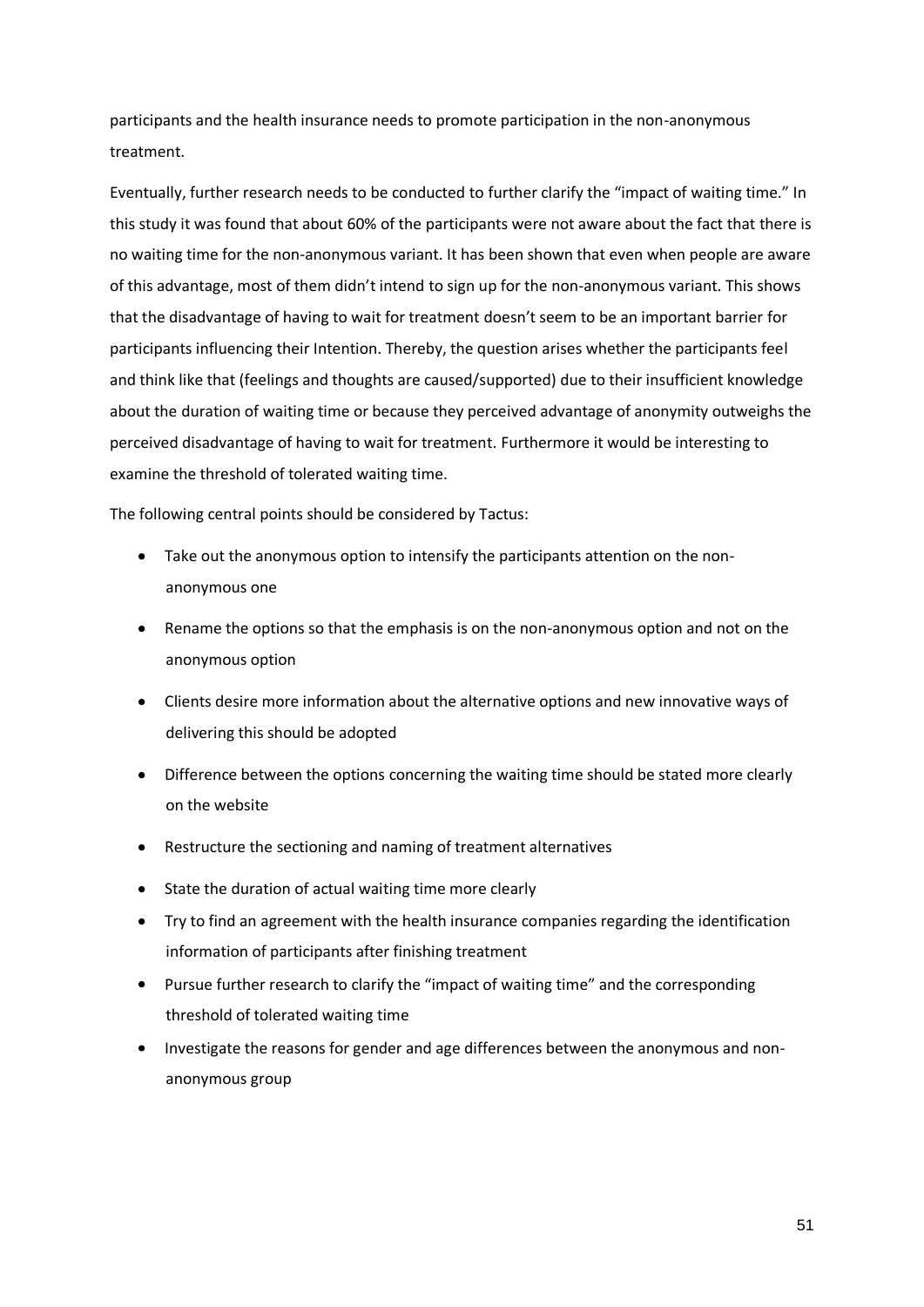## **Literature**

Aijzen, I., & Fishbein, M. (1980). *Understanding attitudes and predicting social behavior* (1th ed.)*.*  New York: Prentice-Hall.

Ajzen, I. (1988*). Attitude, Personality and Behavior* (1st ed.). England: Open University Press.

Andrews, G., Hall, W., Teeson, M., Henderson, S. (1999). *The mental health of Australians National Survey of Mental Health and Well-being Report 2* (1st ed.) Canberra: Mental Health Branch, Commonwealth Department of Health and Aged Care

Bandura, A. (1986*). Social foundations of thought and action: A social cognitive theory*. Engelwood Cliffs, New York, Prentice-Hall.

Bandura, A. (2000). Health promotion from the perspective of social cognitive theory. In P. Norman, C. Abraham, & M. Conner (Eds.), *Understanding and changing health behaviour* (pp. 299-339). Reading, UK: Harwood.

Barak, A. (1999). Psychological applications on the Internet: A discipline on the threshold of a new millennium. *Applied and Preventive Psychology , 8*, 231-246.

Barak, A., Hen, L., Boniel-Nissim, M., & Shapira, N. (2008). A comprehensive review and a metaanalysis of the effectiveness of Internet-based psychotherapeutic interventions. *Journal of Technology in Human Services, 26,* 109-160.

Bai, Y. M., Lin, C. C., Chen, J. Y., & Liu, W. C. (2001). Virtual psychiatric clinics. *American Journal of Psychiatry*, *158*, 1160–1161.

Bayer, J. K., & Peay, M. Y. (1997). Predicting intentions to seek help from professional mental health services. *Australian and New Zealand Journal of Psychiatry, 31,* 501-513.

Brug, J., Oenema, A., Campbell, M. (2003). Past, present, and future of computer-tailored nutrition education. *American Journal of Clinical Nutrition, 77,* 1028S–1034.

Cassell, M., Jackson, C., & Cheuvront, B. (1998). Health communication on the Internet: An effective channel for health behavior change? *Journal of Health Communication*, *3*, 71–79.

Centraal Bureau voor de Statistiek (2008). *1,2 miljoen Nederlanders hebben thuis geen internet*. Retrieved April 15, 2009, from [http://www.cbs.nl/nl-NL/menu/themas/vrije-tijd](http://www.cbs.nl/nl-NL/menu/themas/vrije-tijd-cultuur/publicaties/artikelen/archief/2008/2008-2641-wm.htm)[cultuur/publicaties/artikelen/archief/2008/2008-2641-wm.htm.](http://www.cbs.nl/nl-NL/menu/themas/vrije-tijd-cultuur/publicaties/artikelen/archief/2008/2008-2641-wm.htm)

Childress, C. A. (2000). Ethical issues in providing online psychotherapeutic interventions. *Journal of Medical Internet Research*, *2* , 1-6.

Codd, R. T., & Cohen, B. N. (2003). Predicting college student intention to seek help for alcohol abuse. *Journal of Social & Clinical Psychology, 22,* 168-190.

Cooper, G. (2004). Exploring and understanding online assistance for problem gamblers: The pathways disclosure model. *International Journal of Mental Health & Addiction, 1,* 32-38.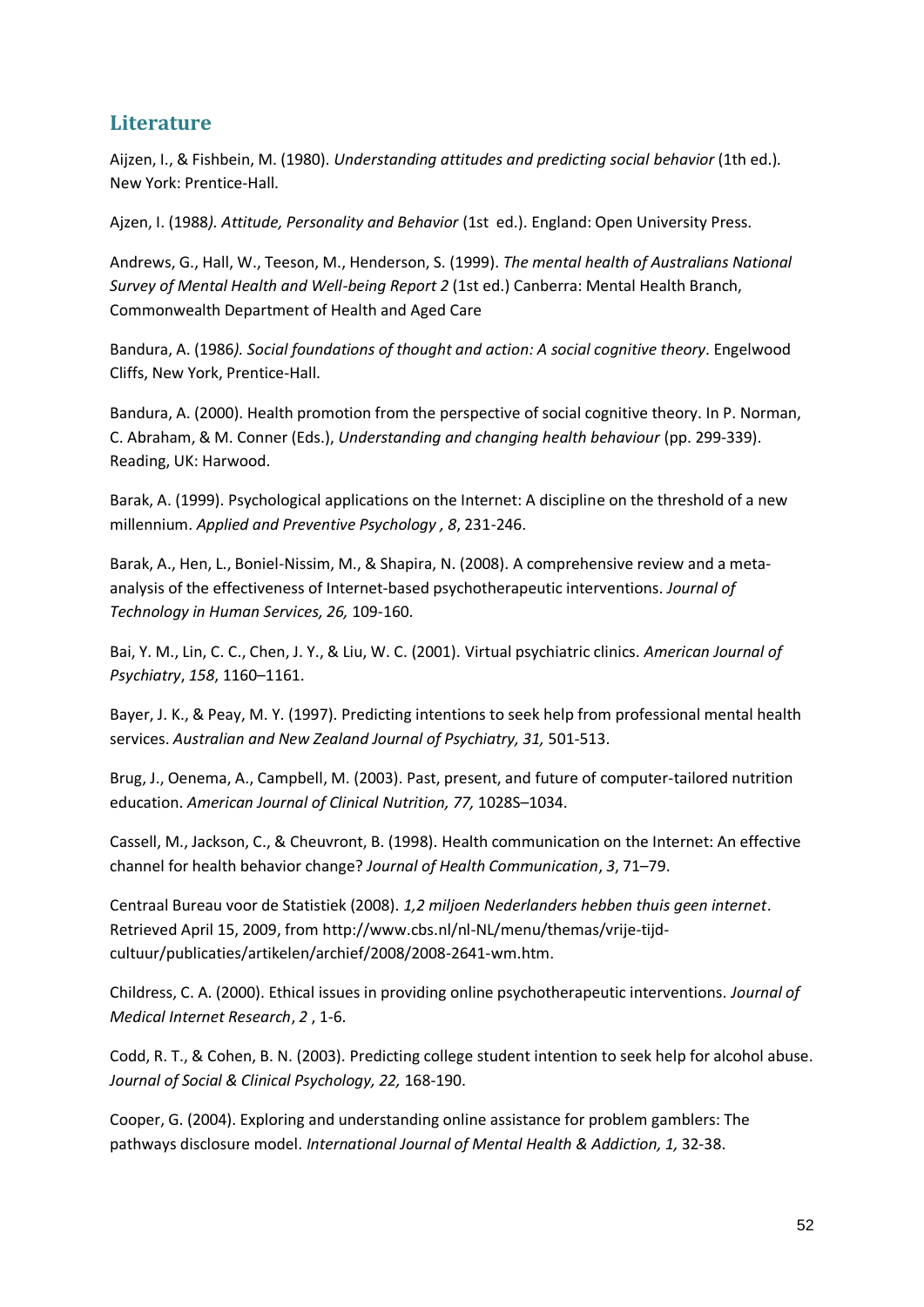Corrigan, P. W., Demming Lurie, B., Goldman, H. H., Slopen, N., Medasani, K., & Phelan, S. (2005). How adolescents perceive the stigma of mental illness and alcohol abuse. *Psychiatric Services, 56* (5), 544-550.

Cowley, D. S. (1992). Alcohol abuse, substance abuse, and panic disorder. *The American journal of medicine, 92,* 41-48.

De Jong, M., & Schellens, P. J. (2000). Toward a document evaluation methodology: What does research tell us about the validity and reliability of evaluation methods? *IEEE Transactions on Professional Communication, 43,* 242-260.

De Vellis, R. F. (2003). *Scale development: Theory and applications* (2nd ed.). Thousand Oaks, CA: Sage Publications.

Finn, J. (1999). An exploration of helping processes in an online self-help group focusing on issues of disability. *Health and Social Work*, *24,* 220-231.

Fishbein, M. A., & Ajzen, I. (1975). Belief, attitude, intention and behavior: an introduction to theory and research, Reading, MA, Addison Wesley.

Fogel, J., Albert, S. M., Schnabel, F., Ditkoff, B. A., & Neugut, A. I. (2002). Internet use and social support in women with breast cancer. *Health Psychology, 21*(4), 398-404.

Gillham B. (2000), *Developing a Questionnaire* (2nd. ed.). Continuum International Publishing Group Ltd.

Groves R. M., Flower, F. J., Couper M. P., Lebrowski, J. M., Singer, E. Tourangeau, R. (2004) *Survey Methodology* (2nd. ed.). Wiley-Interscience.

Halgin, R. P., Weaver, D. D., Edell, W. S., & Spencer, P. G. (1987). Relation of depression and helpseeking history to attitudes toward seeking professional help. *Journal of Counceling Psychology, 34 (2),* 177-185

Hsuing, R. C. (2001). Suggested principles of professional ethics for the online provision of mental health services. *Studies in Health Technology and Informatics*, *84,* 1296–1300.

Joinson, A. (1998). Causes and implications of disinhibition behaviors on the Internet. In J. Gackenbach (Ed.), *Psychology and the Internet* (pp. 43–58). New York: Academic.

Joinson, A. (1999) Social desirability, anonymity, and Internet-based questionnaires. *Behavior Research Methods, 31 (3),* 433-438

Jordan C. M., & Oei, T. P. S. (1989), Help-seeking Behavior in Problems Drinkers: A Review, *British Journal of Addiction, 84,* 979 - 988.

Keizer, H., Postel, M., Westendorp, H.,& Brenninkmeijer, M. (2007). *Ontwikkeling Alocholdebaas.nl internetbehandeling: resultaten scoren 2007.* Amersfoort: GGZ Nederland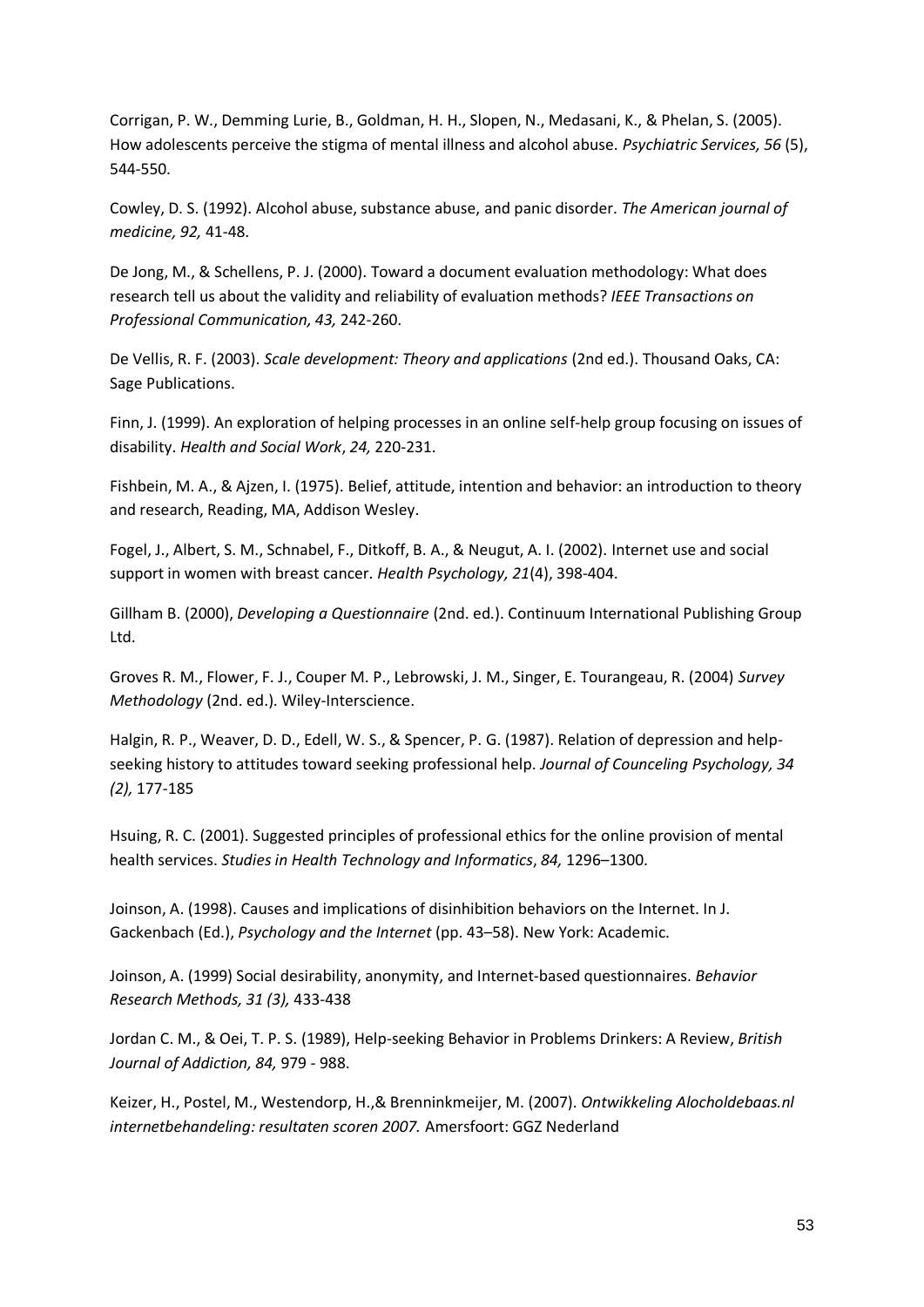King, S. A., & Moreggi, D. (1998). Internet therapy and self help groups - the pros and cons. In J. Gackenbach (Ed.), *Psychology and the Internet: Intrapersonal, Interpersonal and Transpersonal Implications* (pp. 77-109). San Diego, CA: Academic Press.

Komiya, N., Good, G. E., & Sherrod, N. B. (2000). Emotional openness as a predictor of college students' attitudes toward seeking psychological help. *Journal of Counseling Psychology*, *47 ,*138– 143.

Lange, D., Rietdijk, M., Hudcovicova, J.-P., van den Ven, B., Schrieken, A., & Emmelkamp, P.M.G. (2003). Interapy: A controlled randomized trial of the standardized treatment of posttraumatic stress through the Internet, *Journal of Consulting and Clinical Psychology, 71*, 901–909.

Latt, N. Saunders, J. B., (2002) Alcohol misuse and dependence - Assessment and management Australian Family Physician Vol. 31, No. 12

Matthews, S. (2006). On-line professionals. *Ethics and Information Technology, 8*, 61-71.

Matheson, K., & Zanna, M. P. (1990). Computer-mediated communications: the focus is on me. *Social Science Computer Review*, *8,* 1–12.

Mojtabai, R., Olfson, M., Mechanic, D. (2002). Perceived need and help-seeking in adults with mood, anxiety, or substance use disorders. *Archives of General Psychiatry, 59*, 77-84.

NCI & RWJF (2001). *Online behavior change and disease management: A research dialogue*. National Institute of Cancer & Robert Wood Johns Foundation. Retrieved April 15, 2009, from: [http://www.hetinitiative.org/content/Behav\\_Chng\\_and\\_Disease\\_Mgt.pdf](http://www.hetinitiative.org/content/Behav_Chng_and_Disease_Mgt.pdf)

Prentice-Dunn, S., & Rogers, R. W. (1982). Effects of public and provate self-awareness on deindividuation and aggression. *Journal of Personality and Social Psychology*, *43,* 503-513

Postel, M. G., de Haan, H. A., & de Jong, C. A. J. (2008). [E-therapy for mental health problems: A](http://www.alcoholdebaas.nl/getdoc/0d8de4a7-c8e6-4463-82c7-bce19129bf20/Postel,-de-Haan,-de-Jong-2008---Systematic-review-.aspx)  [systematic review.](http://www.alcoholdebaas.nl/getdoc/0d8de4a7-c8e6-4463-82c7-bce19129bf20/Postel,-de-Haan,-de-Jong-2008---Systematic-review-.aspx) *Telemedicine and e-Health*, *14,* 707-714.

Prochaska, J. O., & DiClemente, C. C. (1983). Stages and Processes of Self-Change in Smoking: Toward an Integrative Model of Change. *Journal of Consulting and Clinical Psychology, 51,* 390-395.

Rijksinstituut voor Volkgezondheid en Milieu (2008). *Afhankelijkheid van alcohol – Nationaal*

*Kompas Volksgezondheid.* Retrieved March 23., 2009, from: [http://www.rivm.nl/vtv/object\\_class/kom\\_afhankelijk\\_alc.html](http://www.rivm.nl/vtv/object_class/kom_afhankelijk_alc.html)

Schober, R., & Annis, H. M. (1996). Barriers to help-seeking for change in drinking: A gender-focused review of the literature. *Addictive-Behavior*, *21*, 81–92.

Schwarzer, R., & Jerusalem, M. (1995). Generalized Self-Efficacy scale. In J. Weinman, S. Wright, & M. Johnston, *Measures in health psychology: A user's portfolio. Causal and control beliefs* (pp. 35-37). Windsor, UK: NFER-NELSON.

Statistics Netherlands (2009), Retrieved March 26., 2009, from: [http://www.cbs.nl/nl-](http://www.cbs.nl/nl-NL/menu/themas/vrije-tijd-cultuur/publicaties/artikelen/archief/2008/2008-2641-wm.htm)[NL/menu/themas/vrije-tijd-cultuur/publicaties/artikelen/archief/2008/2008-2641-wm.htm](http://www.cbs.nl/nl-NL/menu/themas/vrije-tijd-cultuur/publicaties/artikelen/archief/2008/2008-2641-wm.htm)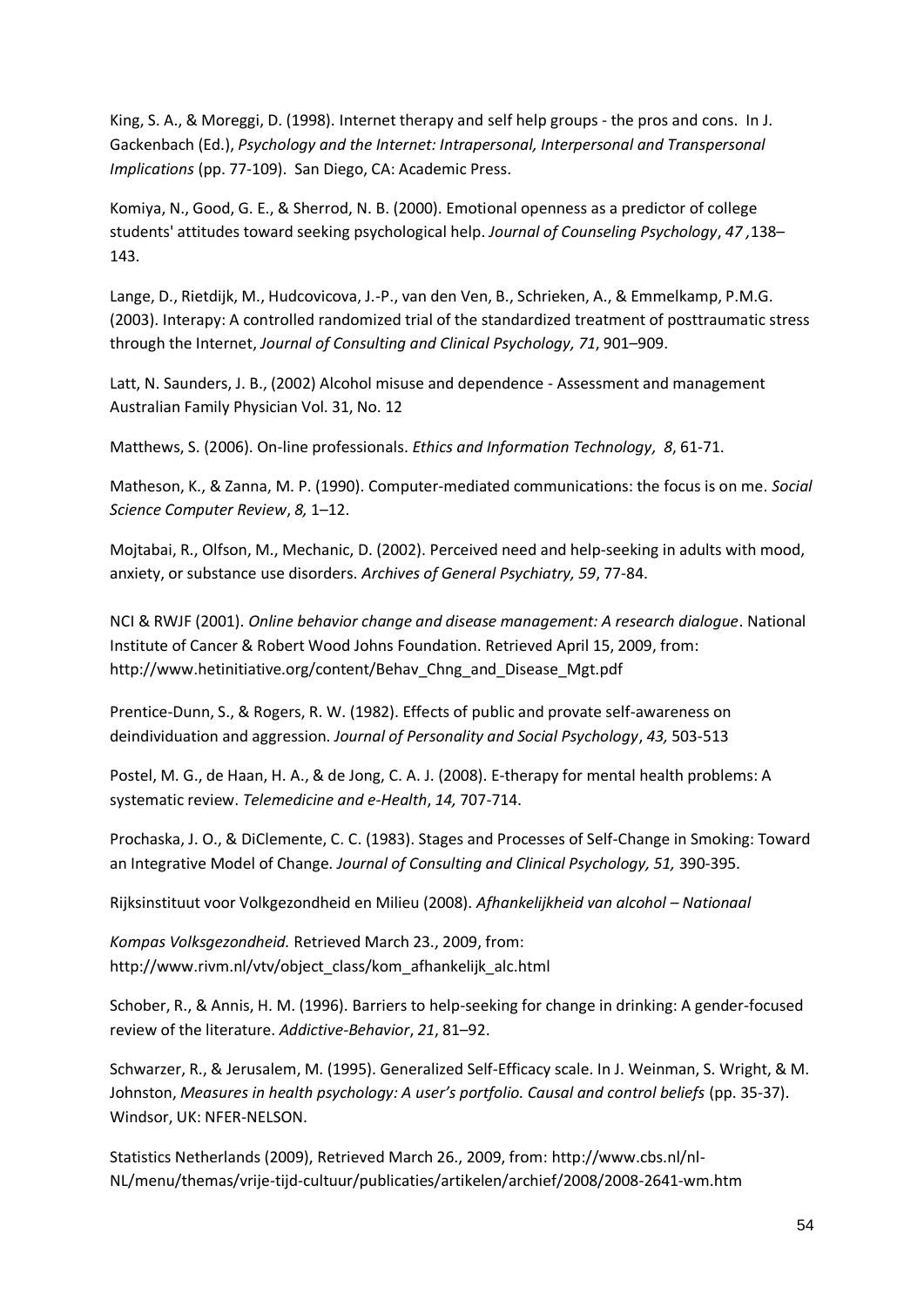Suls, J. M. & Wallston, K. A. (2003). *Social Psychological Foundations of Health and Illness* (1st ed.). Wiley-Blackwell.

Takeuchi, D. T., Leaf, P. J., & Kuo, H. (1988). Ethnic differences in the perception of barriers to helpseeking. *Social Psychiatry & Psychiatric Epidemiologu, 23,* 273-280.

Terry, D. J., Gallois, C. & McCamish M. (1993) The theory of reasoned action: Its application to AIDSpreventive behavior. Pergamon Press, Oxford.

Van Hooft, E. A., Born, M. P., Taris, T. W., & Van der Flier, H. (2005). Predictors and outcomes of job search behavior: The moderating effects of gender and family situation. *Journal of Vocational Behavior, 6* , 133-12.

Van Laar, M. W., Cruts, A. A. N., Verdurmen, J. E. E., Van Ooyen-Houben, M. M. J., & Meijer, R. F. (2007). *Nationale Drug Monitor*. Jaarbericht 2006. Utrecht: Trimbos-instituut.

Vogel, D. L., Wester, S. R. (2003). To Seek Help or Not to Seek Help: The Risks of Self- Disclosure. *Journal of Counseling Psychology, 50 (3),* 351-361.

White, M., and Dorman, S. M. (2001). Receiving social support online: implications for health education. *Health Education Research, 16,* 693-707.

Wicker, A. W. (1969). Attitudes versus actions: The relationship of verbal and overt behavioral

responses to attitude objects. *Journal of Social Issues, 25 (4),* 41-78.

Winzelberg, P. (1997). The analysis of an electronic support group for individuals with eating disorders. *Computers in Human Behavior ,13*, 393–407.

Ybarra, M. & Eaton, W. W. (2005). Internet-based mental health interventions. *Mental Health Services Research. 7(2)*, 75-87.

Zabinski, M. F., Celio, A.A., Wilfley, D.E., and Taylor, C.B. (2003). Prevention of eating disorders and obesity via the internet. *Cognitive Behaviour Therapy, 32*, 137–150.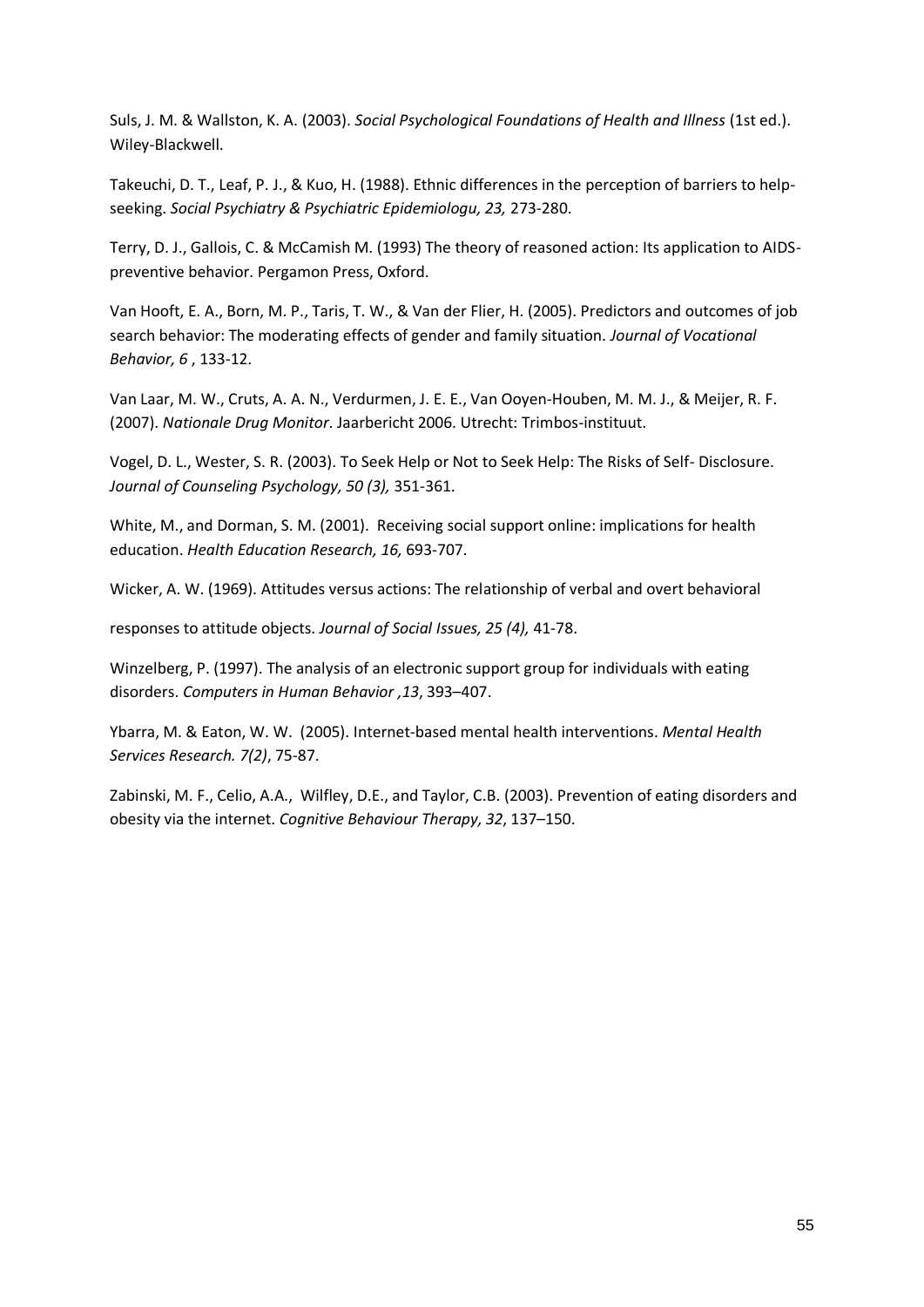# **Internetbehandeling Alcoholdebaas.nl**

Beste deelnemer,

Tactus Verslavingszorg is voortdurend bezig om de verschillende internetbehandelingen te evalueren en te verbeteren. Het huidige onderzoek evalueert, in samenwerking met de Universiteit Twente, de internetbehandeling Alcoholdebaas.nl. Het doel van het onderzoek is om meer inzicht te krijgen in de redenen van deelnemers om wel of niet hun zorgverzekeringgegevens te verstrekken.

De vragenlijst bestaat uit vier onderdelen A t/m D. U kunt antwoord geven door uw keuze aan te vinken. We willen u verzoeken de vragen zorgvuldig te lezen en eerlijk te beantwoorden. In het onderzoek gaat het om uw mening en er zijn dus geen goede of foute antwoorden. Alle gegevens worden anoniem verwerkt.

Het invullen van de vragenlijst zal ongeveer 10 minuten in beslag nemen.

Alvast bedankt voor uw medewerking!

Met vriendelijke groet, Claudia Nowak Universiteit Twente

### **Onderdeel A**

Als eerste zijn we benieuwd hoe u denkt over uw eigen alcohol gebruik. Ook willen we graag weten wat uw verwachtingen zijn of waren ten aanzien van de internetbehandeling.

1. Heeft u de internetbehandeling reeds gevolgd?

Ja, en ik heb deze intussen afgerond

Ja, en ik ben er op dit moment mee bezig

Nee, ik wacht nog op de behandeling

 $\Box$ Nee, ik ben al met een andere behandeling gestart

Nee, ik heb er ook geen behoefte meer aan

#### 2. Geef bij de volgende uitspraken aan in hoeverre u het er mee eens bent.

|                |                              | Helemaal | Mee  | Niet mee  | Mee    | Helemaal |
|----------------|------------------------------|----------|------|-----------|--------|----------|
|                |                              | mee      | eens | eens/niet | oneens | mee      |
|                |                              | eens     |      | mee       |        | oneens   |
|                |                              |          |      | oneens    |        |          |
|                | Ik denk dat ik meer drink    |          |      |           |        |          |
|                | dan de meeste mensen         |          |      |           |        |          |
| $\overline{2}$ | Ik denk er al langer over na |          |      |           |        |          |
|                | om iets te ondernemen        |          |      |           |        |          |
|                | tegen mijn overmatige        |          |      |           |        |          |
|                | alcoholgebruik               |          |      |           |        |          |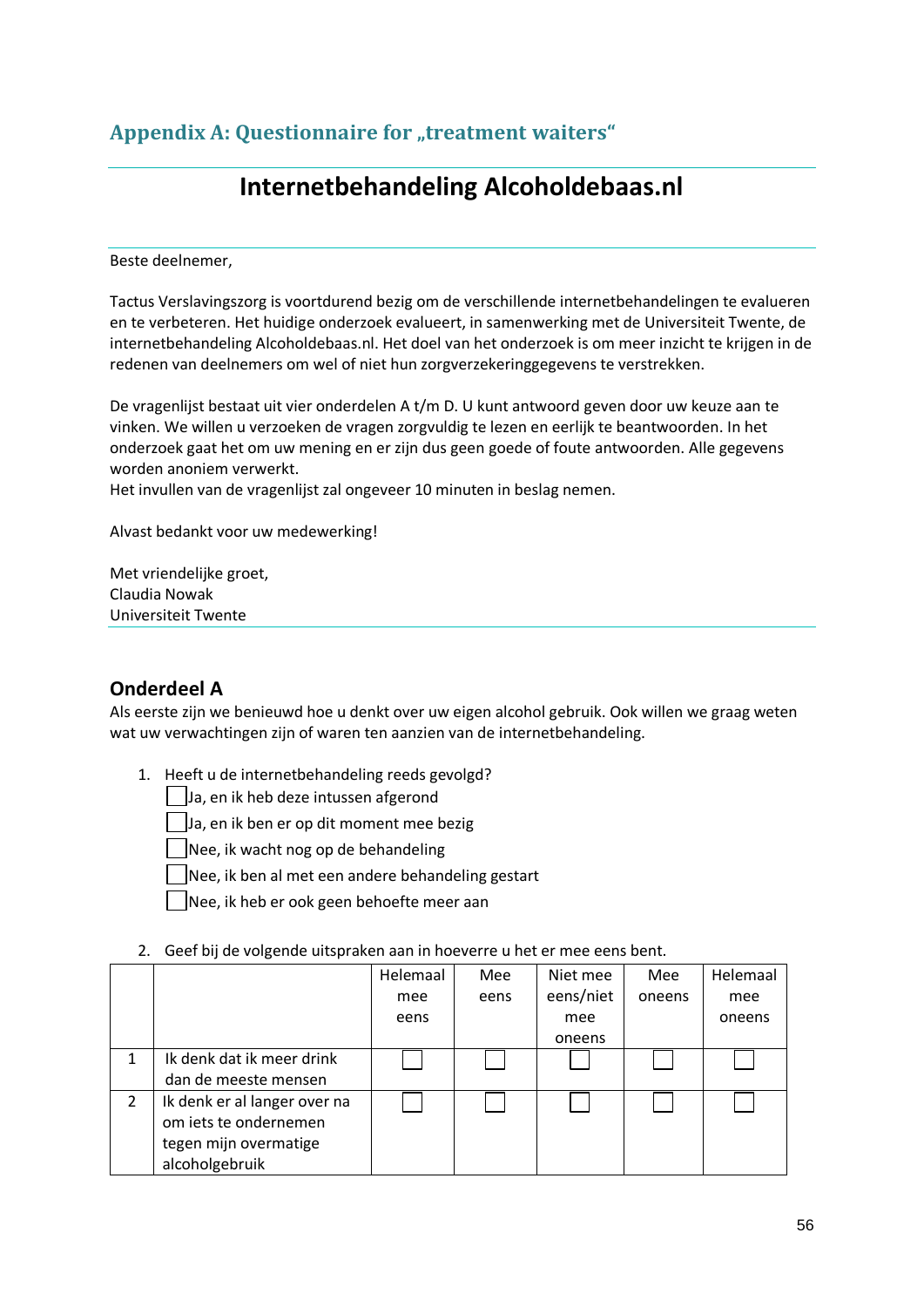| 3 | Ik denk dat ik goed in staat<br>ben mijzelf ertoe te zetten<br>mijn huidige alcoholgebruik<br>te veranderen |  |  |  |
|---|-------------------------------------------------------------------------------------------------------------|--|--|--|
| 4 | De meeste mensen die<br>belangrijk voor mij zijn<br>zouden graag willen dat ik<br>deze behandeling volg     |  |  |  |
| 5 | Ik ben heel gemotiveerd om<br>mijn drinkgedrag te<br>veranderen                                             |  |  |  |

### 3. Geef bij de volgende uitspraken aan in hoeverre u het er mee eens bent.

|                |                               | Helemaal | Mee  | Niet mee  | Mee    | Helemaal |
|----------------|-------------------------------|----------|------|-----------|--------|----------|
|                |                               | mee      | eens | eens/niet | oneens | mee      |
|                |                               | eens     |      | mee       |        | oneens   |
|                |                               |          |      | oneens    |        |          |
| $\mathbf{1}$   | Ik verwacht dat deze          |          |      |           |        |          |
|                | behandeling me zal helpen     |          |      |           |        |          |
|                | om mijn alcoholprobleem       |          |      |           |        |          |
|                | onder de knie te krijgen      |          |      |           |        |          |
| $\overline{2}$ | Ik wil mijn fysieke           |          |      |           |        |          |
|                | gezondheid verbeteren         |          |      |           |        |          |
| 3              | Ik wil mijn emotionele        |          |      |           |        |          |
|                | welzijn verbeteren            |          |      |           |        |          |
| 4              | Ik wil in staat zijn om de    |          |      |           |        |          |
|                | kern van mijn probleem te     |          |      |           |        |          |
|                | begrijpen                     |          |      |           |        |          |
| 5              | Ik wil minder alcohol         |          |      |           |        |          |
|                | drinken                       |          |      |           |        |          |
| 6              | Ik wil stoppen met het        |          |      |           |        |          |
|                | drinken van alcohol           |          |      |           |        |          |
| $\overline{7}$ | Ik wil technieken leren, die  |          |      |           |        |          |
|                | mij helpen om met mijn        |          |      |           |        |          |
|                | alcoholprobleem om te gaan    |          |      |           |        |          |
| 8              | Ik wil dat de behandeling mij |          |      |           |        |          |
|                | helpt om weer controle te     |          |      |           |        |          |
|                | krijgen over mijn             |          |      |           |        |          |
|                | drinkgedrag                   |          |      |           |        |          |
| 9              | Ik wil beter kunnen           |          |      |           |        |          |
|                | functioneren op mijn werk     |          |      |           |        |          |
| 10             | Ik wil de relatie met mijn    |          |      |           |        |          |
|                | vrienden en familie           |          |      |           |        |          |
|                | verbeteren                    |          |      |           |        |          |

\_\_\_\_\_\_\_\_\_\_\_\_\_\_\_\_\_\_\_\_\_\_\_\_\_\_\_\_\_\_\_\_\_\_\_\_\_\_\_\_\_\_\_\_\_\_\_\_\_\_\_\_\_\_\_\_\_\_\_\_\_\_\_ \_\_\_\_\_\_\_\_\_\_\_\_\_\_\_\_\_\_\_\_\_\_\_\_\_\_\_\_\_\_\_\_\_\_\_\_\_\_\_\_\_\_\_\_\_\_\_\_\_\_\_\_\_\_\_\_\_\_\_\_\_\_\_ \_\_\_\_\_\_\_\_\_\_\_\_\_\_\_\_\_\_\_\_\_\_\_\_\_\_\_\_\_\_\_\_\_\_\_\_\_\_\_\_\_\_\_\_\_\_\_\_\_\_\_\_\_\_\_\_\_\_\_\_\_\_\_

### Wat zijn de redenen waarom u zich heeft opgegeven voor de internetbehandeling?

Anders, namelijk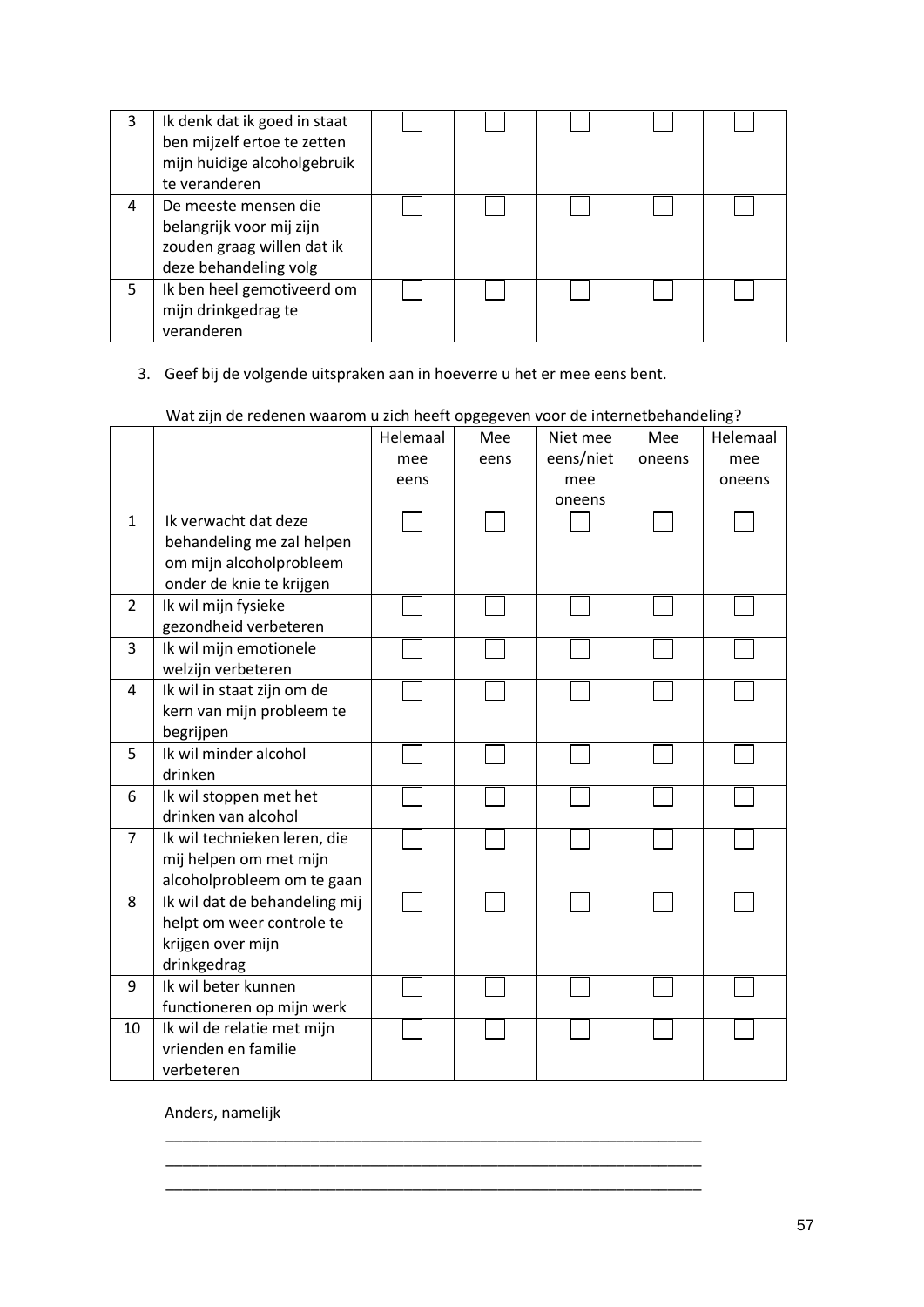| _____ | ____ |  |
|-------|------|--|

### **Onderdeel B**

In dit onderdeel gaat het om uw motieven om voor de anonieme internetbehandeling te kiezen en niet voor de zorgverzekeringsvariant.

4. In hoeverre spelen onderstaande redenen een rol bij uw keuze voor de anonieme internetbehandeling?

|                |                                | Helemaal | Mee  | Niet mee  | Mee    | Helemaal | n.v.t. |
|----------------|--------------------------------|----------|------|-----------|--------|----------|--------|
|                |                                | mee      | eens | eens/niet | oneens | mee      |        |
|                |                                | eens     |      | mee       |        | oneens   |        |
|                |                                |          |      | oneens    |        |          |        |
| $\mathbf{1}$   | Ik weet niet zeker of de       |          |      |           |        |          |        |
|                | behandeling helemaal door      |          |      |           |        |          |        |
|                | mijn zorgverzekering wordt     |          |      |           |        |          |        |
|                | vergoed                        |          |      |           |        |          |        |
| $\overline{2}$ | Het is mij niet bekend dat ik  |          |      |           |        |          |        |
|                | voor een andere variant kan    |          |      |           |        |          |        |
|                | kiezen                         |          |      |           |        |          |        |
| 3              | Ik ben niet bereid om de       |          |      |           |        |          |        |
|                | eigen bijdrage te betalen      |          |      |           |        |          |        |
| 4              | Ik wil niet dat mijn           |          |      |           |        |          |        |
|                | werkgever weet dat ik          |          |      |           |        |          |        |
|                | alcohol problemen heb          |          |      |           |        |          |        |
| 5              | Ik kan kiezen, dus dan kies ik |          |      |           |        |          |        |
|                | liever anoniem                 |          |      |           |        |          |        |
| 6              | Ik wil niet dat mensen uit     |          |      |           |        |          |        |
|                | mijn omgeving van mijn         |          |      |           |        |          |        |
|                | alcoholprobleem weten          |          |      |           |        |          |        |
| $\overline{7}$ | Ik ben bang dat mijn           |          |      |           |        |          |        |
|                | gegevens ergens in een         |          |      |           |        |          |        |
|                | database worden                |          |      |           |        |          |        |
|                | opgeslagen                     |          |      |           |        |          |        |
| 8              | Ik ben bang dat anderen        |          |      |           |        |          |        |
|                | mijn gegevens kunnen inzien    |          |      |           |        |          |        |
| 9              | Ik ben geen Nederlander en     |          |      |           |        |          |        |
|                | anders wordt de                |          |      |           |        |          |        |
|                | behandeling niet vergoed       |          |      |           |        |          |        |
| 10             | Ik ben Nederlander maar        |          |      |           |        |          |        |
|                | niet in Nederland verzekerd    |          |      |           |        |          |        |
|                | en dan wordt de                |          |      |           |        |          |        |
|                | behandeling niet vergoed       |          |      |           |        |          |        |

\_\_\_\_\_\_\_\_\_\_\_\_\_\_\_\_\_\_\_\_\_\_\_\_\_\_\_\_\_\_\_\_\_\_\_\_\_\_\_\_\_\_\_\_\_\_\_\_\_\_\_\_\_\_\_\_\_\_\_\_\_\_\_

Anders, namelijk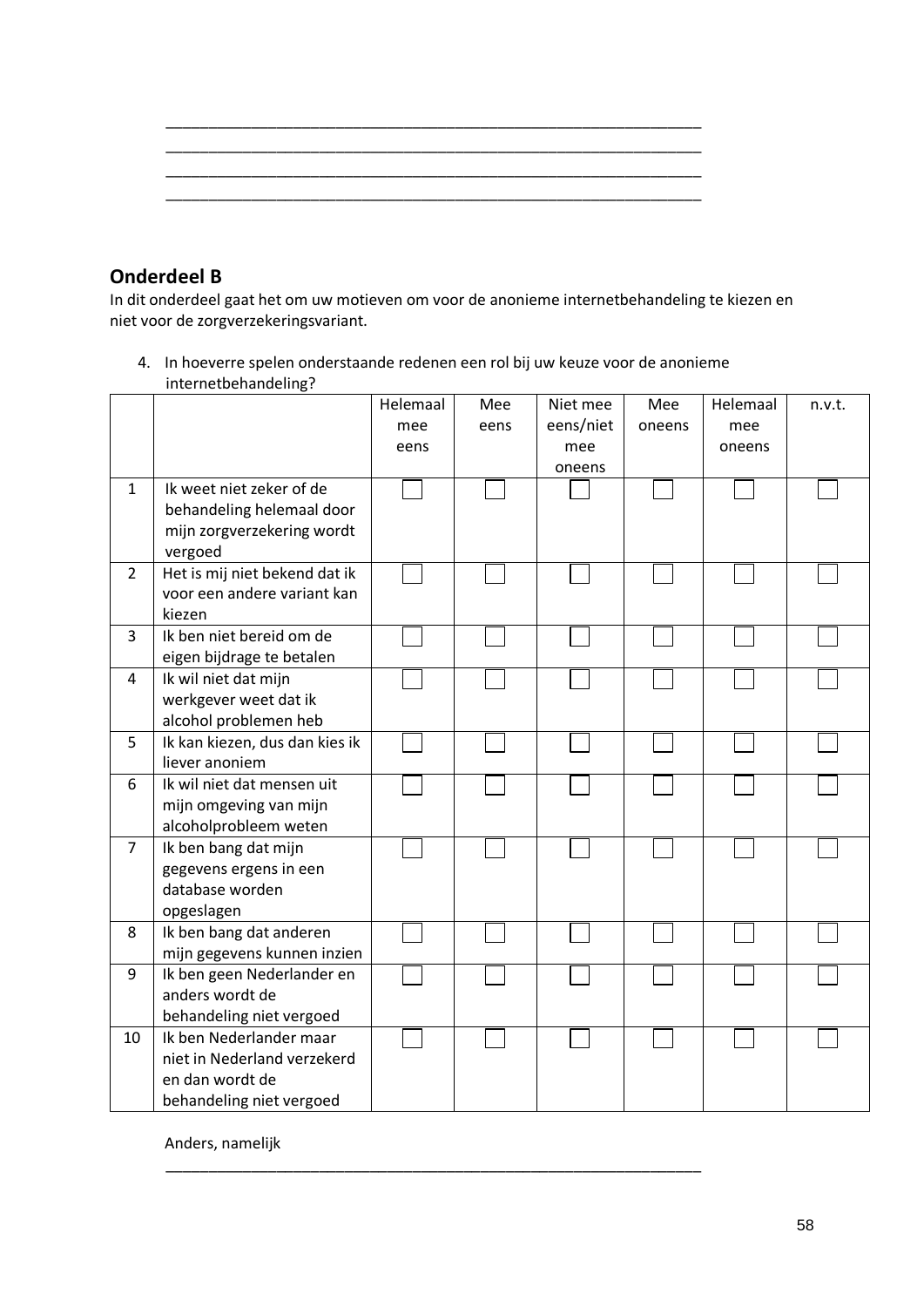|                |                                | Helemaal | Mee  | Niet mee  | Mee    | Helemaal |  |
|----------------|--------------------------------|----------|------|-----------|--------|----------|--|
|                |                                | mee      | eens | eens/niet | oneens | mee      |  |
|                |                                | eens     |      | mee       |        | oneens   |  |
|                |                                |          |      | oneens    |        |          |  |
| $\mathbf{1}$   | De meeste mensen met een       |          |      |           |        |          |  |
|                | alcoholprobleem zijn zelf      |          |      |           |        |          |  |
|                | schuldig aan hun problemen     |          |      |           |        |          |  |
| $\overline{2}$ | De meeste mensen denken        |          |      |           |        |          |  |
|                | negatief over mensen met       |          |      |           |        |          |  |
|                | een alcoholprobleem            |          |      |           |        |          |  |
| 3              | Het is een teken van sociale   |          |      |           |        |          |  |
|                | zwakte als je je               |          |      |           |        |          |  |
|                | alcoholgebruik niet onder      |          |      |           |        |          |  |
|                | controle hebt                  |          |      |           |        |          |  |
| 4              | Het is verstandiger om niet    |          |      |           |        |          |  |
|                | te vertellen dat je hulp zoekt |          |      |           |        |          |  |
|                | bij je alcoholprobleem         |          |      |           |        |          |  |
| 5              | Anderen beoordelen iemand      |          |      |           |        |          |  |
|                | minder positief als zij weten  |          |      |           |        |          |  |
|                | dat hij/zij hulp zoekt         |          |      |           |        |          |  |
|                | vanwege een                    |          |      |           |        |          |  |
|                | alcoholprobleem                |          |      |           |        |          |  |
|                |                                |          |      |           |        |          |  |

# 5. Geef uw mening t.a.v. onderstaande stellingen over mensen met een alcoolprobleem.

#### **Onderdeel C**

U heeft gekozen voor de anonieme variant van de internetbehandeling. Maar we willen u ook graag een aantal vragen stellen over uw mening ten opzichte van de zorgverzekeringvariant.

6. Heeft u de informatie op de website gelezen over onderstaande alternatieve varianten om de online-behandeling te volgen?

|                           | Nee |
|---------------------------|-----|
| Vergoeding door werkgever |     |
| Vergoeding door           |     |
| zorgverzekering           |     |
| Zelf betalen              |     |

7. Weet u dat u meteen kunt beginnen met de behandeling als u de zorgverzekeringsvariant of werkvariant kiest?



59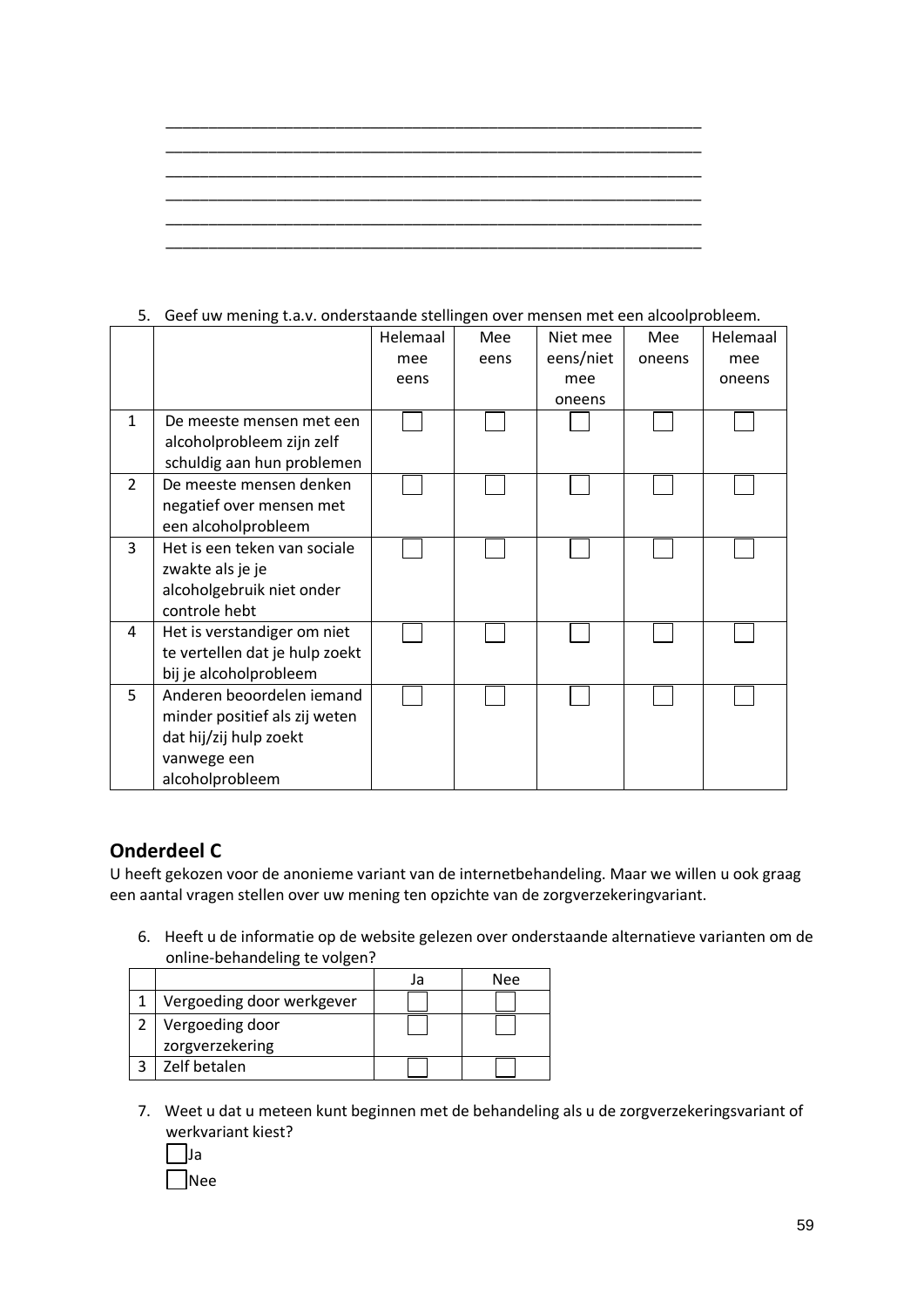#### 8. **Informatie over vergoeding van de internetbehandeling door uw zorgverzekering:**

Als u voor de zorgverzekeringvariant kiest, kunt u direct starten met de behandeling. De behandeling wordt, na opgave van uw persoonsgegevens, door uw zorgverzekeraar vergoed (m.u.v. eigen bijdrage). Binnen drie werkdagen krijgt u een hulpverlener toegewezen. Alcoholdebaas.nl heeft naast uw gegevens een verwijzing van uw huisarts nodig. Dit laatste wordt voor u geregeld na uw toestemming. U hoeft dan niet zelf naar de huisarts voor een afspraak.

Deze vergoeding geldt alleen voor Nederlandse zorgverzekeraars.

#### Wat gebeurt er met uw gegevens?

Naast de betrokken hulpverleners van het internetbehandelteam, is alleen uw zorgverzekeraar en uw huisarts op de hoogte van uw deelname. De Wet Bescherming Persoonsgegevens beschermt uw persoonsgegevens. Behalve uzelf en de direct betrokken hulpverleners heeft niemand toegang tot uw persoonlijke online dossier. Al het berichtverkeer tussen u en uw hulpverlener verloopt via uw beveiligde persoonlijke dossier waarop u kunt inloggen, dus niet via e-mail.

Nu u weet wat er met uw gegevens gebeurt: zou u bereid zijn om u in e schrijven voor de zorgverzekeringsvariant in plaats van anoniem te blijven?

\_\_\_\_\_\_\_\_\_\_\_\_\_\_\_\_\_\_\_\_\_\_\_\_\_\_\_\_\_\_\_\_\_\_\_\_\_\_\_\_\_\_\_\_\_\_\_\_\_\_\_\_\_\_\_\_\_\_\_\_\_\_\_ \_\_\_\_\_\_\_\_\_\_\_\_\_\_\_\_\_\_\_\_\_\_\_\_\_\_\_\_\_\_\_\_\_\_\_\_\_\_\_\_\_\_\_\_\_\_\_\_\_\_\_\_\_\_\_\_\_\_\_\_\_\_\_ \_\_\_\_\_\_\_\_\_\_\_\_\_\_\_\_\_\_\_\_\_\_\_\_\_\_\_\_\_\_\_\_\_\_\_\_\_\_\_\_\_\_\_\_\_\_\_\_\_\_\_\_\_\_\_\_\_\_\_\_\_\_\_ \_\_\_\_\_\_\_\_\_\_\_\_\_\_\_\_\_\_\_\_\_\_\_\_\_\_\_\_\_\_\_\_\_\_\_\_\_\_\_\_\_\_\_\_\_\_\_\_\_\_\_\_\_\_\_\_\_\_\_\_\_\_\_ \_\_\_\_\_\_\_\_\_\_\_\_\_\_\_\_\_\_\_\_\_\_\_\_\_\_\_\_\_\_\_\_\_\_\_\_\_\_\_\_\_\_\_\_\_\_\_\_\_\_\_\_\_\_\_\_\_\_\_\_\_\_\_ \_\_\_\_\_\_\_\_\_\_\_\_\_\_\_\_\_\_\_\_\_\_\_\_\_\_\_\_\_\_\_\_\_\_\_\_\_\_\_\_\_\_\_\_\_\_\_\_\_\_\_\_\_\_\_\_\_\_\_\_\_\_\_ \_\_\_\_\_\_\_\_\_\_\_\_\_\_\_\_\_\_\_\_\_\_\_\_\_\_\_\_\_\_\_\_\_\_\_\_\_\_\_\_\_\_\_\_\_\_\_\_\_\_\_\_\_\_\_\_\_\_\_\_\_\_\_

| Ja, zeker – Misschien wel – ik weet het niet – Waarschijnlijk niet – Nee, zeker niet |  |  |
|--------------------------------------------------------------------------------------|--|--|

Wilt u uw keuze even toelichten?

9. Hieronder staan een aantal mogelijkheden om de zorgverzekeringsvariant aantrekkelijker te maken. Wij willen graag uw mening hierover weten.

|               |                              | Helemaal | Mee  | Niet mee  | Mee    | Helemaal |
|---------------|------------------------------|----------|------|-----------|--------|----------|
|               |                              | mee      | eens | eens/niet | oneens | mee      |
|               |                              | eens     |      | mee       |        | oneens   |
|               |                              |          |      | oneens    |        |          |
|               | de ernst van mijn verslaving |          |      |           |        |          |
|               | groter zou zijn              |          |      |           |        |          |
| $\mathcal{P}$ | ik meer informatie zou       |          |      |           |        |          |
|               | krijgen over de              |          |      |           |        |          |
|               | zorgverzekeringvariant       |          |      |           |        |          |
| 3             | de aanmeldingsprocedure      |          |      |           |        |          |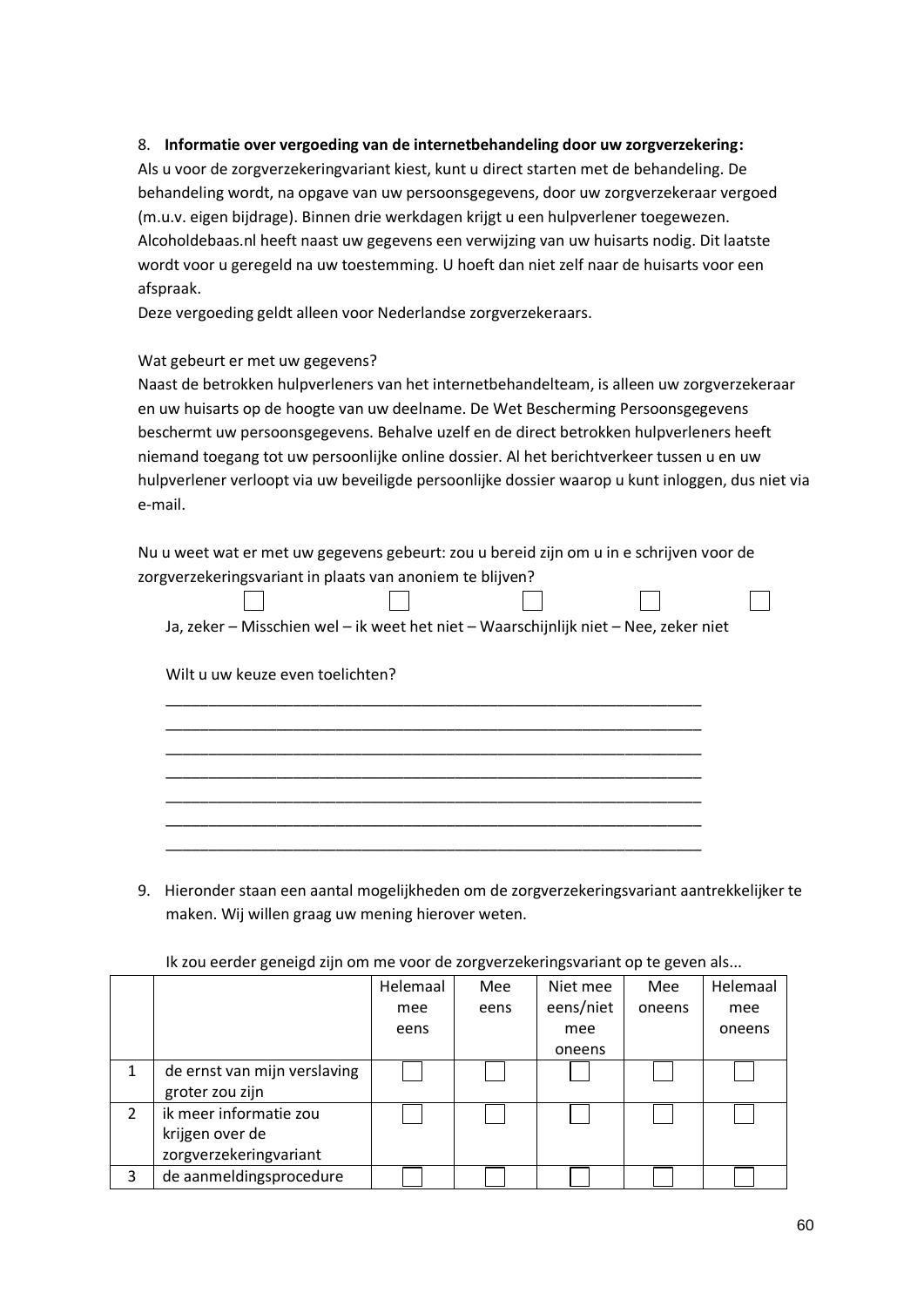|   | voor de<br>zorgverzekeringvariant<br>makkelijker zou zijn                     |  |  |  |
|---|-------------------------------------------------------------------------------|--|--|--|
| 4 | ik minder gegevens zou<br>moeten opgeven                                      |  |  |  |
| 5 | de huisarts het niet te weten<br>zou komen                                    |  |  |  |
| 6 | ik meer controle zou hebben<br>over wat achteraf met mijn<br>gegevens gebeurt |  |  |  |
| 7 | mijn gegevens achteraf<br>vernietigd worden                                   |  |  |  |
| 8 | er geen anonieme variant<br>bestond                                           |  |  |  |

10. Heeft u suggesties op welke manier meer mensen kunnen worden gestimuleerd voor de zorgverzekeringsvariant?

|  |  |  | ______ |
|--|--|--|--------|
|  |  |  |        |
|  |  |  |        |
|  |  |  |        |
|  |  |  |        |
|  |  |  |        |
|  |  |  |        |
|  |  |  |        |
|  |  |  |        |
|  |  |  |        |

## **Onderdeel D**

In dit gedeelte vragen we u nog een aantal achtergrondgegevens.

- 11. Wat is uw leeftijd?
	- Jonger dan 18 jaar 18-25 jaar 26-35 jaar 36-45 jaar □ 46-55 jaar Ouder dan 56 jaar

12. Wat is uw geslacht?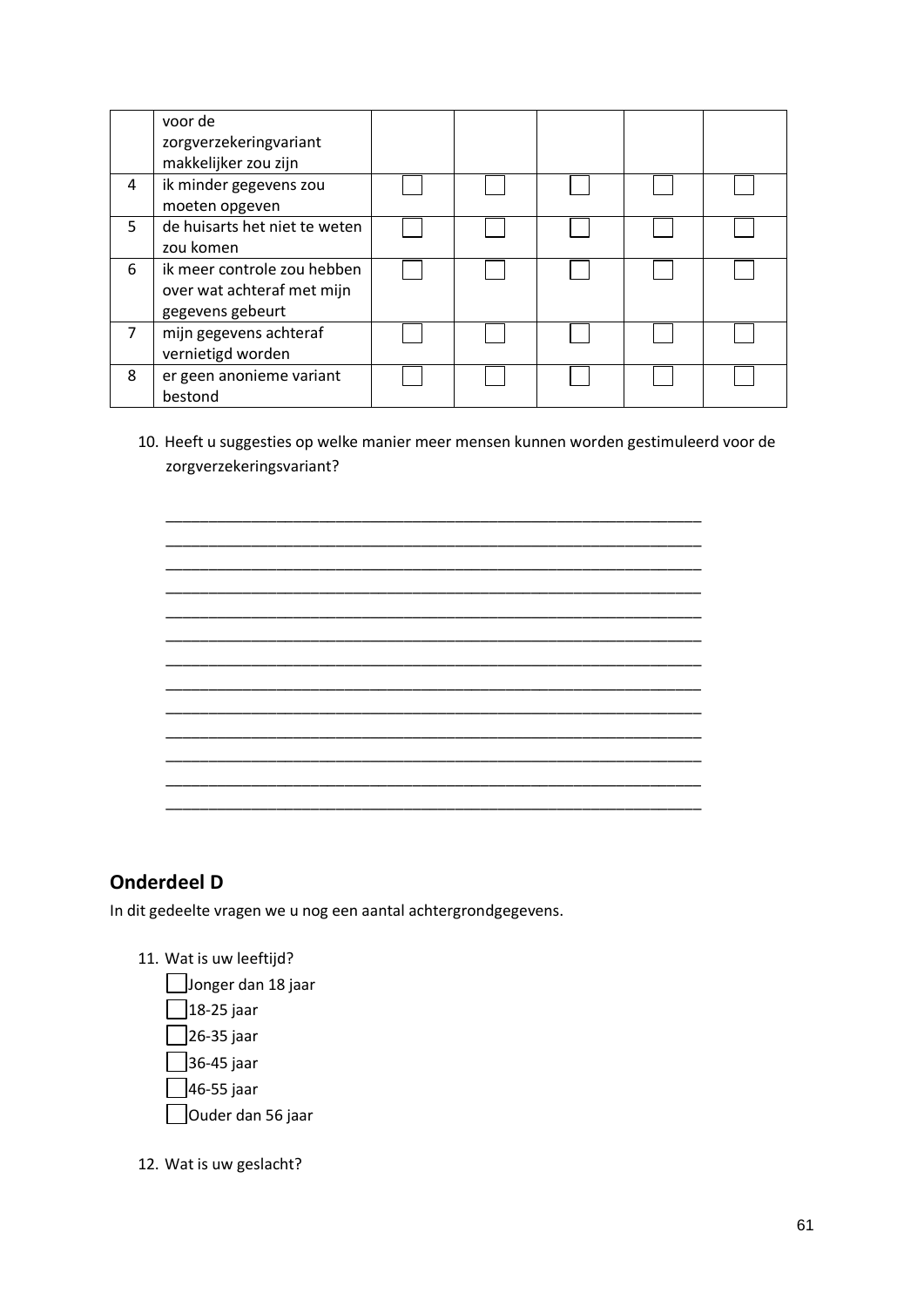| Man   |
|-------|
| Vrouw |

- 13. Wat is uw nationaliteit?
	- **Nederlands**

Anders, namelijk. \_\_\_\_\_\_\_\_\_\_\_\_\_\_\_\_\_\_\_\_\_\_\_\_\_\_\_\_\_

### 14. Wat is uw belangrijkste dagbesteding?

| Betaalde fulltime baan |
|------------------------|
| Betaalde parttime baan |
| Studerend, schoolgaand |

 $\Box$ Vrijwilligerswerk

|  |  |  |  |  |  | <b>JVIIJWIIIIBEISWEIK</b> |  |
|--|--|--|--|--|--|---------------------------|--|
|  |  |  |  |  |  |                           |  |

 $\Box$ Huisvrouw of huisman

**Nerkloos** 

**Arbeitsongeschikt** 

| (Vroegtijdig) pensioen |  |
|------------------------|--|
|------------------------|--|

Zelfstandig ondernemer

Anders, namelijk\_\_\_\_\_\_\_\_\_\_\_\_\_\_\_\_\_\_\_\_\_\_\_\_\_\_\_\_\_

15. Wat is de hoogste opleiding die u met een diploma heeft afgesloten?

| Basisschool              |  |
|--------------------------|--|
| LBO/MAVO<br>$\mathbf{L}$ |  |
| HAVO/VWO<br>$\mathbf{L}$ |  |
| <b>MBO</b>               |  |
| <b>HBO</b>               |  |
| <b>WO</b>                |  |
| Anders, namelijk         |  |

*Bedankt voor het invullen van de vragenlijst!*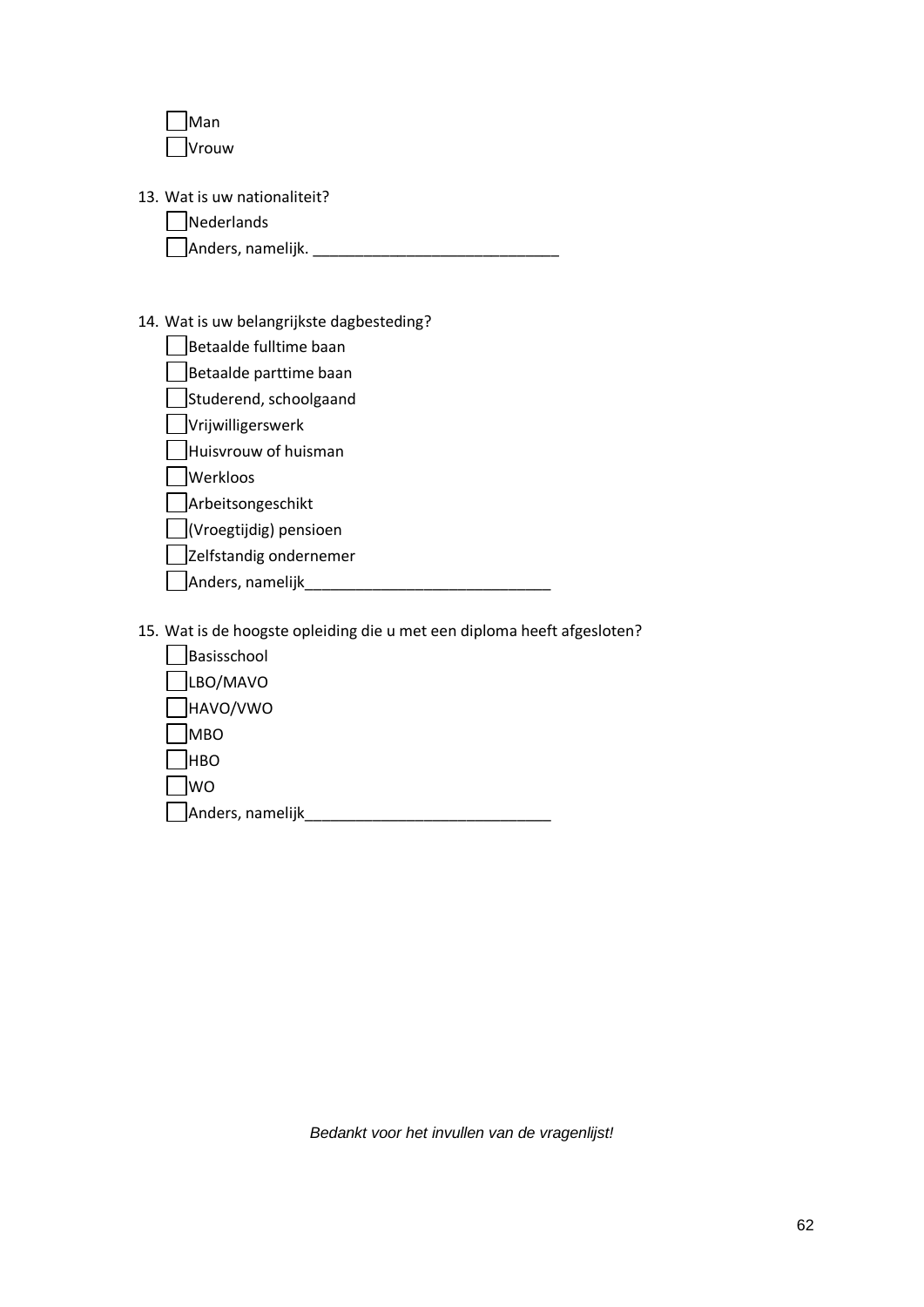# Appendix B: Questionnaire for "treatment receivers"

# **Internetbehandeling Alcoholdebaas.nl**

Beste deelnemer,

Tactus Verslavingszorg is voortdurend bezig om de verschillende internetbehandelingen te evalueren en te verbeteren. Het huidige onderzoek evalueert, in samenwerking met de Universiteit Twente, de internetbehandeling Alcoholdebaas.nl. Het doel van het onderzoek is om meer inzicht te krijgen in de redenen van deelnemers om wel of niet hun zorgverzekeringgegevens te verstrekken.

De vragenlijst bestaat uit vier onderdelen A t/m D. U kunt antwoord geven door uw keuze aan te vinken. We willen u verzoeken de vragen zorgvuldig te lezen en eerlijk te beantwoorden. In het onderzoek gaat het om uw mening en er zijn dus geen goede of foute antwoorden. Alle gegevens worden anoniem verwerkt.

Het invullen van de vragenlijst zal ongeveer 10 minuten in beslag nemen.

Alvast bedankt voor uw medewerking!

Met vriendelijke groet, Claudia Nowak Universiteit Twente

## **Onderdeel A**

Als eerste zijn we benieuwd hoe u denkt over uw eigen alcohol gebruik. Ook willen we graag weten wat uw verwachtingen zijn of waren ten aanzien van de internetbehandeling.

1. Heeft u de internetbehandeling reeds gevolgd?

 $\vert \ \vert$  Ja, en ik heb deze intussen afgerond

Ja, en ik ben er op dit moment mee bezig

Nee, ik wacht nog op de behandeling

Nee, ik ben al met een andere behandeling gestart

Nee, ik heb er ook geen behoefte meer aan

|   |                                                                                 | Helemaal | Mee  | Niet mee  | Mee    | Helemaal |
|---|---------------------------------------------------------------------------------|----------|------|-----------|--------|----------|
|   |                                                                                 | mee      | eens | eens/niet | oneens | mee      |
|   |                                                                                 | eens     |      | mee       |        | oneens   |
|   |                                                                                 |          |      | oneens    |        |          |
|   | Ik denk dat ik meer<br>drink/dronk dan de meeste<br>mensen                      |          |      |           |        |          |
| 2 | Ik dacht er al langer over na<br>om iets te ondernemen<br>tegen mijn overmatige |          |      |           |        |          |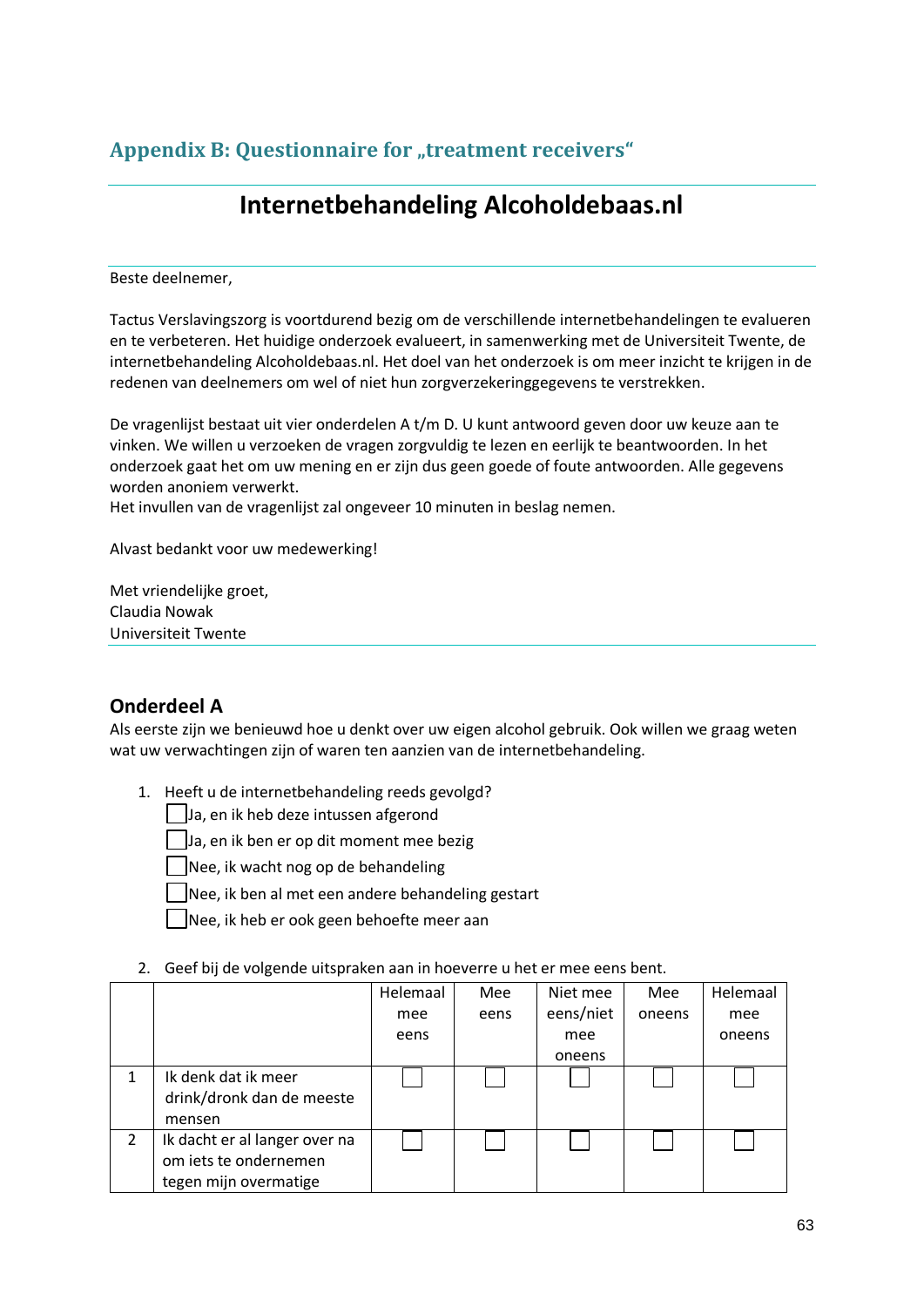|   | alcoholgebruik                                                                                               |  |  |  |
|---|--------------------------------------------------------------------------------------------------------------|--|--|--|
| 3 | Ik dacht dat ik goed in staat<br>ben mijzelf ertoe te zetten<br>mijn huidige alcoholgebruik<br>te veranderen |  |  |  |
| 4 | De meeste mensen die<br>belangrijk voor mij zijn<br>wilden graag dat ik deze<br>behandeling volg             |  |  |  |
| 5 | Ik was heel gemotiveerd om<br>mijn drinkgedrag te<br>veranderen                                              |  |  |  |

### 3. Geef bij de volgende uitspraken aan in hoeverre u het er mee eens bent.

|                | wat zijn de redenen waarom dizitii neert opgegeven voor de internetbenandeling: |          |      |           |        |          |
|----------------|---------------------------------------------------------------------------------|----------|------|-----------|--------|----------|
|                |                                                                                 | Helemaal | Mee  | Niet mee  | Mee    | Helemaal |
|                |                                                                                 | mee      | eens | eens/niet | oneens | mee      |
|                |                                                                                 | eens     |      | mee       |        | oneens   |
|                |                                                                                 |          |      | oneens    |        |          |
| 1              | Ik verwachte dat deze                                                           |          |      |           |        |          |
|                | behandeling me zal helpen                                                       |          |      |           |        |          |
|                | om mijn alcoholprobleem                                                         |          |      |           |        |          |
|                | onder de knie te krijgen                                                        |          |      |           |        |          |
| $\overline{2}$ | Ik wilde mijn fysieke                                                           |          |      |           |        |          |
|                | gezondheid verbeteren                                                           |          |      |           |        |          |
| 3              | Ik wilde mijn emotionele                                                        |          |      |           |        |          |
|                | welzijn verbeteren                                                              |          |      |           |        |          |
| 4              | Ik wilde in staat zijn om de                                                    |          |      |           |        |          |
|                | kern van mijn probleem te                                                       |          |      |           |        |          |
|                | begrijpen                                                                       |          |      |           |        |          |
| 5              | Ik wilde minder alcohol                                                         |          |      |           |        |          |
|                | drinken                                                                         |          |      |           |        |          |
| 6              | Ik wilde stoppen met het                                                        |          |      |           |        |          |
|                | drinken van alcohol                                                             |          |      |           |        |          |
| 7              | Ik wilde technieken leren,                                                      |          |      |           |        |          |
|                | die mij helpen om met mijn                                                      |          |      |           |        |          |
|                | alcoholprobleem om te gaan                                                      |          |      |           |        |          |
| 8              | Ik wilde dat de behandeling                                                     |          |      |           |        |          |
|                | mij helpt om weer controle                                                      |          |      |           |        |          |
|                | te krijgen over mijn                                                            |          |      |           |        |          |
|                | drinkgedrag                                                                     |          |      |           |        |          |
| 9              | Ik widel beter kunnen                                                           |          |      |           |        |          |
|                | functioneren op mijn werk                                                       |          |      |           |        |          |
| 10             | Ik wilde de relatie met mijn                                                    |          |      |           |        |          |
|                | vrienden en familie                                                             |          |      |           |        |          |
|                | verbeteren                                                                      |          |      |           |        |          |

\_\_\_\_\_\_\_\_\_\_\_\_\_\_\_\_\_\_\_\_\_\_\_\_\_\_\_\_\_\_\_\_\_\_\_\_\_\_\_\_\_\_\_\_\_\_\_\_\_\_\_\_\_\_\_\_\_\_\_\_\_\_\_ \_\_\_\_\_\_\_\_\_\_\_\_\_\_\_\_\_\_\_\_\_\_\_\_\_\_\_\_\_\_\_\_\_\_\_\_\_\_\_\_\_\_\_\_\_\_\_\_\_\_\_\_\_\_\_\_\_\_\_\_\_\_\_

Wat zijn de redenen waarom u zich heeft opgegeven voor de internetbehandeling?

Anders, namelijk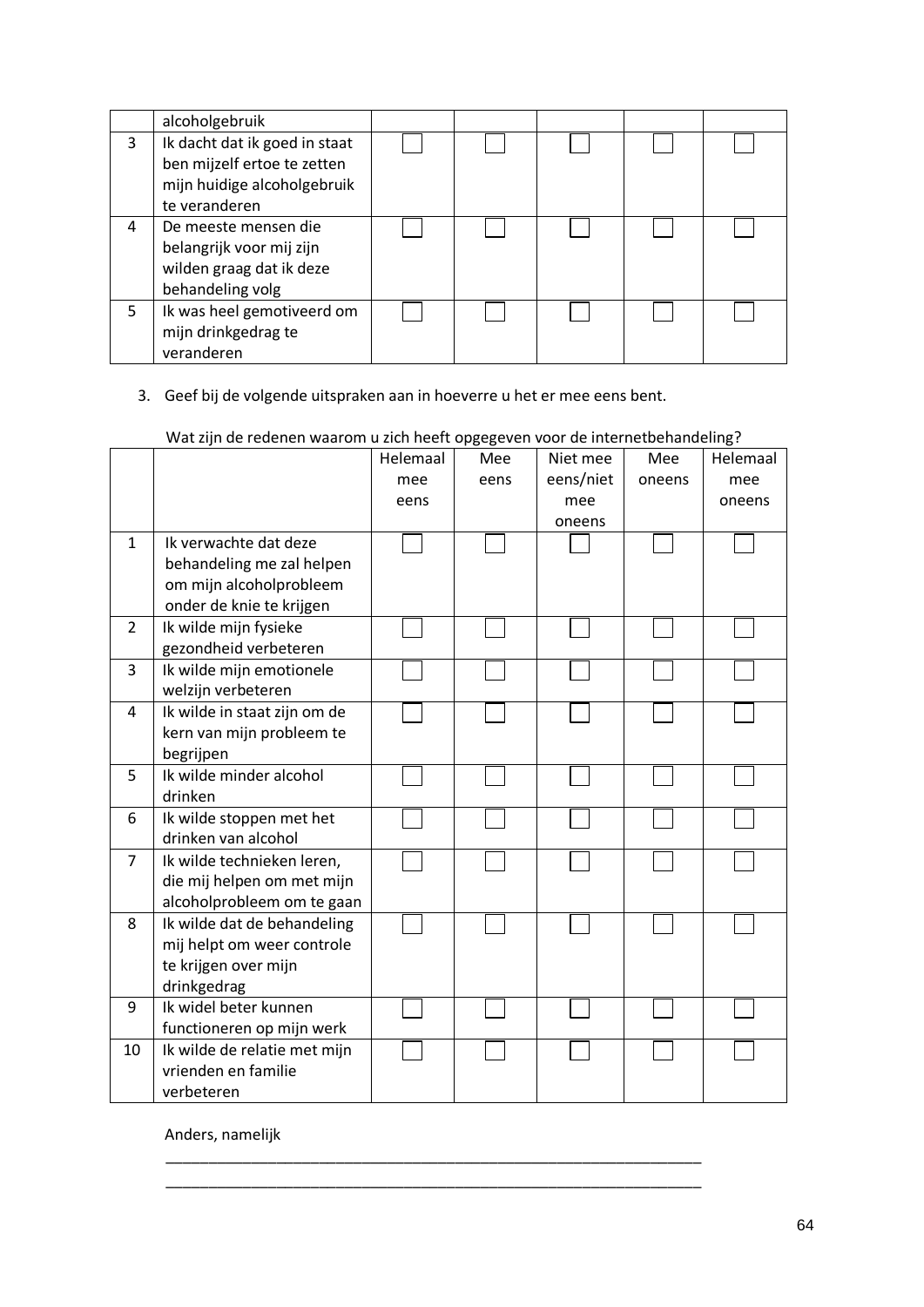## **Onderdeel B**

In dit onderdeel gaat het om uw motieven om voor de anonieme internetbehandeling te kiezen en niet voor de zorgverzekeringsvariant.

4. In hoeverre spelen onderstaande redenen een rol bij uw keuze voor de anonieme internetbehandeling?

|                |                               | Helemaal | Mee  | Niet mee  | Mee    | Helemaal | n.v.t. |
|----------------|-------------------------------|----------|------|-----------|--------|----------|--------|
|                |                               | mee      | eens | eens/niet | oneens | mee      |        |
|                |                               | eens     |      | mee       |        | oneens   |        |
|                |                               |          |      | oneens    |        |          |        |
| $\mathbf{1}$   | Ik wist niet zeker of de      |          |      |           |        |          |        |
|                | behandeling helemaal door     |          |      |           |        |          |        |
|                | mijn zorgverzekering wordt    |          |      |           |        |          |        |
|                | vergoed                       |          |      |           |        |          |        |
| $\overline{2}$ | Het was mij niet bekend dat   |          |      |           |        |          |        |
|                | ik voor een andere variant    |          |      |           |        |          |        |
|                | kan kiezen                    |          |      |           |        |          |        |
| 3              | Ik was niet bereid om de      |          |      |           |        |          |        |
|                | eigen bijdrage te betalen     |          |      |           |        |          |        |
| 4              | Ik wilde niet dat mijn        |          |      |           |        |          |        |
|                | werkgever weet dat ik         |          |      |           |        |          |        |
|                | alcohol problemen heb         |          |      |           |        |          |        |
| 5              | Ik kon kiezen, dus dan liever |          |      |           |        |          |        |
|                | anoniem                       |          |      |           |        |          |        |
| 6              | Ik wilde niet dat mensen uit  |          |      |           |        |          |        |
|                | mijn omgeving van mijn        |          |      |           |        |          |        |
|                | alcoholprobleem weten         |          |      |           |        |          |        |
| $\overline{7}$ | Ik was bang dat mijn          |          |      |           |        |          |        |
|                | gegevens ergens in een        |          |      |           |        |          |        |
|                | database worden               |          |      |           |        |          |        |
|                | opgeslagen                    |          |      |           |        |          |        |
| 8              | Ik was bang dat anderen       |          |      |           |        |          |        |
|                | mijn gegevens kunnen inzien   |          |      |           |        |          |        |
| 9              | Ik ben geen Nederlander en    |          |      |           |        |          |        |
|                | anders wordt de               |          |      |           |        |          |        |
|                | behandeling niet vergoed      |          |      |           |        |          |        |
| 10             | Ik ben Nederlander maar       |          |      |           |        |          |        |
|                | niet in Nederland verzekerd   |          |      |           |        |          |        |
|                | en dan wordt de               |          |      |           |        |          |        |
|                | behandeling niet vergoed      |          |      |           |        |          |        |

Anders, namelijk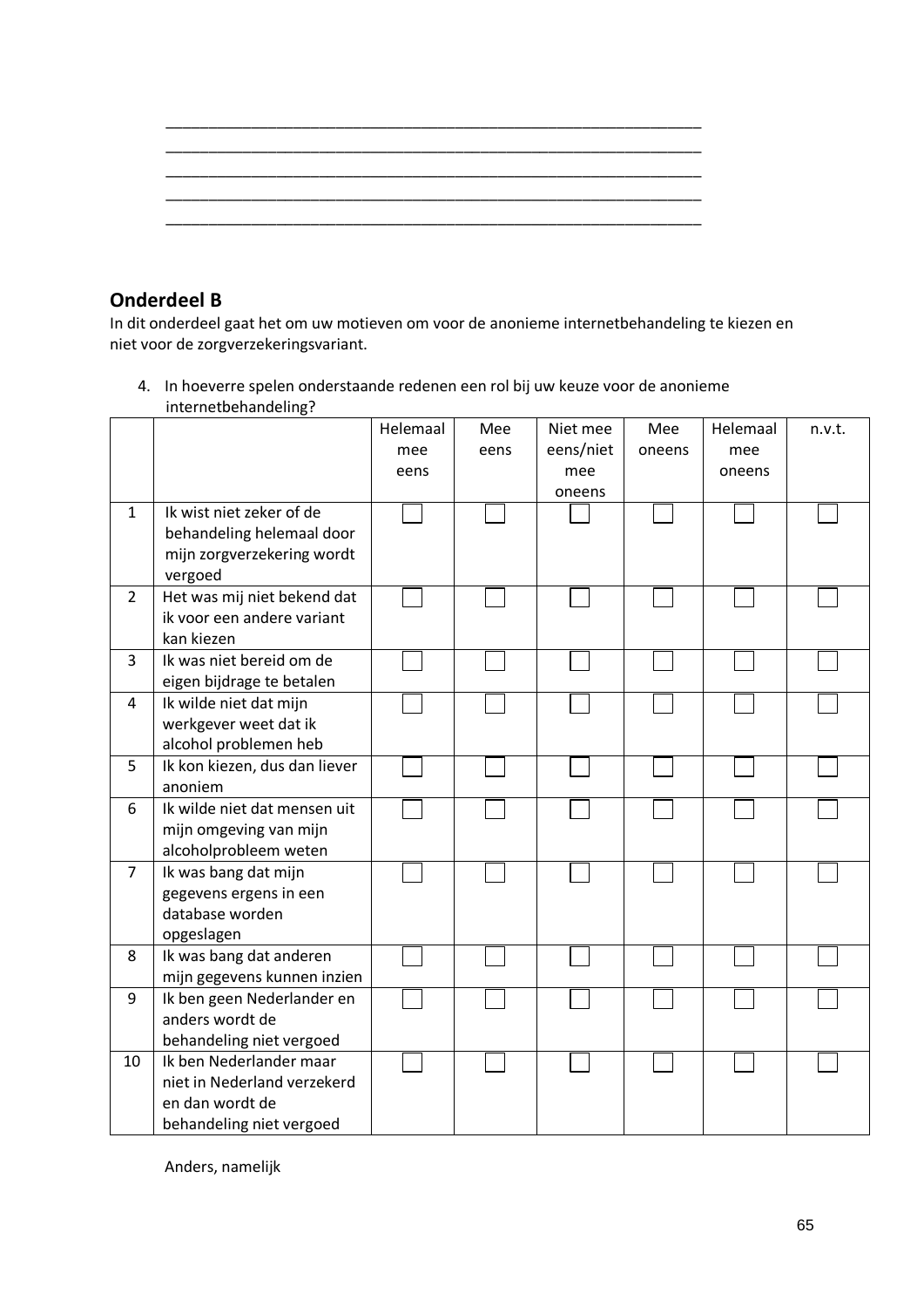5. Geef uw mening t.a.v. onderstaande stellingen over mensen met een alcoolprobleem.

|                |                                | Helemaal | Mee  | Niet mee  | Mee    | Helemaal |
|----------------|--------------------------------|----------|------|-----------|--------|----------|
|                |                                | mee      | eens | eens/niet | oneens | mee      |
|                |                                | eens     |      | mee       |        | oneens   |
|                |                                |          |      | oneens    |        |          |
| 1              | De meeste mensen met een       |          |      |           |        |          |
|                | alcoholprobleem zijn zelf      |          |      |           |        |          |
|                | schuldig aan hun problemen     |          |      |           |        |          |
| $\overline{2}$ | De meeste mensen denken        |          |      |           |        |          |
|                | negatief over mensen met       |          |      |           |        |          |
|                | een alcoholprobleem            |          |      |           |        |          |
| 3              | Het is een teken van sociale   |          |      |           |        |          |
|                | zwakte als je je               |          |      |           |        |          |
|                | alcoholgebruik niet onder      |          |      |           |        |          |
|                | controle hebt                  |          |      |           |        |          |
| 4              | Het is verstandiger om niet    |          |      |           |        |          |
|                | te vertellen dat je hulp zoekt |          |      |           |        |          |
|                | bij je alcoholprobleem         |          |      |           |        |          |
| 5              | Anderen beoordelen iemand      |          |      |           |        |          |
|                | minder positief als zij weten  |          |      |           |        |          |
|                | dat hij/zij hulp zoekt         |          |      |           |        |          |
|                | vanwege een                    |          |      |           |        |          |
|                | alcoholprobleem                |          |      |           |        |          |

### **Onderdeel C**

U heeft gekozen voor de anonieme variant van de internetbehandeling. Maar we willen u ook graag een aantal vragen stellen over uw mening ten opzichte van de zorgverzekeringvariant.

6. Heeft u de informatie op de website gelezen over onderstaande alternatieve varianten om de online-behandeling te volgen?

|                           | Nee |
|---------------------------|-----|
| Vergoeding door werkgever |     |
| Vergoeding door           |     |
| zorgverzekering           |     |
| Zelf betalen              |     |

7. Wist u dat u meteen kunt beginnen met de behandeling als u de zorgverzekeringsvariant of werkvariant kiest?

Ja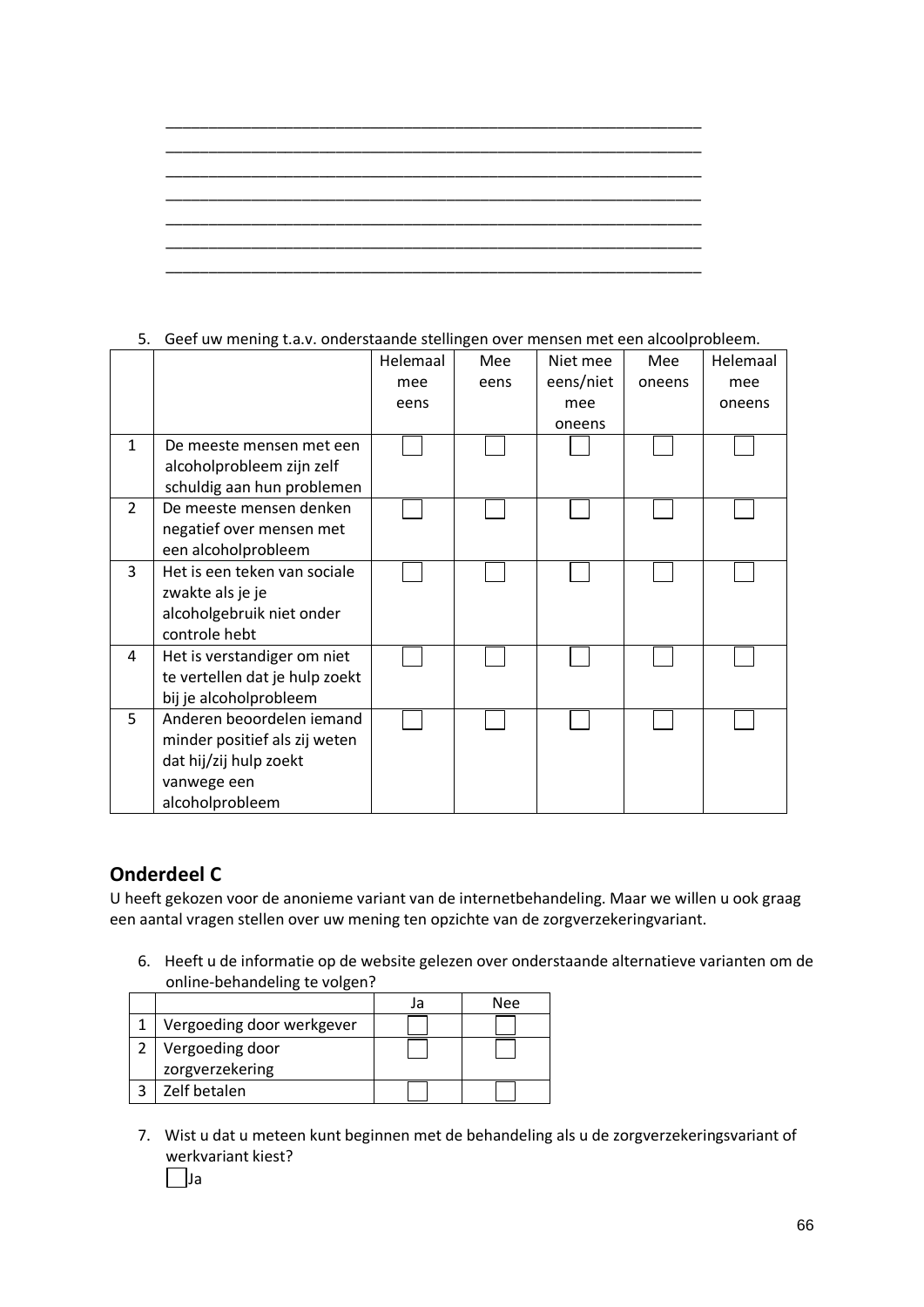Nee

### 8. **Informatie over vergoeding van de internetbehandeling door uw zorgverzekering:**

Als u voor de zorgverzekeringvariant kiest, kunt u direct starten met de behandeling. De behandeling wordt, na opgave van uw persoonsgegevens, door uw zorgverzekeraar vergoed (m.u.v. eigen bijdrage). Binnen drie werkdagen krijgt u een hulpverlener toegewezen. Alcoholdebaas.nl heeft naast uw gegevens een verwijzing van uw huisarts nodig. Dit laatste wordt voor u geregeld na uw toestemming. U hoeft dan niet zelf naar de huisarts voor een afspraak.

Deze vergoeding geldt alleen voor Nederlandse zorgverzekeraars.

#### Wat gebeurt er met uw gegevens?

Naast de betrokken hulpverleners van het internetbehandelteam, is alleen uw zorgverzekeraar en uw huisarts op de hoogte van uw deelname. De Wet Bescherming Persoonsgegevens beschermt uw persoonsgegevens. Behalve uzelf en de direct betrokken hulpverleners heeft niemand toegang tot uw persoonlijke online dossier. Al het berichtverkeer tussen u en uw hulpverlener verloopt via uw beveiligde persoonlijke dossier waarop u kunt inloggen, dus niet via e-mail.

Nu u weet wat er met uw gegevens gebeurt: zou u bereid zijn geweest om u in e schrijven voor de zorgverzekeringsvariant in plaats van anoniem te blijven?

 $\Box$ 

 $\Box$ 

| Ja, zeker – Misschien wel – ik weet het niet – Waarschijnlijk niet – Nee, zeker niet |  |  |
|--------------------------------------------------------------------------------------|--|--|

\_\_\_\_\_\_\_\_\_\_\_\_\_\_\_\_\_\_\_\_\_\_\_\_\_\_\_\_\_\_\_\_\_\_\_\_\_\_\_\_\_\_\_\_\_\_\_\_\_\_\_\_\_\_\_\_\_\_\_\_\_\_\_ \_\_\_\_\_\_\_\_\_\_\_\_\_\_\_\_\_\_\_\_\_\_\_\_\_\_\_\_\_\_\_\_\_\_\_\_\_\_\_\_\_\_\_\_\_\_\_\_\_\_\_\_\_\_\_\_\_\_\_\_\_\_\_ \_\_\_\_\_\_\_\_\_\_\_\_\_\_\_\_\_\_\_\_\_\_\_\_\_\_\_\_\_\_\_\_\_\_\_\_\_\_\_\_\_\_\_\_\_\_\_\_\_\_\_\_\_\_\_\_\_\_\_\_\_\_\_

 $\Box$ 

Wilt u uw keuze even toelichten?

 $\Box$ 

|  |  | ___________ |
|--|--|-------------|
|  |  |             |
|  |  |             |

9. Hieronder staan een aantal mogelijkheden om de zorgverzekeringsvariant aantrekkelijker te maken. Wij willen graag uw mening hierover weten.

#### Ik zou eerder geneigd zijn om me voor de zorgverzekeringsvariant op te geven als...

|                |                              | Helemaal | Mee  | Niet mee  | Mee    | Helemaal |
|----------------|------------------------------|----------|------|-----------|--------|----------|
|                |                              | mee      | eens | eens/niet | oneens | mee      |
|                |                              | eens     |      | mee       |        | oneens   |
|                |                              |          |      | oneens    |        |          |
| 1              | de ernst van mijn verslaving |          |      |           |        |          |
|                | groter zou zijn              |          |      |           |        |          |
| $\overline{2}$ | ik meer informatie zou       |          |      |           |        |          |
|                | krijgen over de              |          |      |           |        |          |
|                | zorgverzekeringvariant       |          |      |           |        |          |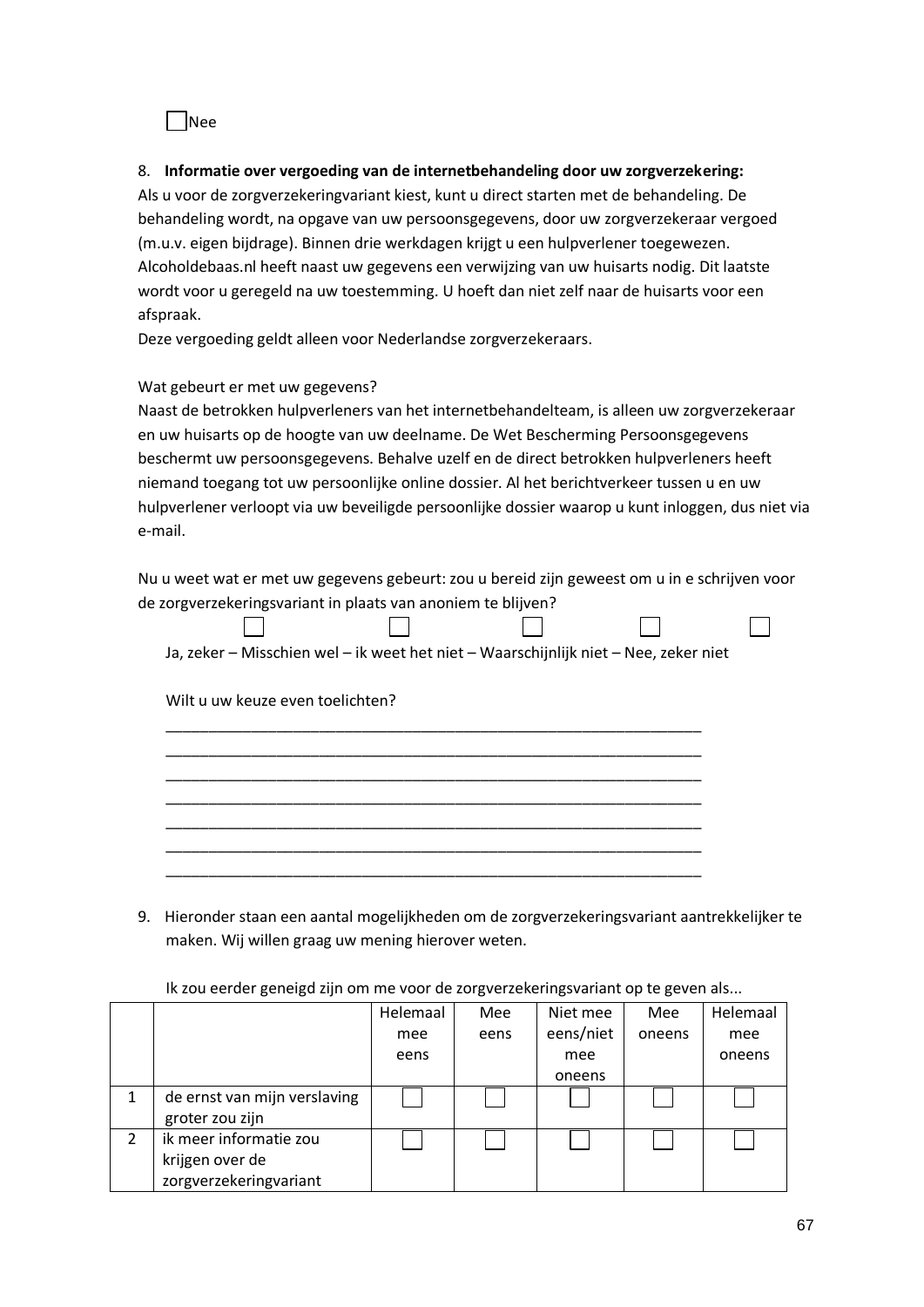| 3 | de aanmeldingsprocedure<br>voor de<br>zorgverzekeringvariant<br>makkelijker zou zijn |  |  |  |
|---|--------------------------------------------------------------------------------------|--|--|--|
| 4 | ik minder gegevens zou<br>moeten opgeven                                             |  |  |  |
| 5 | de huisarts het niet te weten<br>zou komen                                           |  |  |  |
| 6 | ik meer controle zou hebben<br>over wat achteraf met mijn<br>gegevens gebeurt        |  |  |  |
| 7 | mijn gegevens achteraf<br>vernietigd worden                                          |  |  |  |
| 8 | er geen anonieme variant<br>bestond                                                  |  |  |  |

10. Heeft u suggesties op welke manier meer mensen kunnen worden gestimuleerd voor de zorgverzekeringsvariant?

|  |  |  | ——    |
|--|--|--|-------|
|  |  |  | _____ |
|  |  |  | ——    |
|  |  |  |       |
|  |  |  |       |
|  |  |  |       |
|  |  |  |       |
|  |  |  |       |
|  |  |  |       |
|  |  |  |       |

## **Onderdeel D**

In dit gedeelte vragen we u nog een aantal achtergrondgegevens.

- 11. Wat is uw leeftijd?
	- Jonger dan 18 jaar  $\Box$ 18-25 jaar 26-35 jaar 36-45 jaar  $\Box$ 46-55 jaar Ouder dan 56 jaar
- 12. Wat is uw geslacht?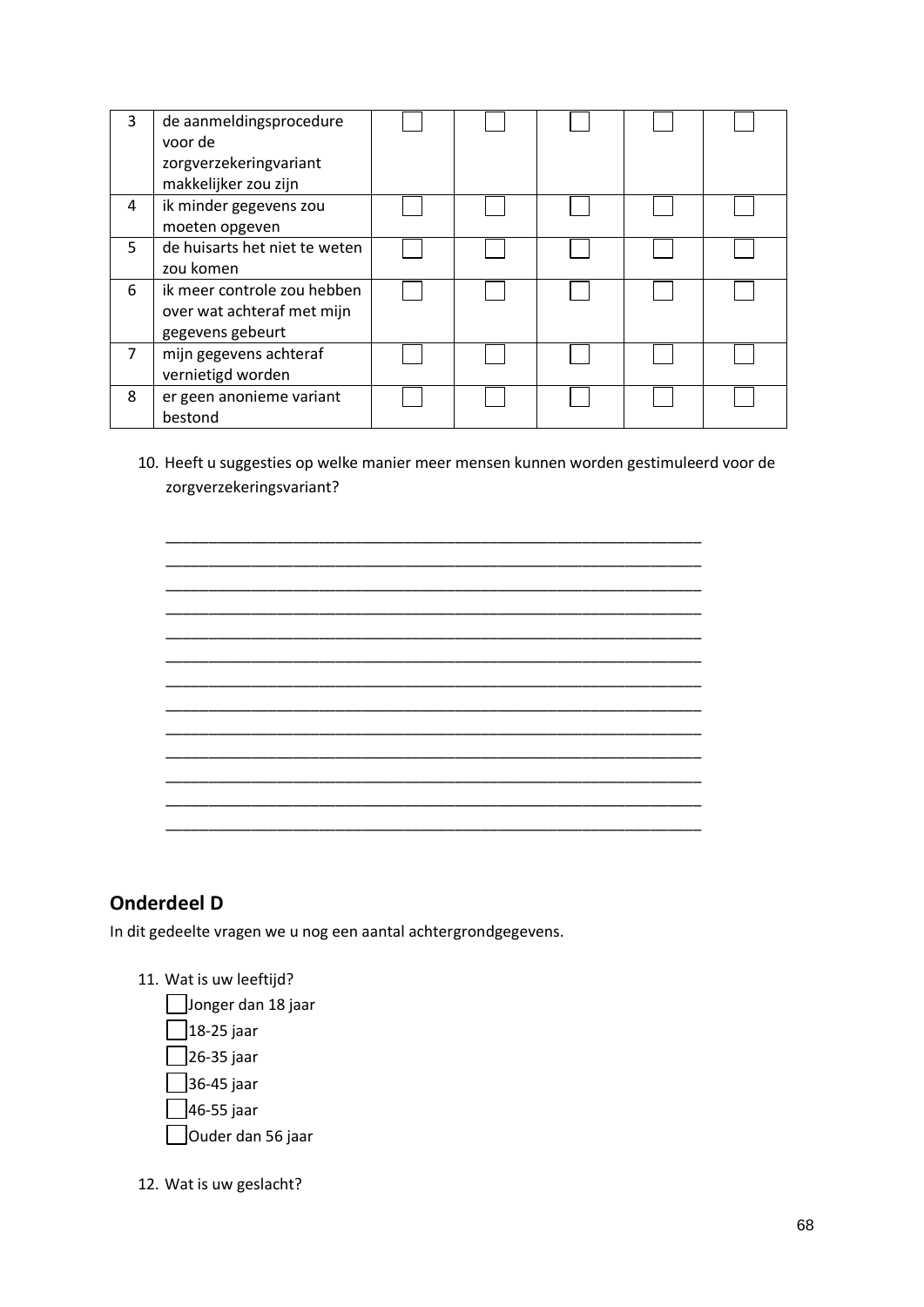| Man   |
|-------|
| Vrouw |

- 13. Wat is uw nationaliteit?
	- **Nederlands**

Anders, namelijk. \_\_\_\_\_\_\_\_\_\_\_\_\_\_\_\_\_\_\_\_\_\_\_\_\_\_\_\_\_

### 14. Wat is uw belangrijkste dagbesteding?

| Betaalde fulltime baan       |
|------------------------------|
| Betaalde parttime baan       |
| $\Box$ Ctuderend cchoolgaand |

Studerend, schoolgaand  $\Box$ Vrijwilligerswerk

|  | <b>TVIIJWIIIIREISWEIK</b> |
|--|---------------------------|
|  |                           |

 $\Box$ Huisvrouw of huisman

Werkloos

**Arbeitsongeschikt** 

| (Vroegtijdig) pensioen |  |
|------------------------|--|
|------------------------|--|

Zelfstandig ondernemer

Anders, namelijk\_\_\_\_\_\_\_\_\_\_\_\_\_\_\_\_\_\_\_\_\_\_\_\_\_\_\_\_\_

15. Wat is de hoogste opleiding die u met een diploma heeft afgesloten?

| Basisschool              |  |
|--------------------------|--|
| LBO/MAVO<br>$\mathbf{L}$ |  |
| HAVO/VWO                 |  |
| <b>MBO</b>               |  |
| <b>HBO</b><br>I          |  |
| <b>WO</b><br>I           |  |
| Anders, namelijk         |  |

*Bedankt voor het invullen van de vragenlijst!*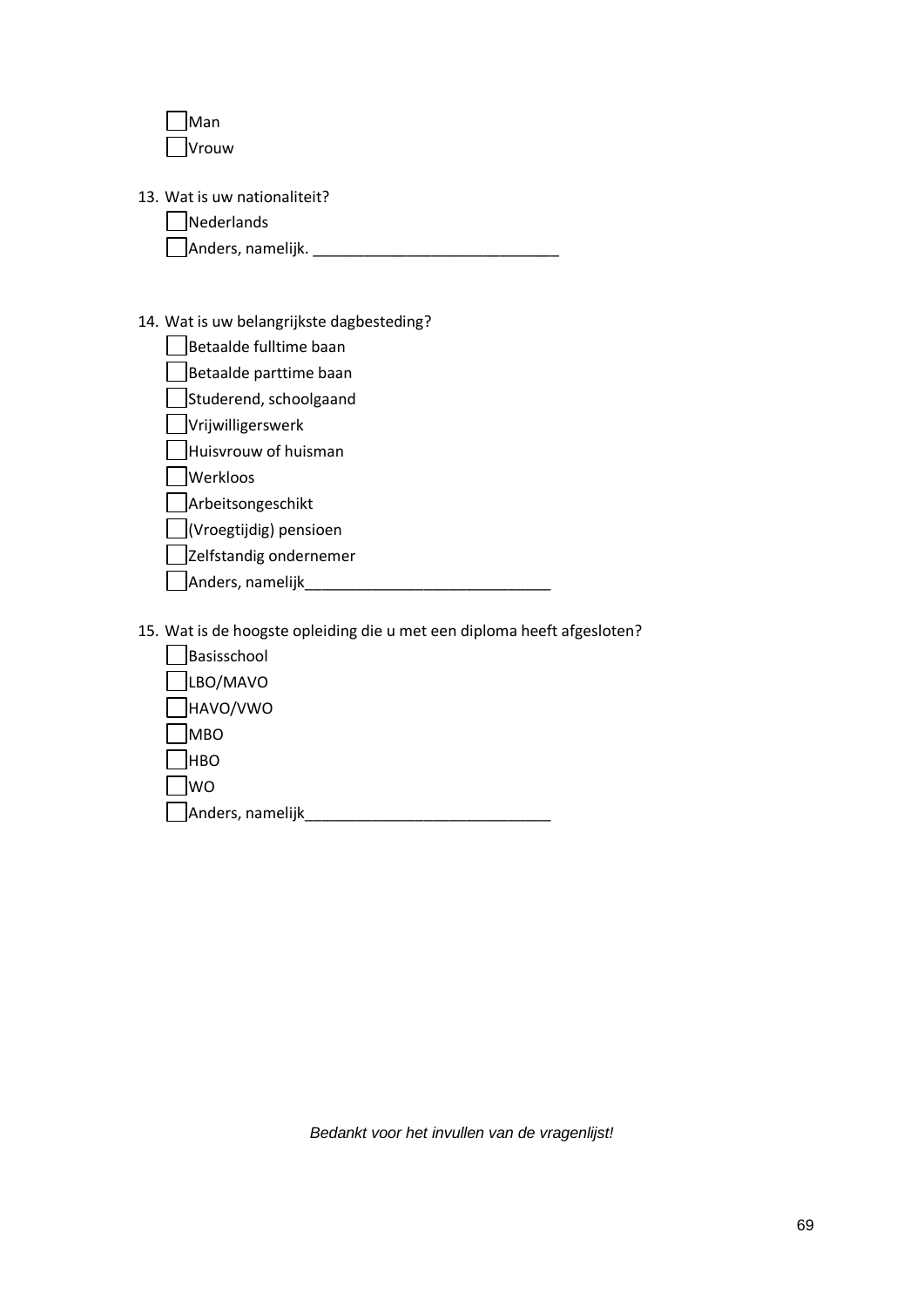# **Appendix C: Pretest of questionnaire**

| In dit laatste gedeelte vragen wij naar uw oordeel over de vragenlijst.               |
|---------------------------------------------------------------------------------------|
| 16. Zijn de instructies begrijpelijk?<br> Ja<br>Nee<br>Zo nee, wat is er onduidelijk? |
|                                                                                       |
|                                                                                       |
|                                                                                       |
|                                                                                       |
| 17. Zijn de betekenissen van de vragen duidelijk?<br> Ja<br>Nee                       |
| Zo nee, wat is er onduidelijk?                                                        |
|                                                                                       |
|                                                                                       |
|                                                                                       |
|                                                                                       |
| 18. Zijn de termen begrijpelijk?                                                      |
| Ja<br> Nee                                                                            |
| Zo nee, welke termen zijn onbegrijpelijk?                                             |
|                                                                                       |
|                                                                                       |
|                                                                                       |
|                                                                                       |
|                                                                                       |
| 19. Was het makkelijk om de vragen te beantwoorden?<br> Ja                            |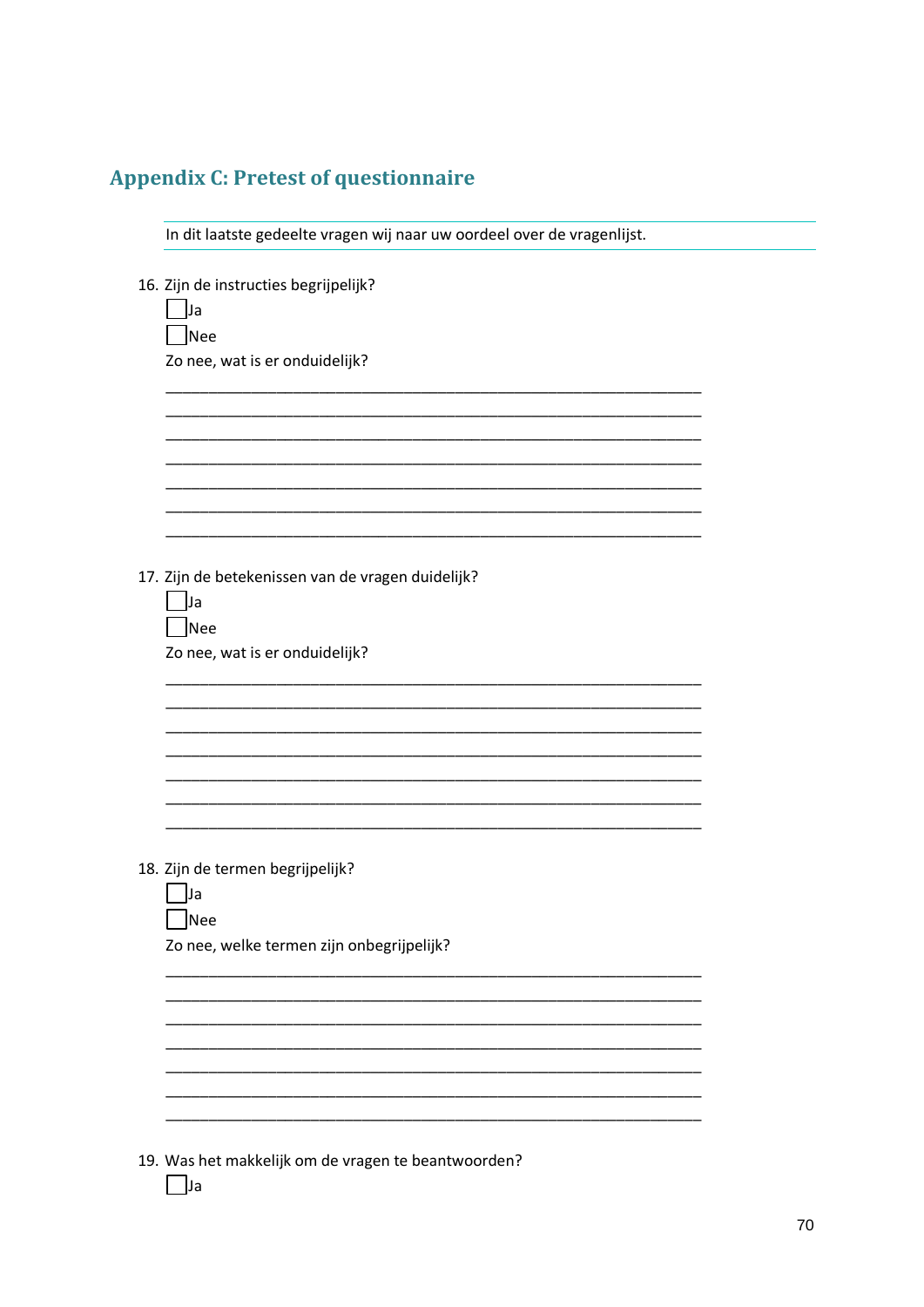$\Box$ Nee Zo nee, kunt u even toelichten wat u moelijk vond?

20. Ontbreekt er een belangeijke vraag?  $\Box$ Ja  $\Box$ Nee Zo ja, welke vraag?

Bedankt voor het invullen van de vragenlijst!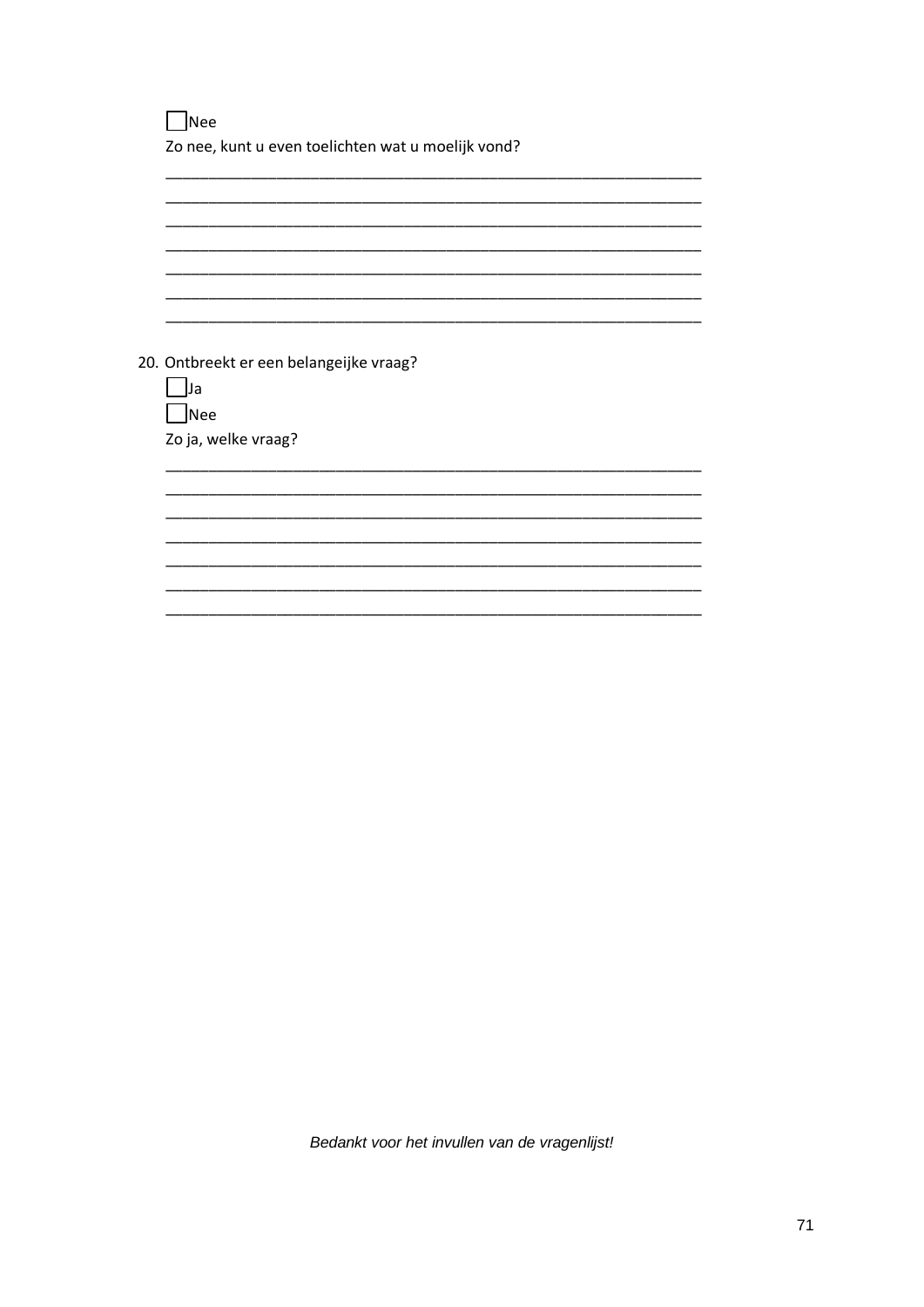# **Appendix D: Expert review instruction letter**

Hallo,

Ik vraag u om de vragenlijst voor mij te lezen en beoordelen. Ik weet namelijk niet of alles wat er in staat even duidelijk is en ik wil graag weten of het nodig is deze vragenlijst te verbeteren en op welke punten dat nog kan. Daarbij kunt u me helpen.

De opmaak van de vragenlijst speelt hierbij geen rol omdat deze online wordt afgenomen via surveymonkey. Ik vraag u nu deze vragenlijst en keer rustig door te lezen. Ik wil u vragen om tijdens het lezen plusjes en minnen bij de tekst te zetten. Een + bij elk stukke of onderdeel waarvan u denkt: "Dat vind ik interessant", "Daar ben ik het mee eens", "Dat vindik prettig om te lezen", of "Ik vind het goed dat dit erin staat".

Een – bij elk stukje waarvan u denkt "dat vind ik niet relevant voor deze vragenlijst", "Daar ben ik het niet mee eens", "Dit stukje is lastig om te lezen", "Dit hoevt er van mij niet in te staan" of "Dit moest ik twee keer lezen om het te begrijpen.

U mag net zo veel plussen en munnen zetten als u wilt. Het zou ook goed zijn als u bij een – gelijk kunt aangeven wat er verbetert kan worden en waarom u een min erbij hebt gezet.

Bedankt voor uw hulp!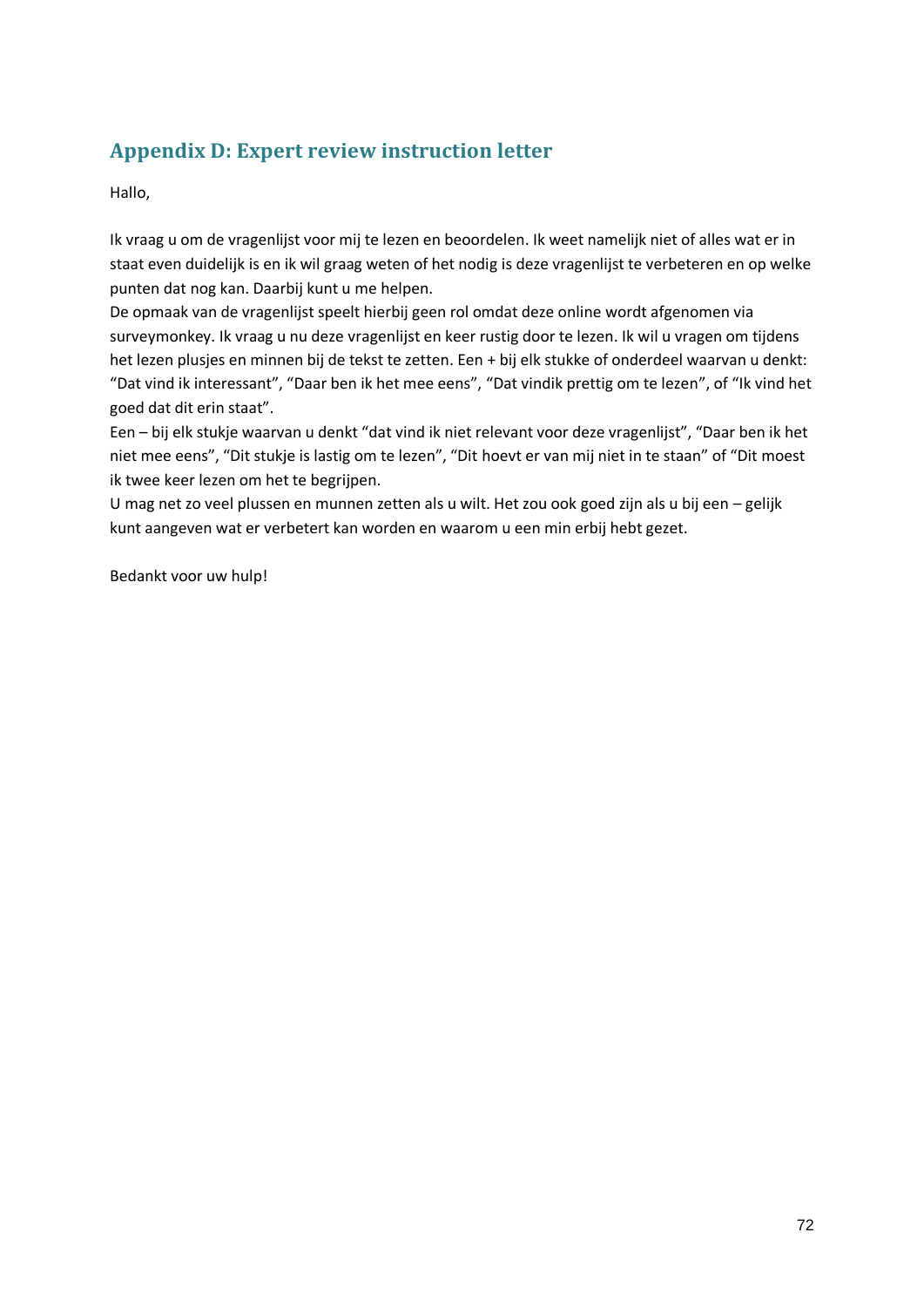## **Appendix E: Expert review protocol**

General comments:

- Length is good, not too long
- Easy understandable
- Seems to be constructed well, like checking boxes
- Some sentences sound wrong
- One answering option seems to be the same as another one

Feedback about introduction and email text

- structure differently: explain first why clients receive the email and then how we got their email address
- language correction
- text is too formal; needs to be written in a more accessible style to stimulate people to participant

Feedback about part A-D of the questionnaire:

- correcting language errors
- rephrasing proposal for some items
- Erasing one item because its seems to be the same as another one
- change scale weighting
- suggestion for additional item
- add not available (n.v.t.) option
- rephrase item
- use questions from the "intake questionnaire" for demographics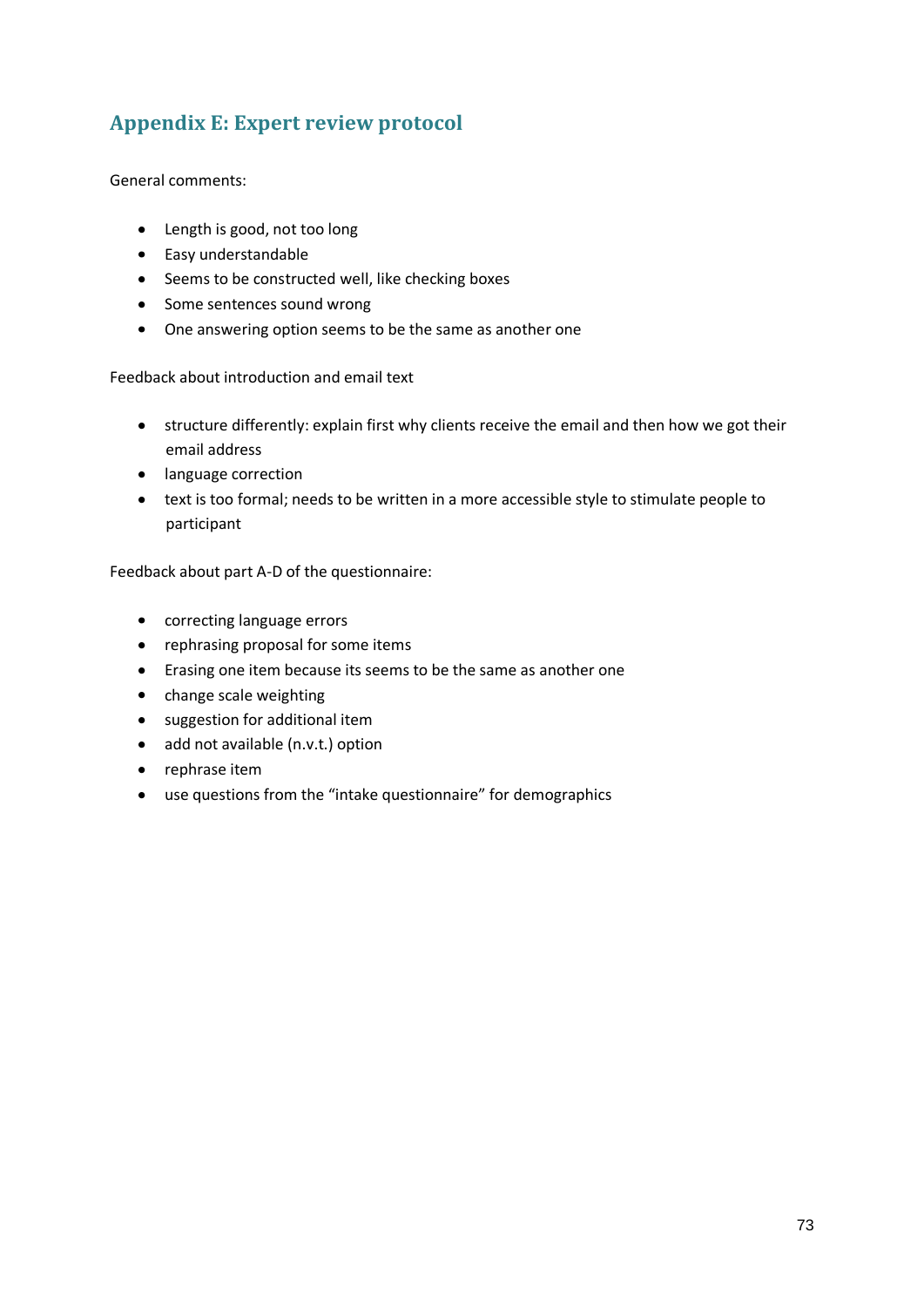# **Appendix F: Text Email**

Geachte heer/mevrouw,

Tactus Verslavingszorg is voortdurend bezig om de diverse internetbehandelingen te evalueren en te verbeteren. In het kader van onderzoek in samenwerking met de Universiteit Twente wordt ook de internetbehandeling Alcoholdebaas.nl geëvalueerd. U ontvangt deze email omdat u een tijdje geleden uw emailadres heeft achtergelaten op de website [www.alcoholdebaas.nl](https://webmail.tactus.nl/owa/redir.aspx?C=8eb95c9269ef4845a36479532983ac80&URL=http%3a%2f%2fwww.alcoholdebaas.nl) en wij in ons onderzoek nu geïnteresseerd zijn naar uw houding ten aanzien van het verstrekken van persoonsgegevens bij de internetbehandeling Alcoholdebaas.nl.

De opgave van persoonsgegevens is een vereiste van de zorgverzekeringvariant van de internetbehanding voor vergoeding. Voor sommige deelnemers vormt het verstrekken van deze persoonsgegevens een bezwaar, andere deelnemers hebben er geen problemen mee. Tactus wil graag meer zicht krijgen op de argumenten van deelnemers om wel of niet hun zorgverzekeringsgegevens te verstrekken. Dit onderzoek richt zich zowel op mensen die nog op de behandeling wachten als op mensen die al met de behandeling zijn gestart.

We willen u daarom vragen om deze vragenlijst in te vullen. In de vragenlijst wordt niet naar uw naam en adres gevraagd. De informatie die u geeft zal dus nooit te herleiden zijn tot u als persoon. De vragenlijst kunt u online invullen zonder vermelding van gegevens zodat uw **anonimiteit** gewaarborgd wordt. U kunt de vragenlijst starten door op de onderstaande link te klikken. Het invullen van de vragenlijst zal ongeveer 10 minuten in beslag nemen.

Ik ben 3<sup>de</sup> jaar studente Psychologie aan de Universiteit Twente en in het kader van mijn studie voer ik een opdracht van Tactus Verslavingszorg uit. Ik doe onderzoek naar de internetbehandeling Alcoholdebaas.nl van Tactus. Het zou me erg helpen als u de vragenlijst wilt invullen.

### **Link naar de vragenlijst:**

### [https://www.surveymonkey.com/s.aspx?sm=SZx76rTxLMjZy06aHozLMg\\_3d\\_3d](https://webmail.tactus.nl/owa/redir.aspx?C=8eb95c9269ef4845a36479532983ac80&URL=https%3a%2f%2fwww.surveymonkey.com%2fs.aspx%3fsm%3dSZx76rTxLMjZy06aHozLMg_3d_3d)

Uiteraard doet Tactus er alles aan om u de behandeling zo spoedig mogelijk aan te kunnen bieden. Mocht u vragen hebben over de behandeling dan kunt u een email sturen naar [Alcoholdebaas@tactus.nl.](https://webmail.tactus.nl/owa/redir.aspx?C=8eb95c9269ef4845a36479532983ac80&URL=mailto%3aAlcoholdebaas%40tactus.nl)

*Alvast bedankt voor uw medewerking!*

Claudia Nowak Universiteit Twente [c.nowak@tactus.nl](https://webmail.tactus.nl/owa/redir.aspx?C=8eb95c9269ef4845a36479532983ac80&URL=mailto%3ac.nowak%40tactus.nl)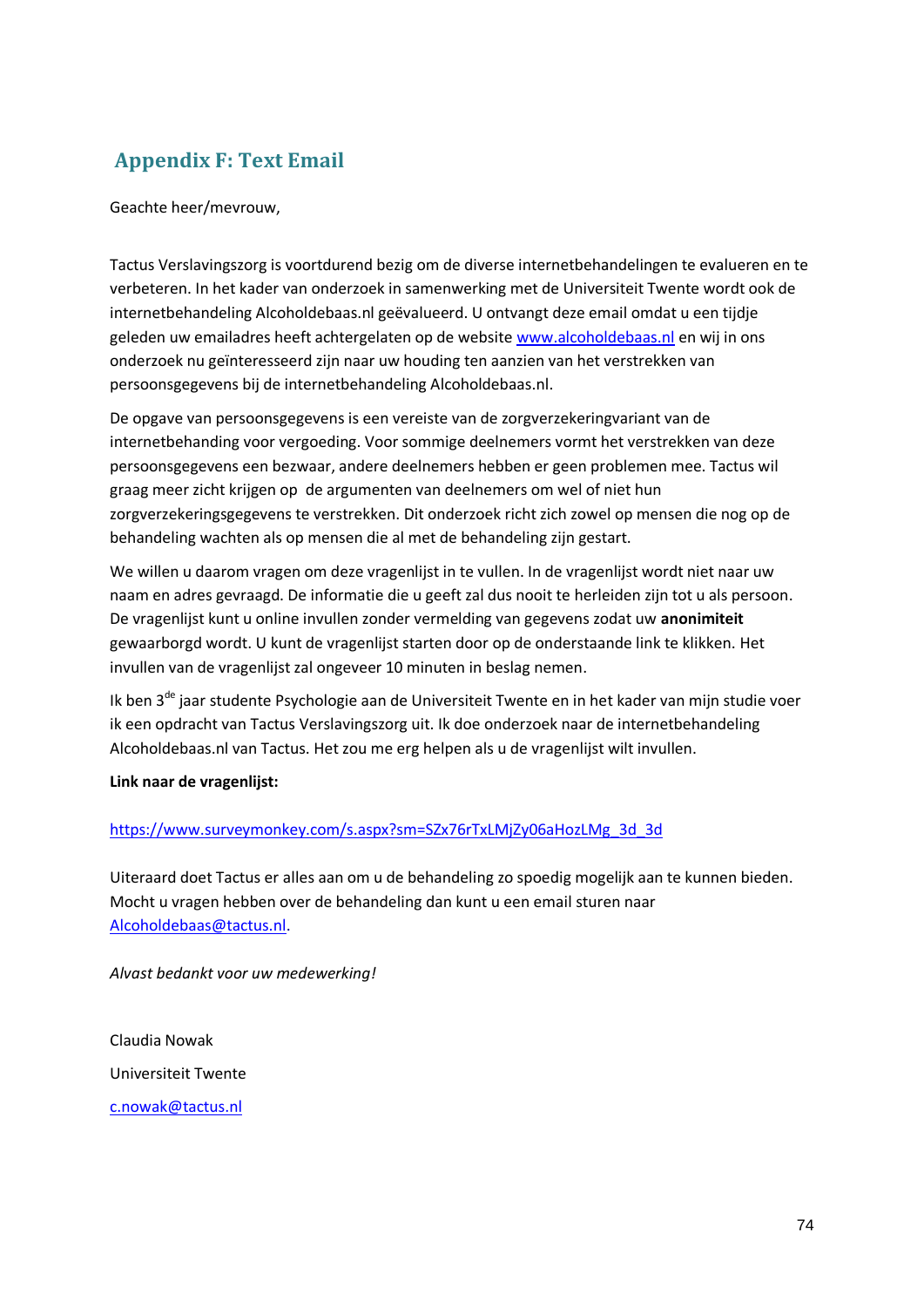# **Appendix G: Open questions**

Geef bij de volgende uitspraken aan in hoeverre u het er mee eens bent. Wat waren de redenen waarom u zich heeft opgegeven voor de internetbehandeling?

- Ik deed het voor mijn partner voor mijn zoon en voor mezelf. Ik wil een goed  $\bullet$ voorbeeld zijn voor mijn zoon
- Ik wil wel sociall blijven drinken, maar niet meer dan 2 tot 3 glazen per avond.
- Ik ben gelukkig fysiek in uitstekende conditie is laatsts uit een sporttest gebleken. Ook op het werk ondervind ik geen problemen van alcoholgebruik in de avond ervoor. Toch wil ik minderen en op de norm voor de gemiddede vrouw proberen te komen. Daaar zit ik nu boven.
- Ik wil de controle terug krijgen. Nu is alcohol de baas en ik wil een vrije vrouw zijn!

In hoeverre speelden onderstaande redenen een rol bij uw keuze voor de anonieme internetbehandeling?

- Ik wil, uit schaamte gevoel, echt helemaal anoniem blijven. Voor mijn arts en mijn  $\bullet$ zorgverzekeraar en de rest van mijn omgeving
- Het is een gemakkelijke oplossing, naar een arts stappen is een veel grotere stap
- Ik ben nederlander en hier verzekerd dus de laatste 2 vragen niet van toepassing voor mij
- Ik wilde anoniem meedoen. Ik heb hiervoor wel maandenlang op een wachtlijst gestaan, zoveel animo was er kennelijk
- Ik wilde gewoon totaal anoniem blijven

Nu u weet wat er met uw gegevens gebeurt: zou u bereid zijn (geweest) om u in te gaan schrijven voor de zorgverzekeringvariant in plaats van anoniem te blijven?

Wilt u uw keuze even toelichten?

- Ik heb ruim 5 mnd moeten wachten op de behandeling en dat was erg lang
- Op het moment van aanmelden was ik zelf werkzaam bij een zorgverzekering. Ik wilde niet dat collega's mijn dosier wat betreft alcohol zomaar in zouden kunnen zien
- Misschien woden er wel behandelingen niet meer vergoed als drank een oorzaak is van klachten
- Ik wil volledig anoniem deelnemen. Ik wil dus niet dat mijn huisarts er van af weet. Ik ben bang dat ik een stempel krigj en dat als er in de toekomst wat mocht gebeuren er snel gezegd zal worden door mijn of andere huisarts dat het komt door mijn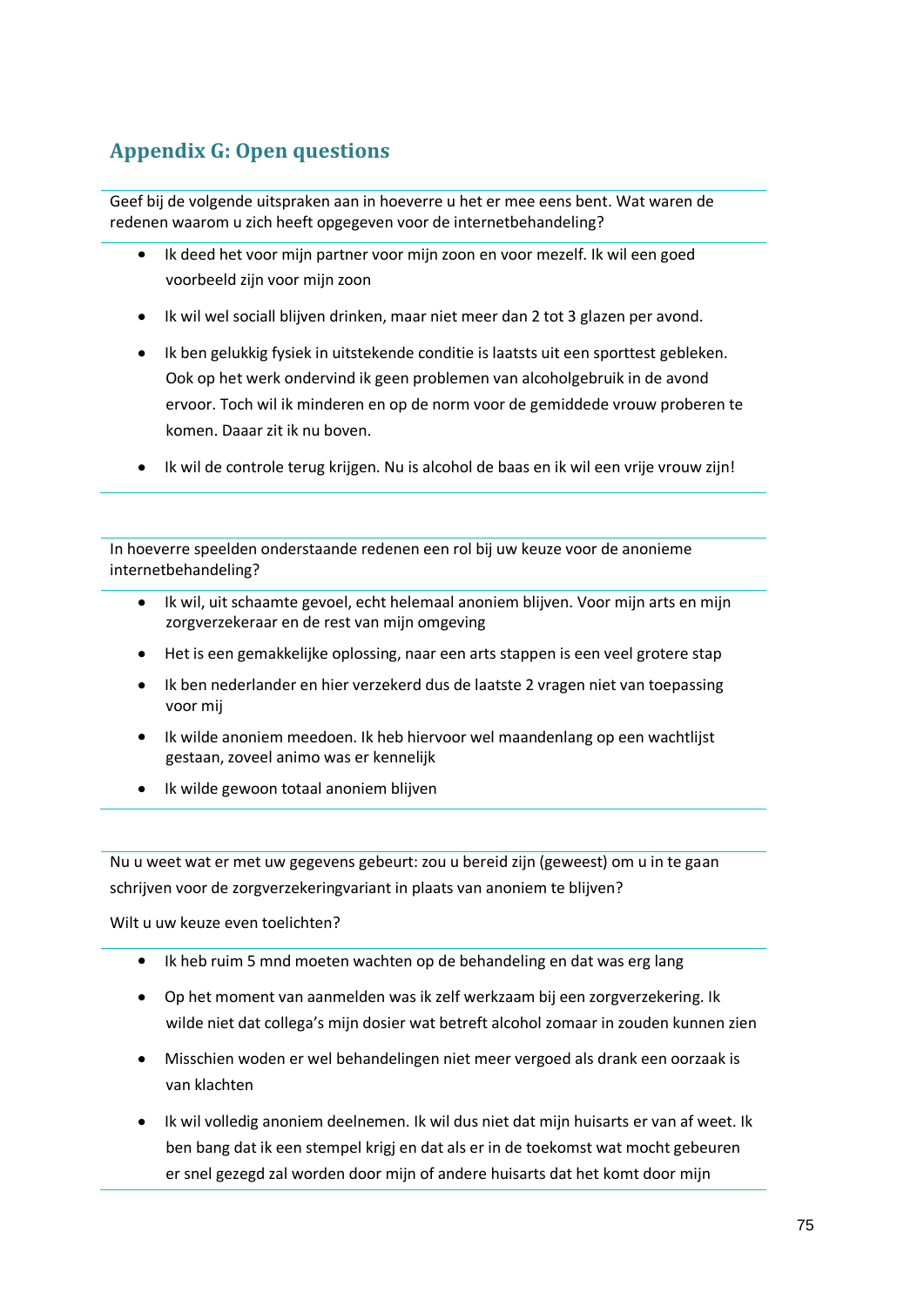alcoholverslaving. Deze ervaring heb ik n.l. ook met de psygiatrie. 20 jaar geleden had ik hepatitus B (niet door alcoholgebruik). Zelf zag ik het aan de kleur van mijn ogen en het moe voelen. Toen ik er mee naar een arts ging werd het niet gelooft. He zou tussen mijn oren zitten, want ik was onder behandeling van een psygiater. Hetzelfde gold voor huidkanker. ik eerste instatie werd ook dat niet geloofd. Ook dat zou tussen mijn oren zitten. Nog een voorbeeld was alopecia areata. Alledrie de ziektes heb ik naar later bleek weldegelijk gehad, en ben ik ook voor behandeld. Ik zeg dus omdat wanneer dit soort gegevens bij een huisarts of behandelaar terecht komen, deze snel andere conclusies trekt.

- Blijf het een persoonlijk probleem vinden waar de huisarts en verzekeraar niets mee te maken hebben, en angst dat het bij de huisarts eeuwig aan me zou blijven kleven, en dan eventuele andere toekomstige klachten geweten zouden worden aan problemen in emotionele sfer, dat je daar dan bekend om staat, terwijl het dan misschien om hele reguliere fysieke aandoeningen zou kunnen gaan
- Mijn zorgverzekeraar heeft er niets mee te maken. Mocht ik n.a.v. het alcoholgebruik gezondheidsproblemen krijgen wil ik niet door mijn zorgverzekeraar op de vingers getikt worden
- Ik wil per se anoniem blijven
- Zorgverzekeraars gaan veel minder discreet met gegevens om dat men denkt. Ik heb er zelf gewerkt! Bovendien worden gegevens wel verstrekt door verzekeraars in bijzondere gevallen, zoals een medische keuring. Vertrouwen is goed, controle beter. En controle in zo'n systeem heb ik niet dus zou ik nooit mijn gegevens achterlaten.
- Wil niet dat mijn partner op de hoogte is.
- Maar ik vind het zo prima, dus ik hoef niet te veranderen.
- Schaamte tov huisarts
- Liever anoniem een poging wagen om het drinken te minderen
- Ik ben van mening dat de privacy van mensen steeds meer in het gedrang komt en dat alles te commercieel benadert wordt en dit niet ten goede komt van de mensen
- Mijn zprgverzekeraar vergoed reefs een behandeling die ik onderga bij Parnassia. Een tweede, bij Alcoholdebaas zou bij de zorgverzekeraar niet in goede aarde zijn gevallen.
- Ik vind het belangrijk dat deze disciplines op de hoogte zijn, het voelt vertrouwd
- Ik wil niet dat mijn huisarts hiervan op de hoogte is, kies alleen voor de 100% anonieme behandeling.
- Het is voor mij niet mogelijk om voor de zorgverzekeringsvariant te kiezen omdat ik in het buitenland leef en in nederland niet verzekerd ben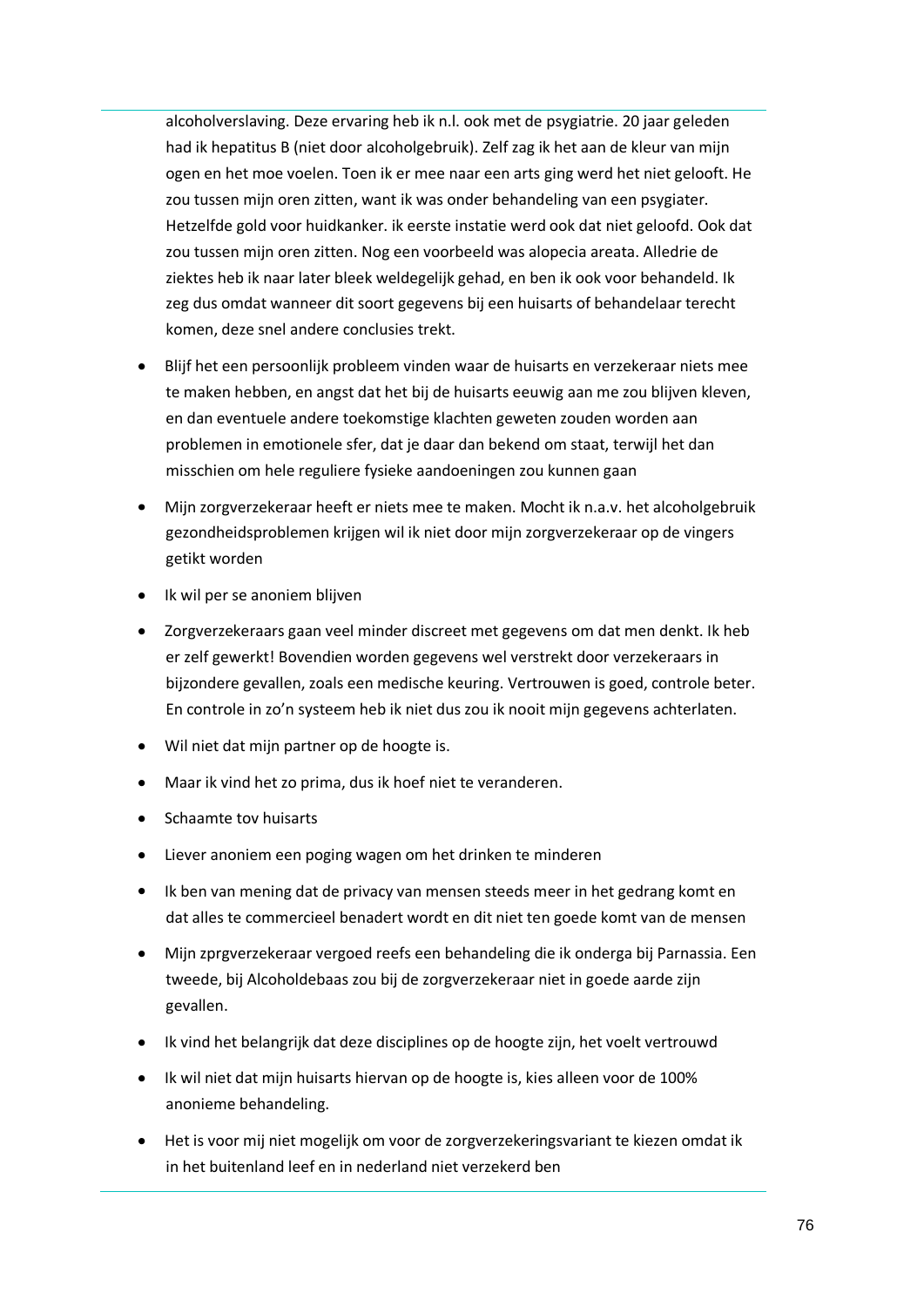- ik wil niet dat bij de huisarts, zorgverzekeraar of werkgever de behandeling bekend is/wordt
- Ben werkzaam in de medische sector, inzage in mijn med. gegevens in het HIS systeem door collega's is mogelijk. Dat is gebeleken uit het "snuffelverslag" van het HIS (huisartsen informatie systeem)
- Het is voor mij een vervolgtraject om alert te blijven
- Ik weet helemaal niet wat er met mijn gegevens gedaan wordt. Ik vind deze vragen irrelevant.
- Ik ben geen bekende Nederlander maar mijn naam is wel opvallend. Bovendien werk ik zelf in de verslavingszorg
- slecht contact met huisarts
- Ja, mijn huisarts vindt niet dat ik een alcoholprobleem heb (heb ik wel eens proberen te bespreken met hem). Daarnaast zitten onze kinderen bij elkaar in de klas, en daardoor vind ik het moelijk dit door te zetten. Daarnaast ben ik ook bang voor een stigma, wanneer mijn verzekering dit geregistreerd heeft
- Ik wil dat niemand het weet, ook mijn huisarts niet. Ken hem vrij goed en wil dit liever niet met hem delen.
- Ik wil eigenlijk dat zo min mogellijk mensen van mijn alcoholprobleem weten, zeker mijn huisarts niet. Je krijgt wel erg snel een stempel opgeplakt

Wat is uw nationaliteit?

- Belg  $\bullet$
- Belg
- Duits
- Belgische

Wat is uw belangrijkste dagbesteding?

- Betaalde parttime baan en daarnaast zelfstandig ondernemer
- sport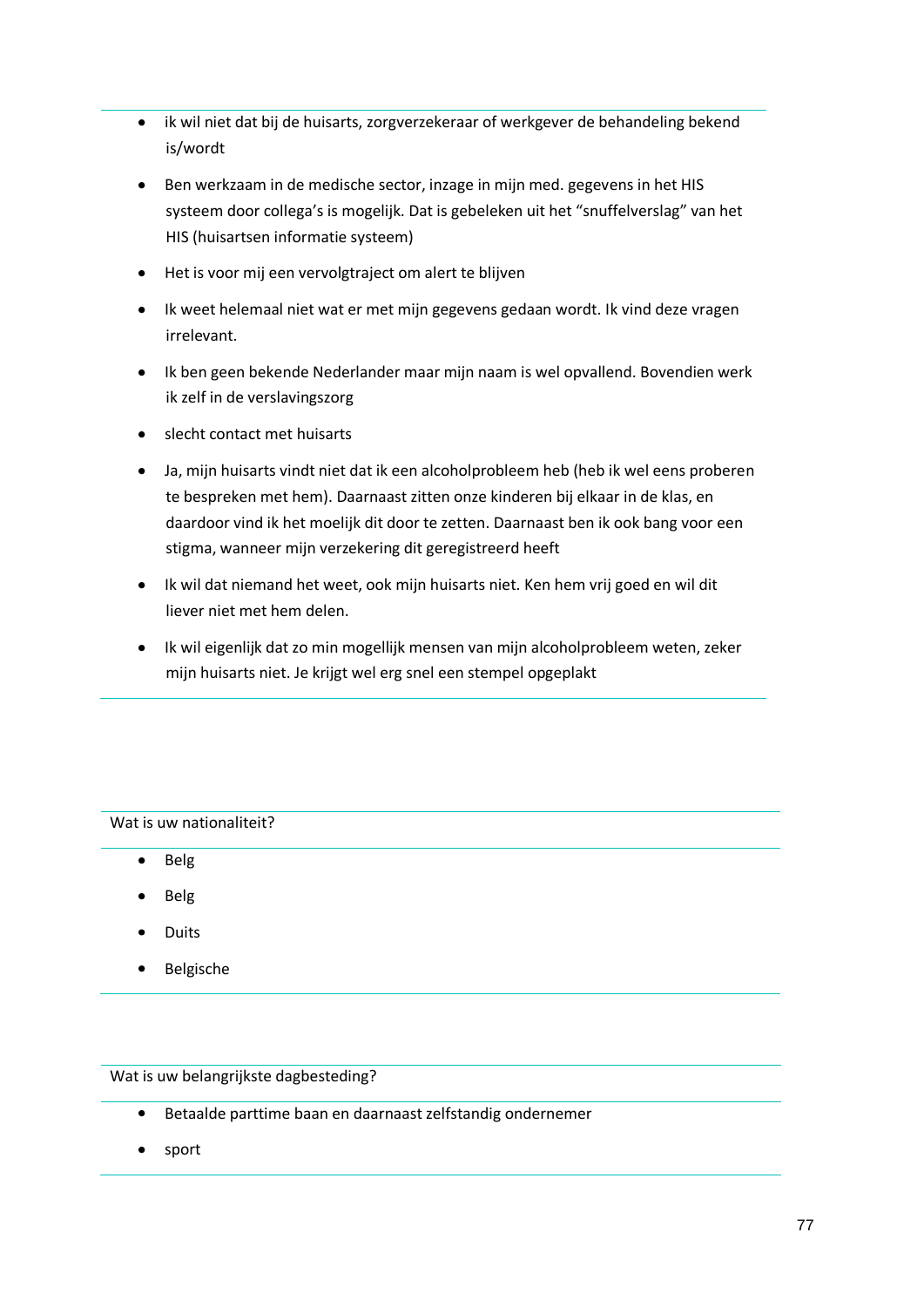- en schoolgaand
- Gepensinoeerd op 67-jarige leeftijd (dus niet vroegtijdig)
- Webdesigner, databaseprogrammeur

Wat is de hoogste opleiding die u met een diploma heeft afgesloten?

- Universiteit Belgie
- Universitair
- Hoger onderwijs korte type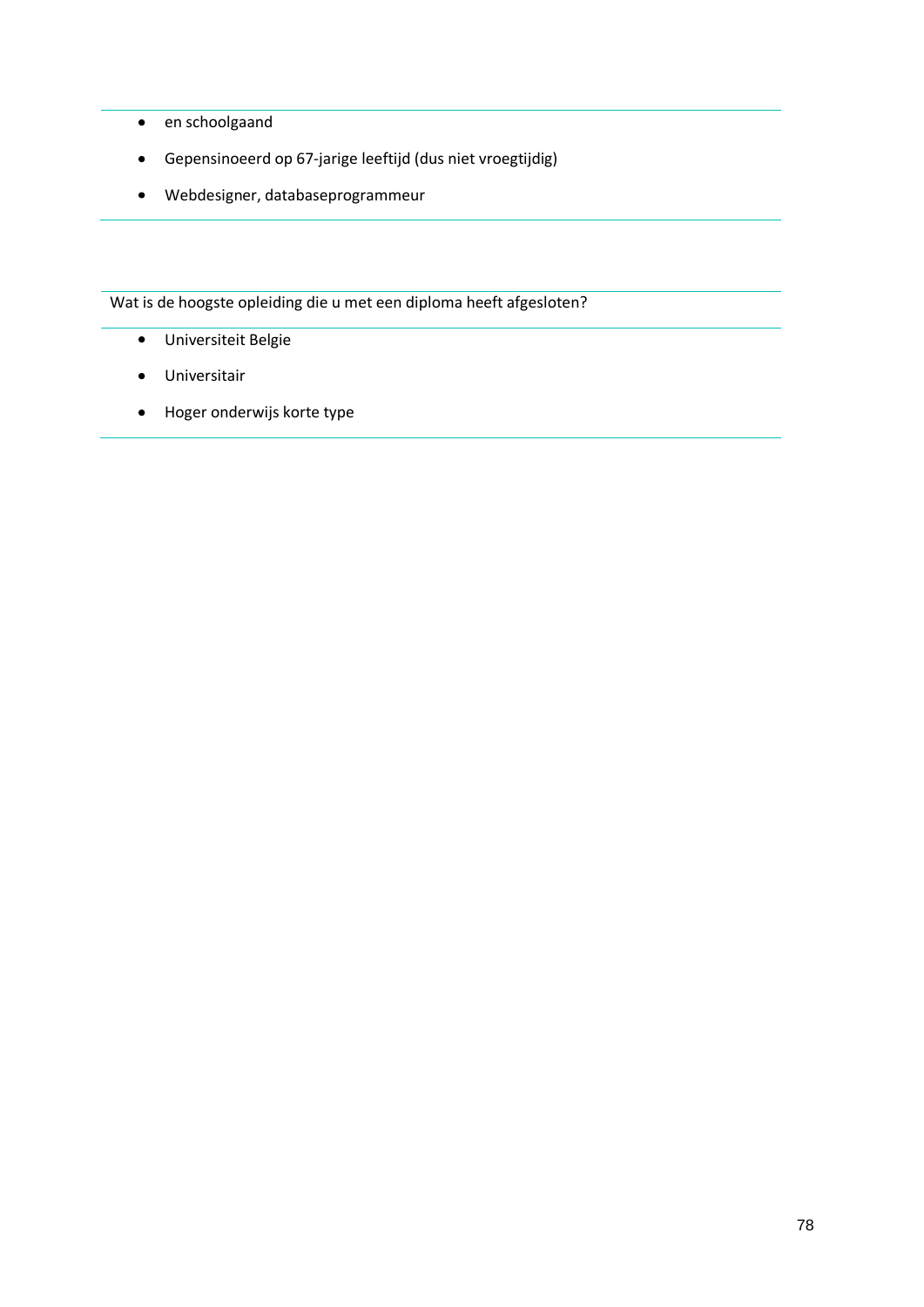## **Appendix H: Open essay question**

Heeft u suggesties op welke manier meer mensen kunnen worden gestimuleerd voor de zorgverzekeringsvariant?

- Eigenlijk niet. Ik vind het heel goed dat de verzerkaar deze mogelijkheid biedt. Die is  $\bullet$ alleen niet voor iedereen geschikt en daarom vind ik het nog geweldiger dat er een anonieme behandeling bestaat.
- Misschien informatie hoe je wordt of kan worden begeleid als je lichamelijke reacties hebt bij het stoppen of minderen met drinken?
- nee
- Als ook de zorgverzekeraar niet te weten komt welke van zijn klanten problemen heeft met alcohol.
- Geen idee, je moet toch altijd iets kenbaar maken, al is het maar je huisarts! En de behandeling voelt voor mij dan ook een stuk anders als ik het via een zorgverzekeraar zou doen!
- ja het is heel belangrijk bij een ernstige verslaving dat je gelijk aan de slag kan,bij dezorgverzekeraar kan je na 3 dagen beginnen,dat is mijn ervaring,en binnen 3 maanden ben je dan een heel eind op weg,het scheelt een hele hoop ellende dat je geen maanden hoeft te wachten.
- Als deze variant zonder het verstrekken van persoonsgegevens kan plaatsvinden (intermediair / fonds)
- Nee want ik ben van mening dat de zorgverzekeraars niet overal hun slaatje, uit hoeven te slaan, alles wordt al duurder en de vergoedingen worden minder terwijl de middelen in kwaliteit afnemen! Ik ben van mening dat er meer moet worden gesubsudieerd, vanuit de overheid, de particulieren betalen genoeg!!! Dit is dus mijn suggestie!! Ook ben ik van mening dat de anonimiteit gewaarborgd moet blijven, want doordat alle gegevens worden opgeslagen krijgen particulieren steeds meer een stempel waardoor het voor hen in de maatschappij steeds moeilijker wordt de omme keer in hun leven te vinden doordat ze telkens met hun negatieve gedragingen/verleden en huidige problemen worden geconfronteerd. Er zou meer en beter geluisterd moeten worden naar de clienten, zodat de juiste middelen en behandelingen beter woden toegepast op het individu zonder dat zij hier ook nog eens financieel voor moeten bloeden! Ik wens jou veel succes met het onderzoek.
- Neen
- Eerlijk gezegd heb ik hier nooit over nagedacht, wist verder ook niet dat je dit via je